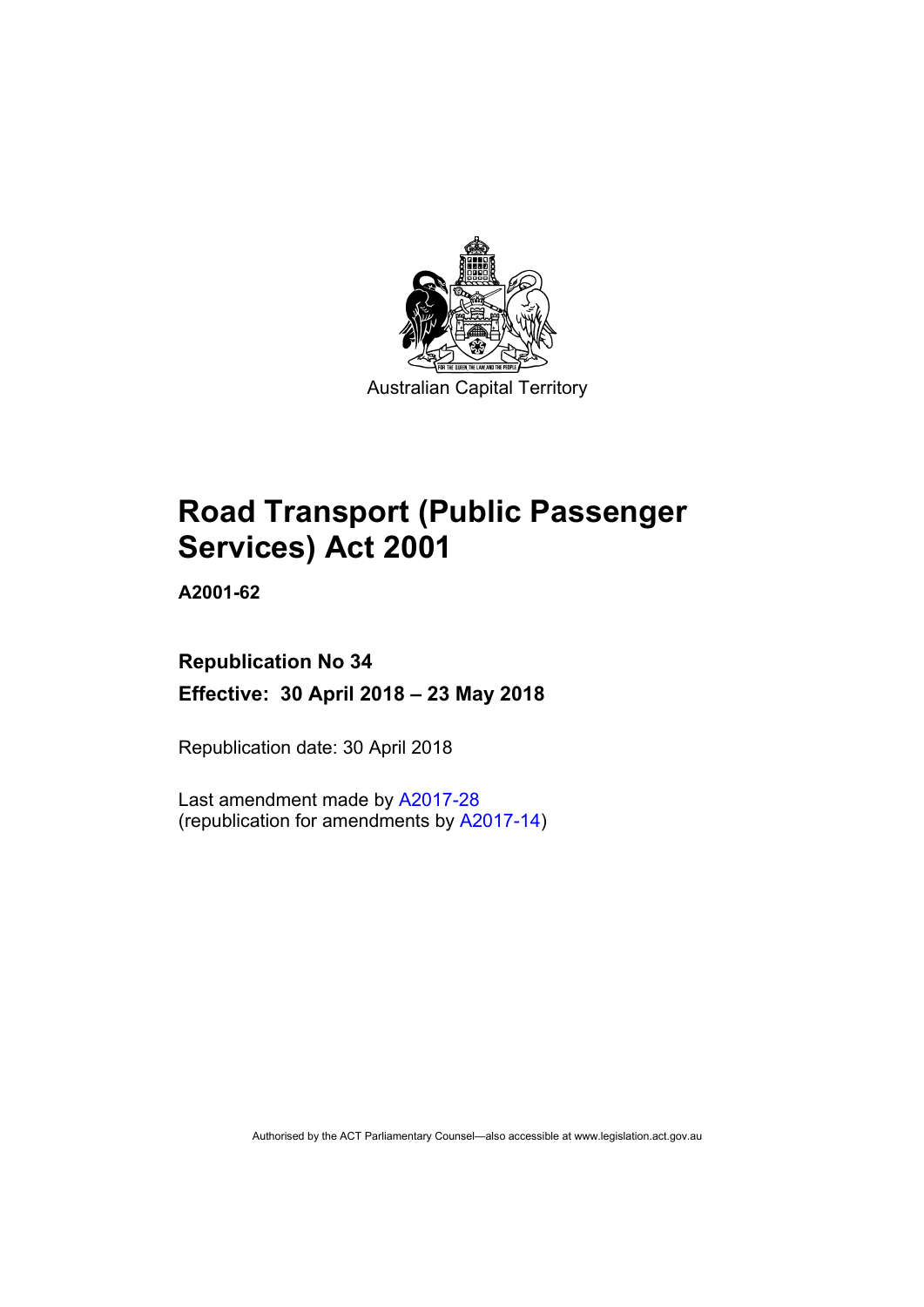#### **About this republication**

#### **The republished law**

This is a republication of the *Road Transport (Public Passenger Services) Act 2001* (including any amendment made under the *[Legislation Act 2001](http://www.legislation.act.gov.au/a/2001-14)*, part 11.3 (Editorial changes)) as in force on 30 April 2018*.* It also includes any commencement, amendment, repeal or expiry affecting this republished law to 30 April 2018.

The legislation history and amendment history of the republished law are set out in endnotes 3 and 4.

#### **Kinds of republications**

The Parliamentary Counsel's Office prepares 2 kinds of republications of ACT laws (see the ACT legislation register at [www.legislation.act.gov.au](http://www.legislation.act.gov.au/)):

- authorised republications to which the *[Legislation Act 2001](http://www.legislation.act.gov.au/a/2001-14)* applies
- unauthorised republications.

The status of this republication appears on the bottom of each page.

#### **Editorial changes**

The *[Legislation Act 2001](http://www.legislation.act.gov.au/a/2001-14)*, part 11.3 authorises the Parliamentary Counsel to make editorial amendments and other changes of a formal nature when preparing a law for republication. Editorial changes do not change the effect of the law, but have effect as if they had been made by an Act commencing on the republication date (see *[Legislation Act 2001](http://www.legislation.act.gov.au/a/2001-14)*, s 115 and s 117). The changes are made if the Parliamentary Counsel considers they are desirable to bring the law into line, or more closely into line, with current legislative drafting practice.

This republication includes amendments made under part 11.3 (see endnote 1).

#### **Uncommenced provisions and amendments**

If a provision of the republished law has not commenced, the symbol  $\mathbf{U}$  appears immediately before the provision heading. Any uncommenced amendments that affect this republished law are accessible on the ACT legislation register [\(www.legislation.act.gov.au\)](http://www.legislation.act.gov.au/). For more information, see the home page for this law on the register.

#### **Modifications**

If a provision of the republished law is affected by a current modification, the symbol  $\mathbf{M}$ appears immediately before the provision heading. The text of the modifying provision appears in the endnotes. For the legal status of modifications, see the *[Legislation Act 2001](http://www.legislation.act.gov.au/a/2001-14)*, section 95.

#### **Penalties**

At the republication date, the value of a penalty unit for an offence against this law is \$150 for an individual and \$750 for a corporation (see *[Legislation Act 2001](http://www.legislation.act.gov.au/a/2001-14)*, s 133).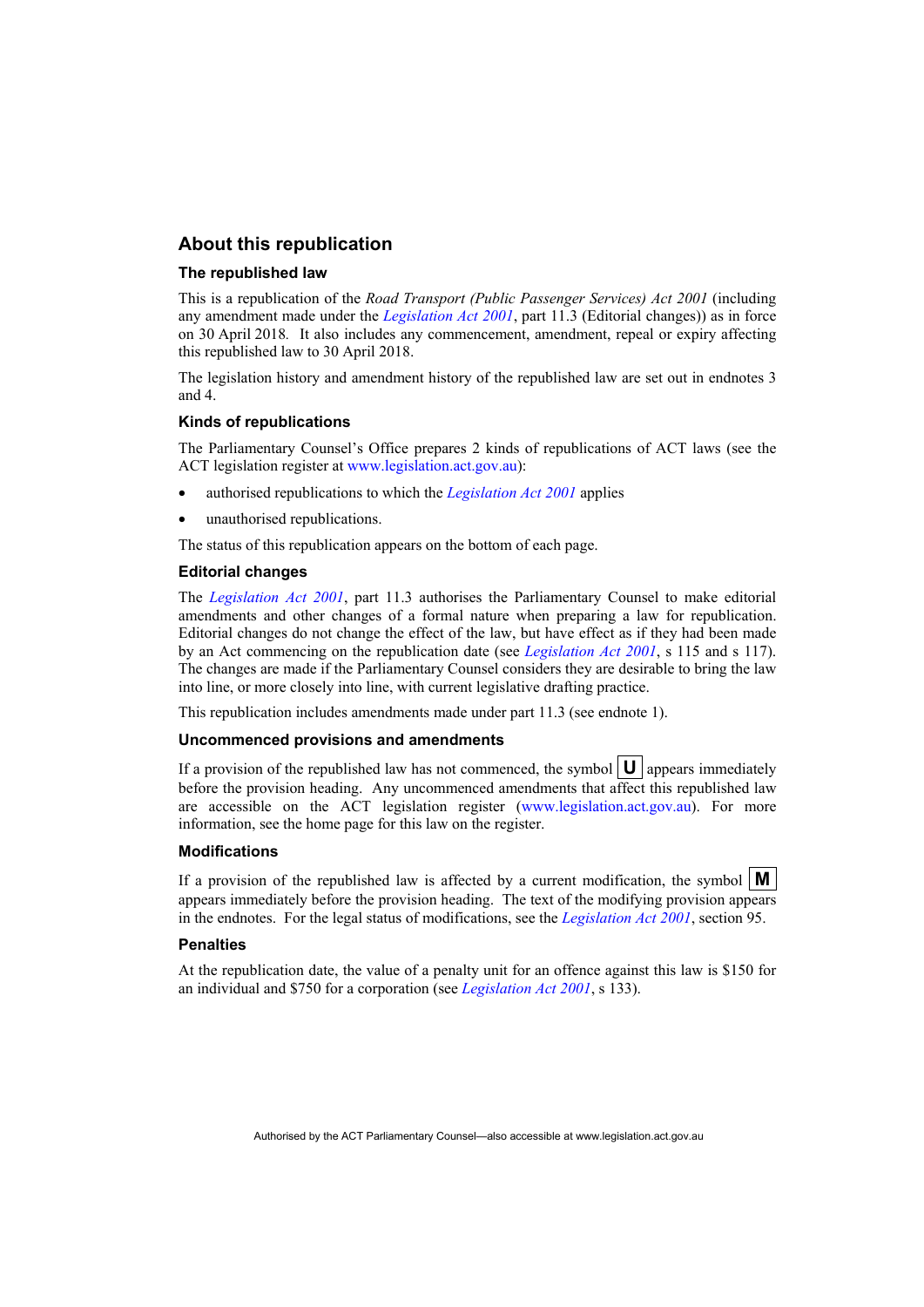

Australian Capital Territory

# **Road Transport (Public Passenger Services) Act 2001**

## **Contents**

|                             |                                                                                     | Page           |
|-----------------------------|-------------------------------------------------------------------------------------|----------------|
| Part 1                      | <b>Preliminary</b>                                                                  |                |
| 1                           | Name of Act                                                                         | $\overline{2}$ |
| 2                           | Objects of Act                                                                      | $\overline{2}$ |
| 3                           | Dictionary                                                                          | 3              |
| 4                           | <b>Notes</b>                                                                        | 3              |
| 4А                          | Offences against Act—application of Criminal Code etc                               | 3              |
| 5                           | Functions of road transport authority                                               | 5              |
| 6                           | Registers under this Act                                                            | 5              |
| 7                           | Security and disclosure of information in registers                                 | 6              |
| 8                           | Competition and Consumer Act authorisation                                          | 7              |
| 9                           | Combinations of accreditations, authorisations and licences                         | 7              |
| 10                          | What is a <i>public passenger service</i> ?                                         | 7              |
| Part 2                      | <b>Bus services</b>                                                                 |                |
| <b>Division 2.1</b>         | <b>Basic concepts</b>                                                               |                |
| 10A                         | Meaning of bus and public bus                                                       | 8              |
| 11                          | Meaning of bus service                                                              | 8              |
| 12                          | What is a regular route service?                                                    | 8              |
| R <sub>34</sub><br>30/04/18 | Road Transport (Public Passenger Services) Act 2001<br>Effective: 30/04/18-23/05/18 | contents 1     |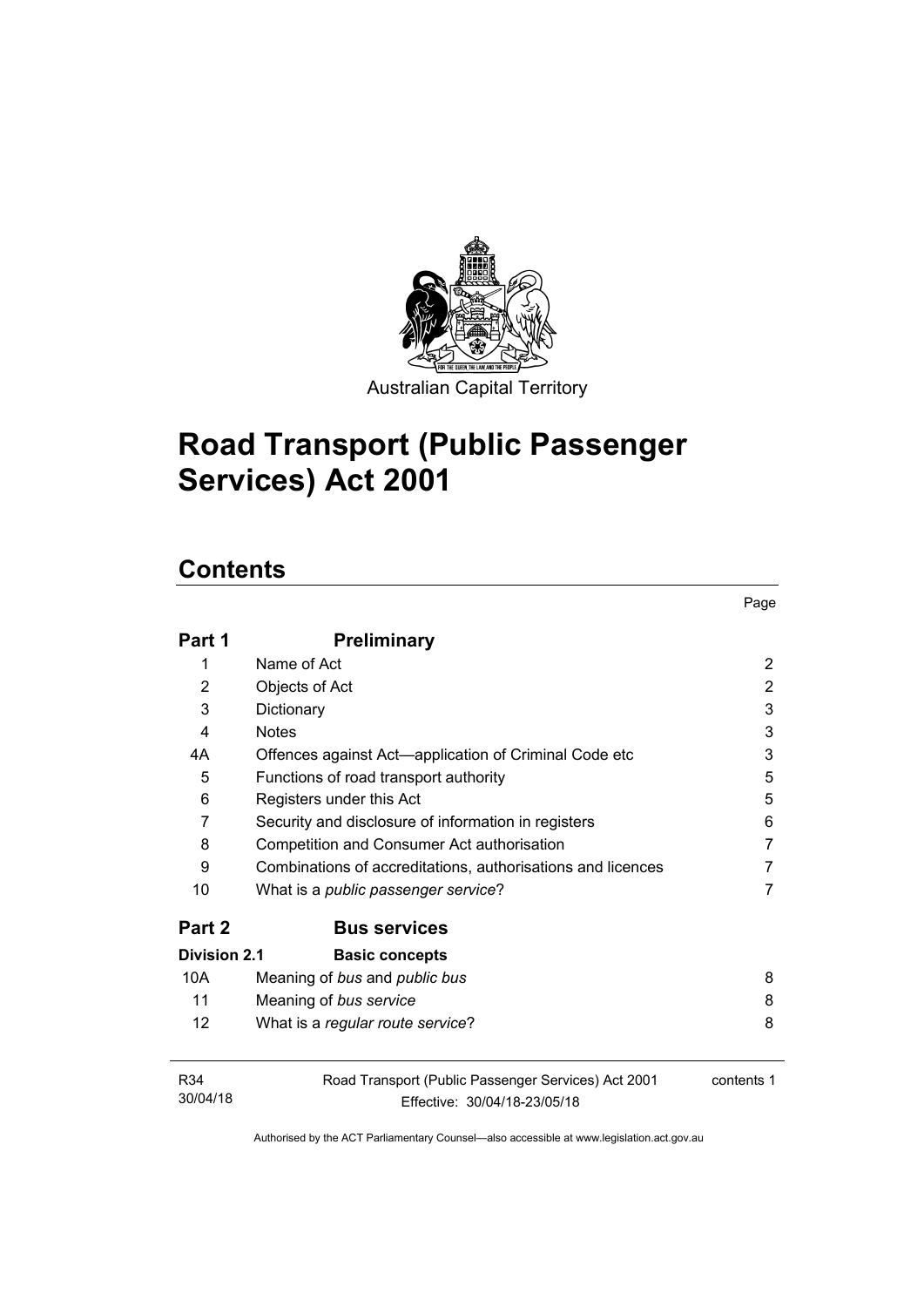| 13                  | What is a <i>tour and charter service</i> ?                              | Page<br>8 |
|---------------------|--------------------------------------------------------------------------|-----------|
| 14                  | What is a long-distance service?                                         | 9         |
|                     |                                                                          |           |
| <b>Division 2.2</b> | <b>Accreditation of bus service operators</b>                            |           |
| 15                  | Bus operators--- purposes of accreditation                               | 9         |
| 16                  | Regulations about accreditation system                                   | 9         |
| <b>Division 2.3</b> | Service contracts for regular route services                             |           |
| 17                  | Service contracts—regular route services                                 | 11        |
| <b>Division 2.4</b> | Entitlement to operate certain bus services                              |           |
| 18                  | Entitlement to operate regular route services                            | 12        |
| 19                  | Entitlement to operate tour and charter services                         | 13        |
| 19A                 | Territory's entitlement to operate bus service                           | 13        |
| 20                  | Unaccredited operators not to operate certain bus services               | 13        |
| 21                  | Pretending to be an accredited bus service operator                      | 14        |
| 22                  | Operators of regular route services to hold service contracts            | 14        |
| <b>Division 2.5</b> | <b>Regulation of bus services</b>                                        |           |
| 23                  | Regular route services-power to determine maximum fares                  | 15        |
| 24                  | Regulations about operation of bus services by accredited people         | 15        |
| 25                  | Regulations about operation of public buses                              | 16        |
| 26                  | Regulations about bus drivers                                            | 17        |
| 27                  | Regulations about conduct of passengers                                  | 18        |
| Part 3              | <b>Transport booking services</b>                                        |           |
| <b>Division 3.1</b> | <b>Basic concepts</b>                                                    |           |
| 28                  | Meaning of transport booking service                                     | 19        |
| 29                  | Meaning of bookable vehicle and bookable vehicle driver                  | 19        |
| <b>Division 3.2</b> | <b>Transport booking service-accreditation</b>                           |           |
| 30                  | Transport booking service—purpose of accreditation                       | 20        |
| 31                  | Transport booking service—regulations about accreditation                | 20        |
| 32                  | Transport booking service must be accredited                             | 21        |
| 33                  | Transport booking service must comply with accreditation conditions      | 22        |
| 34                  | Pretend to be accredited transport booking service                       | 22        |
| <b>Division 3.3</b> | Transport booking service-affiliated drivers and<br>affiliated operators |           |
| 35                  | Meaning of affiliated driver                                             | 22        |
| contents 2          | Road Transport (Public Passenger Services) Act 2001                      | R34       |
|                     | Effective: 30/04/18-23/05/18                                             | 30/04/18  |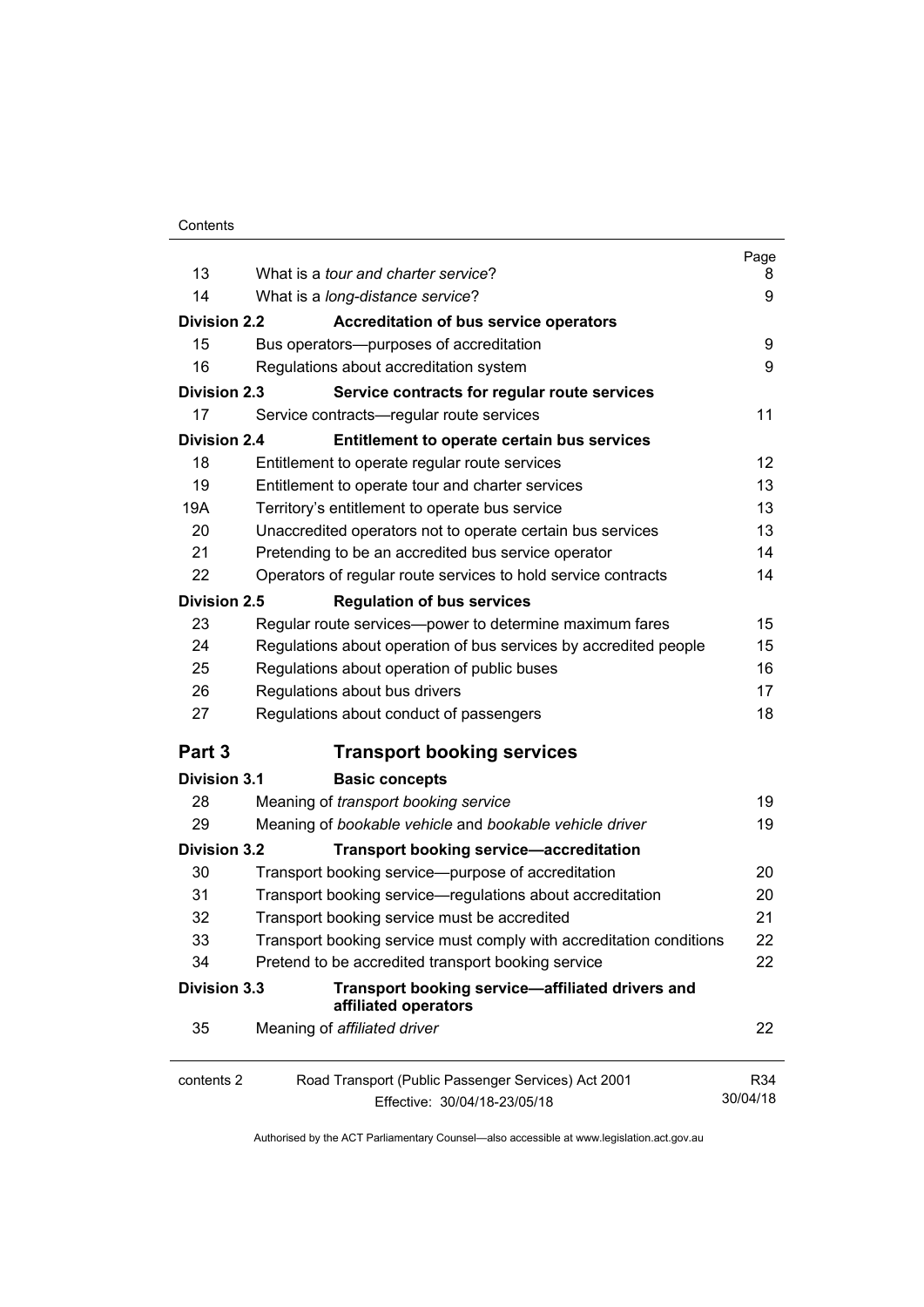| Contents |
|----------|
|----------|

| 36<br>36A<br>36B<br>36C<br>36D<br>36E | Meaning of affiliated driver agreement<br>Pretend to be affiliated driver<br>Meaning of affiliated operator<br>Meaning of affiliated operator agreement<br>Pretend to be affiliated operator<br>Taxi driver or taxi service operator must be affiliated with transport | Page<br>22<br>23<br>23<br>23<br>24 |
|---------------------------------------|------------------------------------------------------------------------------------------------------------------------------------------------------------------------------------------------------------------------------------------------------------------------|------------------------------------|
|                                       | booking service                                                                                                                                                                                                                                                        | 24                                 |
| 36F<br>Division 3.4                   | Rideshare driver must be affiliated with transport booking service                                                                                                                                                                                                     | 25                                 |
|                                       | <b>Transport booking service-operation</b>                                                                                                                                                                                                                             |                                    |
| 36G                                   | Transport booking service-responsibilities                                                                                                                                                                                                                             | 25                                 |
| 36H<br>361                            | Transport booking services—regulations about operation<br>Court may order transport booking service to take certain actions                                                                                                                                            | 26<br>27                           |
|                                       |                                                                                                                                                                                                                                                                        |                                    |
| Part 4                                | Licensing of taxi vehicles                                                                                                                                                                                                                                             |                                    |
| <b>Division 4.1</b>                   | <b>Basic concepts</b>                                                                                                                                                                                                                                                  |                                    |
| 37                                    | Meaning of taxi licence                                                                                                                                                                                                                                                | 31                                 |
| 38                                    | Meaning of restricted taxi licence                                                                                                                                                                                                                                     | 31                                 |
| <b>Division 4.2</b>                   | <b>Taxi licences</b>                                                                                                                                                                                                                                                   |                                    |
| 39                                    | Maximum numbers of taxi licences                                                                                                                                                                                                                                       | 31                                 |
| 40                                    | Issue of taxi licences                                                                                                                                                                                                                                                 | 31                                 |
| 41                                    | Transferability of taxi licences                                                                                                                                                                                                                                       | 32                                 |
| 42                                    | Use of vehicles as taxis                                                                                                                                                                                                                                               | 32                                 |
| 43                                    | Pretending vehicles are licensed taxis                                                                                                                                                                                                                                 | 33                                 |
| 44                                    | Regulations about taxi licences                                                                                                                                                                                                                                        | 33                                 |
| Part 5                                | <b>Taxi services</b>                                                                                                                                                                                                                                                   |                                    |
| <b>Division 5.1</b>                   | <b>Basic concepts</b>                                                                                                                                                                                                                                                  |                                    |
| 45                                    | Meaning of taxi                                                                                                                                                                                                                                                        | 35                                 |
| 46                                    | Meaning of restricted taxi                                                                                                                                                                                                                                             | 35                                 |
| 47                                    | Meaning of taxi service                                                                                                                                                                                                                                                | 35                                 |
| 48                                    | Meaning of restricted taxi service                                                                                                                                                                                                                                     | 35                                 |
| <b>Division 5.2</b>                   | <b>Accreditation of taxi service operators</b>                                                                                                                                                                                                                         |                                    |
| 49                                    | Taxi service operators—purposes of accreditation                                                                                                                                                                                                                       | 36                                 |
| 50                                    | Taxi service operators-regulations about accreditation system                                                                                                                                                                                                          | 36                                 |
| R34<br>30/04/18                       | Road Transport (Public Passenger Services) Act 2001<br>Effective: 30/04/18-23/05/18                                                                                                                                                                                    | contents 3                         |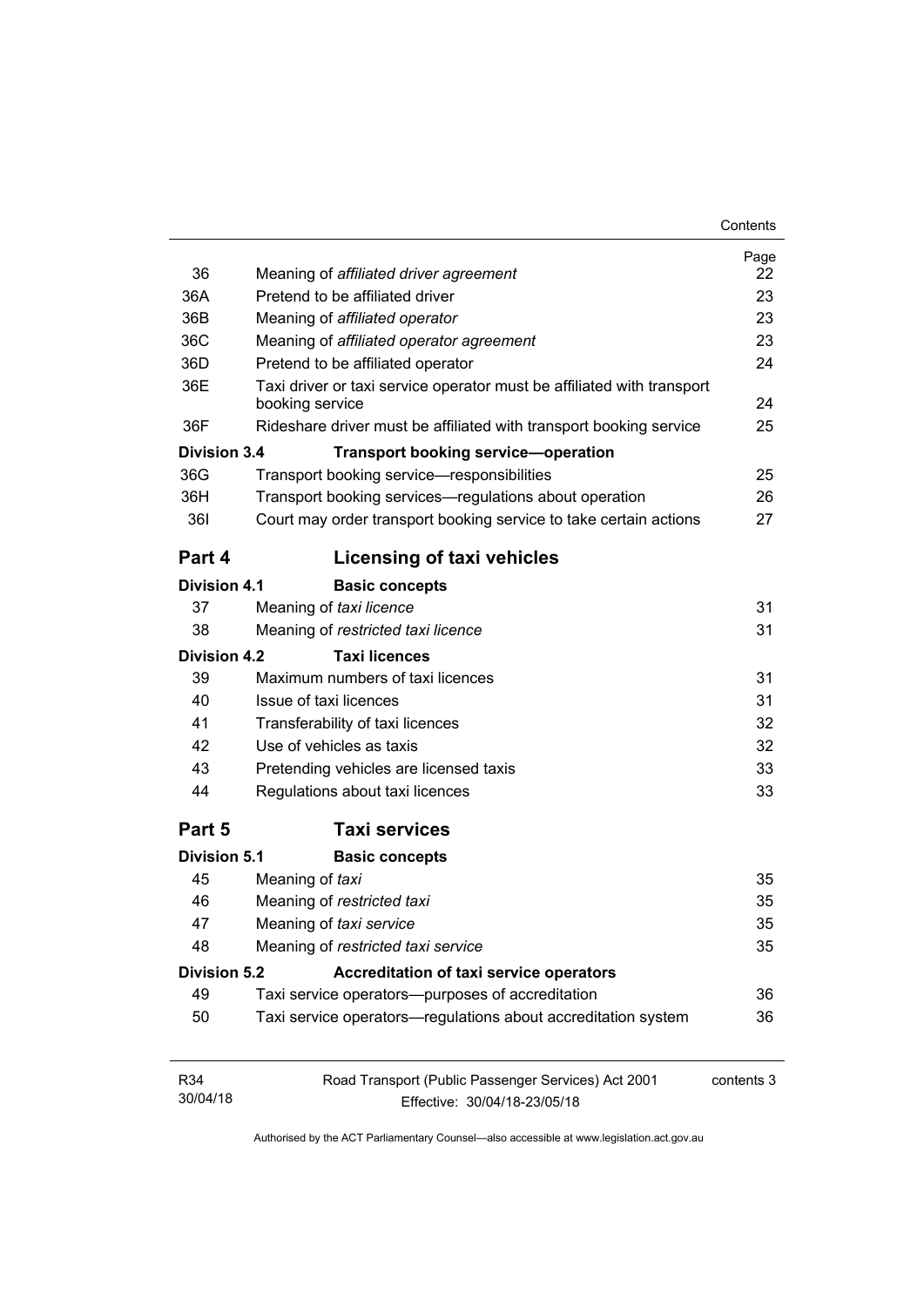#### **Contents**

|                                                                                                                         |                                                                                                                                                                                          | Page     |
|-------------------------------------------------------------------------------------------------------------------------|------------------------------------------------------------------------------------------------------------------------------------------------------------------------------------------|----------|
| <b>Division 5.3</b>                                                                                                     | <b>Entitlement to operate taxi services</b>                                                                                                                                              |          |
| 51                                                                                                                      | Entitlement to operate taxi services                                                                                                                                                     | 38       |
| 52                                                                                                                      | Unaccredited operators not to operate taxi services                                                                                                                                      | 38       |
| 53<br>Pretending to be an accredited taxi service operator<br><b>Division 5.4</b><br><b>Regulation of taxi services</b> |                                                                                                                                                                                          | 39       |
|                                                                                                                         |                                                                                                                                                                                          |          |
| 56                                                                                                                      | Regulations about operation of taxi services by accredited people                                                                                                                        | 39       |
| 57                                                                                                                      | Regulations about operation of taxis                                                                                                                                                     | 41       |
| 58                                                                                                                      | Regulations about taxi drivers<br>Regulations about conduct of taxi passengers                                                                                                           | 41       |
| 59                                                                                                                      |                                                                                                                                                                                          | 42       |
| 60                                                                                                                      | Power to determine taxi fares                                                                                                                                                            | 42       |
| Part 5A                                                                                                                 | <b>Ridesharing</b>                                                                                                                                                                       |          |
| <b>Division 5A.1</b>                                                                                                    | <b>Basic concepts</b>                                                                                                                                                                    |          |
| 60A                                                                                                                     | Meaning of rideshare service, rideshare driver, rideshare and<br>rideshare vehicle                                                                                                       | 43       |
| <b>Division 5A.2</b>                                                                                                    | <b>Rideshare drivers</b>                                                                                                                                                                 |          |
|                                                                                                                         | Subdivision 5A.2.1 Rideshare drivers-accreditation                                                                                                                                       |          |
| 60B                                                                                                                     | Rideshare driver--- purposes of accreditation                                                                                                                                            | 44       |
| 60C<br>60D<br>60E<br>60F                                                                                                | Rideshare driver-regulations about accreditation system<br>Entitlement to operate rideshare services<br>Rideshare driver must be accredited<br>Pretend to be accredited rideshare driver | 44       |
|                                                                                                                         |                                                                                                                                                                                          | 45       |
|                                                                                                                         |                                                                                                                                                                                          | 45       |
|                                                                                                                         |                                                                                                                                                                                          | 46       |
|                                                                                                                         | Subdivision 5A.2.2 Rideshare drivers-regulation                                                                                                                                          |          |
| 60G                                                                                                                     | Rideshare driver must not use unlicensed rideshare vehicle                                                                                                                               | 46       |
| 60H                                                                                                                     | Regulations about operation of rideshare service                                                                                                                                         | 47       |
| 601                                                                                                                     | Regulations about rideshare drivers                                                                                                                                                      | 48       |
| <b>Division 5A.3</b>                                                                                                    | <b>Rideshare vehicles</b>                                                                                                                                                                |          |
| 60J                                                                                                                     | Meaning of rideshare vehicle licence                                                                                                                                                     | 48       |
| 60K                                                                                                                     | Rideshare vehicle licence not transferable                                                                                                                                               | 49       |
| 60L                                                                                                                     | Pretend vehicle is licensed rideshare vehicle                                                                                                                                            | 49       |
| 60M                                                                                                                     | Licensed rideshare vehicle not to be used by unlicensed or<br>unaccredited driver                                                                                                        | 49       |
| 60N                                                                                                                     | Licensed rideshare vehicle not to be used unless insured                                                                                                                                 | 50       |
| 600                                                                                                                     | Regulations about rideshare vehicles                                                                                                                                                     | 50       |
| contents 4                                                                                                              | Road Transport (Public Passenger Services) Act 2001                                                                                                                                      | R34      |
|                                                                                                                         | Effective: 30/04/18-23/05/18                                                                                                                                                             | 30/04/18 |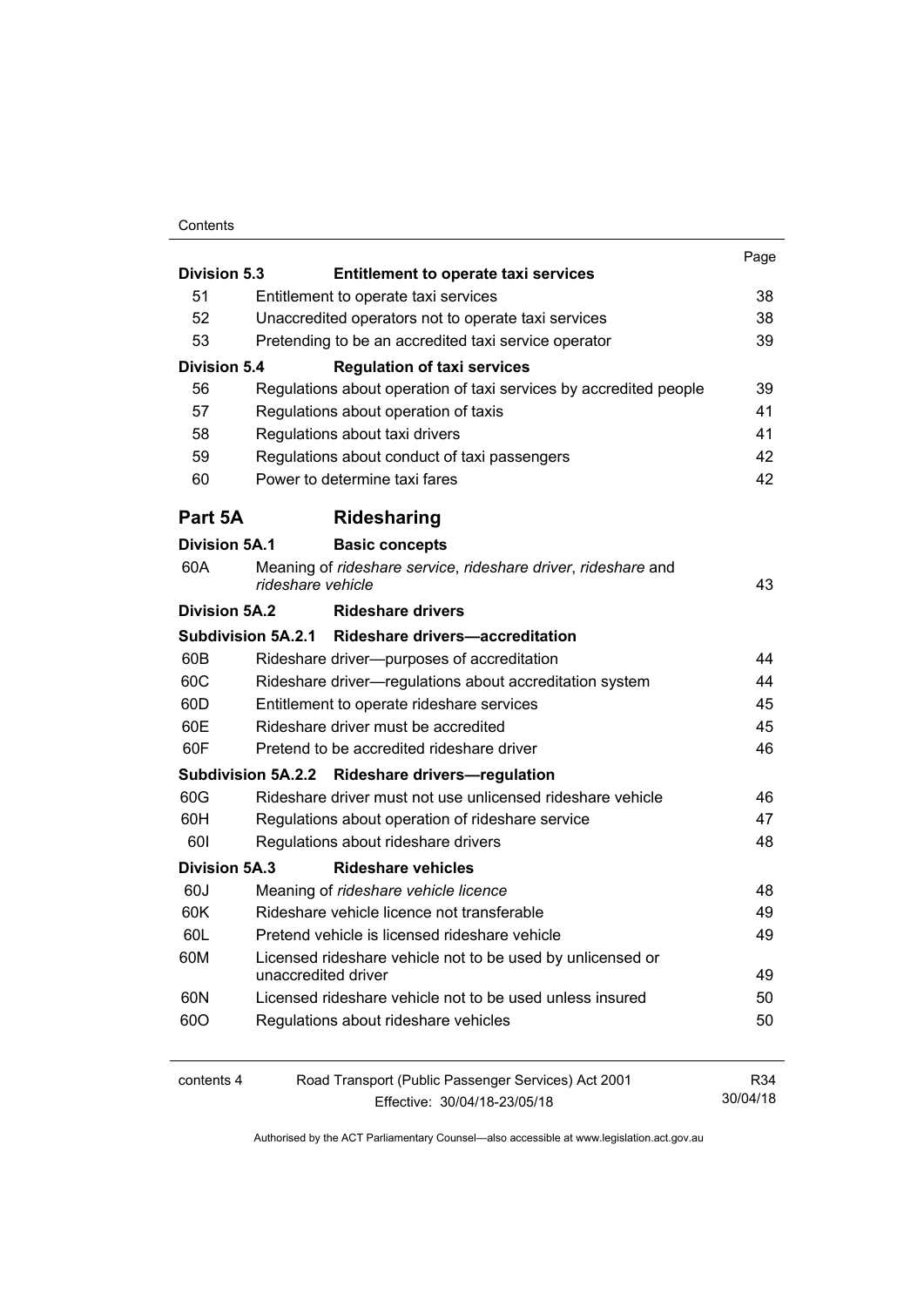|                      |                                                                                        | Contents |
|----------------------|----------------------------------------------------------------------------------------|----------|
|                      |                                                                                        | Page     |
| <b>Division 5A.4</b> | <b>Rideshare passengers and fares</b>                                                  |          |
| 60P                  | Regulations about conduct of rideshare vehicle passengers                              | 52       |
| 60Q                  | Power to determine rideshare fares                                                     | 52       |
| Part 6               | Licensing of hire cars                                                                 |          |
| <b>Division 6.1</b>  | <b>Basic concepts</b>                                                                  |          |
| 61                   | Meaning of hire car licence                                                            | 53       |
| 62                   | Meaning of restricted hire car licence                                                 | 53       |
| Division 6.2         | <b>Hire car licences</b>                                                               |          |
| 63                   | Transferability of hire car licences                                                   | 53       |
| 64                   | Use of vehicles as hire cars                                                           | 54       |
| 65                   | Pretending vehicles are licensed hire cars                                             | 54       |
| 66                   | Regulations about hire car licences                                                    | 55       |
| Part 7               | Hire car services                                                                      |          |
| <b>Division 7.1</b>  | <b>Basic concepts</b>                                                                  |          |
| 67                   | Meaning of hire car                                                                    | 57       |
| 68                   | Meaning of restricted hire car                                                         | 57       |
| 69                   | Meaning of hire car service                                                            | 57       |
| 70                   | Meaning of restricted hire car service                                                 | 58       |
| <b>Division 7.2</b>  | Accreditation of hire car service operators                                            |          |
| 71                   | Hire car service operators—purposes of accreditation                                   | 58       |
| 72                   | Hire car service operators—regulations about accreditation system                      | 58       |
| <b>Division 7.3</b>  | Entitlement to operate hire car services                                               |          |
| 73                   | Entitlement to operate hire car services                                               | 60       |
| 74                   | Unaccredited operators not to operate hire car services                                | 60       |
| 75                   | Pretending to be an accredited hire car service operator                               | 61       |
|                      | <b>Regulation of hire car services</b>                                                 |          |
|                      |                                                                                        |          |
| <b>Division 7.4</b>  |                                                                                        |          |
| 76                   | Regulations about operation of hire car services by accredited people                  | 61       |
| 77                   | Regulations about operation of hire cars                                               | 62       |
| 78<br>79             | Regulations about hire car drivers<br>Regulations about conduct of hire car passengers | 63<br>64 |

| R34      | Road Transport (Public Passenger Services) Act 2001 | contents 5 |
|----------|-----------------------------------------------------|------------|
| 30/04/18 | Effective: 30/04/18-23/05/18                        |            |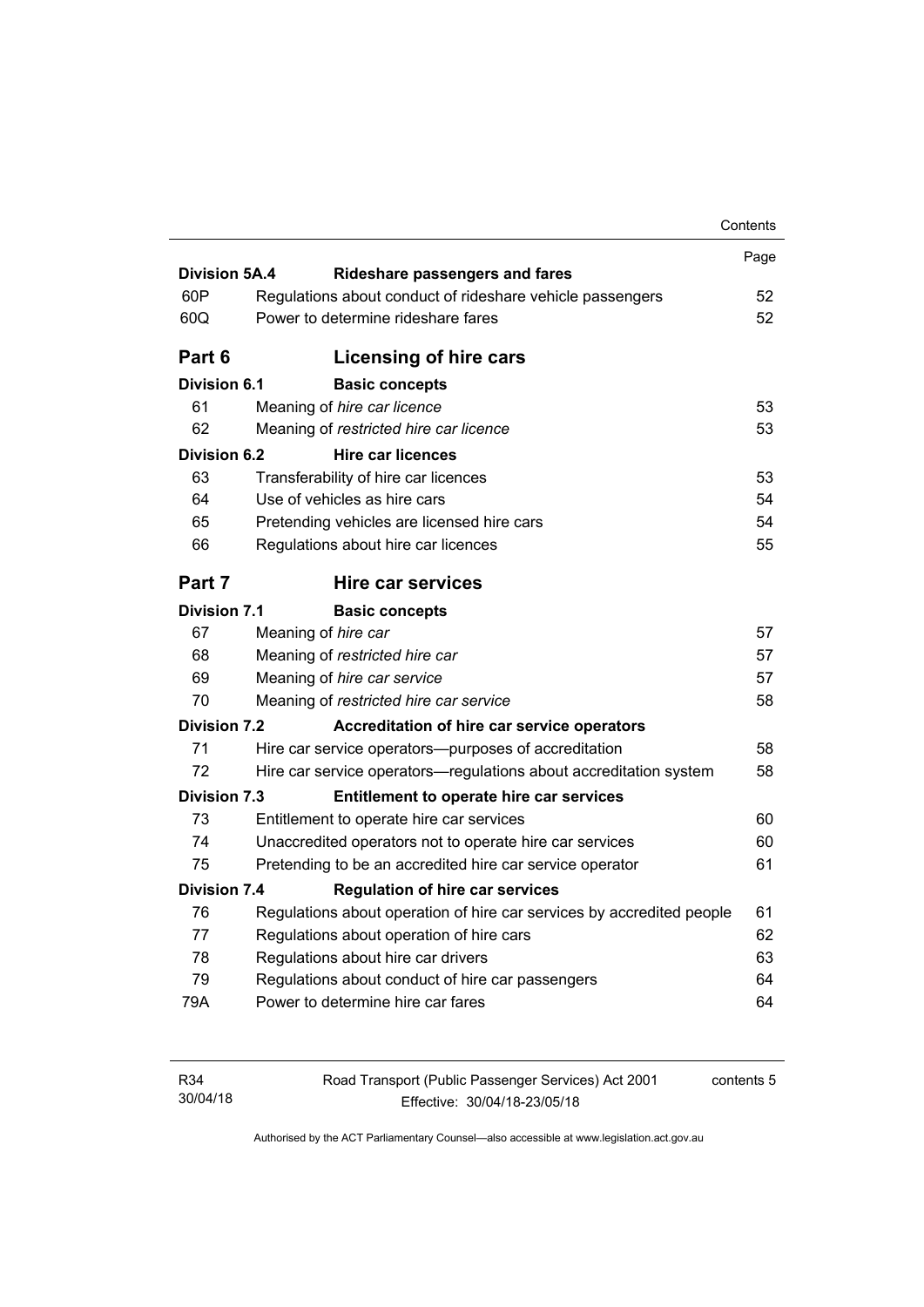#### **Contents**

|                     |                                                                    | Page     |
|---------------------|--------------------------------------------------------------------|----------|
| Part 8              | <b>Demand responsive services</b>                                  |          |
| Division 8.1        | <b>Basic concepts</b>                                              |          |
| 80                  | Meaning of demand responsive service                               | 65       |
| 81                  | Meaning of demand responsive service vehicle                       | 65       |
| <b>Division 8.2</b> | Authorisations to operate demand responsive services               |          |
| 82                  | Demand responsive service authorisations                           | 65       |
| 82A                 | Territory's entitlement to operate demand responsive service       | 66       |
| 83                  | Demand responsive services—guidelines for giving authorisations    | 66       |
| 84                  | Demand responsive services—regulations about authorisations        | 67       |
| 85                  | Use of vehicles for demand responsive services                     | 68       |
| 86                  | Representing vehicle as demand responsive service vehicle          | 68       |
| <b>Division 8.3</b> | Accreditation of demand responsive service operators               |          |
| 87                  | Demand responsive service operators—purposes of accreditation      | 69       |
| 88                  | Demand responsive service operators-regulations about              |          |
|                     | accreditation system                                               | 69       |
| Division 8.4        | Service contracts for demand responsive services                   |          |
| 89                  | Service contracts-demand responsive services                       | 70       |
| <b>Division 8.5</b> | Entitlement to operate demand responsive services                  |          |
| 90                  | Entitlement to operate demand responsive services                  | 72       |
| 91                  | Operating demand responsive service without entitlement            | 73       |
| 92                  | Representing entitlement to operate demand responsive service      | 74       |
| <b>Division 8.6</b> | <b>Regulation of demand responsive services</b>                    |          |
| 93                  | Demand responsive services—minimum fares                           | 74       |
| 94                  | Regulations about operation of demand responsive services          | 75       |
| 95                  | Regulations about operation of demand responsive service vehicles  | 76       |
| 96                  | Regulations about demand responsive service vehicle drivers        | 78       |
| 97                  | Regulations about conduct of demand responsive vehicle passengers  | 78       |
| Part 8A             | Additional public passenger vehicle                                |          |
|                     | insurance                                                          |          |
| 110                 | Definitions-Act                                                    | 79       |
| 111                 | Public passenger vehicle insurance compulsory                      | 79       |
| 112                 | Police officer or authorised person may require evidence of public |          |
|                     | passenger vehicle insurance                                        | 80       |
| contents 6          | Road Transport (Public Passenger Services) Act 2001                | R34      |
|                     | Effective: 30/04/18-23/05/18                                       | 30/04/18 |
|                     |                                                                    |          |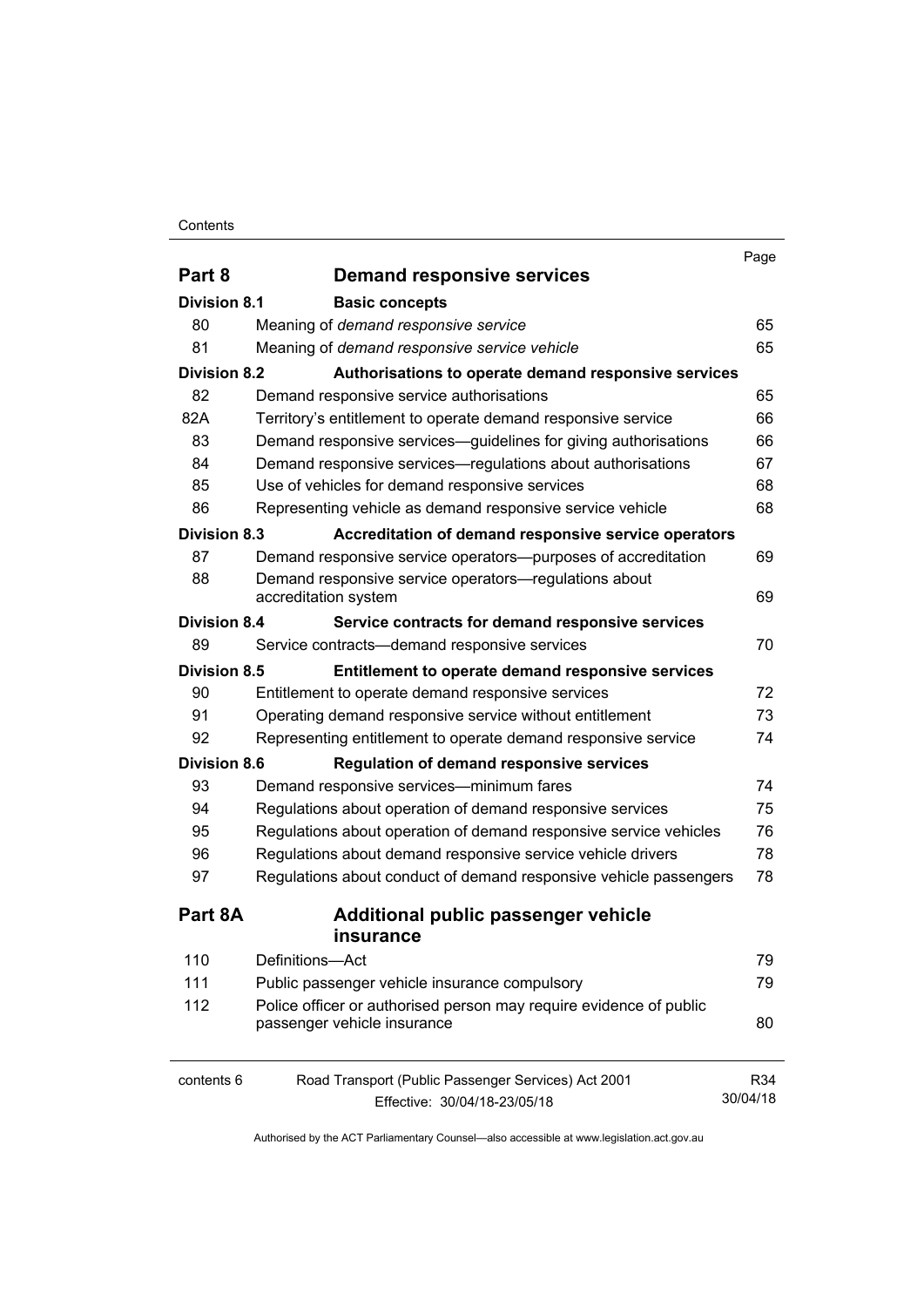|                   |                                                                              | Page |
|-------------------|------------------------------------------------------------------------------|------|
| Part 9            | <b>Enforcement</b>                                                           |      |
| 115               | Purpose of powers under pt 9                                                 | 81   |
| 116               | Power to require records or information                                      | 81   |
| 117               | Power to inspect maintenance facilities                                      | 82   |
| 118               | Power to inspect and test vehicles                                           | 83   |
| 119               | Power to require vehicles or equipment to be inspected and tested            | 85   |
| 120               | Attachment and removal of noncompliance notices                              | 86   |
| 121               | Police officer or authorised person-power to require name and<br>address etc | 88   |
|                   |                                                                              |      |
| Part 10           | <b>Miscellaneous</b>                                                         |      |
| 125               | Unauthorised public passenger services                                       | 89   |
| 126               | Regulation-making power                                                      | 90   |
| 127               | Minister may exempt vehicles and people from Act                             | 91   |
| 128               | Regulations may exempt vehicles and people from Act                          | 91   |
| 129               | References to Motor Traffic Act, Traffic Act etc                             | 92   |
| <b>Dictionary</b> |                                                                              | 93   |
|                   |                                                                              |      |
| <b>Endnotes</b>   |                                                                              |      |
| 1                 | About the endnotes                                                           | 98   |
| 2                 | Abbreviation key                                                             | 98   |
| 3                 | Legislation history                                                          | 99   |
| 4                 | Amendment history                                                            | 104  |
| 5                 | Earlier republications                                                       | 129  |
| 6                 | Renumbered provisions                                                        | 132  |

7 [Expired transitional or validating provisions 132](#page-141-1)

contents 7

Contents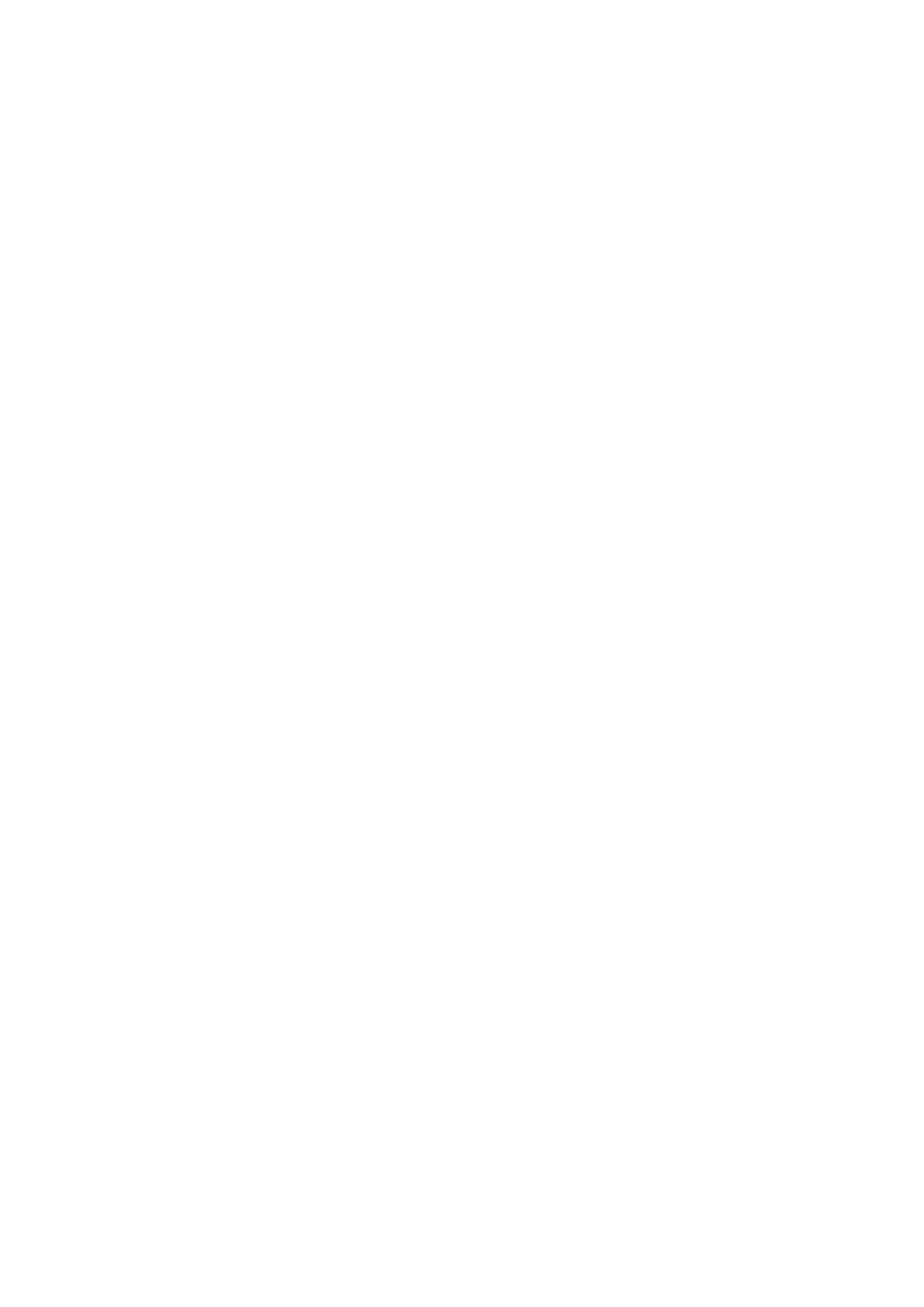

# **Road Transport (Public Passenger Services) Act 2001**

An Act to regulate public transport services, and for other purposes

R34 30/04/18

l

Road Transport (Public Passenger Services) Act 2001 Effective: 30/04/18-23/05/18

page 1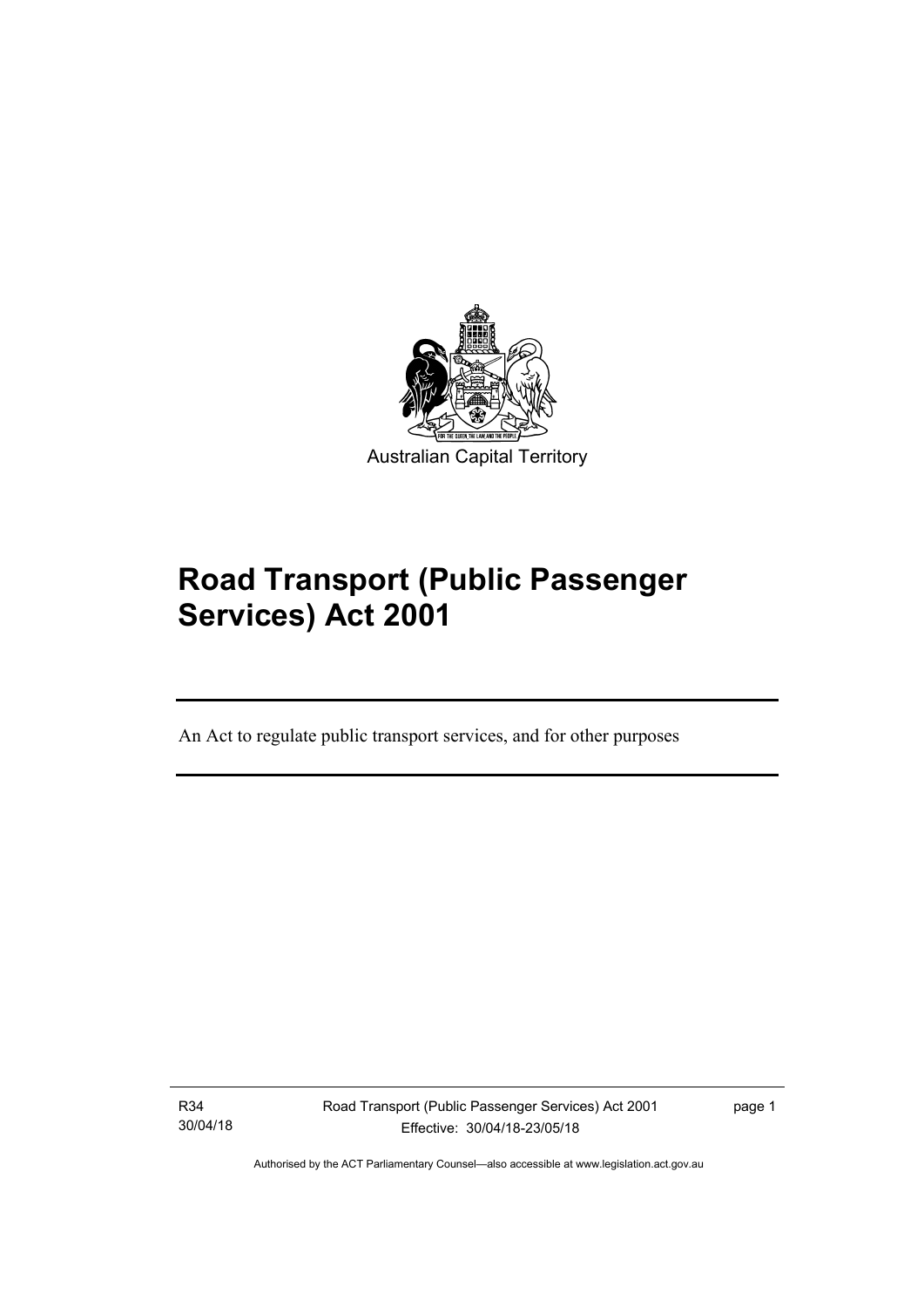#### **Part 1** Preliminary

Section 1

## <span id="page-11-0"></span>**Part 1** Preliminary

#### <span id="page-11-1"></span>**1 Name of Act**

This Act is the *Road Transport (Public Passenger Services) Act 2001.* 

- *Note 1* This Act is part of the road transport legislation. See the *[Road](http://www.legislation.act.gov.au/a/1999-77)  [Transport \(General\) Act 1999](http://www.legislation.act.gov.au/a/1999-77)* for various provisions about the administration and enforcement of the road transport legislation generally.
- *Note 2* Other road transport legislation includes the following:
	- *[Road Transport \(Alcohol and Drugs\) Act 1977](http://www.legislation.act.gov.au/a/1977-17)*
	- *[Road Transport \(Driver Licensing\) Act 1999](http://www.legislation.act.gov.au/a/1999-78)*
	- *[Road Transport \(General\) Act 1999](http://www.legislation.act.gov.au/a/1999-77)*
	- *[Road Transport \(Safety and Traffic Management\) Act 1999](http://www.legislation.act.gov.au/a/1999-80)*
	- *[Road Transport \(Third-Party Insurance\) Act 2008](http://www.legislation.act.gov.au/a/2008-1)*
	- *[Road Transport \(Vehicle Registration\) Act 1999](http://www.legislation.act.gov.au/a/1999-81)*.
- *Note 3* Other laws dealing with road transport include the *[Dangerous Goods](http://www.legislation.act.gov.au/a/2009-34)  [\(Road Transport\) Act 2009](http://www.legislation.act.gov.au/a/2009-34)* and the *[Heavy Vehicle National Law \(ACT\).](http://www.legislation.act.gov.au/a/db_49155/default.asp)*
- *Note 4* A reference to an Act includes a reference to the statutory instruments made or in force under the Act, including any regulation (see [Legislation Act,](http://www.legislation.act.gov.au/a/2001-14) s 104).

#### <span id="page-11-2"></span>**2 Objects of Act**

The objects of this Act are to—

- (a) provide for the accreditation of the operators of public passenger services and transport booking services that operate in or partly in the ACT; and
- (b) provide for the licensing of vehicles used as taxis, rideshare vehicles and hire cars in or partly in the ACT; and
- (c) provide for an innovative, competitive and reliable public passenger services industry; and

R34 30/04/18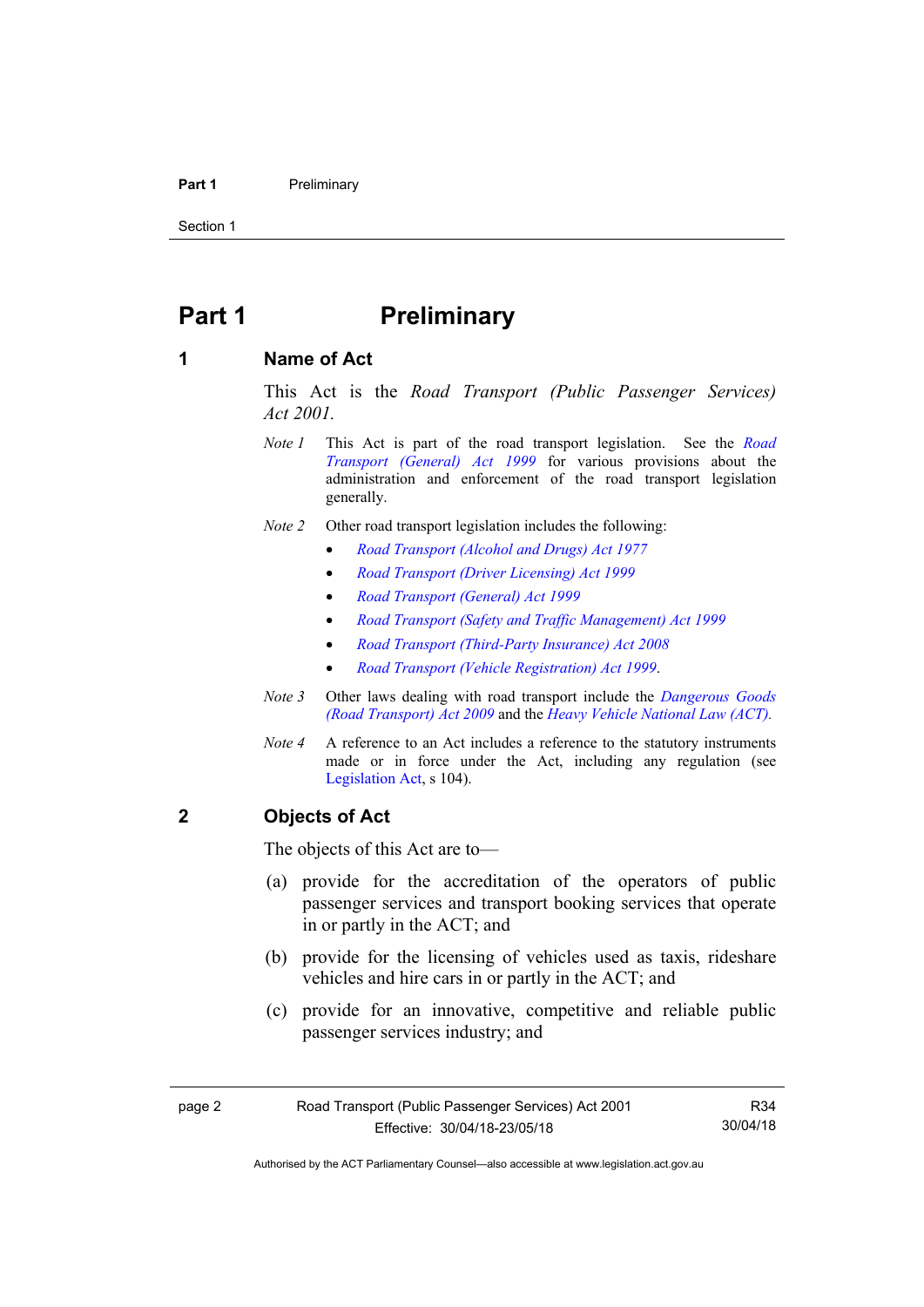- (d) provide a legislative framework that is adaptable to changes in technology and business models; and
- (e) encourage public passenger services that meet the reasonable expectations of the community for safe, responsive, reliable and efficient public passenger services.

#### <span id="page-12-0"></span>**3 Dictionary**

The dictionary at the end of this Act is part of this Act.

*Note 1* The dictionary at the end of this Act defines certain terms used in this Act, and includes references (*signpost definitions*) to other terms defined elsewhere in this Act or in the road transport legislation.

> For example, the signpost definition '*bus service*—see section 11' means that the term 'bus service' is defined in section 11 of this Act.

*Note 2* A definition in the dictionary (including a signpost definition) applies to the entire Act unless the definition, or another provision of the Act, provides otherwise or the contrary intention otherwise appears (see [Legislation Act,](http://www.legislation.act.gov.au/a/2001-14) s  $155$  and s  $156$  (1)).

#### <span id="page-12-1"></span>**4 Notes**

A note included in this Act is explanatory and is not part of this Act.

*Note* See the [Legislation Act](http://www.legislation.act.gov.au/a/2001-14), s 127 (1), (4) and (5) for the legal status of notes.

#### <span id="page-12-2"></span>**4A Offences against Act—application of Criminal Code etc**

Other legislation applies in relation to offences against this Act.

*Note 1 Criminal Code*

The [Criminal Code](http://www.legislation.act.gov.au/a/2002-51), ch 2 applies to the following offences against this Act (see Code, pt 2.1):

- s 32 (Transport booking service must be accredited)
- s 33 (Transport booking service must comply with accreditation conditions)
- s 34 (Pretend to be accredited transport booking service)
- s 36A (Pretend to be affiliated driver)

R34 30/04/18 page 3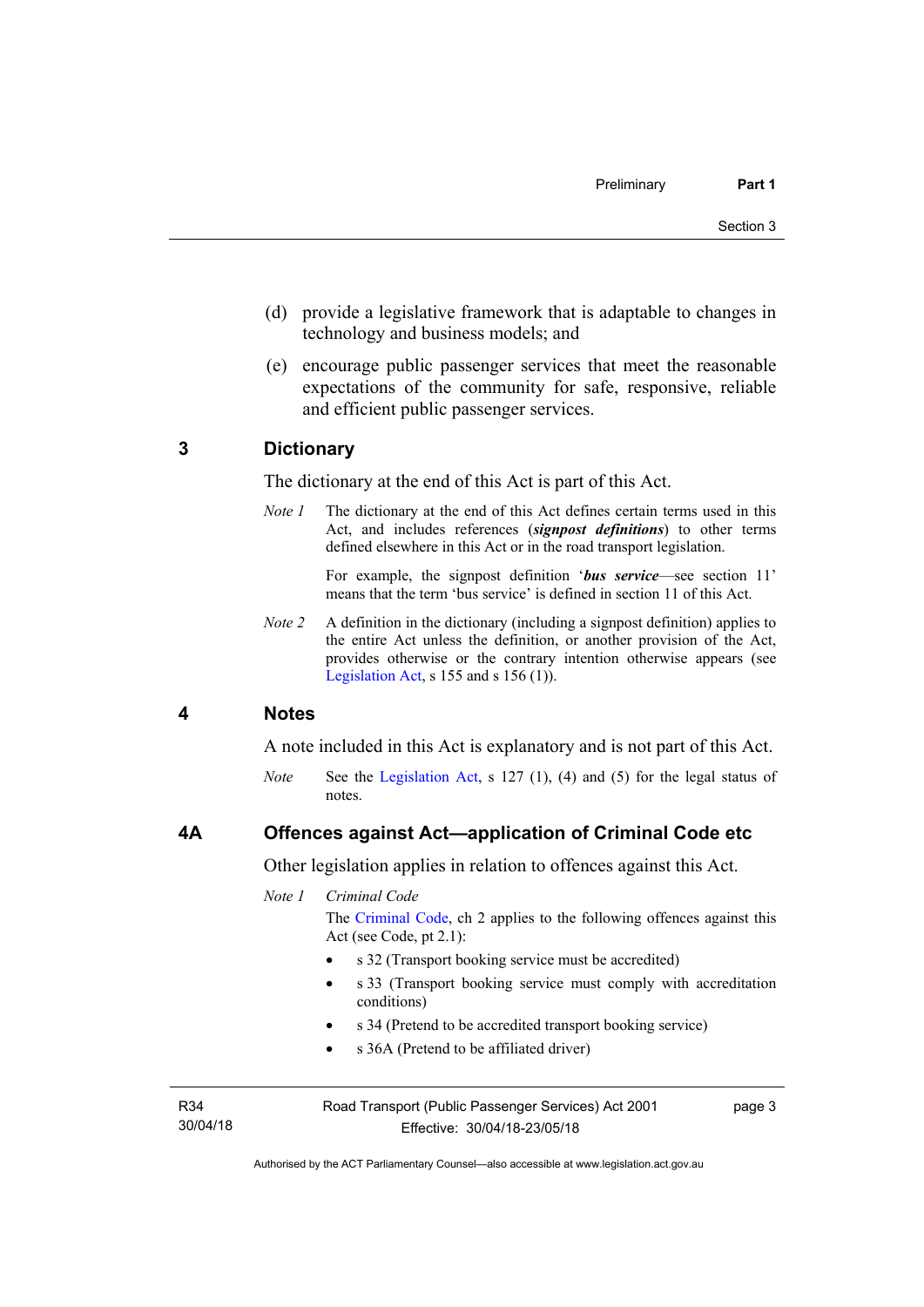#### **Part 1** Preliminary

Section 4A

- s 36D (Pretend to be affiliated operator)
- s 36E (Taxi driver or taxi service operator must be affiliated with transport booking service)
- s 36F (Rideshare driver must be affiliated with transport booking service)
- s 36G (Transport booking service—responsibilities)
- s 60E (Rideshare driver must be accredited)
- s 60F (Pretend to be accredited rideshare driver)
- s 60G (Rideshare driver must not use unlicensed rideshare vehicle)
- s 60L (Pretend vehicle is licensed rideshare vehicle)
- s 60M (Licensed rideshare vehicle not to be used by unlicensed or unaccredited driver)
- s 60N (Licensed rideshare vehicle not to be used unless insured)
- s 64 (Use of vehicles as hire cars)
- s 65 (Pretending vehicles are licensed hire cars)
- s 74 (Unaccredited operators not to operate hire car services)
- s 75 (Pretending to be an accredited hire car service operator)
- s 85 (Use of vehicles for demand responsive services)
- s 86 (Pretending vehicle is demand responsive service vehicle)
- s 91 (Operating demand responsive service without entitlement)
- s 92 (Pretending to be entitled to operate demand responsive service)
- s 111 (Public passenger vehicle insurance compulsory)
- s 112 (Police officer or authorised person may require evidence of public passenger vehicle insurance)
- a provision of pt 9 (Enforcement)
- s 125 (Unauthorised public passenger services).

The chapter sets out the general principles of criminal responsibility (including burdens of proof and general defences), and defines terms used for offences to which the Code applies (eg *conduct*, *intention*, *recklessness* and *strict liability*).

#### *Note 2 Penalty units*

The [Legislation Act](http://www.legislation.act.gov.au/a/2001-14), s 133 deals with the meaning of offence penalties that are expressed in penalty units.

R34 30/04/18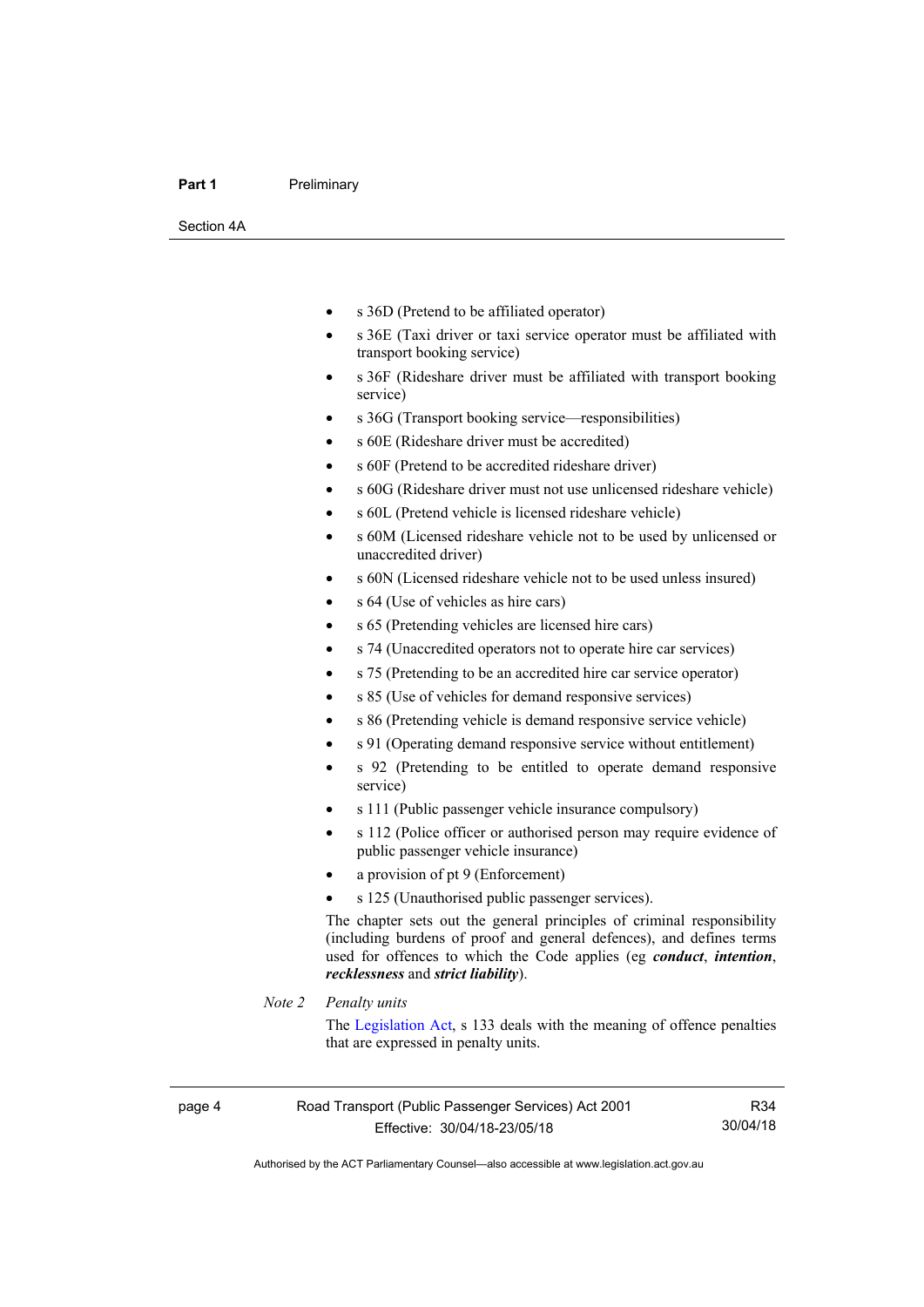#### <span id="page-14-0"></span>**5 Functions of road transport authority**

The functions of the road transport authority under this Act are—

- (a) to administer the accreditation schemes established under this Act for the accreditation of—
	- (i) transport booking services; and
	- (ii) operators of public passenger services; and
- (b) to administer the licensing schemes established under this Act for the licensing of taxis, rideshare vehicles and hire cars; and
- (c) to administer demand responsive service authorisations given under this Act; and
- (d) to keep registers of accreditations given, and licences issued, under this Act: and
- (e) to keep a register of demand responsive service authorisations given under this Act; and
- (f) to provide information about accredited and licensed people, and authorised demand responsive service operators, in accordance with this Act and other laws in force in the ACT; and
- (g) to exercise any other functions given to the authority under this Act.

#### <span id="page-14-1"></span>**6 Registers under this Act**

(1) A register under this Act may include information given to the road transport authority or the Minister under this Act and any other information the authority considers appropriate.

*Note 1* Section 5 (d) and (e) requires registers for the following to be kept:

- accredited bus service operators
- accredited demand responsive service operators
- accredited hire car service operators

R34 30/04/18 page 5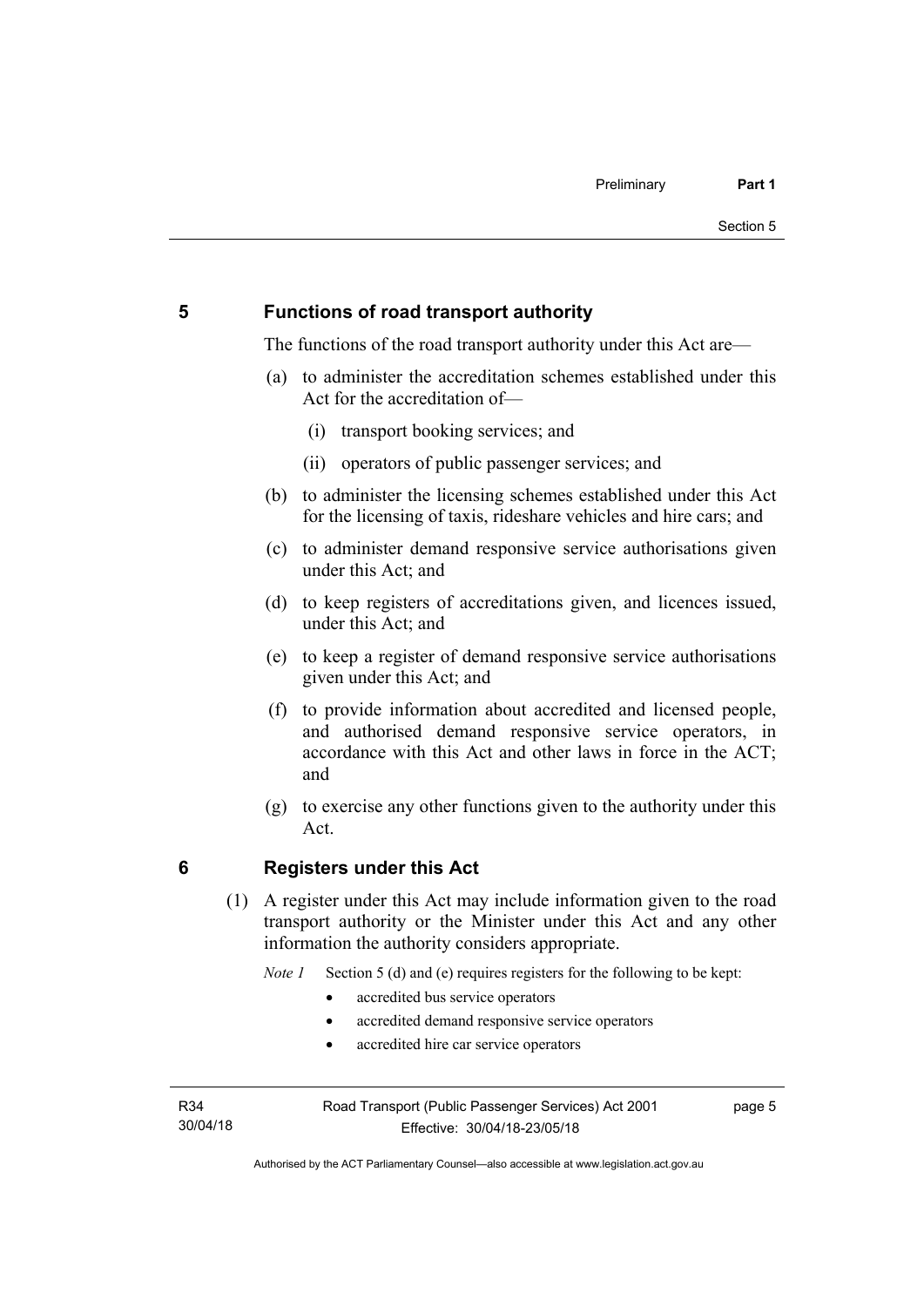Section 7

- accredited rideshare drivers
- accredited taxi service operators
- accredited transport booking services
- demand responsive service authorisations
- hire car licences
- restricted hire car licences
- restricted taxi licences
- rideshare vehicle licences
- taxi licences.

Other registers may be required under the Act.

- *Note 2* A reference to an Act includes a reference to the statutory instruments made or in force under the Act, including any regulation (see [Legislation Act,](http://www.legislation.act.gov.au/a/2001-14) s 104).
- (2) A register may be kept in the form of, or as part of, 1 or more computer databases or in any other form the road transport authority considers appropriate.
- (3) The road transport authority may correct any mistake, error or omission in a register subject to the requirements (if any) prescribed by regulation.
- (4) This section does not limit the functions of the road transport authority in relation to a register.

#### <span id="page-15-0"></span>**7 Security and disclosure of information in registers**

The road transport authority must ensure that information in a register under this Act is kept securely and disclosed only in accordance with this Act or another law in force in the ACT.

- *Note 1* The Territory privacy principles apply to the road transport authority (see *[Information Privacy Act 2014](http://www.legislation.act.gov.au/a/2014-24/default.asp)*, sch 1).
- *Note 2* Access to the register may be sought under the *[Freedom of Information](http://www.legislation.act.gov.au/a/2016-55/default.asp)  [Act 2016](http://www.legislation.act.gov.au/a/2016-55/default.asp)*.

Authorised by the ACT Parliamentary Counsel—also accessible at www.legislation.act.gov.au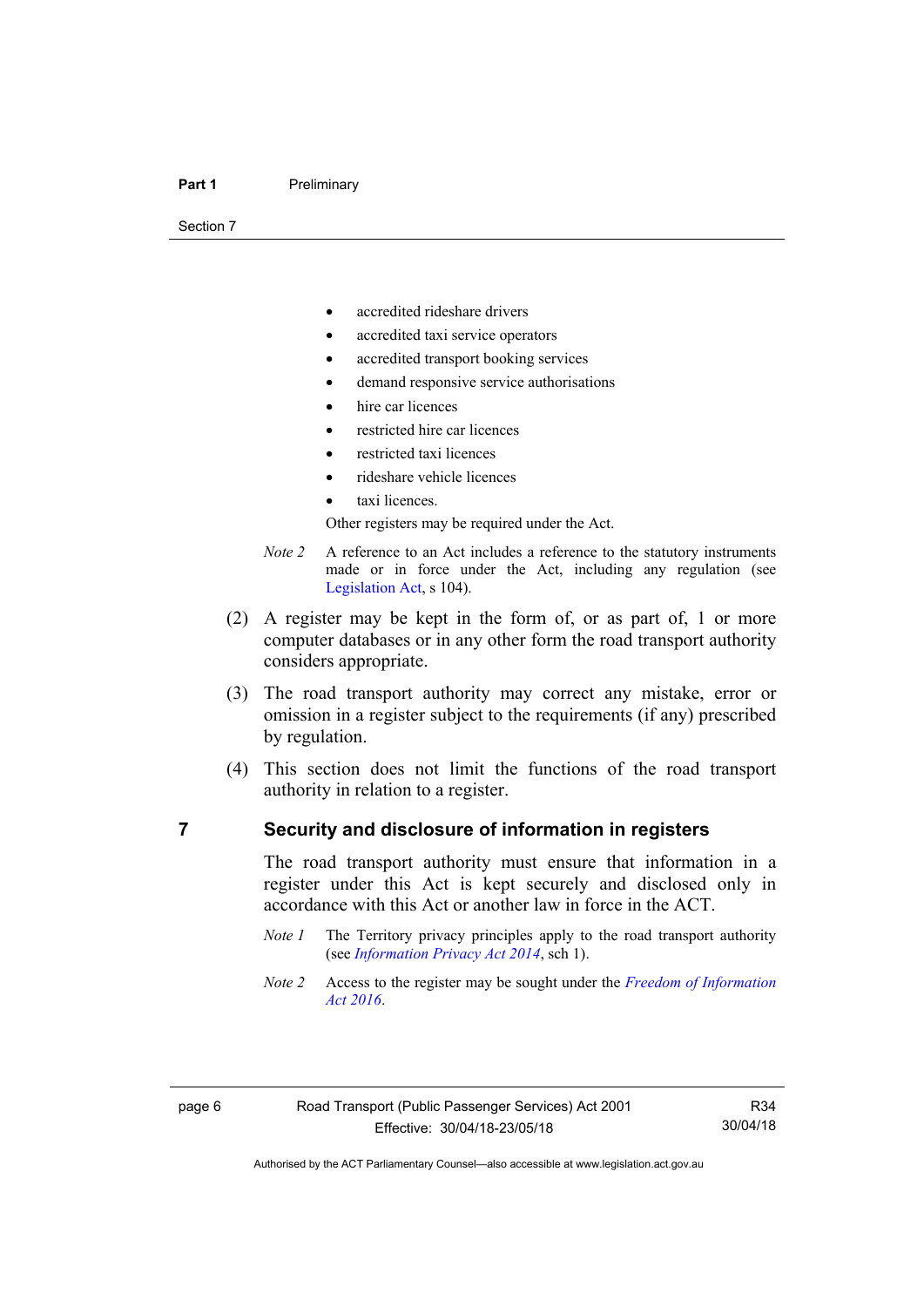#### <span id="page-16-0"></span>**8 Competition and Consumer Act authorisation**

For the *[Competition and Consumer Act 2010](http://www.comlaw.gov.au/Details/C2013C00004)* (Cwlth) and the Competition Code of the Australian Capital Territory, the following are authorised by this Act:

- (a) everything done under this Act;
- (b) all service contracts made under this Act;
- (c) everything done under a service contract, or a provision of a service contract, authorised by this Act.
- *Note 1* For the Competition Code of the Australian Capital Territory, see the *[Competition Policy Reform Act 1996](http://www.legislation.act.gov.au/a/1996-21)*, s 5 and s 10.
- *Note 2* A reference to an Act includes a reference to statutory instruments made or in force under the Act, including regulations (see [Legislation Act,](http://www.legislation.act.gov.au/a/2001-14) s 104).

#### <span id="page-16-1"></span>**9 Combinations of accreditations, authorisations and licences**

This Act does not prevent a person from holding any combination of accreditations, authorisations and licences under this Act.

#### <span id="page-16-2"></span>**10 What is a** *public passenger service***?**

A *public passenger service* is a service for the transport of passengers for a fare or other consideration by public passenger vehicles along a road or road related area.

page 7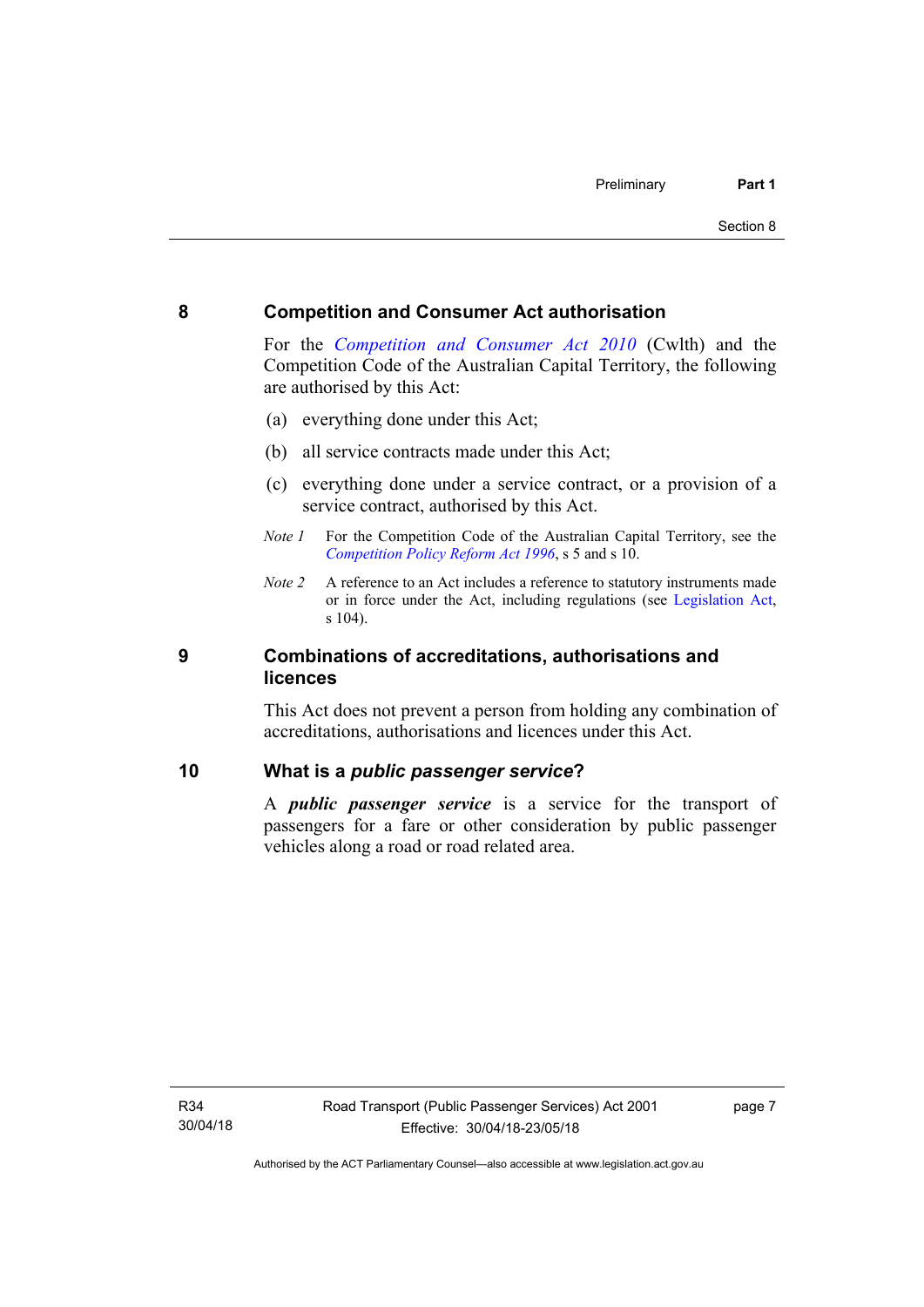**Part 2** Bus services<br>**Division 2.1** Basic concer **Division 2.1** Basic concepts Section 10A

## <span id="page-17-0"></span>**Part 2 Bus services**

### <span id="page-17-1"></span>**Division 2.1 Basic concepts**

### <span id="page-17-2"></span>**10A Meaning of** *bus* **and** *public bus*

In this Act:

*bus*—

- (a) means a motor vehicle built mainly to carry people that seats over 9 adults (including the driver); but
- (b) does not include—
	- (i) a limousine; or
	- (ii) a light rail vehicle.

*public bus* means a bus used to provide a bus service.

#### <span id="page-17-3"></span>**11 Meaning of** *bus service*

A *bus service* is a public passenger service (other than a demand responsive service) operated using buses.

#### <span id="page-17-4"></span>**12 What is a** *regular route service***?**

A bus service is a *regular route service* if it is conducted according to regular routes and timetables, but does not include—

- (a) a bus service designed mainly to transport tourists; or
- (b) a long-distance service.

#### <span id="page-17-5"></span>**13 What is a** *tour and charter service***?**

A bus service is a *tour and charter service* if the bus service is not a regular route service or a long-distance service.

R34 30/04/18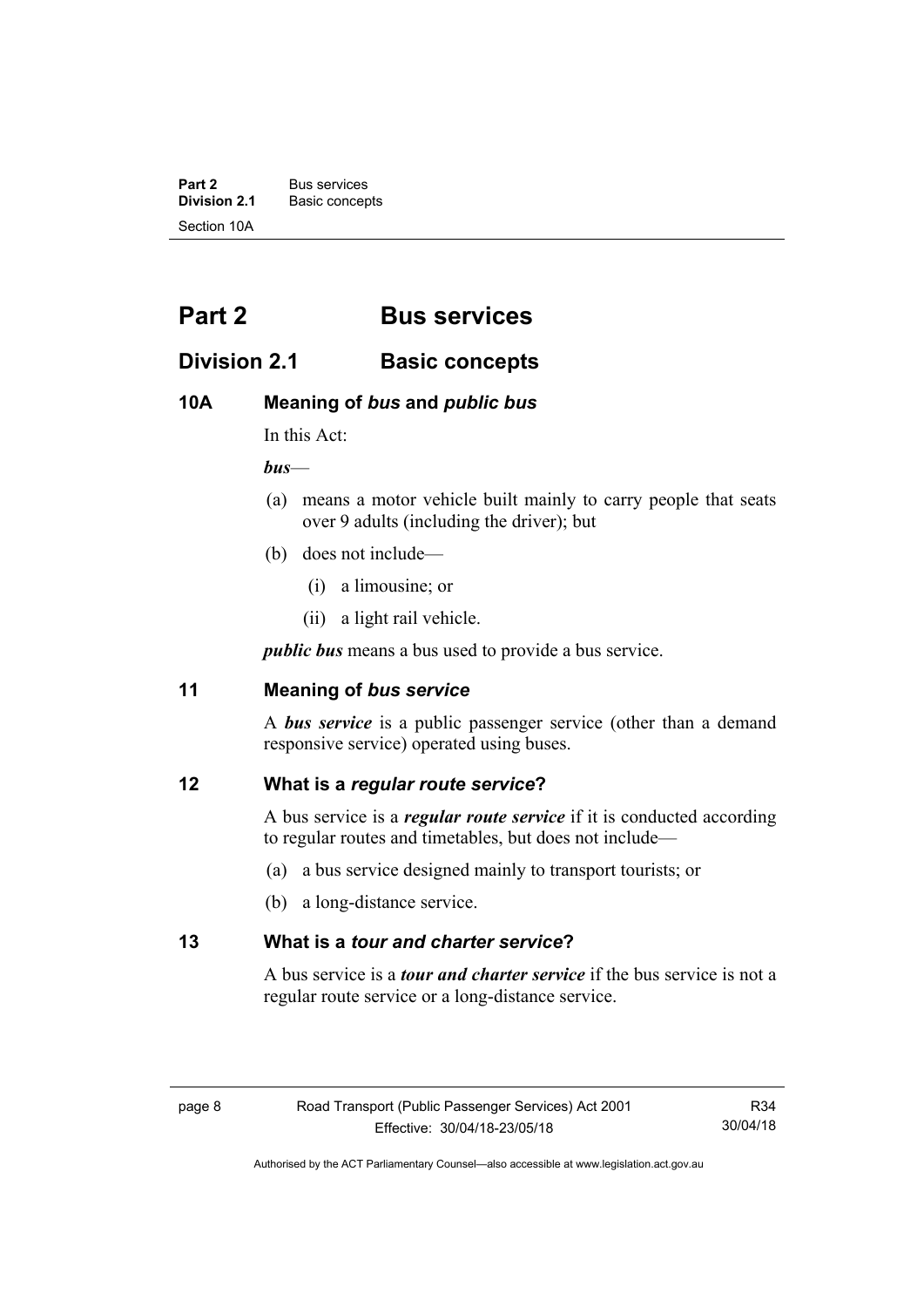A bus service is a *long-distance service* if—

- (a) it is conducted according to regular routes and timetables; and
- (b) each passenger travels at least 40km.

### <span id="page-18-1"></span><span id="page-18-0"></span>**Division 2.2 Accreditation of bus service operators**

#### <span id="page-18-2"></span>**15 Bus operators—purposes of accreditation**

The purpose of accreditation under the regulations to operate a bus service is to ensure that—

- (a) the accredited person has the financial capacity to meet the service standards for the service; and
- (b) the accredited person, and each person who is concerned with, or takes part in, the management of the service, are suitable people to operate the service; and
- (c) the accredited person, and each person who is concerned with, or takes part in, the management of the service, have demonstrated the capacity to comply with the relevant regulations and, in particular, the regulations about—
	- (i) the safety of passengers and the public; and
	- (ii) the maintenance of public buses.

#### <span id="page-18-3"></span>**16 Regulations about accreditation system**

- (1) A regulation may provide a system for the accreditation of operators of bus services, including, for example—
	- (a) the kinds of accreditations; and
	- (b) the bus services that a person who holds a kind of accreditation is entitled to operate; and

page 9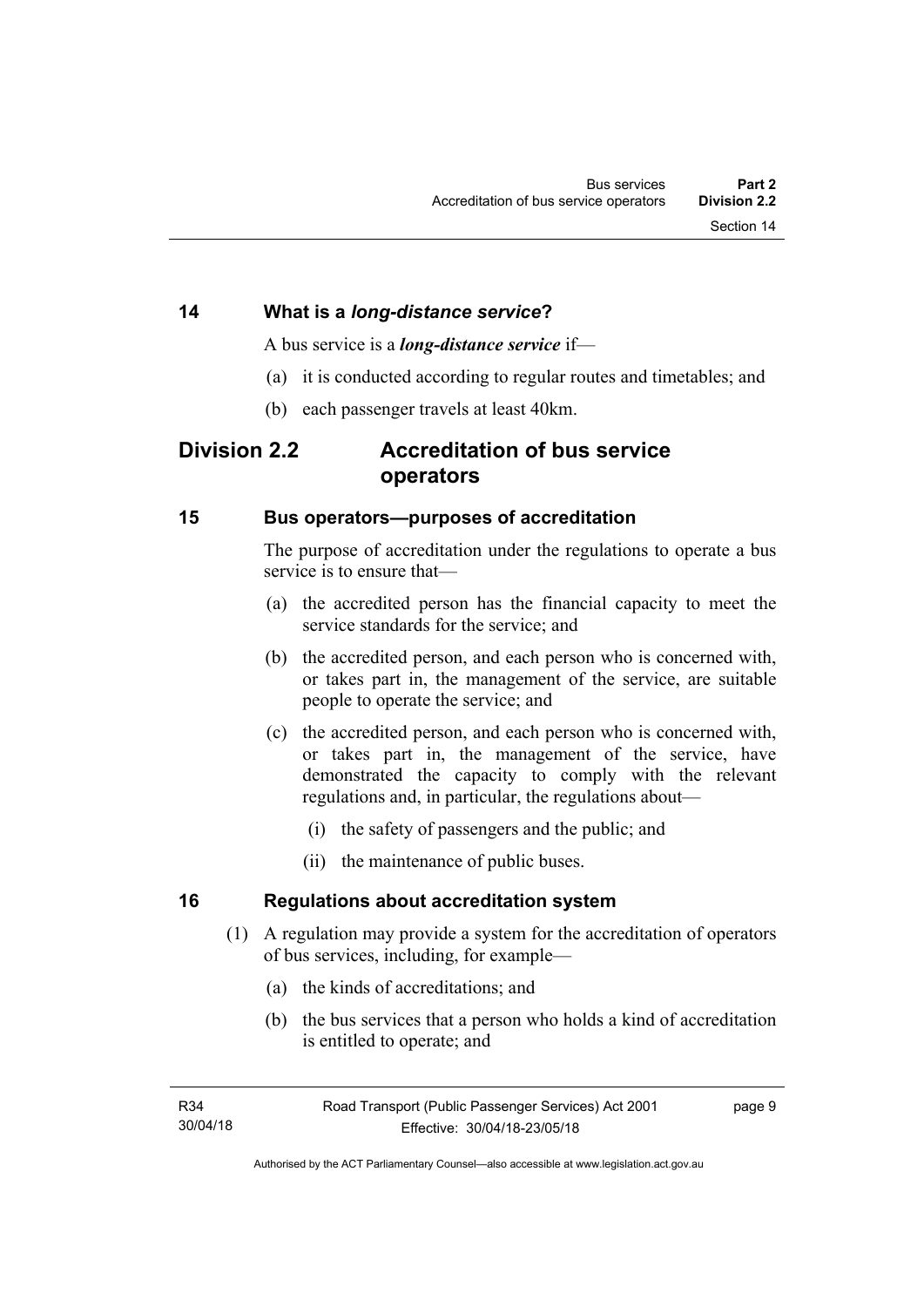- (c) the conditions of accreditations; and
- (d) matters relating to the giving, refusal or surrender of accreditations; and
- (e) the action that may be taken in relation to accreditations in circumstances prescribed by regulation, including—
	- (i) the suspension or cancellation of an accreditation; and
	- (ii) the imposition of a condition on, or the amendment of a condition of, an accreditation; and
	- (iii) an order that an accredited person pay to the Territory an amount of not more than—
		- (A) for an individual—\$5 000; or
		- (B) for a corporation—\$25 000; and
	- (iv) the reprimanding of an accredited person.
- *Note* An example is part of the Act, is not exhaustive and may extend, but does not limit, the meaning of the provision in which it appears (see [Legislation Act,](http://www.legislation.act.gov.au/a/2001-14) s 126 and s 132).
- (2) A regulation may make provision in relation to the accreditation of people to operate bus services, including, for example—
	- (a) requirements about the suitability of the applicant and each person who will be concerned with, or take part in, the management of the services; and
	- (b) capacity to meet service standards; and
	- (c) financial viability.
- (3) For subsection (1) (a), the regulations must provide for the accreditation of people to operate the following kinds of bus services:

R34

- (a) regular route services;
- (b) tour and charter services.

Authorised by the ACT Parliamentary Counsel—also accessible at www.legislation.act.gov.au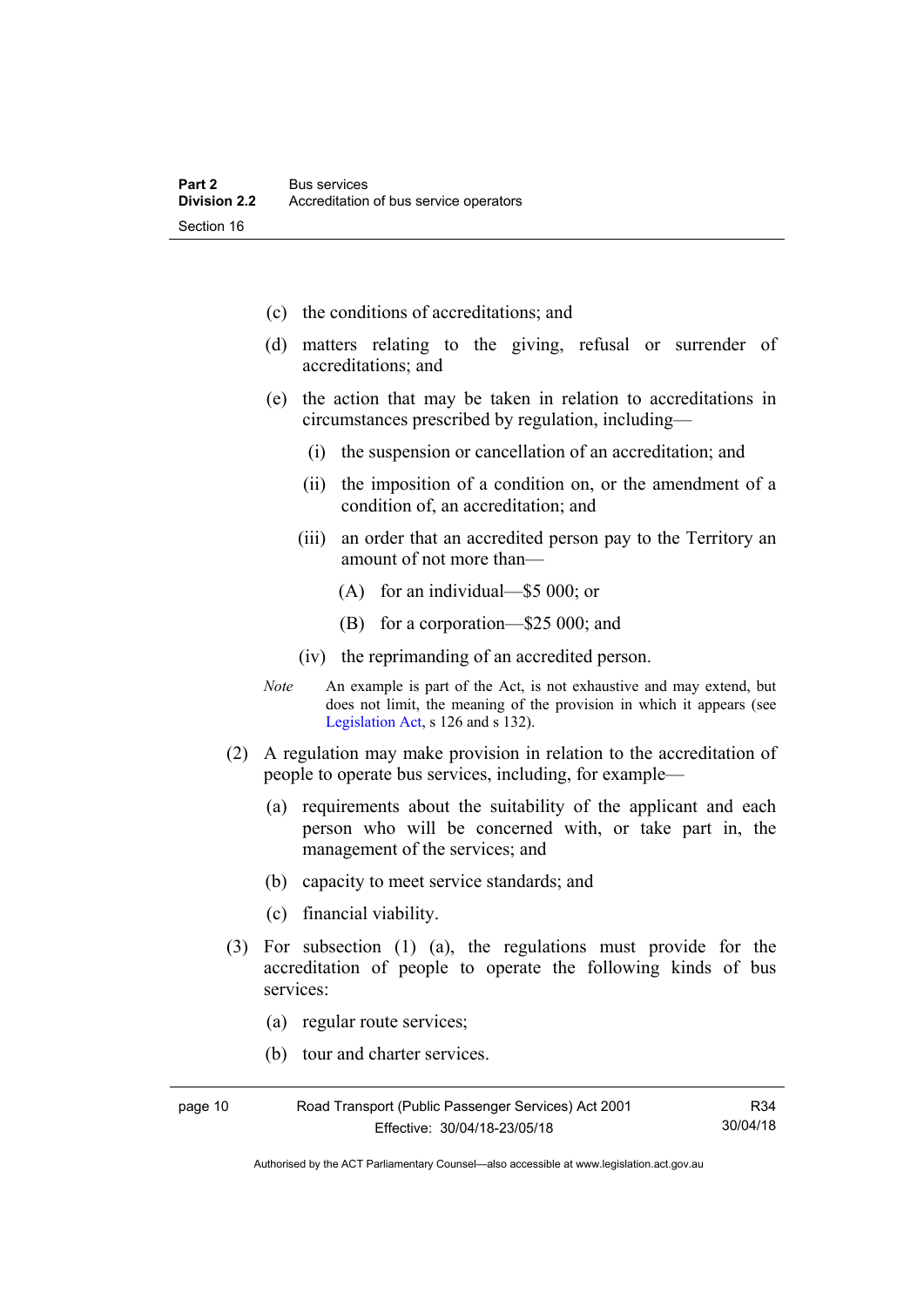(4) However, this section does not require the regulations to provide an accreditation system for all kinds of bus services.

## <span id="page-20-0"></span>**Division 2.3 Service contracts for regular route services**

#### <span id="page-20-1"></span>**17 Service contracts—regular route services**

- (1) The road transport authority may, on behalf of the Territory, enter into a contract (a *service contract*) for the operation of a regular route service with a person accredited to operate regular route services.
- (2) A service contract must state whether the right given under the contract to operate a route is an exclusive right to operate the route or a stated part of the route.
- (3) A service contract may make provision in relation to the operation of a regular route service and the administration of the contract, including, for example—
	- (a) service requirements under the contract; and
	- (b) the transfer, suspension, cancellation and surrender of the contract; and
	- (c) the fees (if any) payable under the contract; and
	- (d) the adjustment of payments and refunds in relation to any contract fees; and
	- (e) financial or other penalties for breaches of the contract; and
	- (f) the records (including accounts) to be made and kept, how they are to be made and kept, and their inspection; and
	- (g) the provision of information and reports to the road transport authority about the regular route service and the verification of the information and reports; and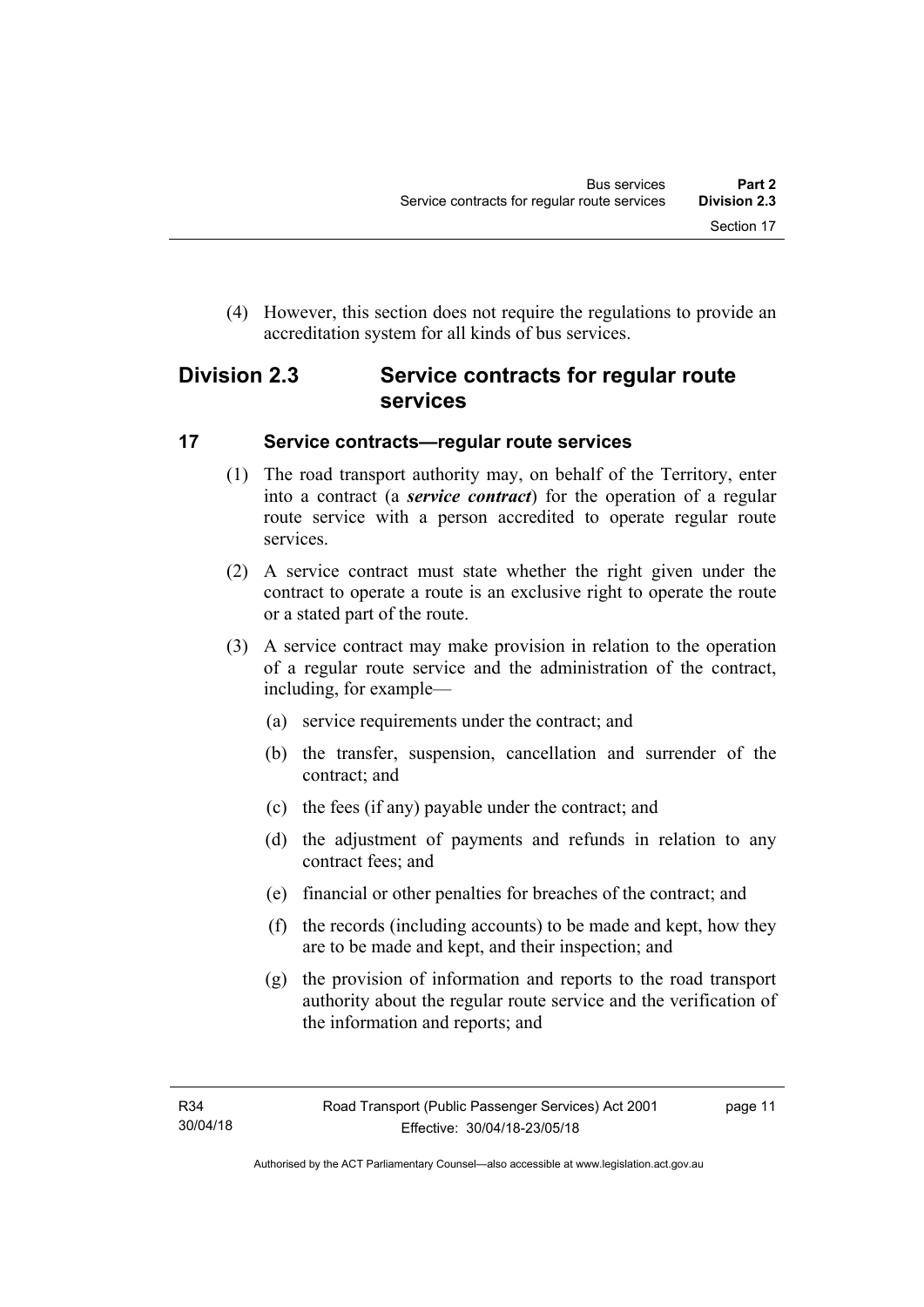- (h) the publication and the collection of fares payable by passengers; and
- (i) the sale of tickets and the conditions under which tickets must be sold; and
- (j) free or reduced fares for travel; and
- (k) the issue and acceptance of free or concession passes.
- *Note* An example is part of the Act, is not exhaustive and may extend, but does not limit, the meaning of the provision in which it appears (see [Legislation Act,](http://www.legislation.act.gov.au/a/2001-14) s 126 and s 132).
- (4) Subsection (3) does not limit the matters about which a service contract may make provision.

## <span id="page-21-0"></span>**Division 2.4 Entitlement to operate certain bus services**

#### <span id="page-21-1"></span>**18 Entitlement to operate regular route services**

- (1) A person is entitled to operate a regular route service, in or partly in the ACT, if—
	- (a) the person is accredited under the regulations to operate regular route services; and
	- (b) the person holds a service contract for the service.
- (2) However, the Territory is entitled to operate a regular route service whether or not the Territory—
	- (a) is accredited under the regulations to operate regular route services; or
	- (b) holds a service contract for the service.
- (3) If the Territory operates a regular route service, part 2 (Bus services) applies in relation to the Territory's operation of the service as if—
	- (a) the Territory were accredited to operate the service; and

| page 12 | Road Transport (Public Passenger Services) Act 2001 | R34      |
|---------|-----------------------------------------------------|----------|
|         | Effective: 30/04/18-23/05/18                        | 30/04/18 |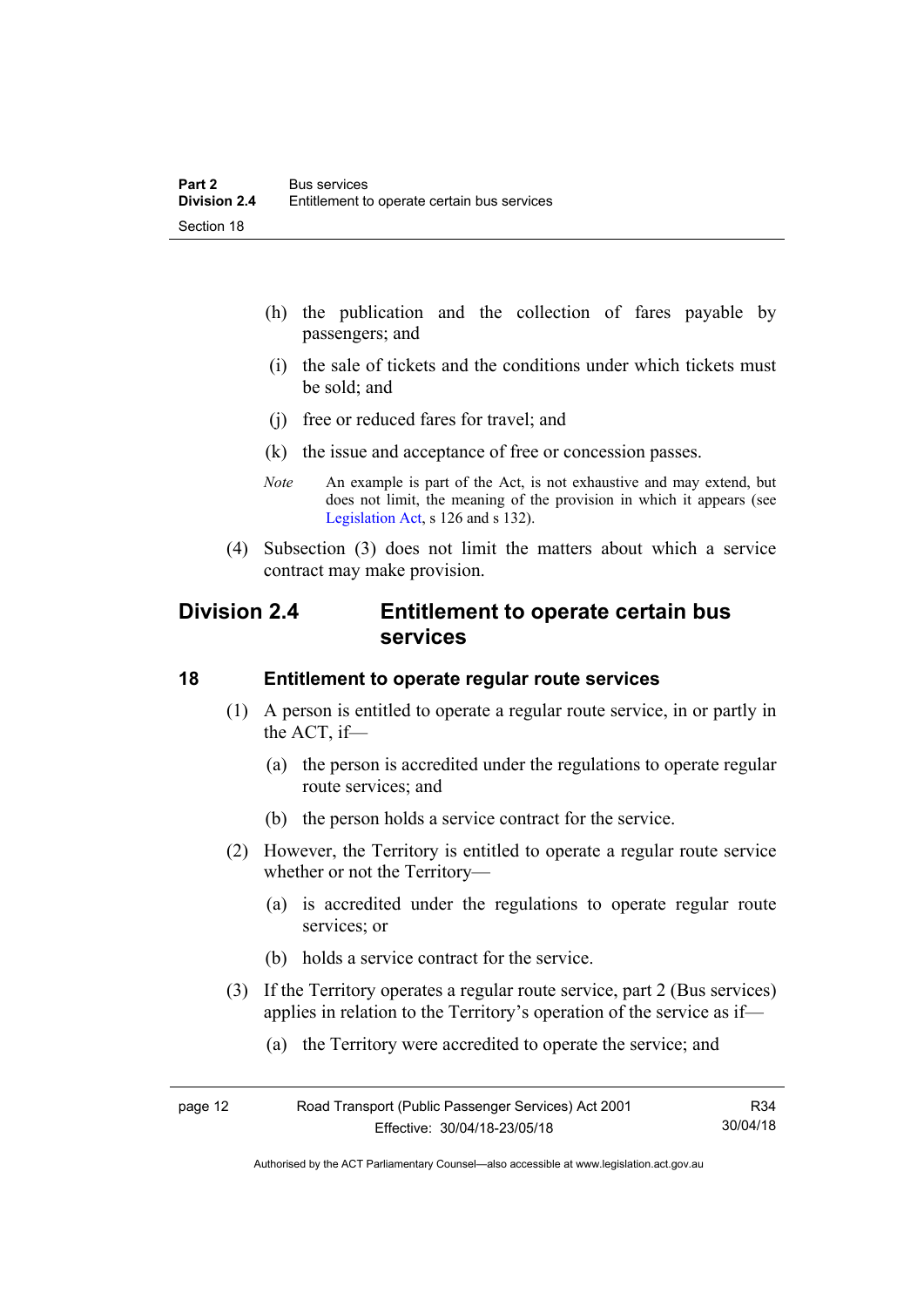- (b) the Territory held a service contract for the service; and
- (c) all necessary changes, and any changes prescribed by regulation, were made.

#### <span id="page-22-0"></span>**19 Entitlement to operate tour and charter services**

- (1) A person is entitled to operate a tour and charter service, in or partly in the ACT, if the person is accredited under the regulations to operate tour and charter services.
- (2) However, the Territory is entitled to operate a tour and charter service, whether or not the Territory is accredited under the regulations to operate tour and charter services.
- (3) If the Territory operates a tour and charter service, part 2 (Bus services) applies in relation to the Territory's operation of the service as if—
	- (a) the Territory were accredited to operate the service; and
	- (b) the Territory held a service contract for the service; and
	- (c) all necessary changes, and any changes prescribed by regulation, were made.

#### <span id="page-22-1"></span>**19A Territory's entitlement to operate bus service**

If the Territory operates a bus service, the territory may operate the service under a name prescribed by regulation.

#### <span id="page-22-2"></span>**20 Unaccredited operators not to operate certain bus services**

(1) A person must not operate, in or partly in the ACT, a regular route service unless the person is accredited under the regulations to operate regular route services.

Maximum penalty: 50 penalty units.

page 13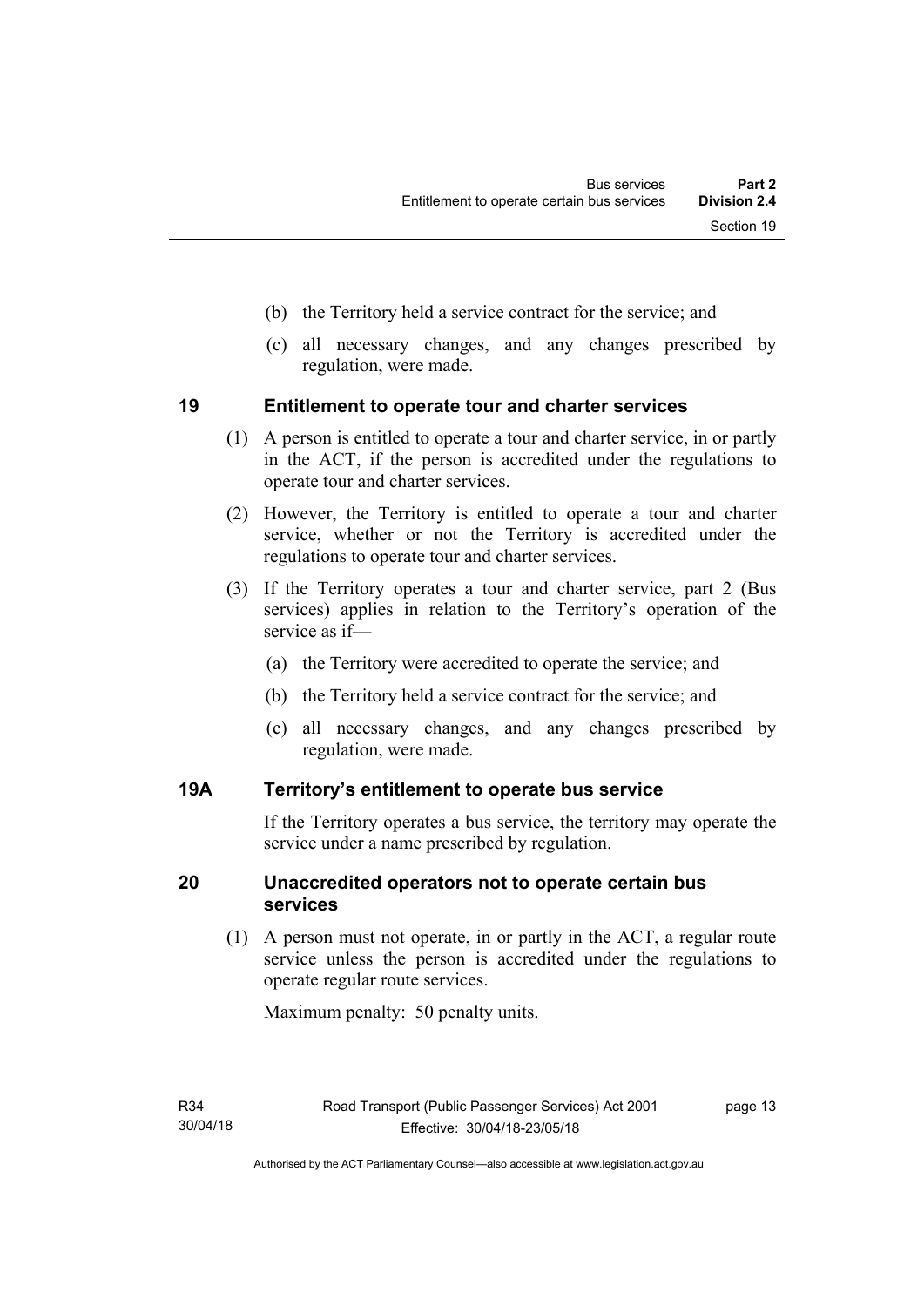(2) A person must not operate, in or partly in the ACT, a tour and charter service unless the person is accredited under the regulations to operate tour and charter services.

Maximum penalty: 50 penalty units.

 (3) This section does not apply to the operation of a bus service by the Territory.

#### <span id="page-23-0"></span>**21 Pretending to be an accredited bus service operator**

A person must not pretend to be accredited under the regulations to operate a bus service.

Maximum penalty: 30 penalty units.

#### <span id="page-23-1"></span>**22 Operators of regular route services to hold service contracts**

(1) A person must not operate, in or partly in the ACT, a regular route service unless the person holds a service contract for the service.

Maximum penalty: 50 penalty units.

- (2) However, if a regular route service is discontinued because of a variation or termination of a service contract, the road transport authority may make arrangements with an appropriately accredited person to operate a temporary regular route service to replace the discontinued service even though the person does not hold a service contract for the replacement service.
- (3) This section does not apply to the operation of a regular route service by the Territory.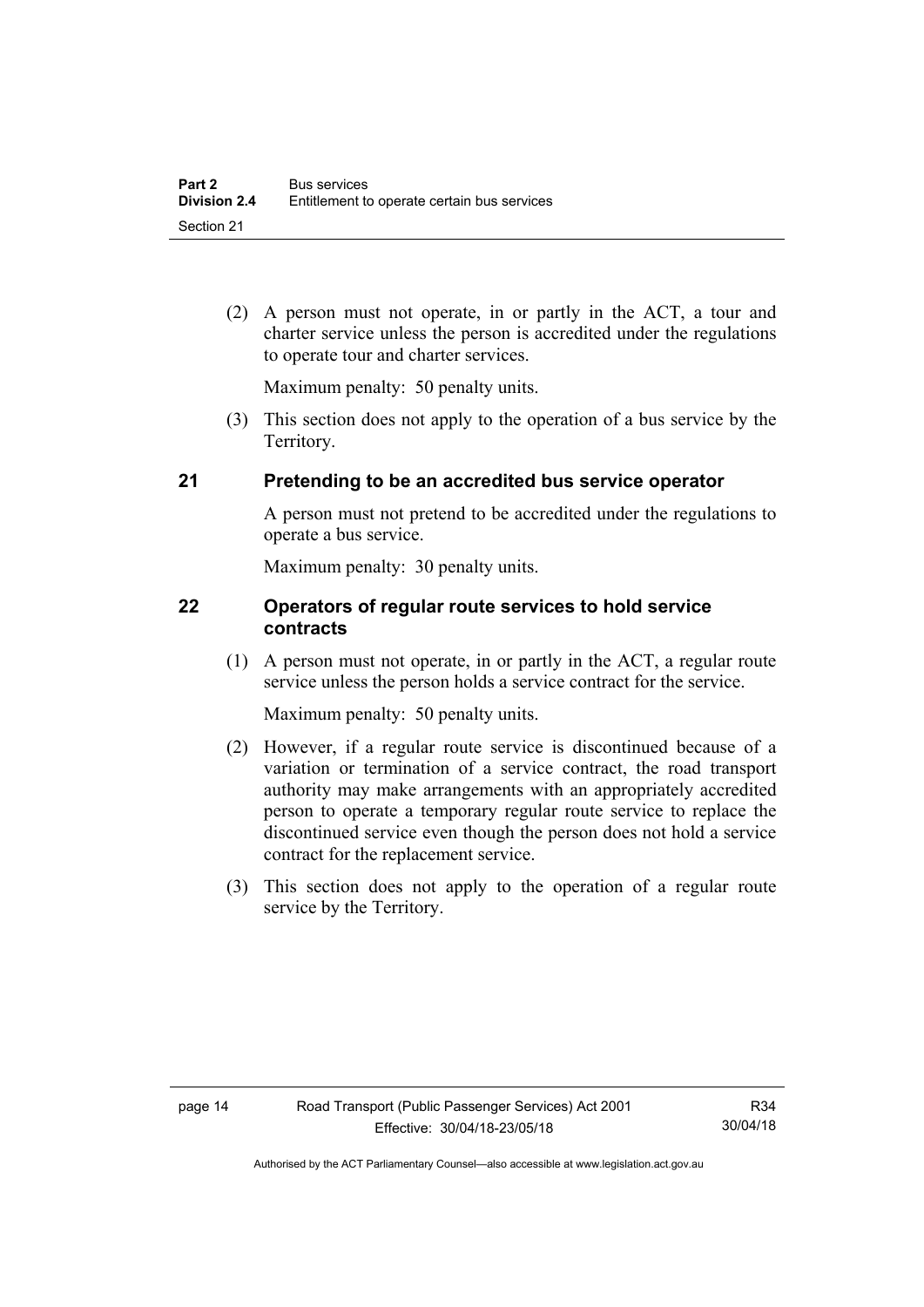## <span id="page-24-0"></span>**Division 2.5 Regulation of bus services**

#### <span id="page-24-1"></span>**23 Regular route services—power to determine maximum fares**

- (1) The Minister may determine maximum fares, and ways of calculating maximum fares, payable by passengers on regular route services.
- (2) A determination is a disallowable instrument.
	- *Note* A disallowable instrument must be notified and presented to the Legislative Assembly, under the [Legislation Act.](http://www.legislation.act.gov.au/a/2001-14)

#### <span id="page-24-2"></span>**24 Regulations about operation of bus services by accredited people**

A regulation may make provision in relation to the operation of bus services by accredited bus service operators, including, for example—

- (a) the conduct of bus services, including, for example—
	- (i) the safety of passengers (including, for example, by the use of particular kinds of security devices) and the public; and
	- (ii) the qualifications, training and experience of bus drivers and other people providing services on behalf of accredited bus service operators; and
	- (iii) maximum driving times and minimum rest times of bus drivers; and
	- (iv) insurance; and
	- (v) the issue of tickets; and
	- (vi) customer complaints and inquiries; and
- (b) the preparation and publication of, and compliance with, timetables for regular route services; and

page 15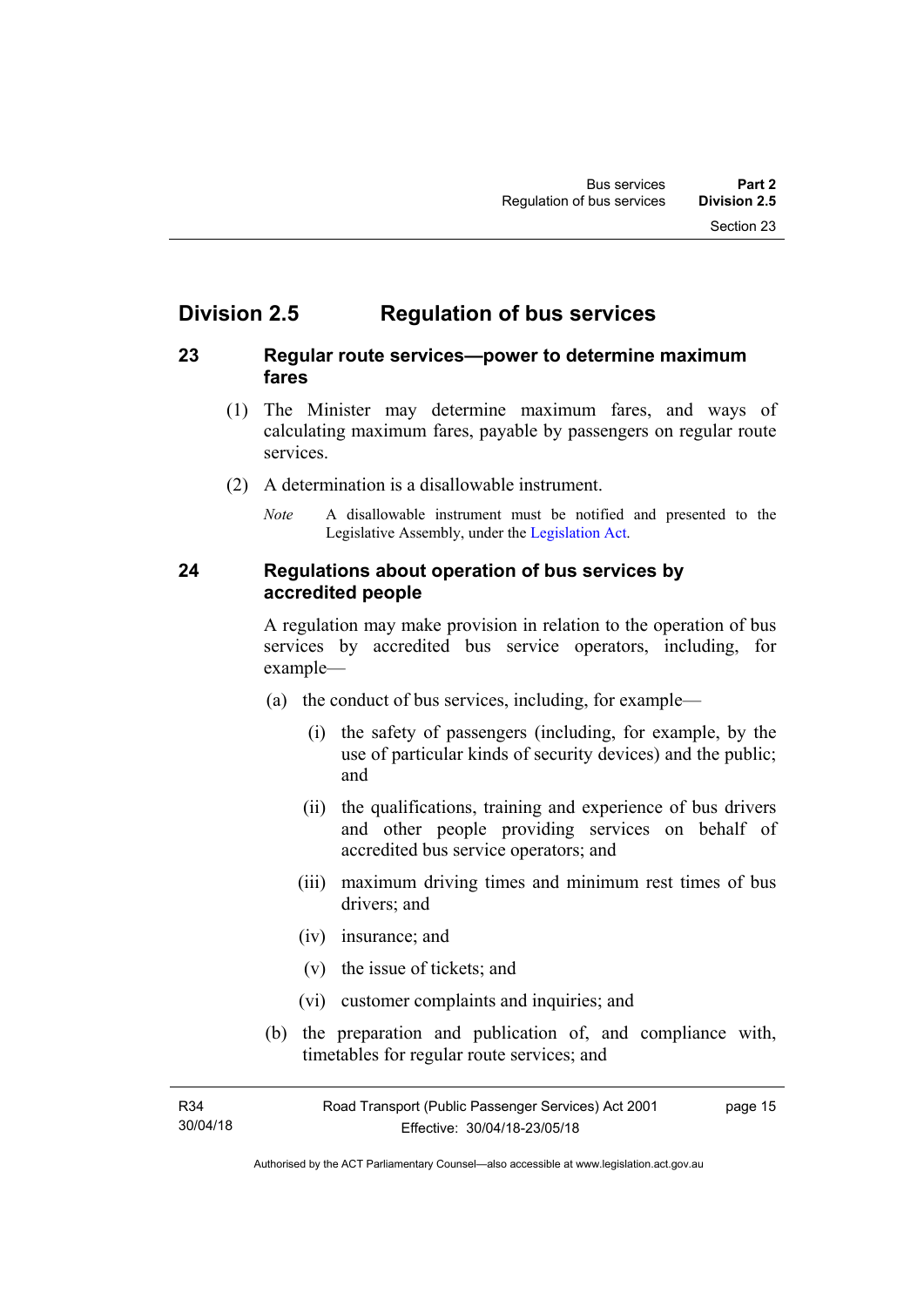- (c) the obligations of drivers of public buses and other people providing services on behalf of accredited bus service operators; and
- (d) the requirements that public buses, and their equipment and fittings (internal and external), must comply with; and
- (e) the maintenance and cleaning of public buses; and
- (f) maintenance, parking and other facilities for public buses; and
- (g) the making and keeping of records and their inspection; and
- (h) the auditing of records and systems; and
- (i) requirements for display of accreditation numbers on advertisements for the service; and
- (j) the provision of information and reports to the road transport authority.
- *Note* An example is part of the Act, is not exhaustive and may extend, but does not limit, the meaning of the provision in which it appears (see [Legislation Act,](http://www.legislation.act.gov.au/a/2001-14) s 126 and s 132).

#### <span id="page-25-0"></span>**25 Regulations about operation of public buses**

A regulation may make provision in relation to the operation of public buses, including, for example—

- (a) the regulation or prohibition of the use of public buses on certain roads or road related areas; and
- (b) the picking-up and dropping-off of passengers and other matters relating to the transport of passengers; and
- (c) the records to be made and kept by, how they are to be made and kept, and their inspection; and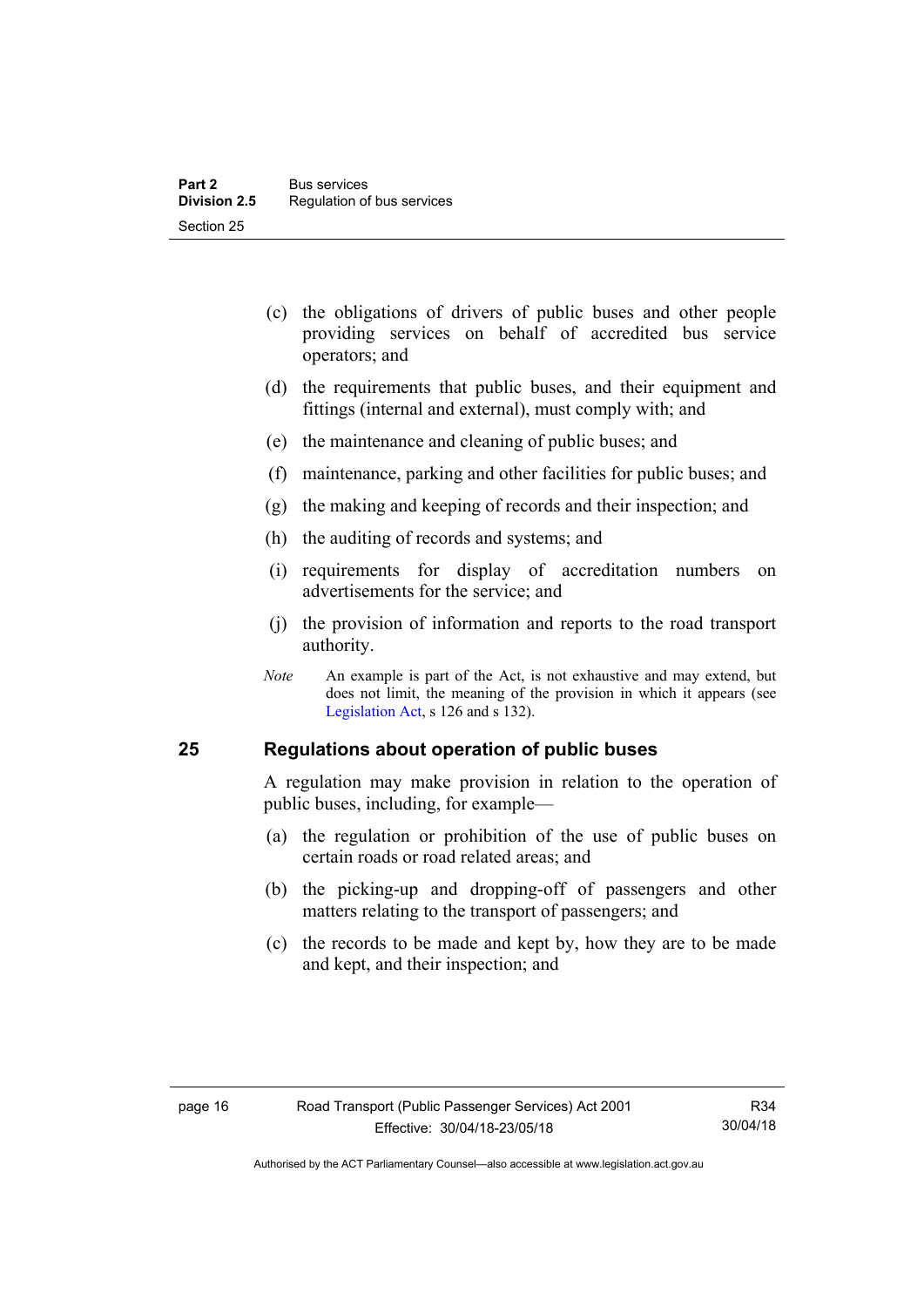- (d) the transport of passengers' luggage or other goods, and animals; and
- (e) the regulation or prohibition of the transport of passengers standing in or on any part of a public bus; and
- (f) the maximum speed of public buses; and
- (g) the prohibition of anyone from soliciting for passengers or for a hiring; and
- (h) the design, equipment and fittings (internal or external) of public buses; and
- (i) the sections, terminal points and bus stops on bus routes; and
- (j) the regulation or prohibition of notices, signs and advertisements inside or on the outside of public buses.
- *Note* An example is part of the Act, is not exhaustive and may extend, but does not limit, the meaning of the provision in which it appears (see [Legislation Act,](http://www.legislation.act.gov.au/a/2001-14) s 126 and s 132).

#### <span id="page-26-0"></span>**26 Regulations about bus drivers**

A regulation may make provision in relation to drivers of public buses, including, for example—

- (a) the powers, duties and conduct of drivers; and
- (b) how drivers must dress.
- *Note* An example is part of the Act, is not exhaustive and may extend, but does not limit, the meaning of the provision in which it appears (see [Legislation Act,](http://www.legislation.act.gov.au/a/2001-14) s 126 and s 132).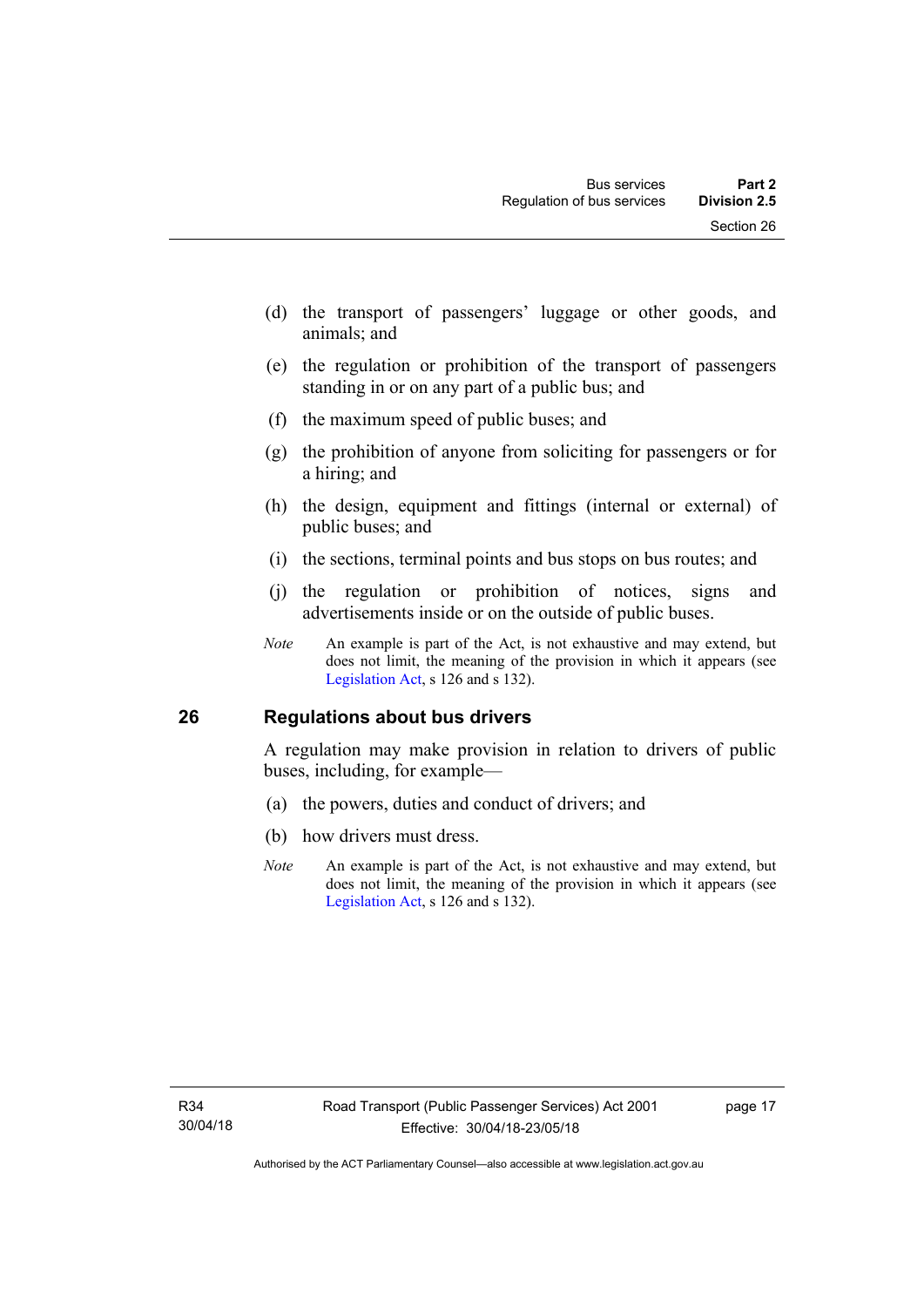#### <span id="page-27-0"></span>**27 Regulations about conduct of passengers**

A regulation may make provision in relation to the conduct of passengers on public buses, including, for example—

- (a) the regulation or prohibition of eating and drinking; and
- (b) the authority of public bus drivers, police officers and authorised people to direct people contravening a regulation to leave a bus and to remove them if they fail to leave.
- *Note* An example is part of the Act, is not exhaustive and may extend, but does not limit, the meaning of the provision in which it appears (see [Legislation Act,](http://www.legislation.act.gov.au/a/2001-14) s 126 and s 132).

page 18 Road Transport (Public Passenger Services) Act 2001 Effective: 30/04/18-23/05/18

R34 30/04/18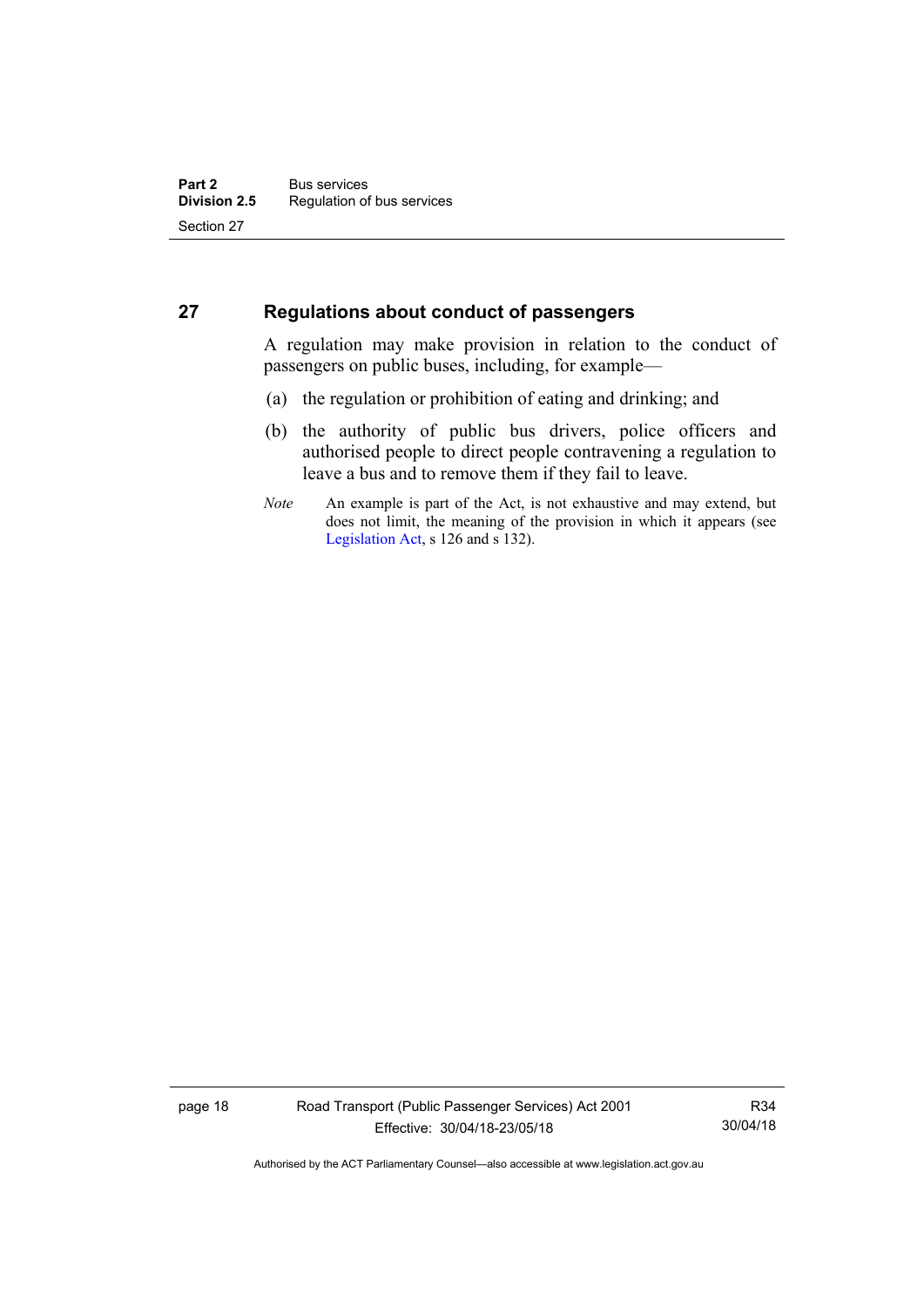<span id="page-28-0"></span>**Part 3 Transport booking services** 

## <span id="page-28-1"></span>**Division 3.1 Basic concepts**

#### <span id="page-28-2"></span>**28 Meaning of** *transport booking service*

In this Act:

#### *transport booking service*—

- (a) means a person who—
	- (i) accepts bookings from people for bookable vehicles; and
	- (ii) communicates the bookings to bookable vehicle drivers; but
- (b) does not include—
	- (i) a person who is a bookable vehicle driver if the booking is for the driver; or
	- (ii) a person prescribed by regulation to not be a transport booking service.
- *Note Person* includes a corporation as well as an individual (see Legislation [Act](http://www.legislation.act.gov.au/a/2001-14), s 160).

#### <span id="page-28-3"></span>**29 Meaning of** *bookable vehicle* **and** *bookable vehicle driver*

In this Act:

*bookable vehicle* means—

- (a) a taxi; or
- (b) a rideshare vehicle; or
- (c) a hire car.
- *Note Taxi*—see s 45. *Rideshare vehicle*—see s 60A. *Hire car*—see s 67.

R34 30/04/18 page 19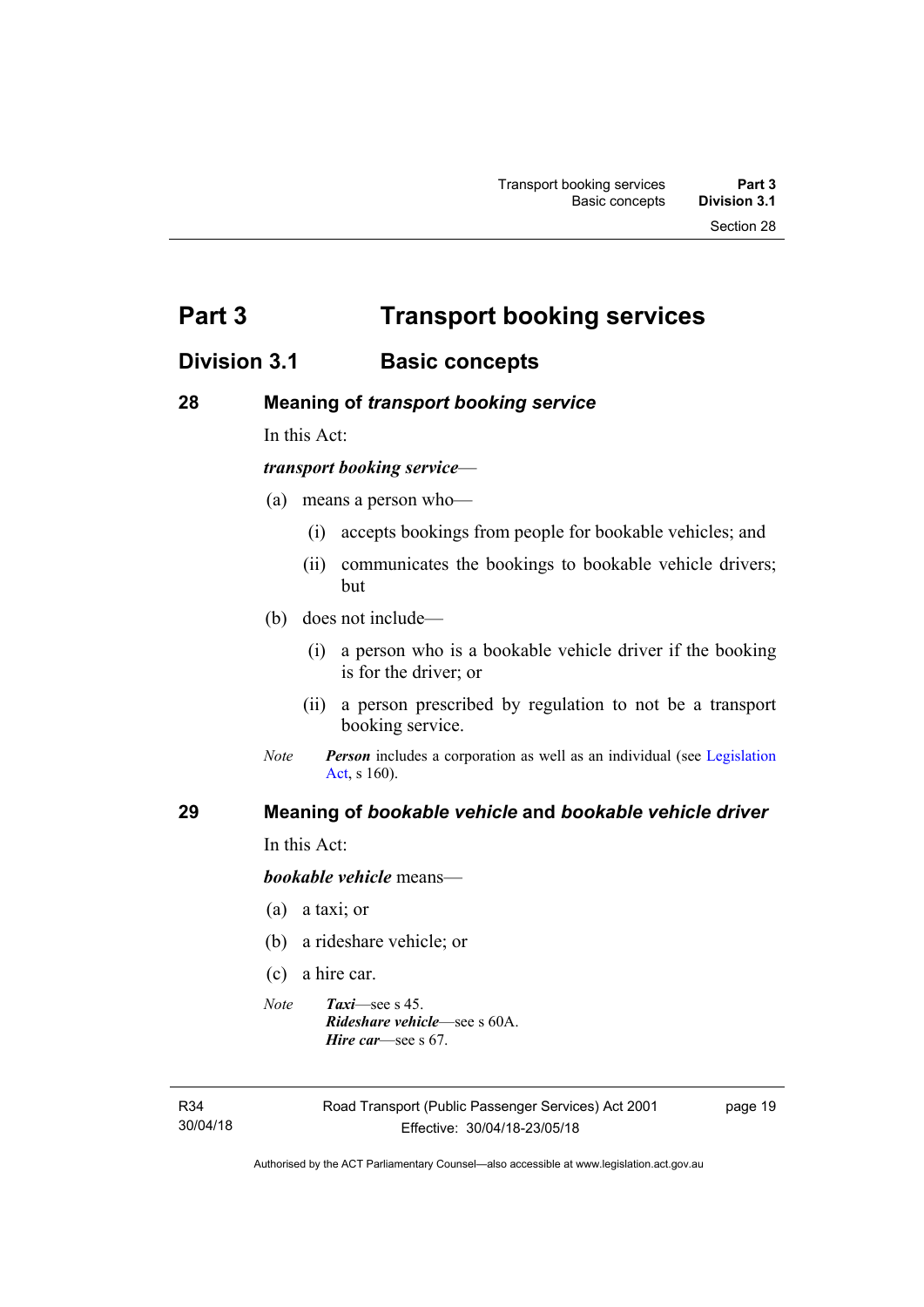#### *bookable vehicle driver* means—

- (a) a taxi driver; or
- (b) a rideshare driver; or
- (c) a hire car driver.
- *Note Rideshare driver*—see s 60A. *Taxi driver*—see the dictionary.

## <span id="page-29-0"></span>**Division 3.2 Transport booking service accreditation**

#### <span id="page-29-1"></span>**30 Transport booking service—purpose of accreditation**

The purpose of accrediting a transport booking service is to ensure that the transport booking service, and each person who is concerned with, or takes part in, the management of the transport booking service—

- (a) is suitable to operate the transport booking service; and
- (b) has demonstrated capacity to comply with this Act.
- *Note* A reference to an Act includes a reference to the statutory instruments made or in force under the Act, including any regulation (see [Legislation Act,](http://www.legislation.act.gov.au/a/2001-14) s 104).

#### <span id="page-29-2"></span>**31 Transport booking service—regulations about accreditation**

- (1) A regulation may provide a system for the accreditation of transport booking services, including, for example—
	- (a) the conditions of an accreditation; and
	- (b) matters relating to the issuing, refusal or surrender of an accreditation; and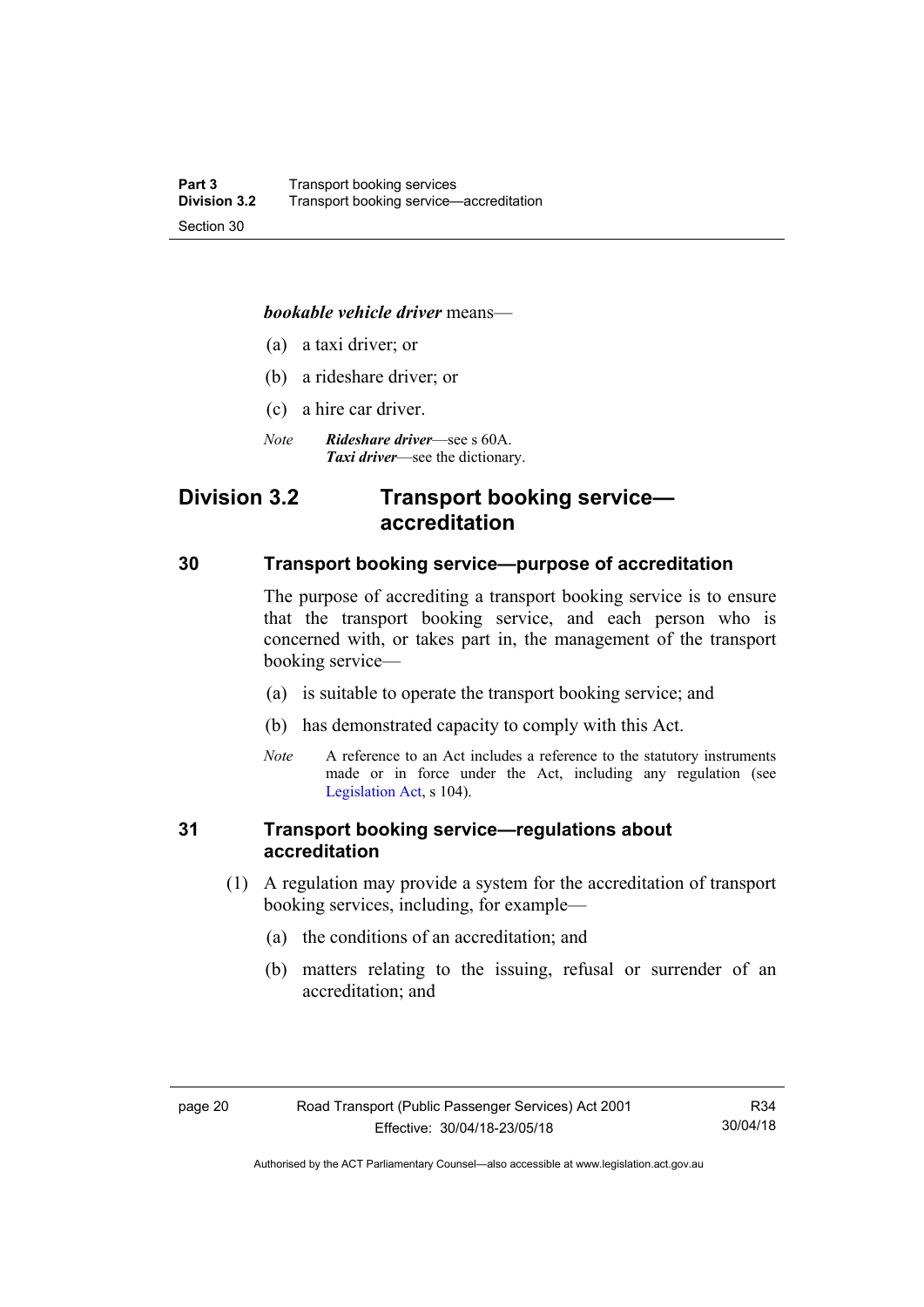- (c) the action that may be taken in relation to an accredited transport booking service in circumstances prescribed by regulation, including—
	- (i) the suspension or cancellation of an accreditation; and
	- (ii) the imposition of a condition on, or the amendment of a condition of, an accreditation; and
	- (iii) an order that an accredited transport booking service pay to the Territory an amount of not more than—
		- (A) for an individual—\$5 000; or
		- (B) for a corporation—\$25 000; and
	- (iv) the reprimanding of an accredited transport booking service.
- *Note* An example is part of the Act, is not exhaustive and may extend, but does not limit, the meaning of the provision in which it appears (see [Legislation Act,](http://www.legislation.act.gov.au/a/2001-14) s 126 and s 132).
- (2) A regulation may make provision about the accreditation of transport booking services, including, for example—
	- (a) requirements about the suitability of the applicant and each person who is to be concerned with, or take part in, the management of the transport booking service; and
	- (b) capacity to meet service standards.

#### <span id="page-30-0"></span>**32 Transport booking service must be accredited**

- (1) A person commits an offence if the person—
	- (a) operates a transport booking service; and
	- (b) is not an accredited transport booking service.

Maximum penalty: 50 penalty units.

(2) An offence against this section is a strict liability offence.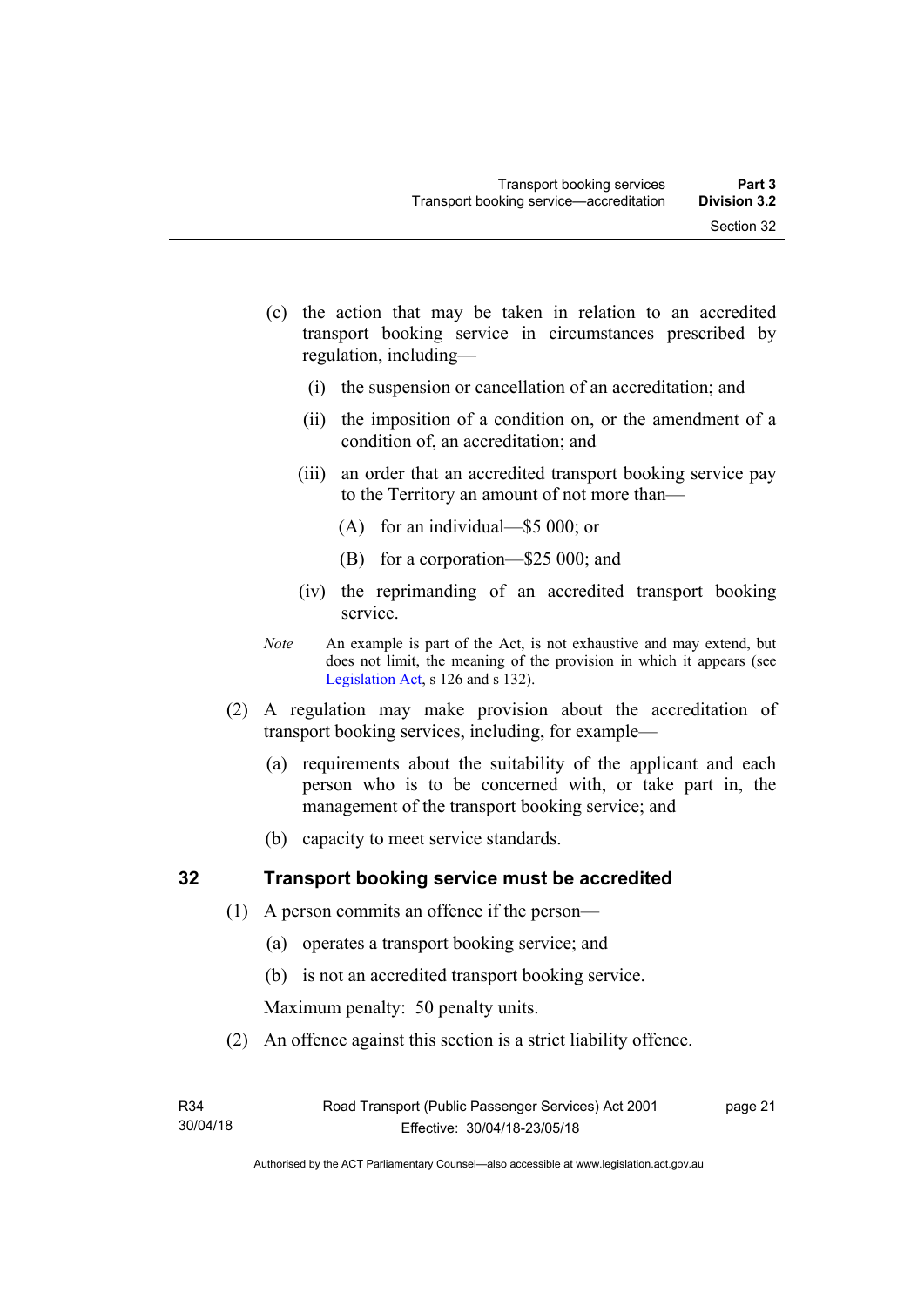#### <span id="page-31-0"></span>**33 Transport booking service must comply with accreditation conditions**

- (1) A person commits an offence if the person—
	- (a) is an accredited transport booking service; and
	- (b) fails to comply with a condition of the accreditation.

Maximum penalty: 50 penalty units.

(2) An offence against this section is a strict liability offence.

#### <span id="page-31-1"></span>**34 Pretend to be accredited transport booking service**

A person commits an offence if the person pretends to be an accredited transport booking service.

Maximum penalty: 30 penalty units.

## <span id="page-31-2"></span>**Division 3.3 Transport booking service—affiliated drivers and affiliated operators**

#### <span id="page-31-3"></span>**35 Meaning of** *affiliated driver*

In this Act:

*affiliated driver*, for a transport booking service, means a bookable vehicle driver who has an affiliated driver agreement with the booking service.

*Note* A rideshare driver must be an affiliated driver (see s 36F).

#### <span id="page-31-4"></span>**36 Meaning of** *affiliated driver agreement*

In this Act:

*affiliated driver agreement* means an agreement between a bookable vehicle driver and a transport booking service for—

 (a) the transport booking service to provide a booking service for the driver; and

| page 22 | Road Transport (Public Passenger Services) Act 2001 | R34      |
|---------|-----------------------------------------------------|----------|
|         | Effective: 30/04/18-23/05/18                        | 30/04/18 |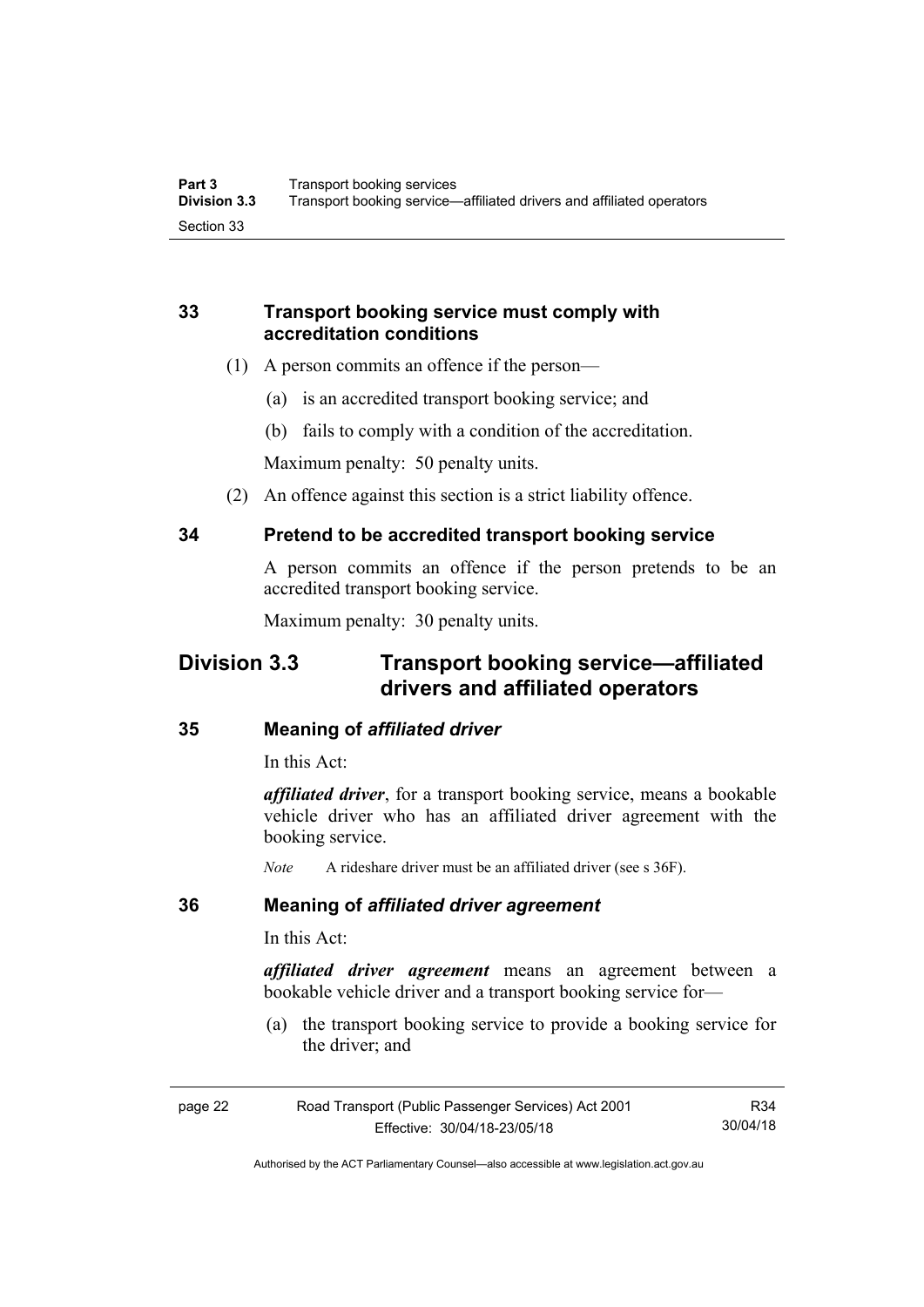(b) the driver to provide a taxi service, rideshare service or hire car service using a stated bookable vehicle via the booking service.

#### <span id="page-32-0"></span>**36A Pretend to be affiliated driver**

(1) A person commits an offence if the person pretends to be an affiliated driver for a transport booking service.

Maximum penalty: 30 penalty units.

(2) An offence against this section is a strict liability offence.

#### <span id="page-32-1"></span>**36B Meaning of** *affiliated operator*

In this Act:

*affiliated operator*, for a transport booking service, means a taxi service operator, or hire care service operator, who has an affiliated operator agreement with the booking service.

#### <span id="page-32-2"></span>**36C Meaning of** *affiliated operator agreement*

In this Act:

*affiliated operator agreement* means an agreement between a taxi service operator, or hire care service operator, and a transport booking service for—

- (a) the transport booking service to provide a booking service for drivers for the operator's service; and
- (b) the taxi service operator, or hire care service operator, to operate the taxi service, or hire car service, using stated drivers and stated vehicles, via the booking service.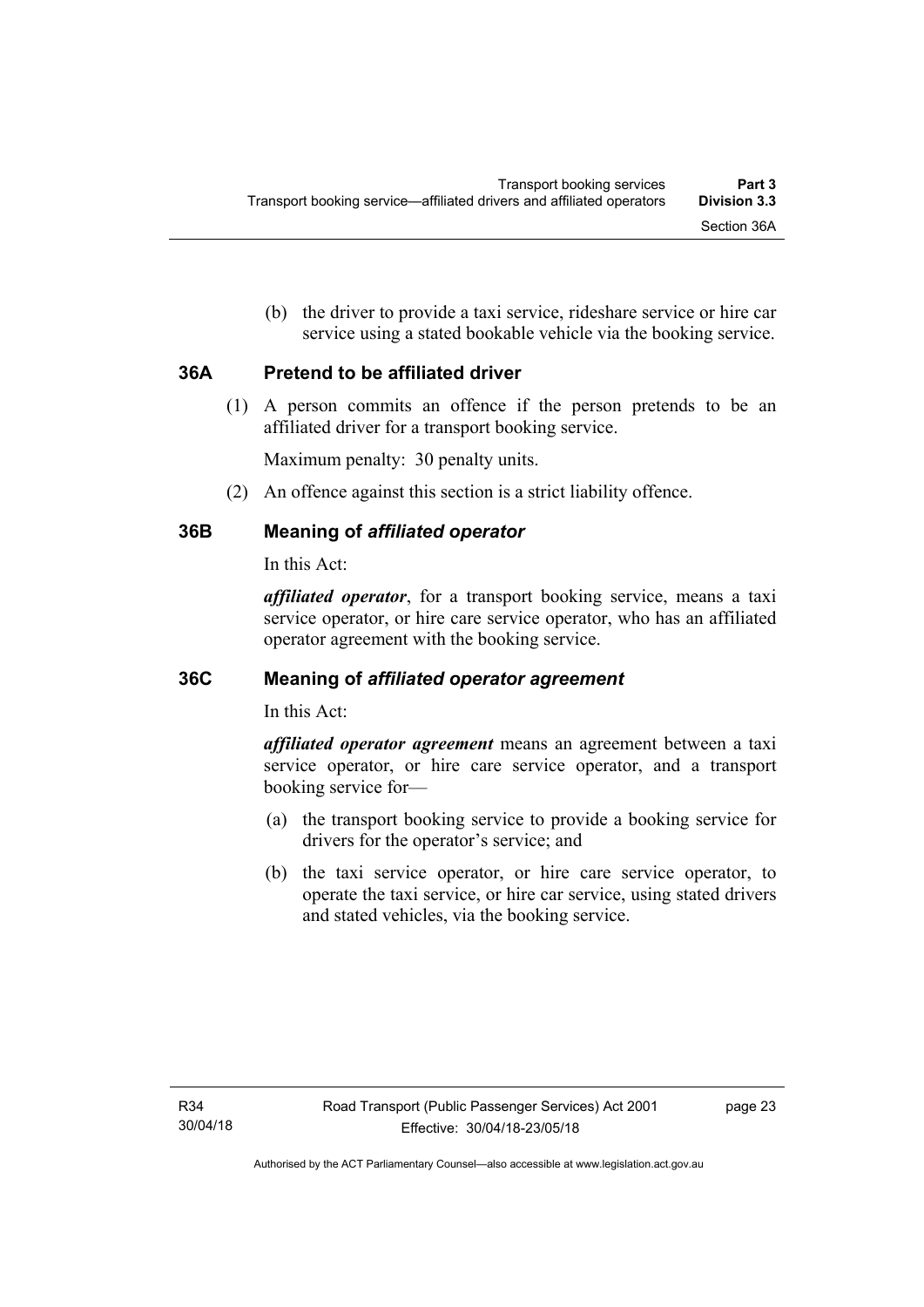#### <span id="page-33-0"></span>**36D Pretend to be affiliated operator**

 (1) A person commits an offence if the person pretends to be an affiliated operator for a transport booking service.

Maximum penalty: 30 penalty units.

(2) An offence against this section is a strict liability offence.

#### <span id="page-33-1"></span>**36E Taxi driver or taxi service operator must be affiliated with transport booking service**

- (1) A person commits an offence if—
	- (a) the person is a taxi driver for a taxi service; and
	- (b) the person is not an affiliated driver for a transport booking service; and
	- (c) the taxi service operator is not—
		- (i) an affiliated operator for a transport booking service; or
		- (ii) an independent taxi service operator.

Maximum penalty: 50 penalty units.

- (2) A person commits an offence if the person—
	- (a) operates a taxi service; and
	- (b) is not either—
		- (i) an affiliated operator for a transport booking service; or
		- (ii) an independent taxi service operator.

Maximum penalty: 50 penalty units.

(3) An offence against this section is a strict liability offence.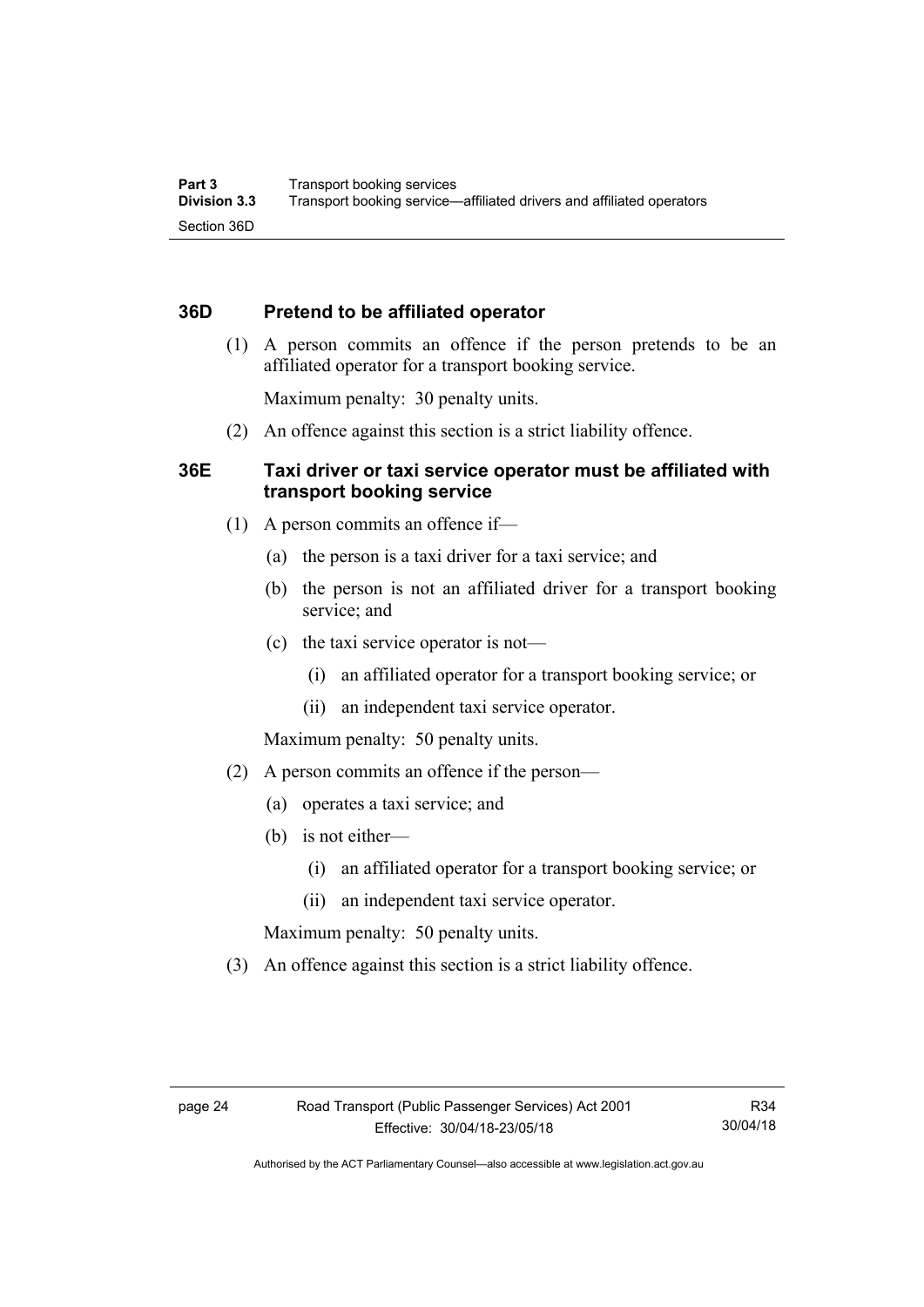### <span id="page-34-0"></span>**36F Rideshare driver must be affiliated with transport booking service**

- (1) A person commits an offence if the person—
	- (a) is a rideshare driver; and
	- (b) is not an affiliated driver for a transport booking service.

Maximum penalty: 50 penalty units.

(2) An offence against this section is a strict liability offence.

## <span id="page-34-1"></span>**Division 3.4 Transport booking service—operation**

### <span id="page-34-2"></span>**36G Transport booking service—responsibilities**

- (1) A person commits an offence if the person—
	- (a) is a transport booking service; and
	- (b) does not take reasonable steps to ensure that an affiliated driver either—
		- (i) holds a public vehicle licence that authorises the driver to drive the bookable vehicle; or
		- (ii) is exempted by the *[Road Transport \(Driver Licensing\)](http://www.legislation.act.gov.au/sl/2000-14)  [Regulation 2000](http://www.legislation.act.gov.au/sl/2000-14)* from holding an Australian driver licence.

Maximum penalty: 20 penalty units.

- (2) A person commits an offence if the person—
	- (a) is a transport booking service; and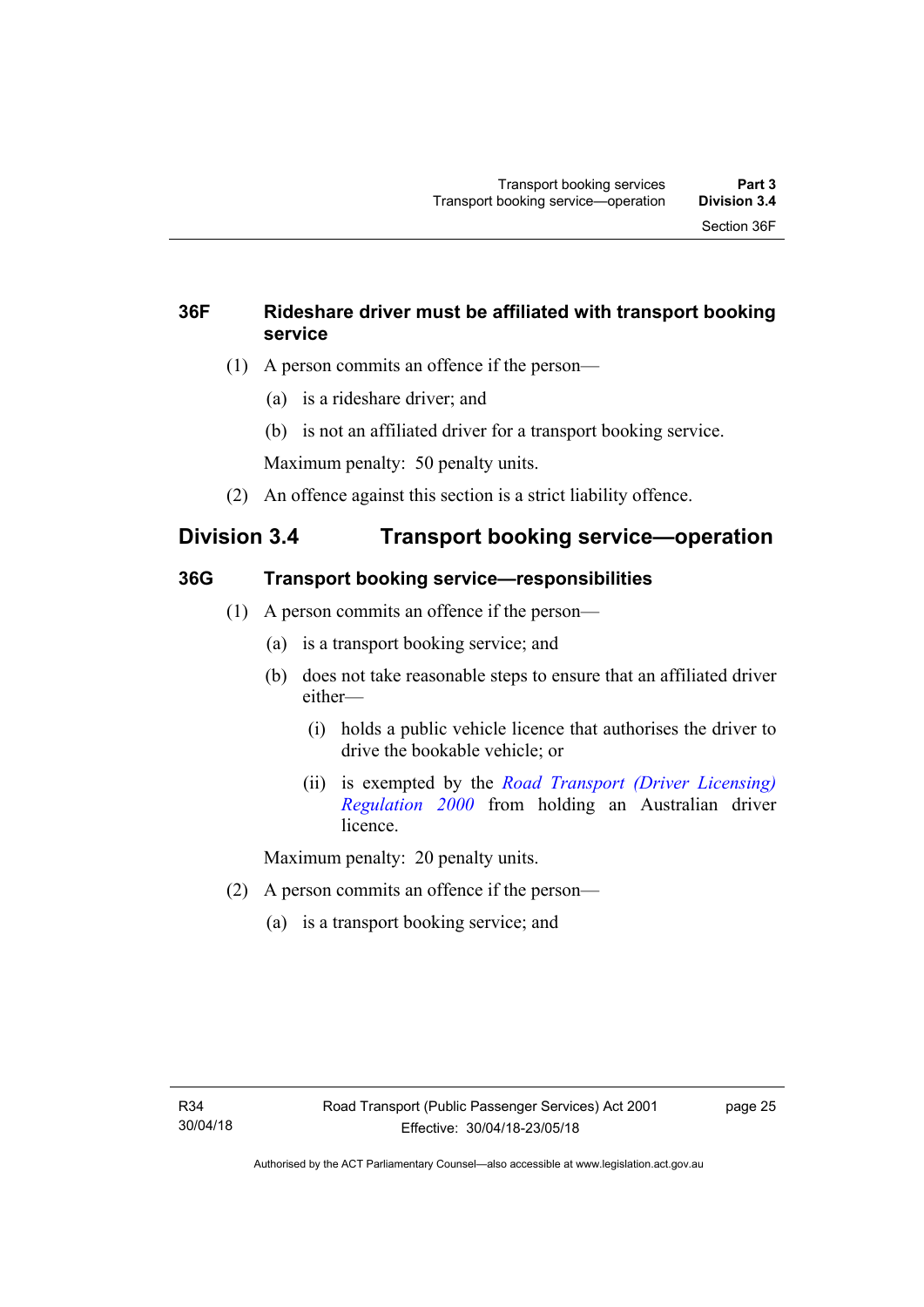- (b) does not take reasonable steps to ensure that—
	- (i) each affiliated taxi service operator is an accredited taxi service operator; and
	- (ii) each affiliated hire car service operator is an accredited hire car service operator.

Maximum penalty: 20 penalty units.

- (3) A person commits an offence if the person—
	- (a) is a transport booking service; and
	- (b) does not take reasonable steps to ensure that—
		- (i) each affiliated rideshare driver is an accredited rideshare driver; and
		- (ii) each vehicle to be used by a rideshare driver for a rideshare is—
			- (A) a licensed rideshare vehicle; and
			- (B) insured in the way prescribed by regulation under section 60N (d) (Licensed rideshare vehicle not to be used unless insured).

Maximum penalty: 20 penalty units.

(4) An offence against this section is a strict liability offence.

#### <span id="page-35-0"></span>**36H Transport booking services—regulations about operation**

A regulation may make provision about the operation of transport booking services, including, for example—

- (a) the agreements and other arrangements that transport booking services may make with bookable vehicle drivers, taxi service operators and hire car service operators; and
- (b) service standards for transport booking services; and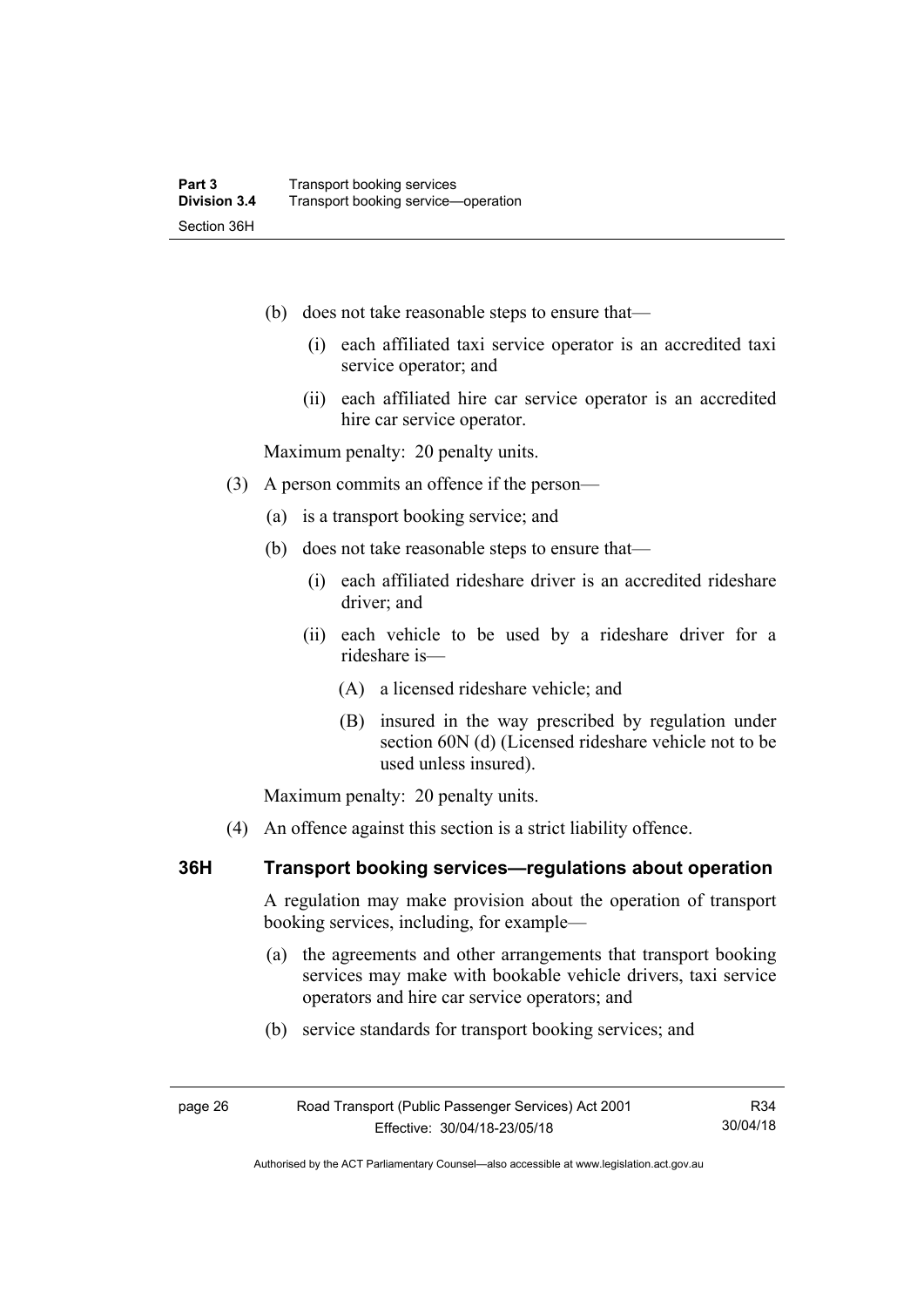- (c) the safety of drivers and passengers (including, for example, particular kinds of security devices); and
- (d) the operation of equipment for sending messages between transport booking services and bookable vehicle drivers; and
- (e) management of bookings for particular kinds of bookable vehicles including, for example, wheelchair-accessible taxis; and
- (f) the accessibility of booking services for different kinds of passengers; and
- (g) the payment by passengers of gratuities and other amounts in addition to fares; and
- (h) directions that transport booking services may give to bookable vehicle drivers; and
- (i) customer inquiries and complaints; and
- (j) the making and keeping of records and their inspection; and
- (k) the auditing of records and systems; and
- (l) the provision of information and reports to the road transport authority.
- *Note* An example is part of the Act, is not exhaustive and may extend, but does not limit, the meaning of the provision in which it appears (see [Legislation Act,](http://www.legislation.act.gov.au/a/2001-14) s 126 and s 132).

### **36I Court may order transport booking service to take certain actions**

- (1) This section applies if a court finds a corporation guilty of an offence against 1 of more of the following sections:
	- (a) section 32 (Transport booking service must be accredited);
	- (b) section 33 (Transport booking service must comply with accreditation conditions);

page 27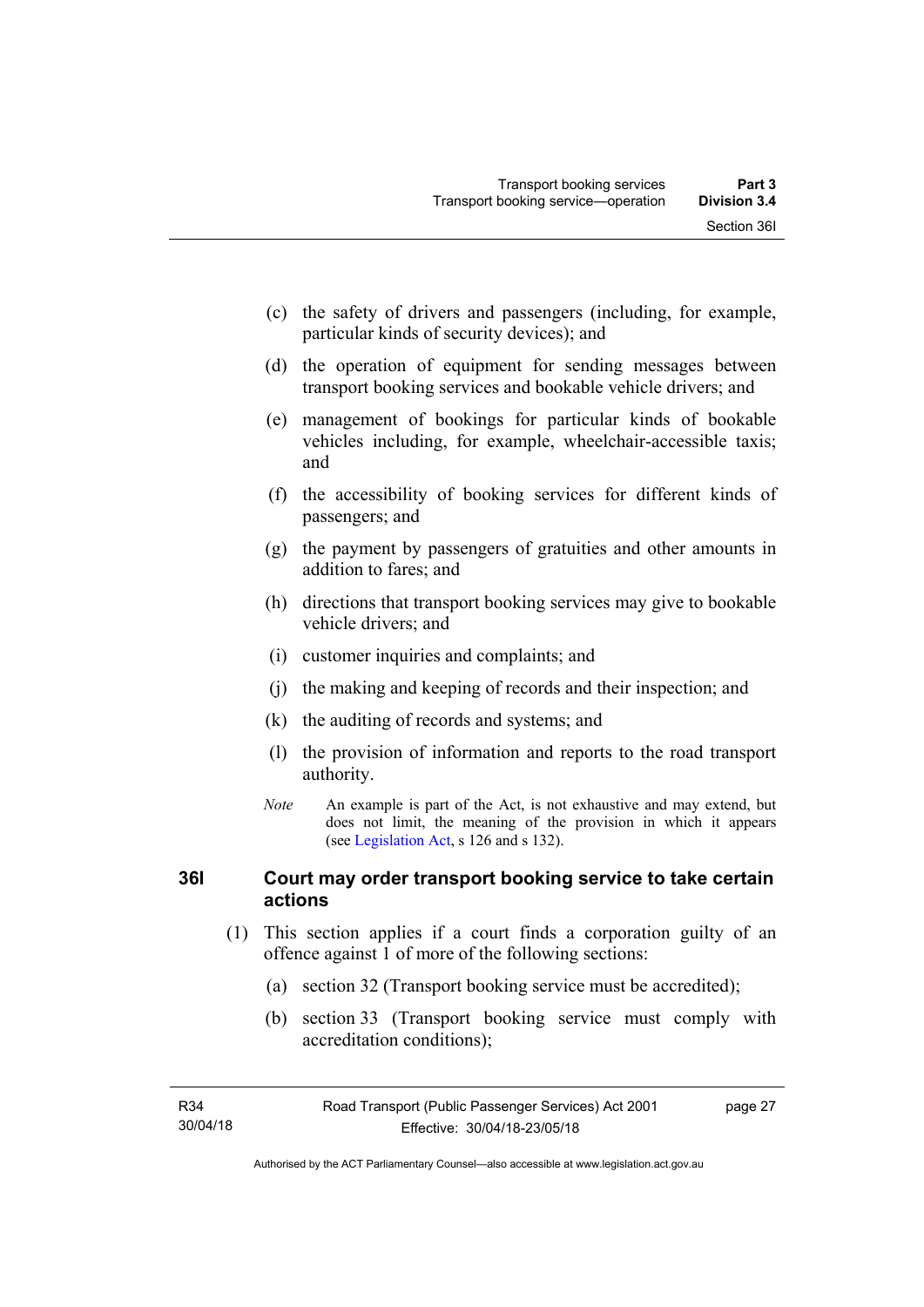- (c) section 36G (Transport booking service—responsibilities).
- (2) In addition to, or instead of, any other penalty the court may impose on the corporation, the court may order the corporation to do 1 or more of the following:
	- (a) take any action stated by the court to publicise—
		- (i) the offence; and
		- (ii) the consequences resulting from or related to the conduct from which the offence arose; and
		- (iii) any penalties imposed, or other orders made, because of the offence;
	- (b) take any action stated by the court to notify 1 or more stated people of the matters mentioned in paragraph (a);
	- (c) do stated things or establish or carry out a stated project for the public benefit even if the project is unrelated to the offence.

#### **Example—par (a)**

advertise on television or in a daily newspaper

#### **Example—par (b)**

publish a notice in an annual report or distribute a notice to shareholders of the corporation

#### **Example—par (c)**

develop and operate a community service

- *Note* An example is part of the Act, is not exhaustive and may extend, but does not limit, the meaning of the provision in which it appears (see [Legislation Act,](http://www.legislation.act.gov.au/a/2001-14) s 126 and s 132).
- (3) In making the order, the court may state a period within which the action must be taken, the thing must be done or the project must be established or carried out, and may also impose any other requirement that it considers necessary or desirable for enforcement of the order or to make the order effective.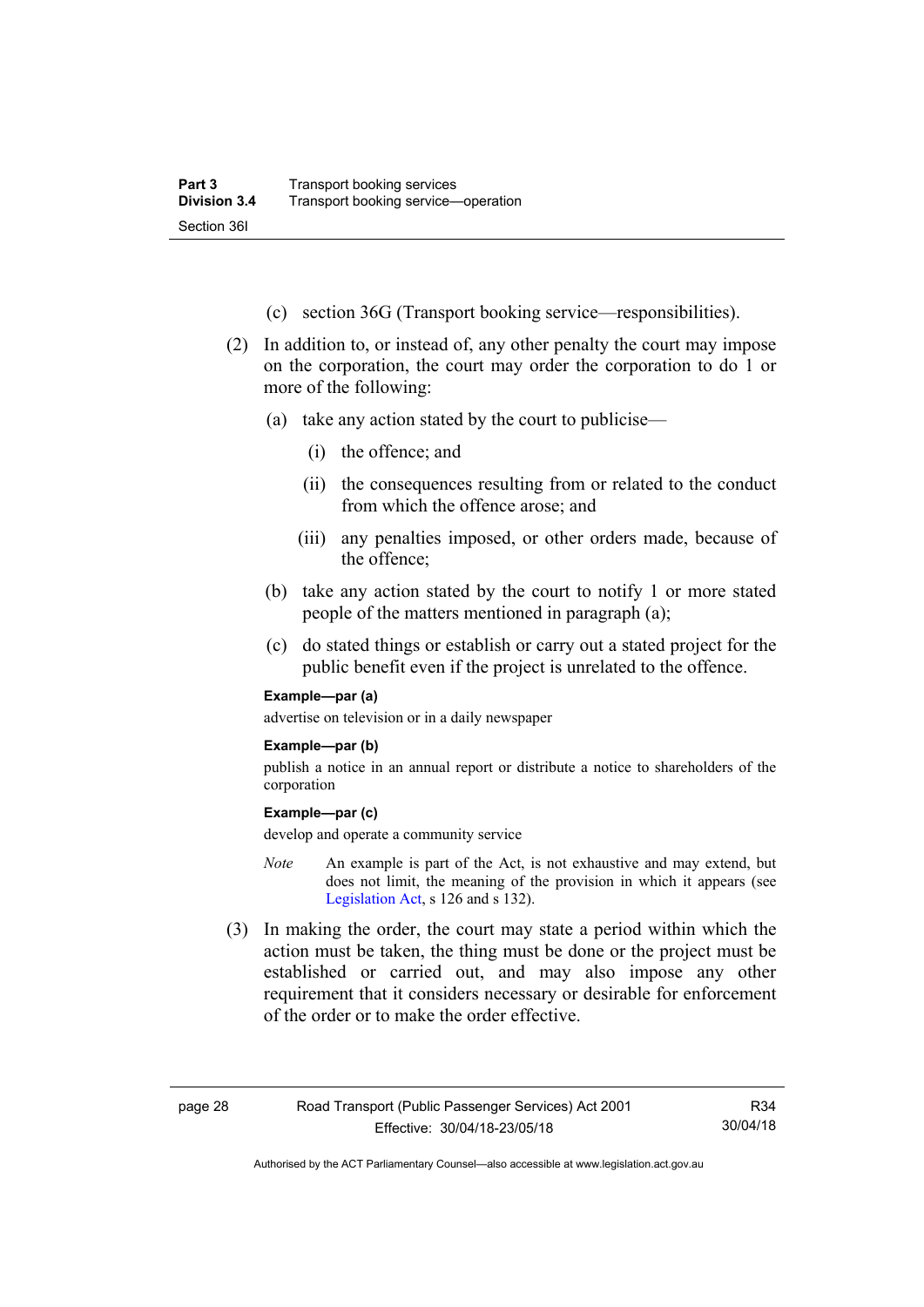- (4) The total cost to the corporation of compliance with an order or orders under subsection (2) in relation to a single offence must not be more than 6 500 penalty units (including any fine imposed for the offence).
- (5) If the court decides to make an order under subsection (2), it must, in deciding the kind of order, take into account, as far as practicable—
	- (a) the severity and extent of the consequences resulting from or related to the conduct from which the offence arose; and
	- (b) any actions taken by the corporation to rectify damage resulting from or related to the conduct from which the offence arose; and
	- (c) the financial circumstances of the corporation; and
	- (d) the nature of the burden that compliance with the order will impose on the corporation.
- (6) The court is not prevented from making an order under subsection (2) only because it has been unable to find out the financial circumstances of the corporation.
- (7) If a corporation fails, without reasonable excuse, to comply with an order under subsection (2) (a) or (b) within the stated period (if any) the court may, on application by the road transport authority, by order authorise the director-general—
	- (a) to do anything that is necessary or convenient to carry out any action that remains to be done under the order and that it is still practicable to do; and
	- (b) to publicise the failure of the corporation to comply with the order.
- (8) If the court makes an order under subsection (7), the director-general must comply with the order.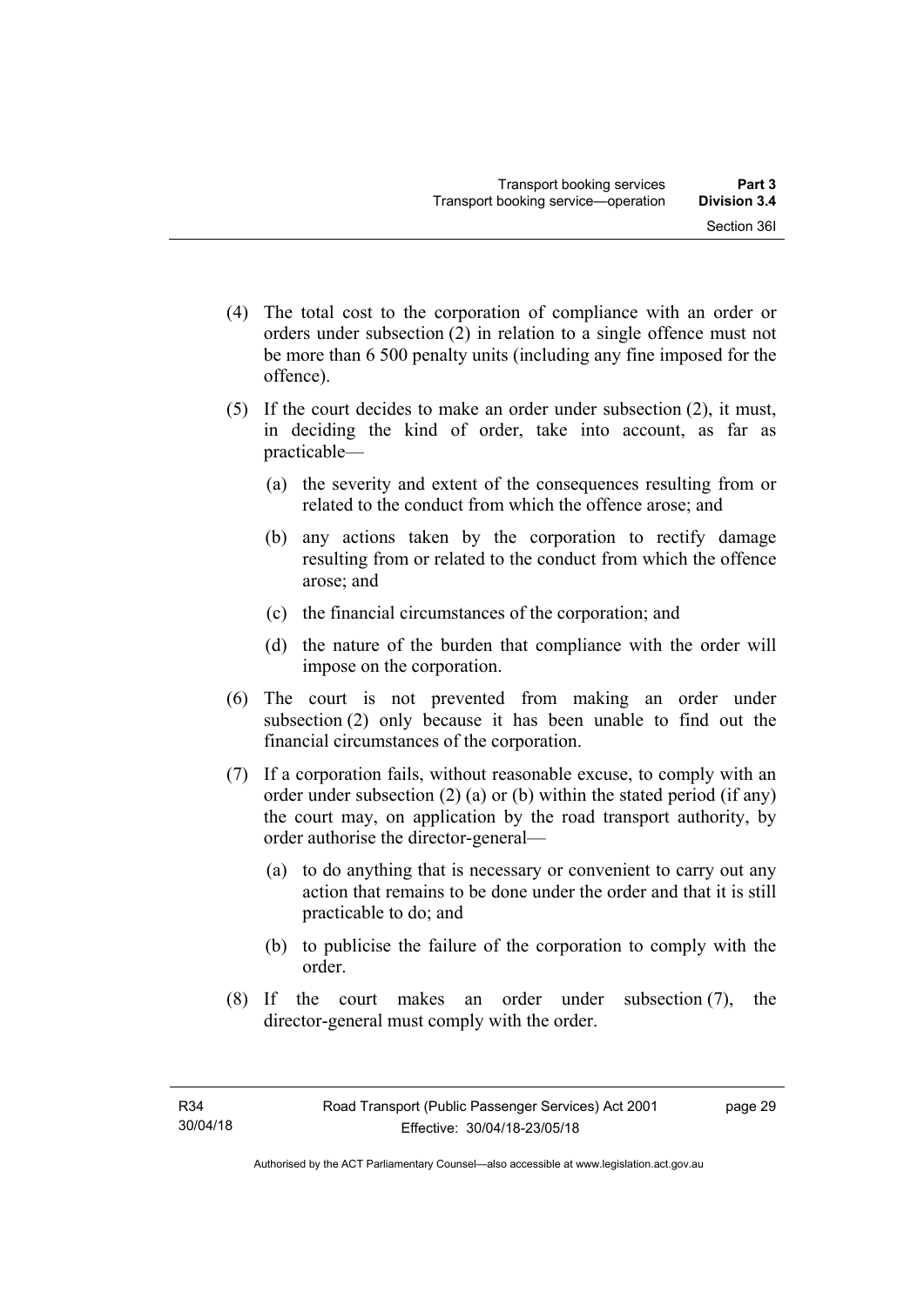- (9) Subsection (7) does not prevent contempt of court proceedings from being started or continued against a corporation that has failed to comply with an order under this section.
- (10) The reasonable cost of complying with an order under subsection (7) is a debt owing to the Territory by the corporation against which the order was made.

page 30 Road Transport (Public Passenger Services) Act 2001 Effective: 30/04/18-23/05/18

R34 30/04/18

Authorised by the ACT Parliamentary Counsel—also accessible at www.legislation.act.gov.au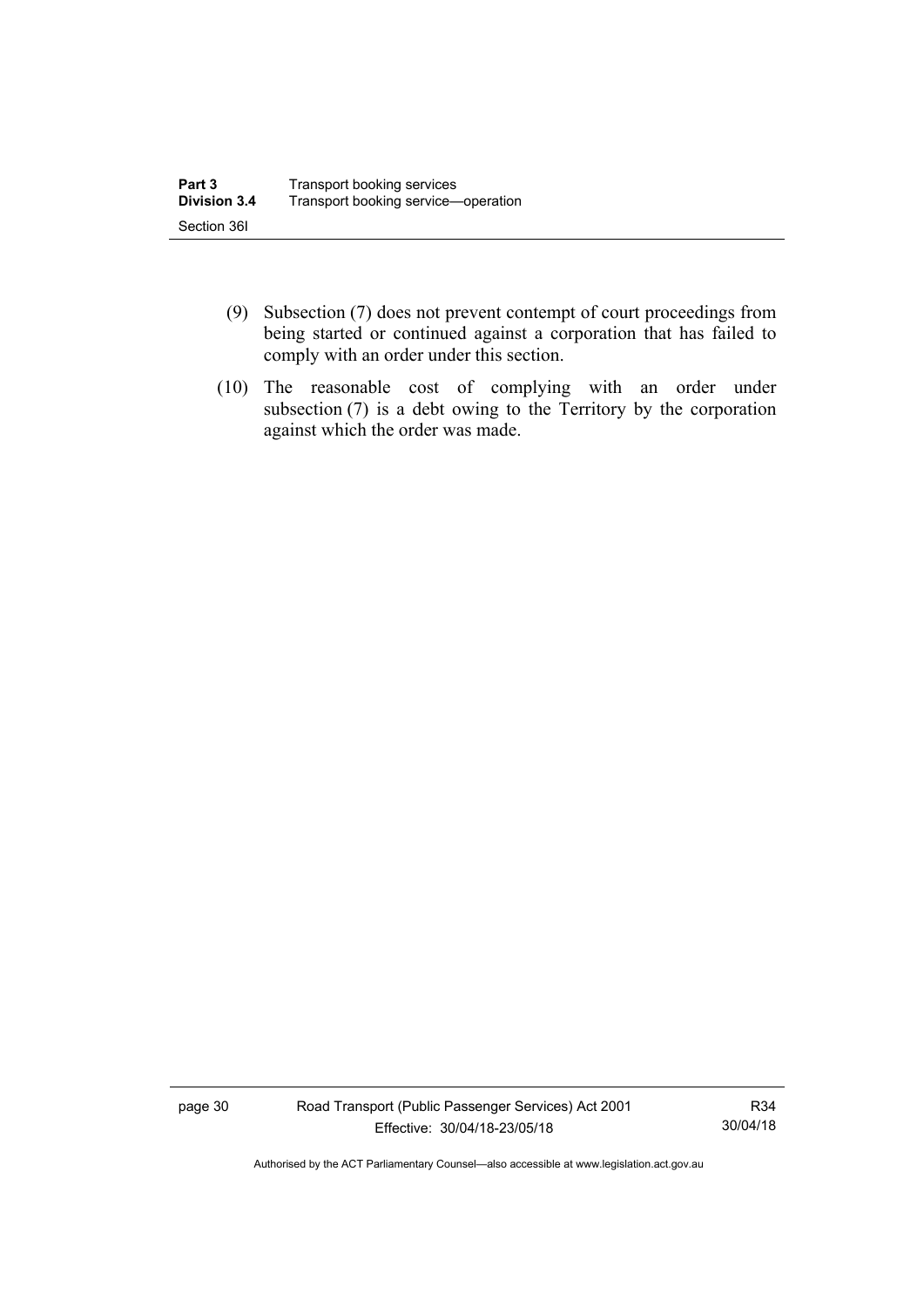# **Part 4 Licensing of taxi vehicles**

# **Division 4.1 Basic concepts**

### **37 Meaning of** *taxi licence*

A *taxi licence* is a licence issued under the regulations to use a vehicle as a taxi, and includes a restricted taxi licence.

*Note* References to *taxi licence* include a *restricted taxi licence* unless the contrary intention otherwise appears (see [Legislation Act,](http://www.legislation.act.gov.au/a/2001-14) s 155).

### **38 Meaning of** *restricted taxi licence*

A *restricted taxi licence* is a licence issued under the regulations to use a vehicle as a restricted taxi.

# **Division 4.2 Taxi licences**

### **39 Maximum numbers of taxi licences**

- (1) The Minister may determine the number of taxi licences or restricted taxi licences.
- (2) A determination is a notifiable instrument.

*Note* A notifiable instrument must be notified under the [Legislation Act](http://www.legislation.act.gov.au/a/2001-14).

### **40 Issue of taxi licences**

The road transport authority must not issue a taxi licence or a restricted taxi licence if the number of taxi licences or restricted taxi licences (as appropriate) would exceed the relevant number determined by the Minister.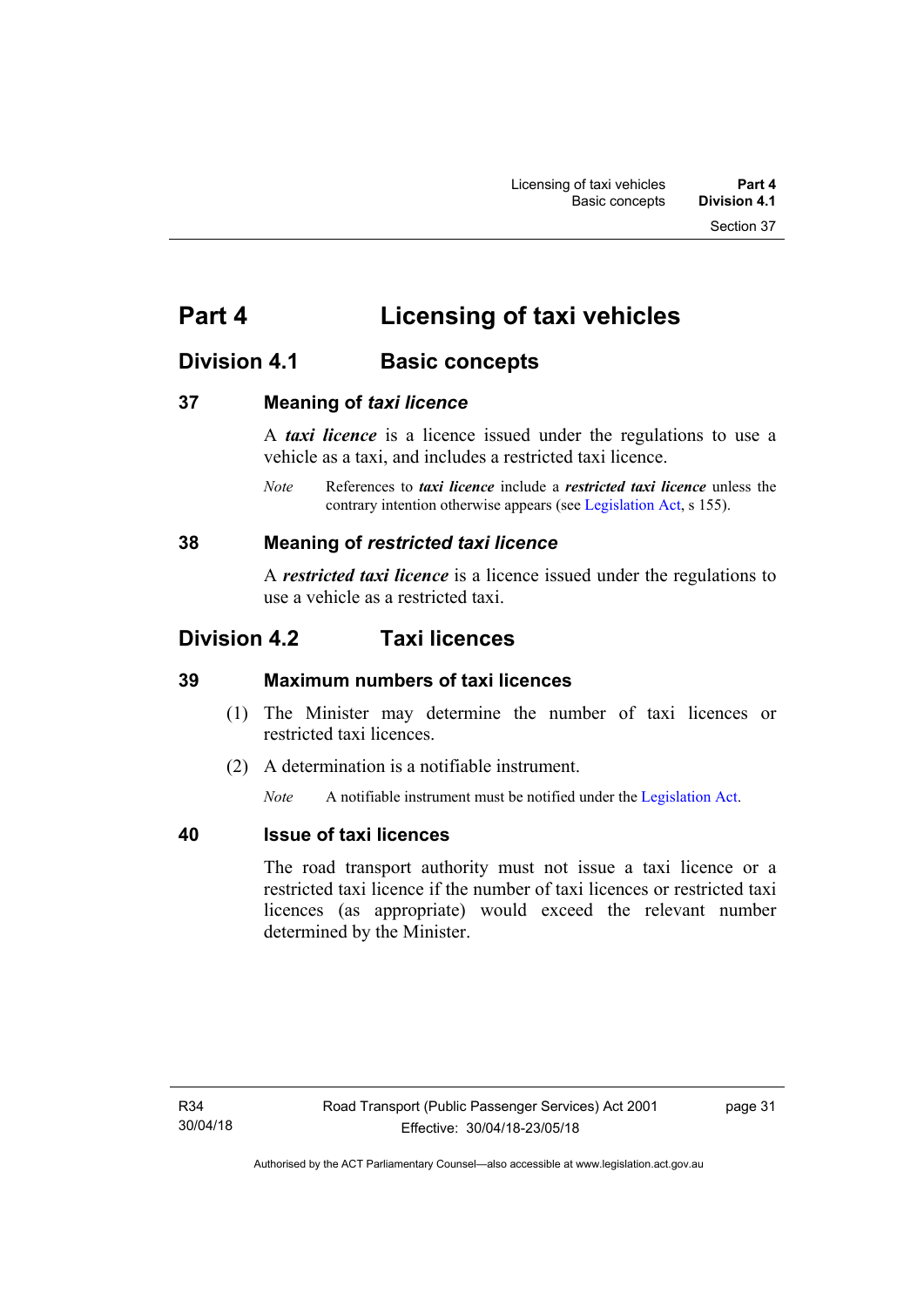### **41 Transferability of taxi licences**

- (1) A taxi licence (other than a restricted taxi licence) issued before the commencement of the *[Road Transport Legislation Amendment](http://www.legislation.act.gov.au/a/2006-26)  [Act 2006](http://www.legislation.act.gov.au/a/2006-26)* (the *amendment Act*) is transferable.
- (2) A taxi licence (other than a restricted taxi licence) issued after the commencement of the amendment Act may be issued as a transferable or non-transferable taxi licence.
- (3) If the holder of a taxi licence mentioned in subsection (1), or of a taxi licence issued as a transferable taxi licence, asks the road transport authority to transfer the licence to someone else, the authority must transfer the licence to the person.
- (4) The following taxi licences are not transferable:
	- (a) a taxi licence issued as a non-transferable taxi licence;
	- (b) a restricted taxi licence.
- (5) A taxi licence mentioned in subsection (4) that is issued after the commencement of the amendment Act is issued subject to the condition that the licence-holder must not transfer the licence to anyone else.

#### **Example of transfer of licence**

The licence-holder hiring the licence to someone else.

*Note* An example is part of the Act, is not exhaustive and may extend, but does not limit, the meaning of the provision in which it appears (see [Legislation Act,](http://www.legislation.act.gov.au/a/2001-14) s 126 and s 132).

### **42 Use of vehicles as taxis**

 (1) A person must not use a vehicle as a taxi (other than a restricted taxi) unless the vehicle is licensed under the regulations as a taxi.

Maximum penalty: 50 penalty units.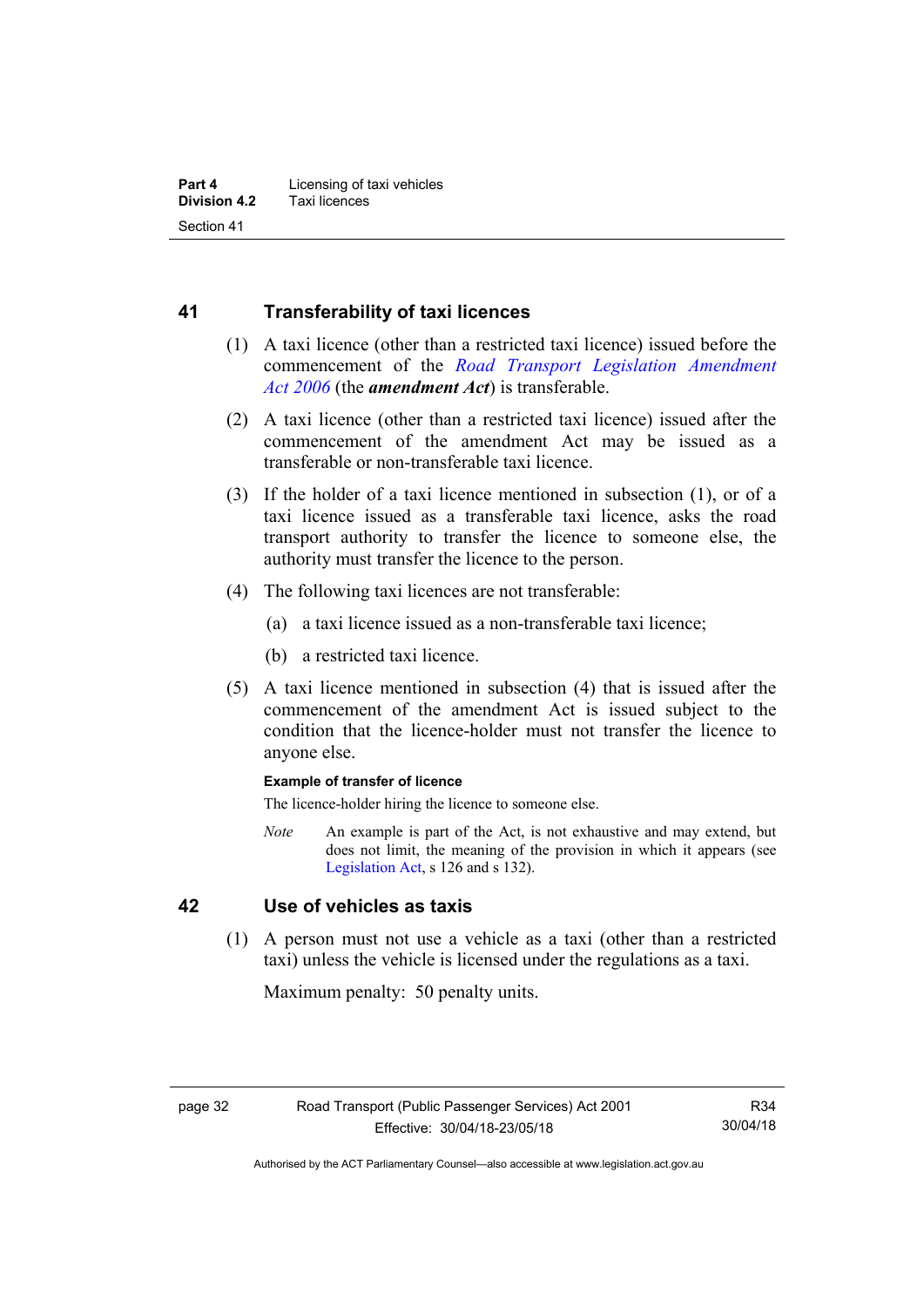(2) A person must not use a vehicle as a restricted taxi unless the vehicle is licensed under the regulations as a restricted taxi.

Maximum penalty: 50 penalty units.

- (3) This section does not apply to a person in relation to the hiring of a vehicle used by the person if—
	- (a) the vehicle is licensed as a taxi under the law of another jurisdiction; and
	- (b) the hiring begins in that jurisdiction and is completed in the ACT.
- (4) This section also does not apply to a person who is using a substitute vehicle as a licensed taxi in accordance with the regulations.

### **43 Pretending vehicles are licensed taxis**

(1) A person must not pretend that a vehicle is licensed under the regulations as a taxi (other than a restricted taxi).

Maximum penalty: 30 penalty units.

 (2) A person must not pretend that a vehicle is licensed under the regulations as a restricted taxi.

Maximum penalty: 30 penalty units.

### **44 Regulations about taxi licences**

- (1) A regulation may provide a system for the licensing of taxis and restricted taxis, including, for example—
	- (a) matters relating to the giving, refusal or surrender of licences; and
	- (b) the term (if any) of taxi licences; and
	- (c) the conditions of licences; and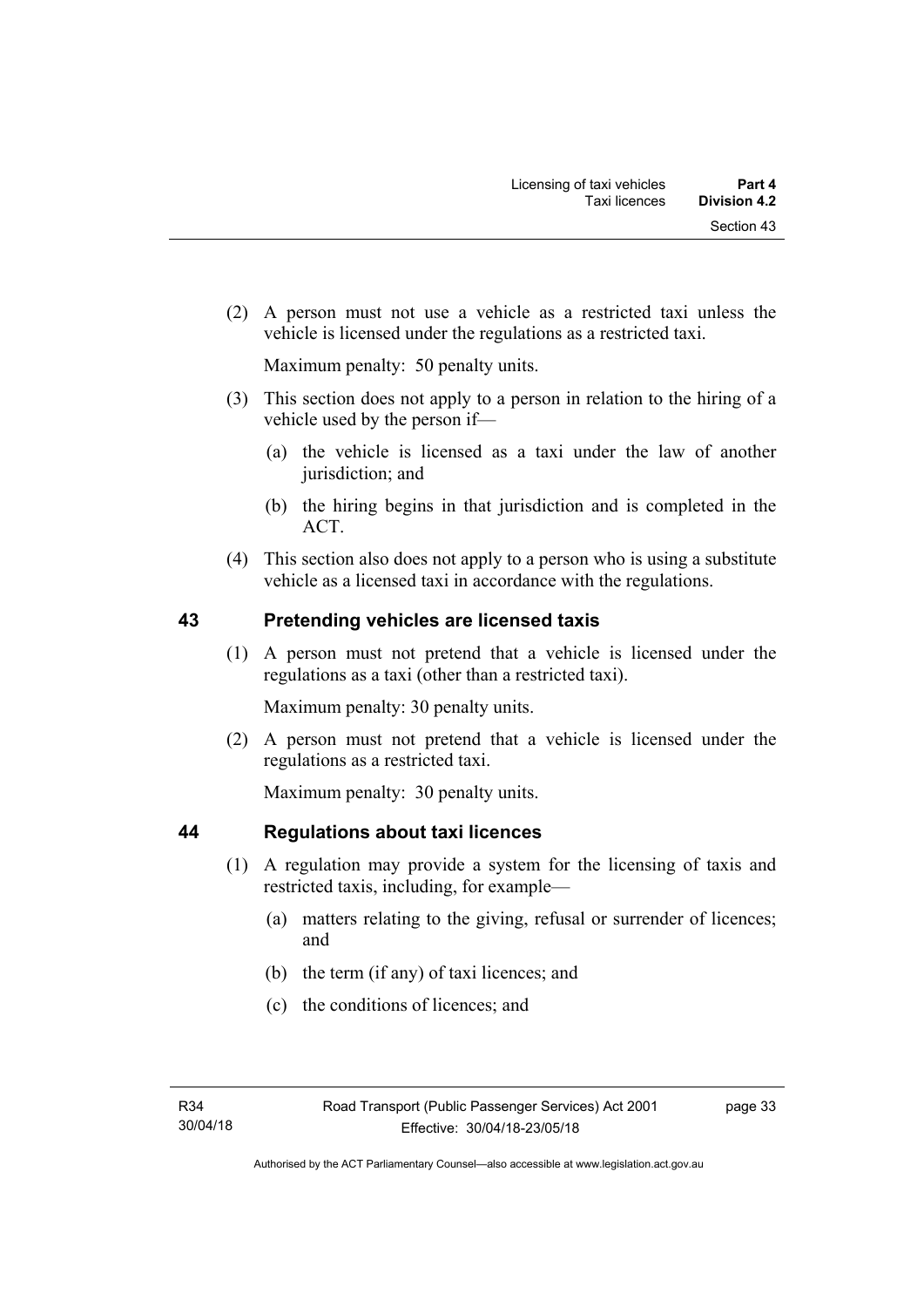- (d) the circumstances in which a substitute vehicle may be used as a licensed taxi; and
- (e) the action that may be taken in relation to licences in circumstances prescribed by regulation, including—
	- (i) the suspension or cancellation of a licence; and
	- (ii) the imposition of a condition on, or the amendment of a condition of, a licence; and
	- (iii) an order that the holder of a licence pay to the Territory an amount of not more than—
		- (A) for an individual—\$5 000; or
		- (B) for a corporation—\$25 000; and
	- (iv) the reprimanding of the holder of a licence.

#### **Examples of conditions for restricted taxi licences—s (1) (c)**

- 1 how the vehicle to which the restricted taxi licence relates must be equipped
- 2 the kinds of restricted taxi services that may be operated using the vehicle
- *Note* An example is part of the Act, is not exhaustive and may extend, but does not limit, the meaning of the provision in which it appears (see [Legislation Act,](http://www.legislation.act.gov.au/a/2001-14) s 126 and s 132).
- (2) The regulations may place different requirements on the person to whom a taxi licence (other than a restricted taxi licence) is issued and a person to whom the licence is hired.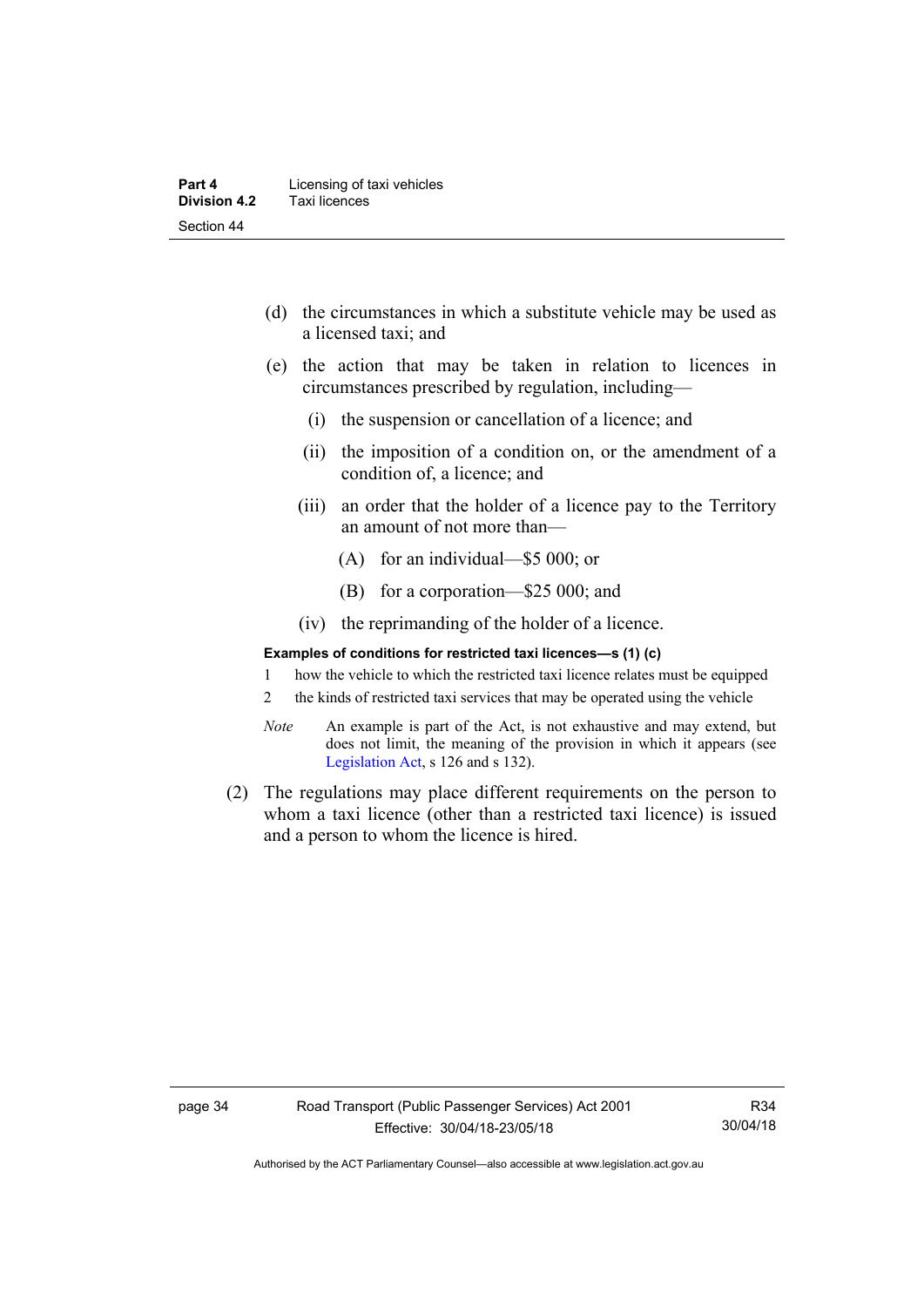Section 45

# **Part 5 Taxi services**

# **Division 5.1 Basic concepts**

### **45 Meaning of** *taxi*

A *taxi* is a vehicle (other than a bus or demand responsive service vehicle) that stands or plies for hire for the transport of passengers along a road or road related area, and includes a restricted taxi.

*Note* References to *taxi* include a *restricted taxi* unless the contrary intention otherwise appears (see [Legislation Act,](http://www.legislation.act.gov.au/a/2001-14) s 155).

### **46 Meaning of** *restricted taxi*

A *restricted taxi* is a vehicle (other than a bus or demand responsive service vehicle) that stands or plies for hire for the transport of passengers along a road or road related area and that is licensed under the regulations as a restricted taxi.

### **47 Meaning of** *taxi service*

A *taxi service* is a public passenger service operated using 1 or more taxis (including restricted taxis).

### **48 Meaning of** *restricted taxi service*

A *restricted taxi service* is a public passenger service operated using only 1 or more restricted taxis.

### **Examples of kinds of restricted taxi services**

- 1 a service that must give priority to the transport of people with disabilities
- 2 a service with no requirement to give priority to the transport of people with disabilities
- *Note* An example is part of the Act, is not exhaustive and may extend, but does not limit, the meaning of the provision in which it appears (see [Legislation Act,](http://www.legislation.act.gov.au/a/2001-14) s 126 and s 132).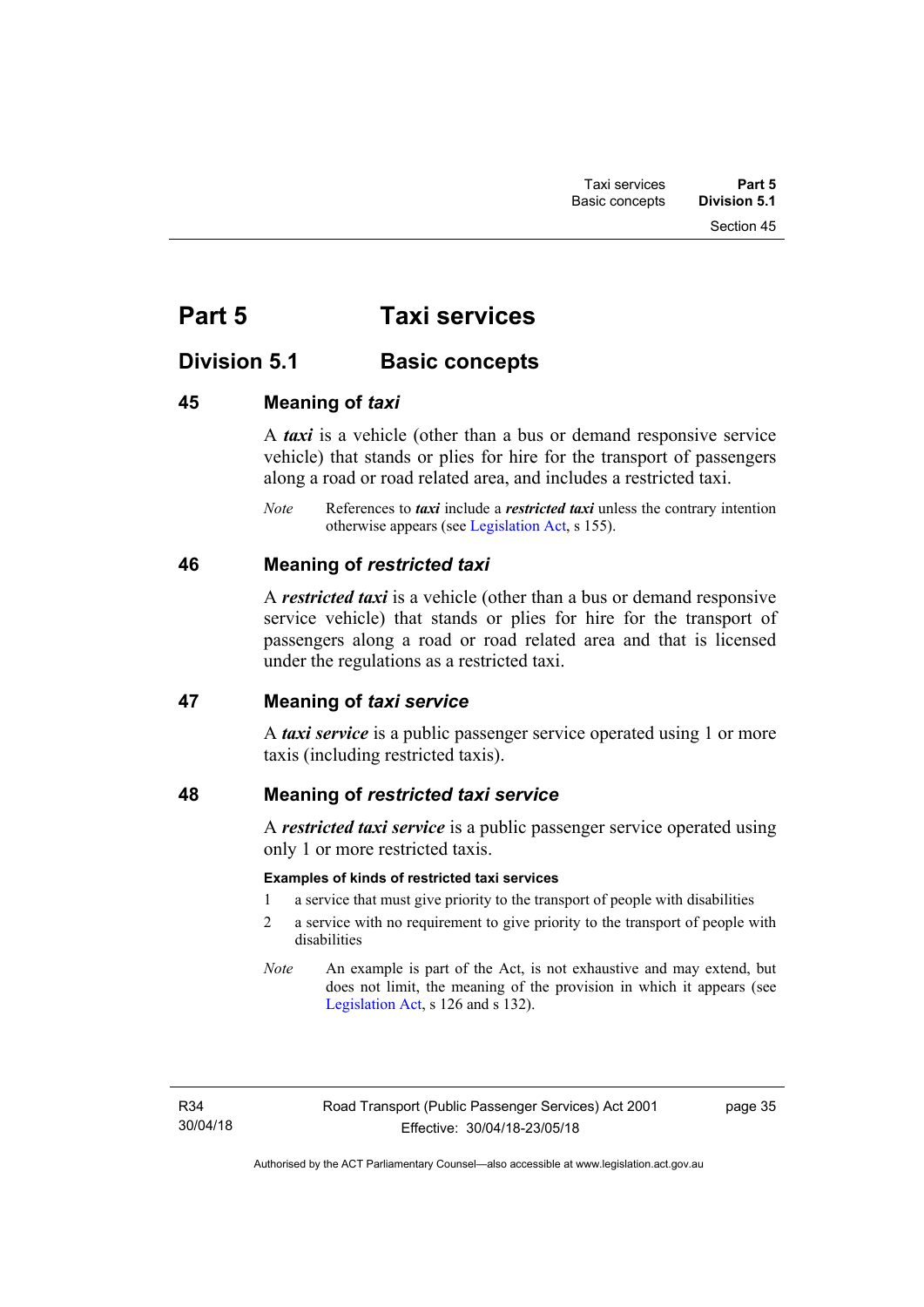# **Division 5.2 Accreditation of taxi service operators**

### **49 Taxi service operators—purposes of accreditation**

The purpose of accreditation under the regulations to operate a taxi service is to ensure that—

- (a) the accredited person has the financial capacity to meet the service standards for the service; and
- (b) the accredited person, and each person who is concerned with, or takes part in, the management of the service, are suitable people to operate the service; and
- (c) the accredited person, and each person who is concerned with, or takes part in, the management of the service, have demonstrated the capacity to comply with the relevant regulations and, in particular, the regulations about—
	- (i) the safety of passengers and the public; and
	- (ii) the maintenance of taxis.

### **50 Taxi service operators—regulations about accreditation system**

- (1) A regulation may provide a system for the accreditation of people to operate taxi services, including, for example—
	- (a) the kinds of accreditations; and
	- (b) the kinds of taxis and taxi services that a person who holds a particular kind of accreditation is entitled to operate; and
	- (c) the conditions of accreditations; and
	- (d) matters relating to the giving, refusal or surrender of accreditations; and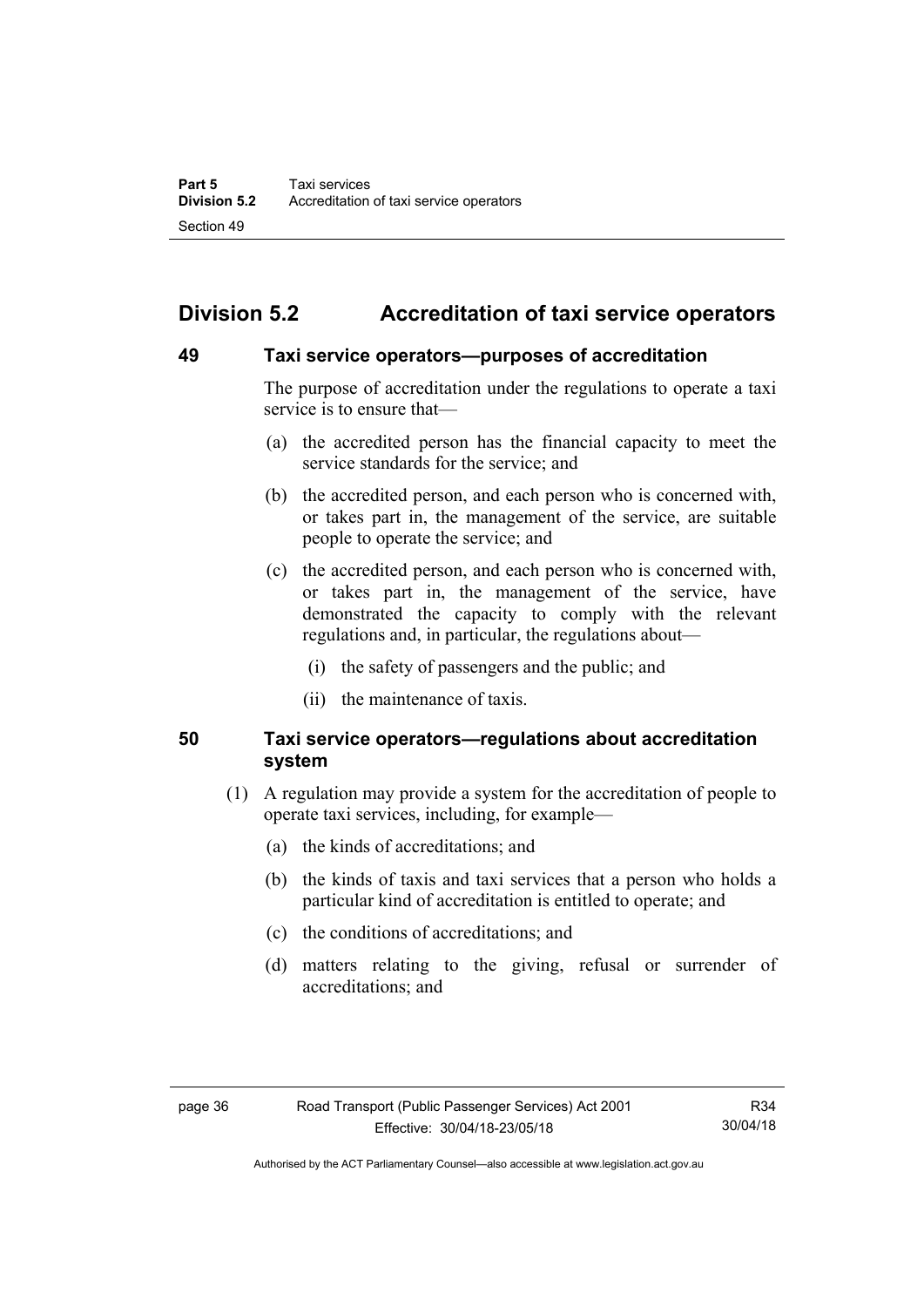- (e) the action that may be taken in relation to an accredited person in circumstances prescribed by regulation, including—
	- (i) the suspension or cancellation of an accreditation; and
	- (ii) the imposition of a condition on, or the amendment of a condition of, an accreditation; and
	- (iii) an order that an accredited person pay to the Territory an amount of not more than—
		- (A) for an individual—\$5 000; or
		- (B) for a corporation—\$25 000; and
	- (iv) the reprimanding of an accredited person.
- *Note* An example is part of the Act, is not exhaustive and may extend, but does not limit, the meaning of the provision in which it appears (see [Legislation Act,](http://www.legislation.act.gov.au/a/2001-14) s 126 and s 132).
- (2) The regulations may make provision in relation to the accreditation of people to operate taxi services, including, for example—
	- (a) requirements about the suitability of the applicant and each person who will be concerned with, or take part in, the management of the service; and
	- (b) capacity to meet service standards; and
	- (c) financial viability.
- (3) For subsection (1) (a), the regulations must provide for the accreditation of people to operate—
	- (a) a taxi service (other than a restricted taxi service); and
	- (b) a restricted taxi service.
	- *Note* For examples of kinds of restricted taxi services, see s 48.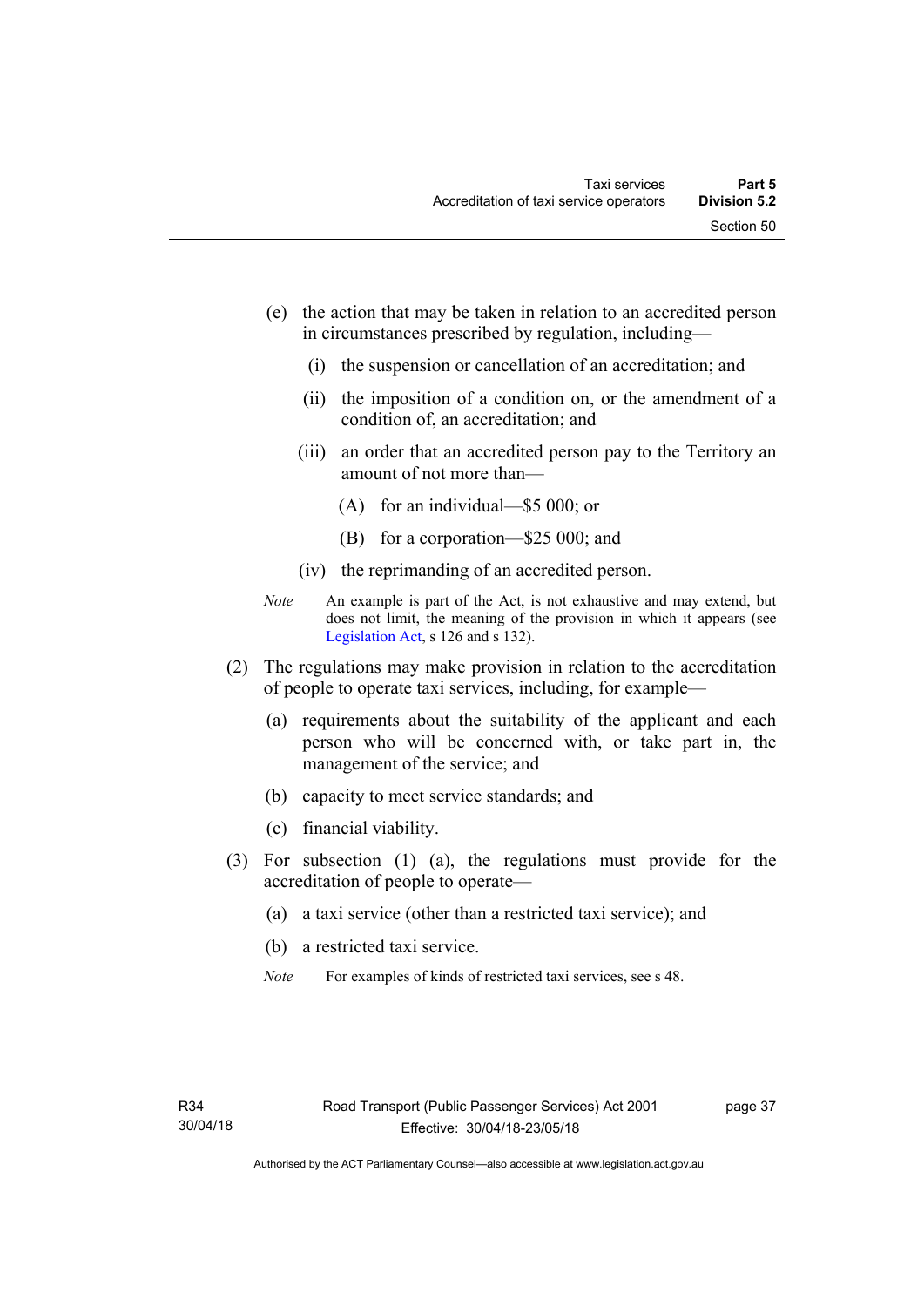# **Division 5.3 Entitlement to operate taxi services**

### **51 Entitlement to operate taxi services**

A person is entitled to operate a particular kind of taxi service, in or partly in the ACT, if—

- (a) the person is accredited under the regulations to operate a taxi service of that kind; and
- (b) the vehicles used to operate the service are licensed under the regulations as taxis for that kind of taxi service; and
- (c) the person is either—
	- (i) affiliated with an accredited transport booking service; or
	- (ii) an independent taxi service operator.

### **52 Unaccredited operators not to operate taxi services**

(1) A person must not operate, in or partly in the ACT, a taxi service of a particular kind unless the person is accredited under the regulations to operate the taxi service of that kind.

Maximum penalty: 50 penalty units.

- (2) This section does not apply to a person in relation to the hiring of a taxi operated by the person if—
	- (a) the person is authorised to operate a taxi service under the law of another jurisdiction; and
	- (b) the hiring begins in that jurisdiction and is completed in the ACT.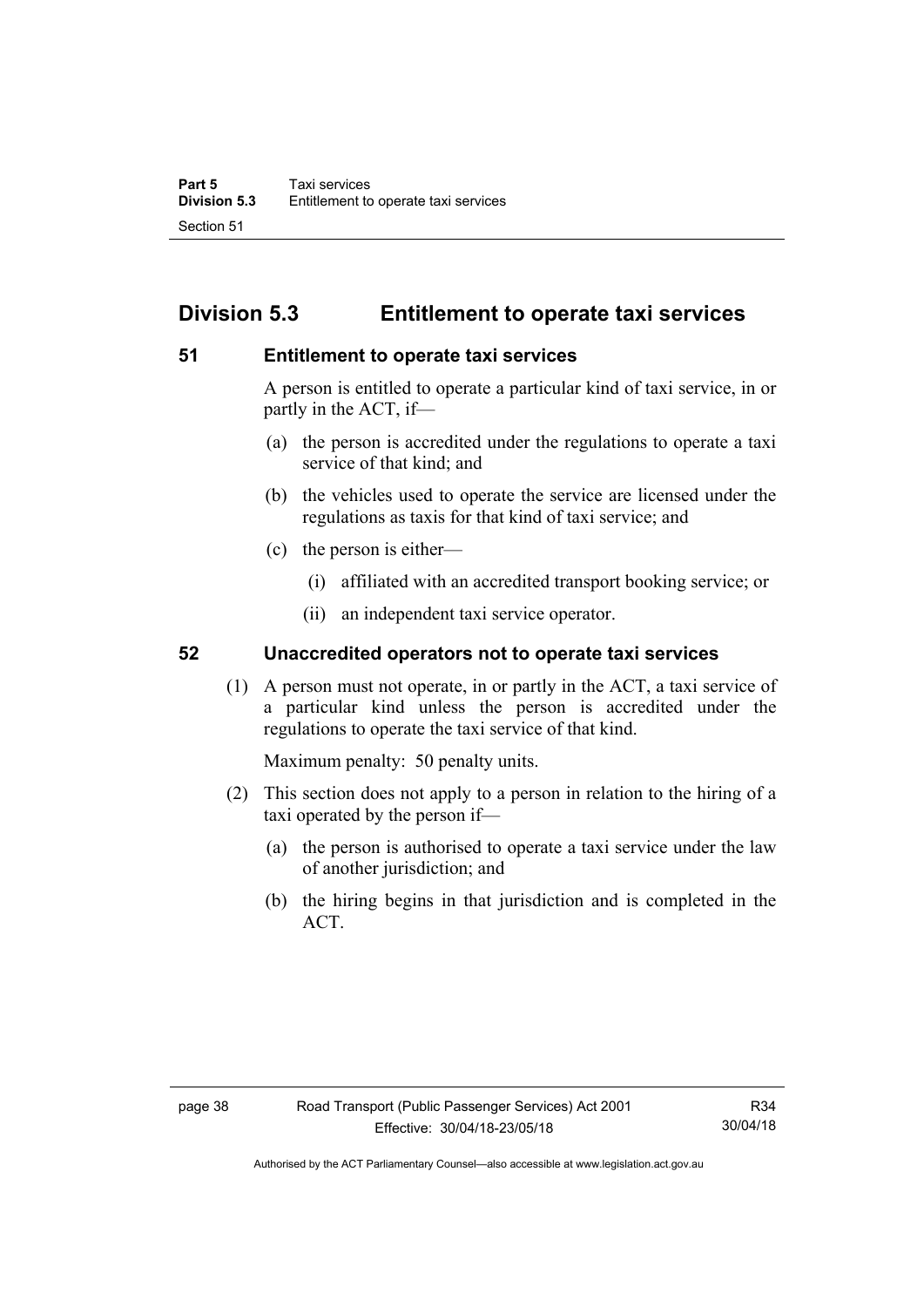### **53 Pretending to be an accredited taxi service operator**

 (1) A person must not pretend to be accredited under the regulations to operate a taxi service.

Maximum penalty: 30 penalty units.

 (2) A person must not pretend to be accredited under the regulations to operate a particular kind of taxi service.

Maximum penalty: 30 penalty units.

## **Division 5.4 Regulation of taxi services**

### **56 Regulations about operation of taxi services by accredited people**

A regulation may make provision in relation to the operation of taxi services by accredited taxi service operators, including, for example—

- (a) the specifications for, and operation of—
	- (i) equipment in taxis to receive messages from transport booking services; and
	- (ii) taximeters; and
- (b) the operation of a taxi service by an independent taxi service operator; and
- (c) the supervision and monitoring of taxi drivers for compliance with the service standards and the responsibilities of the operator in relation to a failure to comply with the standards; and
- (d) the safety of passengers (including, for example, by the use of particular kinds of security devices) and the public; and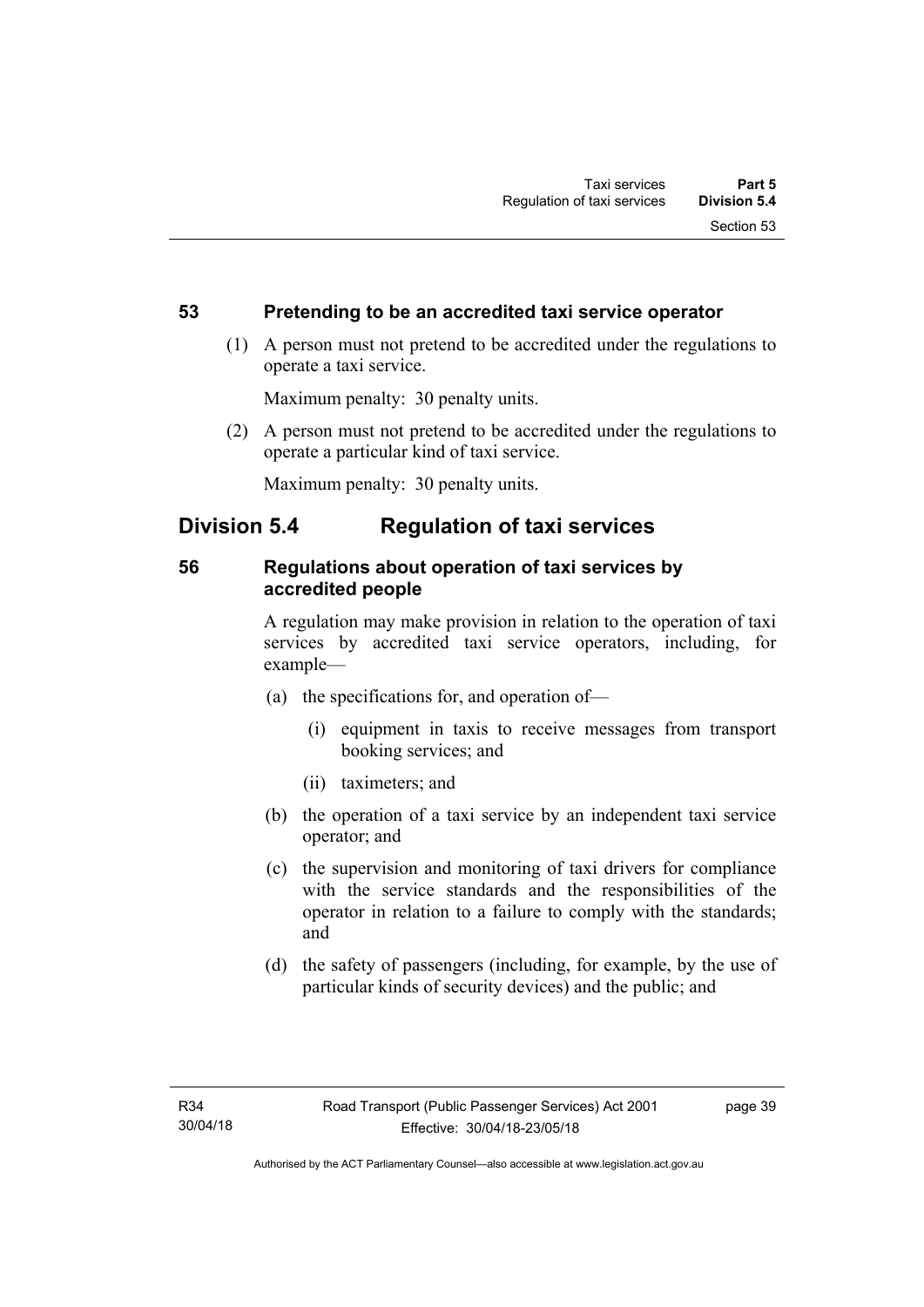- (e) the qualifications, training and experience of accredited taxi service operators and taxi drivers (including, for example, in relation to particular kinds of taxi services); and
- (f) maximum driving times and minimum rest times of taxi drivers; and
- (g) insurance; and
- (h) customer complaints and inquiries; and
	- *Note* For the vehicle age limitations on the registration of a motor vehicle as a taxi, see the *[Road Transport \(Vehicle Registration\)](http://www.legislation.act.gov.au/sl/2000-12)  [Regulation 2000](http://www.legislation.act.gov.au/sl/2000-12)*, s 32B.
- (i) lost property; and
- (j) the obligations of taxi drivers and other people providing services to or on behalf of accredited taxi service operators; and
- (k) the operation of particular kinds of taxis (including, for example, taxis with wheelchair access) and taxi services; and
- (l) the requirements that taxis, and their equipment and fittings (internal and external) (including, for example, baby capsules), must comply with; and
- (m) the maintenance and condition of taxis; and
- (n) the making and keeping of records and their inspection; and
- (o) the auditing of records and systems; and
- (p) the provision of information and reports to the road transport authority.
- *Note* An example is part of the Act, is not exhaustive and may extend, but does not limit, the meaning of the provision in which it appears (see [Legislation Act,](http://www.legislation.act.gov.au/a/2001-14) s 126 and s 132).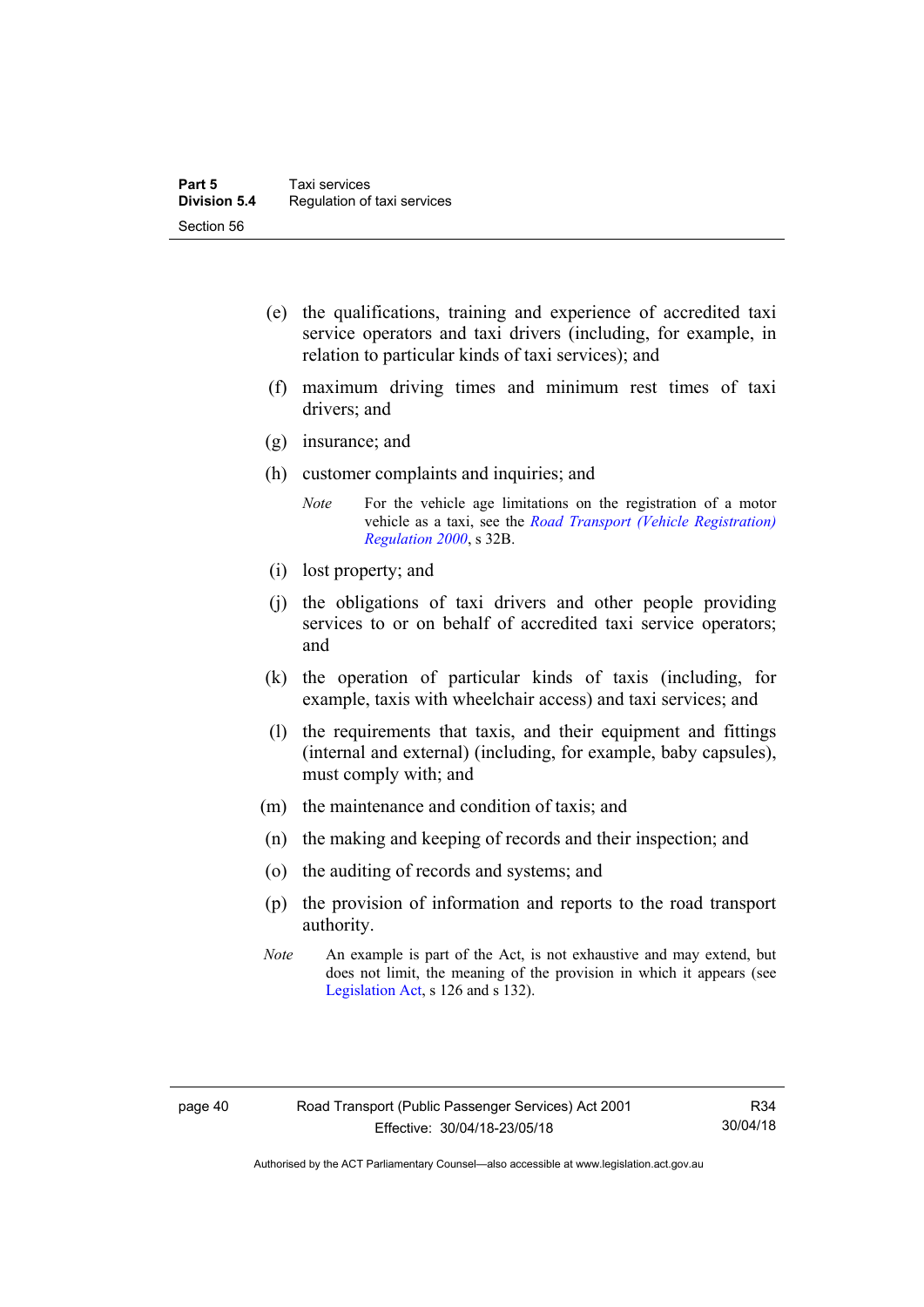### **57 Regulations about operation of taxis**

A regulation may make provision in relation to the operation of taxis, including, for example—

- (a) the solicitation of passengers or hirings; and
- (b) the hiring of vehicles and the payment of fares; and
- (c) the picking-up and dropping-off of passengers and other matters relating to the transport of passengers; and
- (d) the transport of passengers' luggage or other goods, and animals; and
- (e) the regulation or prohibition of the use of vehicles on certain roads or road related areas; and
- (f) the design, equipment and fittings (internal or external) of vehicles; and
- (g) the regulation or prohibition of notices, signs and advertisements inside or on the outside of vehicles; and
- (h) the records to be made and kept by drivers, how they are to be made and kept, and their inspection; and
- (i) the provision, use and operation of taxi zones.
- *Note* An example is part of the Act, is not exhaustive and may extend, but does not limit, the meaning of the provision in which it appears (see [Legislation Act,](http://www.legislation.act.gov.au/a/2001-14) s 126 and s 132).

### **58 Regulations about taxi drivers**

A regulation may make provision in relation to taxi drivers, including, for example—

- (a) the powers, duties and conduct of taxi drivers; and
- (b) the training of drivers; and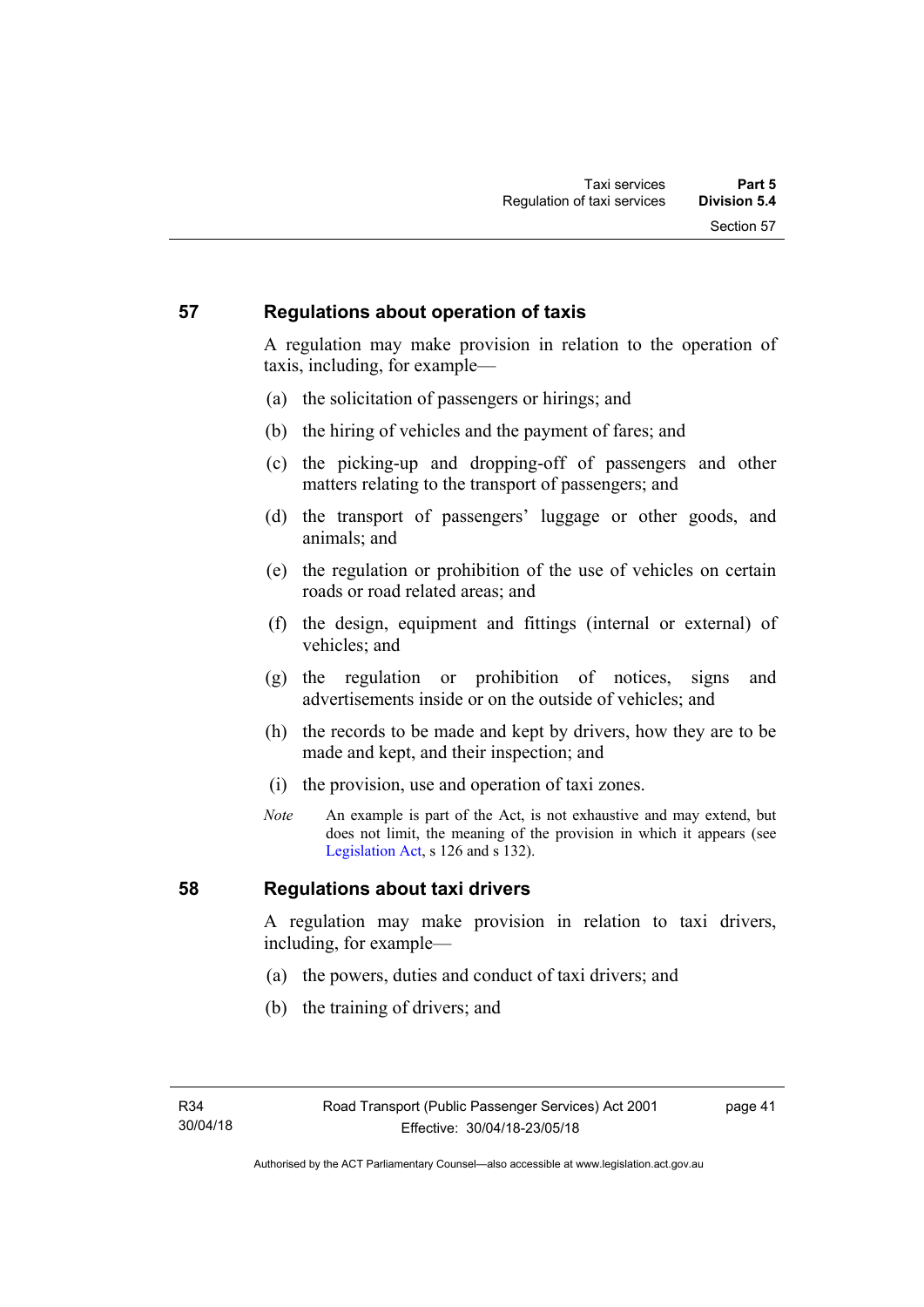- (c) how taxi drivers must dress.
- *Note 1* For the licensing of people to drive taxis, see the *[Road Transport](http://www.legislation.act.gov.au/sl/2000-14)  [\(Driver Licensing\) Regulation 2000](http://www.legislation.act.gov.au/sl/2000-14)*.
- *Note 2* An example is part of the Act, is not exhaustive and may extend, but does not limit, the meaning of the provision in which it appears (see [Legislation Act,](http://www.legislation.act.gov.au/a/2001-14) s 126 and s 132).

#### **59 Regulations about conduct of taxi passengers**

A regulation may make provision in relation to the conduct of passengers being carried by taxis, including, for example—

- (a) the regulation or prohibition of eating and drinking; and
- (b) the authority of taxi drivers, police officers and authorised people to direct people contravening a regulation to leave a taxi; and
- (c) the authority of police officers and authorised people to remove people from a taxi if they fail to leave when directed.

### **60 Power to determine taxi fares**

- (1) The Minister may determine fares, and ways of calculating fares, for hiring or using a taxi.
	- *Note* Power to make a statutory instrument includes power to make different provision in relation to different matters or different classes of matters, and to make an instrument that applies differently by reference to stated exceptions or factors (see [Legislation Act](http://www.legislation.act.gov.au/a/2001-14), s 48).
- (2) A determination is a disallowable instrument.
	- *Note* A disallowable instrument must be notified, and presented to the Legislative Assembly, under the [Legislation Act.](http://www.legislation.act.gov.au/a/2001-14)
- (3) In this section:

*fare* includes a charge relating to hiring or using a taxi.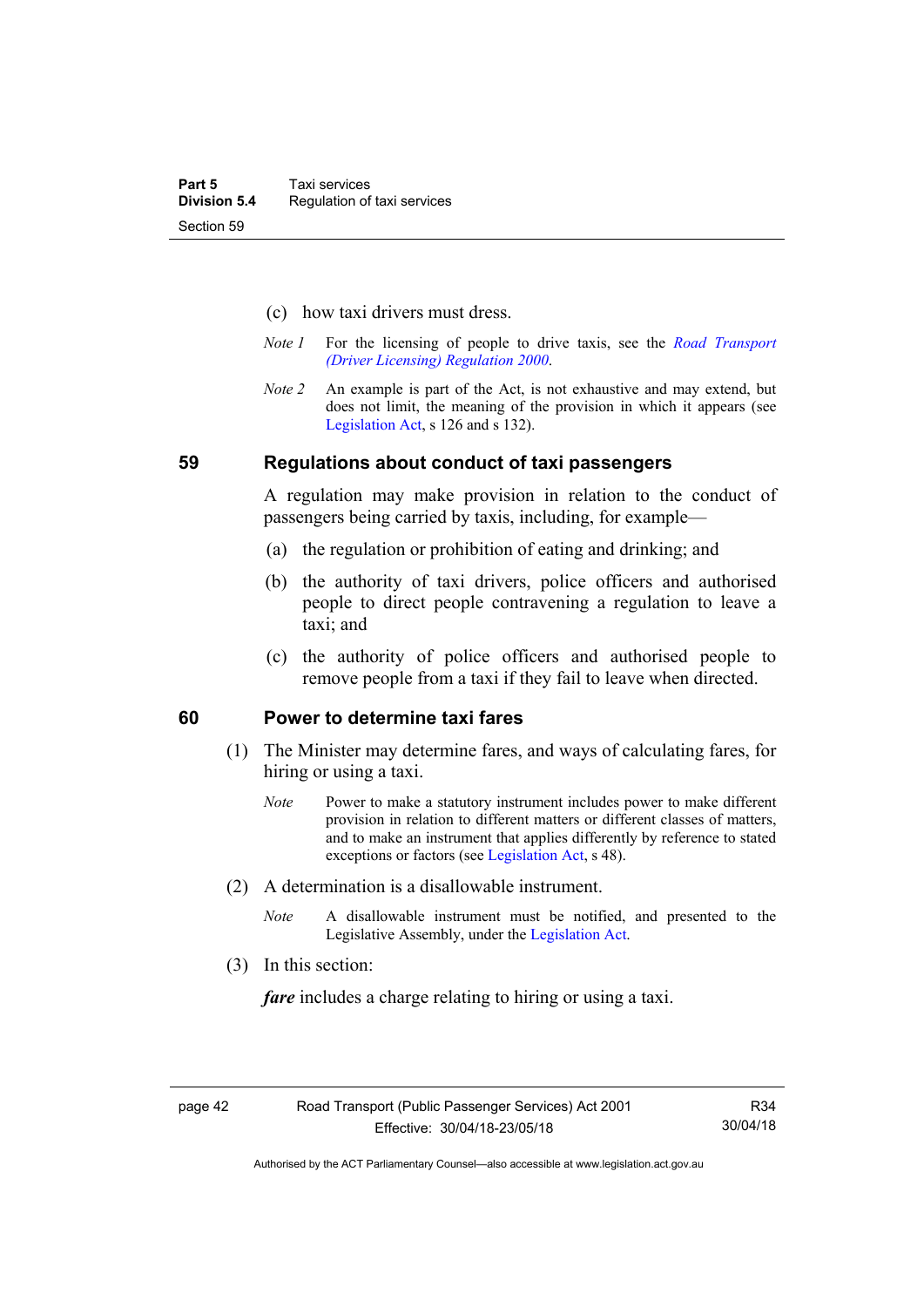# **Part 5A Ridesharing**

## **Division 5A.1 Basic concepts**

### **60A Meaning of** *rideshare service***,** *rideshare driver***,** *rideshare* **and** *rideshare vehicle*

In this Act:

#### *rideshare service*—

- (a) means a public passenger service where—
	- (i) a passenger books the transport through a transport booking service; and
	- (ii) the transport booking service communicates the passenger's booking to a driver (the *rideshare driver*); and
	- (iii) the driver carries out the transport booked (the *rideshare*) using a vehicle (the *rideshare vehicle*); but
- (b) does not include a public passenger service provided by a taxi service or hire car service.
- *Note 1* A *public passenger service* is a service for the transport of passengers for a fare or other consideration by public passenger vehicles along a road or road related area (see s 10).
- *Note 2 Transport booking service*—see s 28.
- *Note* 3 A rideshare driver must be accredited (see s 60E). A rideshare vehicle must be licensed (see s 60G).

page 43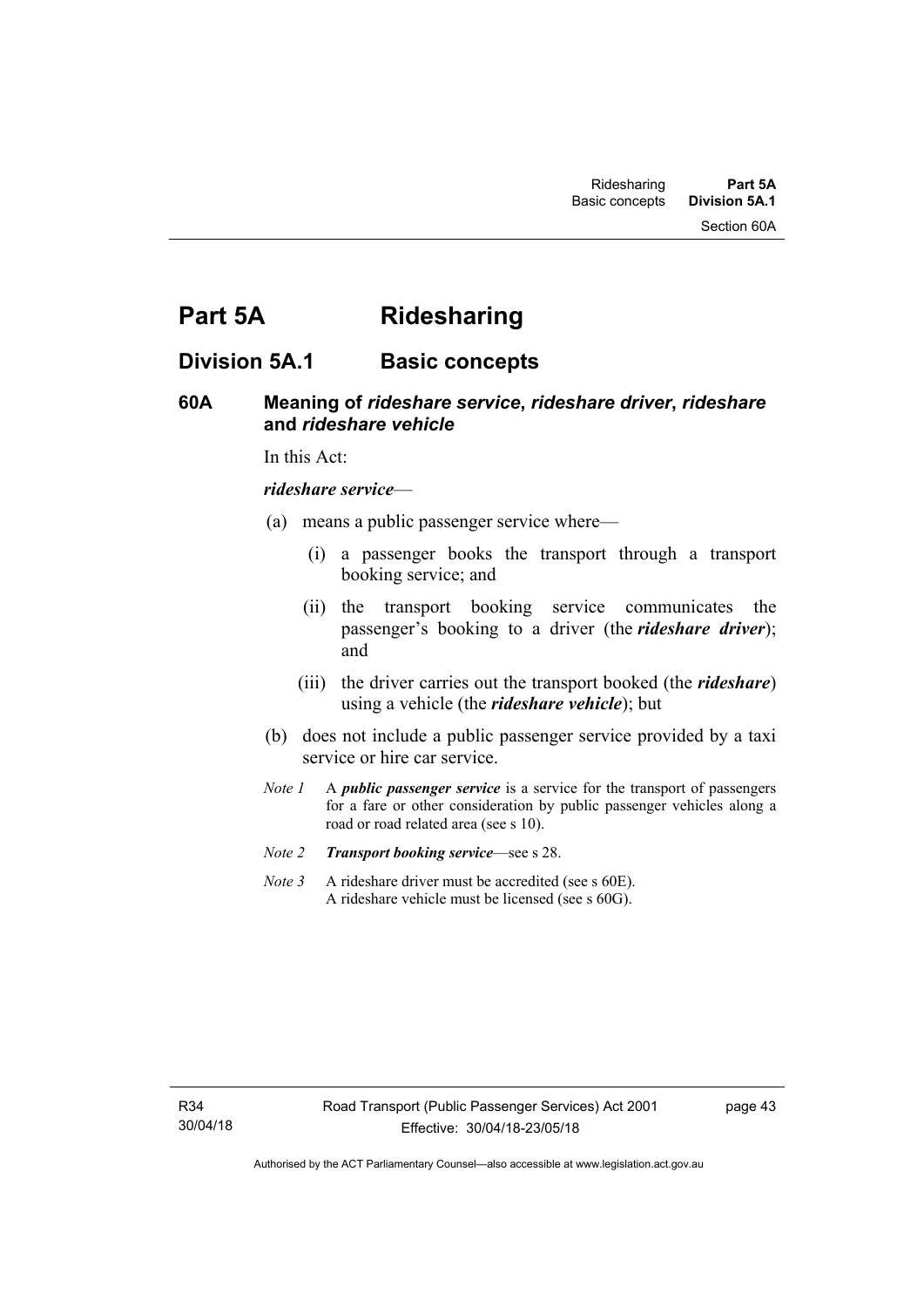**Part 5A** Ridesharing<br>**Division 5A.2** Rideshare d **Division 5A.2** Rideshare drivers Section 60B

## **Division 5A.2 Rideshare drivers**

- *Note 1* A rideshare driver for a rideshare must hold a public vehicle licence to drive the rideshare vehicle (see *[Road Transport \(Driver Licensing\)](http://www.legislation.act.gov.au/a/1999-78)  [Act 1999](http://www.legislation.act.gov.au/a/1999-78)*, s 31).
- *Note 2* Rideshare drivers' insurance is dealt with in pt 8A.

### **Subdivision 5A.2.1 Rideshare drivers—accreditation**

### **60B Rideshare driver—purposes of accreditation**

The purpose of accreditation under the regulation to operate a rideshare service is to ensure that the accredited person—

- (a) is a suitable person to operate a rideshare service; and
- (b) has demonstrated the capacity to comply with relevant regulations and, in particular, regulations about the safety of passengers and the public.

### **60C Rideshare driver—regulations about accreditation system**

- (1) A regulation may provide a system for the accreditation of people to operate rideshare services, including, for example—
	- (a) the conditions of accreditations; and
	- (b) matters in relation to the giving, refusal or surrender of accreditations; and
	- (c) the action that may be taken in relation to an accredited person in circumstances prescribed by regulation, including, for example—
		- (i) the suspension or cancellation of an accreditation; and
		- (ii) the imposition of a condition on, or the amendment of a condition of, an accreditation; and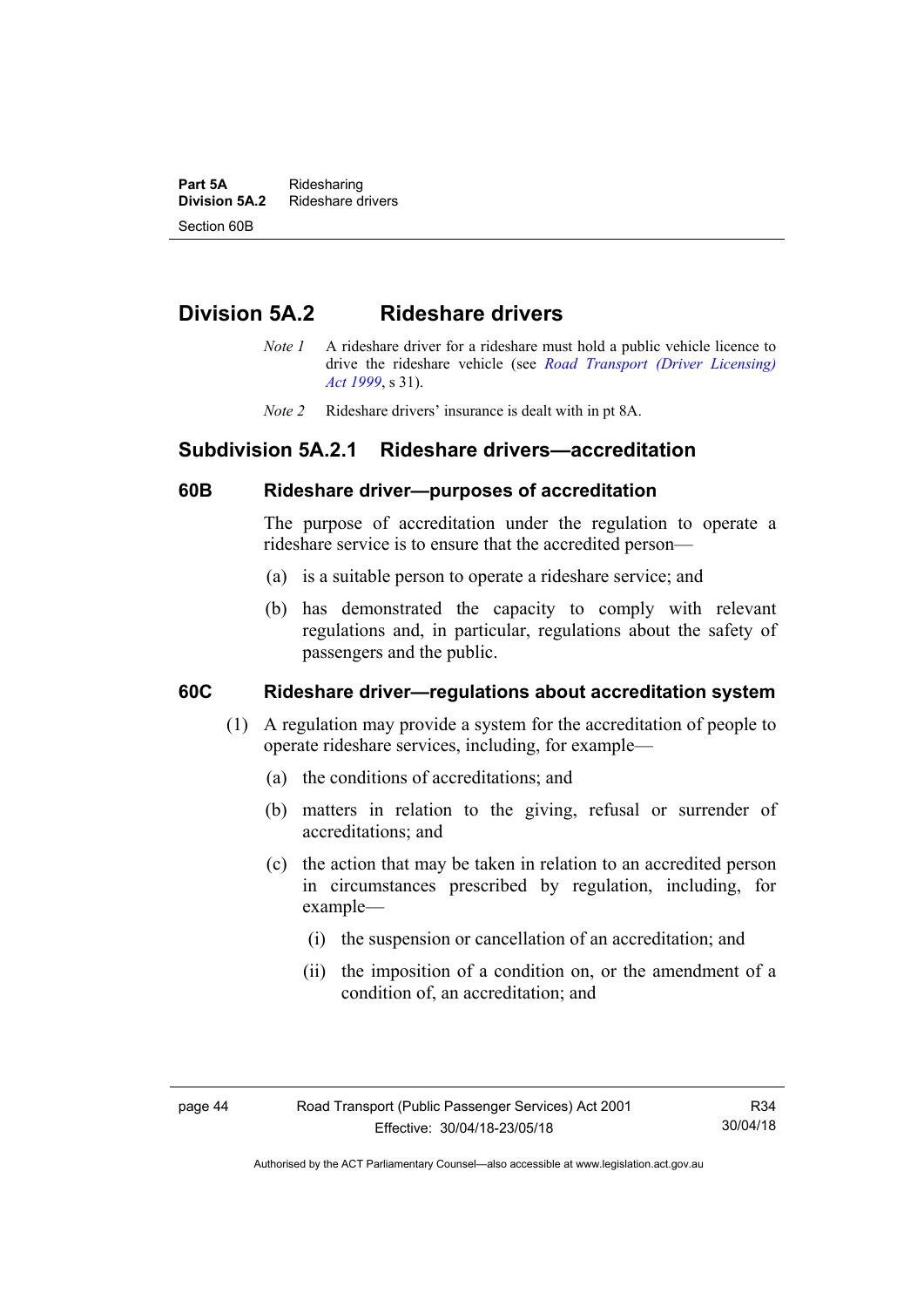- (iii) an order that an accredited person pay to the Territory an amount of not more than—
	- (A) for an individual—\$5 000; or
	- (B) for a corporation—\$25 000; and
- (iv) the reprimanding of an accredited person.
- *Note* An example is part of the Act, is not exhaustive and may extend, but does not limit, the meaning of the provision in which it appears (see [Legislation Act,](http://www.legislation.act.gov.au/a/2001-14) s 126 and s 132).
- (2) A regulation may make provision in relation to the accreditation of people to operate rideshare services, including, for example—
	- (a) requirements about the suitability of the applicant; and
	- (b) capacity to meet service standards.

### **60D Entitlement to operate rideshare services**

A person is entitled to operate a rideshare service in, or partly in, the ACT if the person is—

- (a) an accredited rideshare driver; and
- (b) an affiliated driver for a transport booking service.

### **60E Rideshare driver must be accredited**

- (1) A person commits an offence if the person—
	- (a) is a rideshare driver for a rideshare carried out in, or partly in, the ACT; and
	- (b) is not an accredited rideshare driver.

Maximum penalty: 50 penalty units.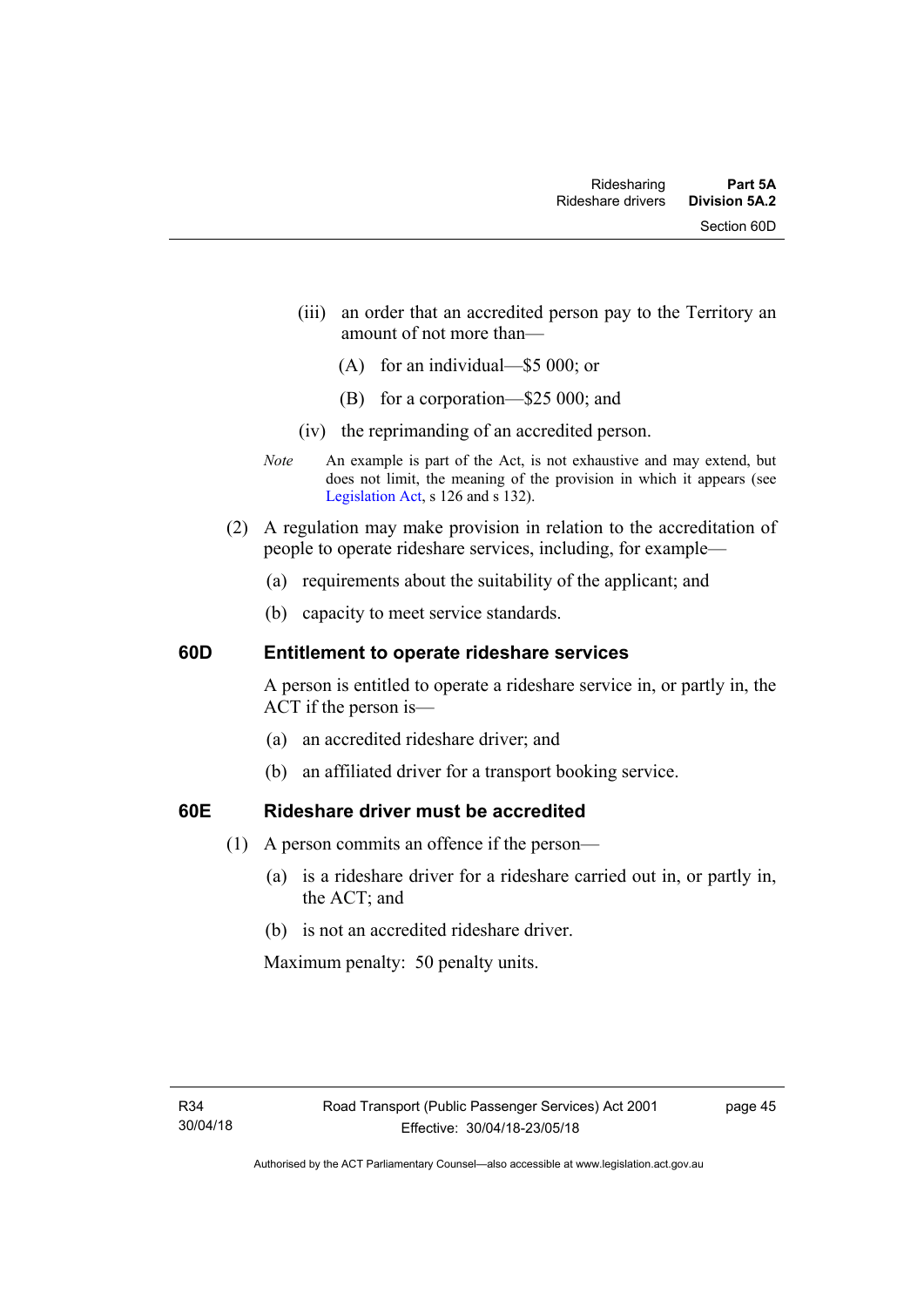- (2) This section does not apply to a person in relation to a rideshare if—
	- (a) the person is authorised to operate a rideshare service under the law of another jurisdiction; and
	- (b) the rideshare starts in that jurisdiction and is completed in the ACT; and
	- (c) the rideshare is of a kind that the person is authorised to operate under the law of that jurisdiction.
- (3) An offence against this section is a strict liability offence.

### **60F Pretend to be accredited rideshare driver**

(1) A person commits an offence if the person pretends to be an accredited rideshare driver.

Maximum penalty: 30 penalty units.

(2) An offence against this section is a strict liability offence.

### **Subdivision 5A.2.2 Rideshare drivers—regulation**

### **60G Rideshare driver must not use unlicensed rideshare vehicle**

- (1) A person commits an offence if—
	- (a) the person is a rideshare driver for a rideshare; and
	- (b) the rideshare vehicle used by the person for the rideshare is not a licensed rideshare vehicle.

Maximum penalty: 50 penalty units.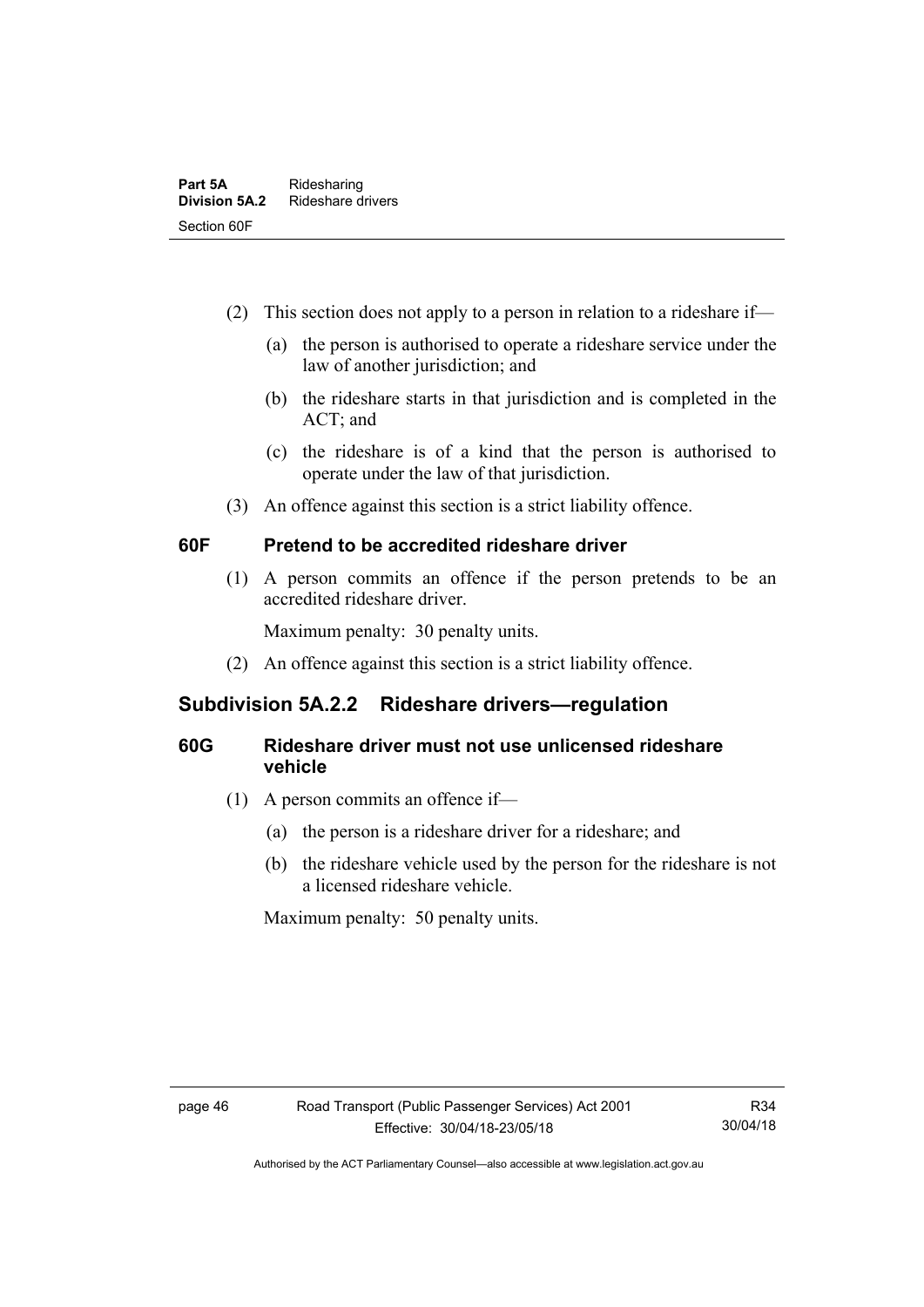- (2) This section does not apply if—
	- (a) the vehicle is licensed as a rideshare vehicle under the law of another jurisdiction; and
	- (b) the rideshare begins in that jurisdiction and is completed in the ACT.

### **60H Regulations about operation of rideshare service**

A regulation may make provision about the operation of rideshare services by rideshare drivers, including, for example—

- (a) compliance with service standards; and
- (b) insurance; and
- (c) the solicitation of passengers or rideshare bookings; and
- (d) the booking of rideshare vehicles; and
- (e) customer complaints and inquiries; and
- (f) lost property; and
- (g) the making and keeping of records and their inspection; and
- (h) the auditing of records and systems; and
- (i) requirements for advertising for the service; and
- (j) the provision of information and reports to the road transport authority.
- *Note* An example is part of the Act, is not exhaustive and may extend, but does not limit, the meaning of the provision in which it appears (see [Legislation Act,](http://www.legislation.act.gov.au/a/2001-14) s 126 and s 132).

page 47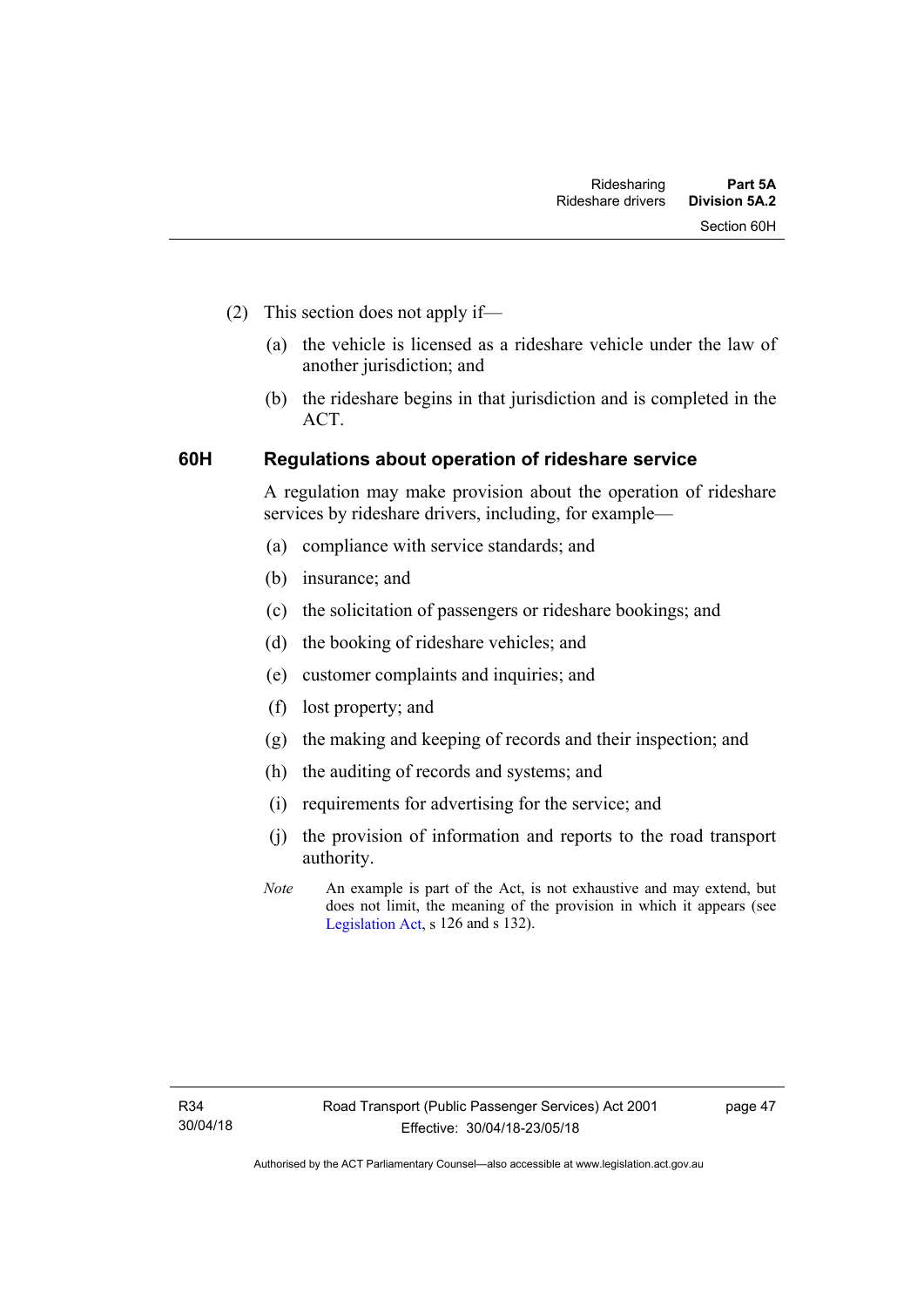#### **Part 5A** Ridesharing<br>**Division 5A.3** Rideshare ve **Division 5A.3** Rideshare vehicles Section 60I

### **60I Regulations about rideshare drivers**

A regulation may make provision about rideshare drivers, including, for example—

- (a) the powers, duties and conduct of rideshare drivers; and
- (b) the safety of rideshare drivers and passengers (including, for example, particular kinds of security devices); and
- (c) the qualifications, training and experience required for rideshare drivers; and
- (d) maximum driving times and minimum rest times of rideshare drivers; and
- (e) the picking up and dropping off of passengers and other matters relating to the transport of passengers; and
- (f) the transport of passengers' luggage or other goods, and animals; and
- (g) the payment by passengers of gratuities and other amounts in addition to fares; and
- (h) the display of licences.
- *Note* An example is part of the Act, is not exhaustive and may extend, but does not limit, the meaning of the provision in which it appears (see [Legislation Act,](http://www.legislation.act.gov.au/a/2001-14) s 126 and s 132).

### **Division 5A.3 Rideshare vehicles**

#### **60J Meaning of** *rideshare vehicle licence*

(1) In this Act:

*rideshare vehicle licence* means a licence that—

 (a) is issued under the regulation to the registered operator of a vehicle; and

R34 30/04/18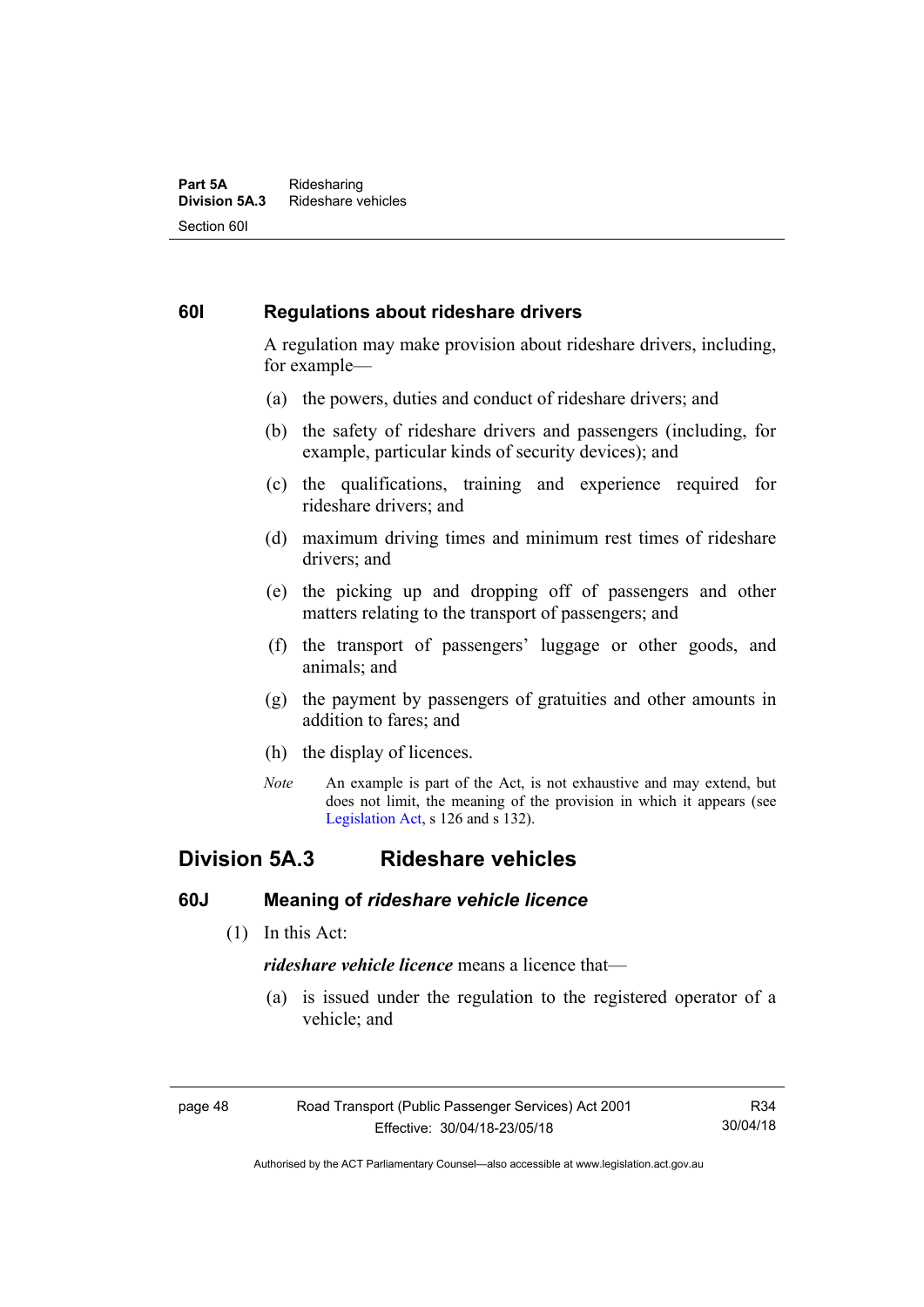- (b) authorises the vehicle to be used as a rideshare vehicle.
- *Note* A rideshare driver must not use an unlicensed rideshare vehicle for a rideshare (see s 60G).
- (2) In this section:

*registered operator*, for a vehicle—see the *[Road Transport \(Vehicle](http://www.legislation.act.gov.au/a/1999-81)  [Registration\) Act 1999](http://www.legislation.act.gov.au/a/1999-81)*, dictionary.

### **60K Rideshare vehicle licence not transferable**

A rideshare vehicle licence is not transferable.

### **60L Pretend vehicle is licensed rideshare vehicle**

A person commits an offence if the person pretends that a vehicle is a licensed rideshare vehicle.

Maximum penalty: 30 penalty units.

### **60M Licensed rideshare vehicle not to be used by unlicensed or unaccredited driver**

A person commits an offence if—

- (a) the person is a rideshare vehicle licensee; and
- (b) the vehicle is used as a rideshare vehicle for a rideshare; and
- (c) the person is not the rideshare driver for the rideshare; and
- (d) the person does not take reasonable steps to ensure that the rideshare driver—
	- (i) either—
		- (A) holds a public vehicle licence to drive the rideshare vehicle; or
		- (B) is exempted by the *[Road Transport \(Driver](http://www.legislation.act.gov.au/sl/2000-14/default.asp)  [Licensing\) Regulation 2000](http://www.legislation.act.gov.au/sl/2000-14/default.asp)* from holding an Australian driver licence; and

page 49

Authorised by the ACT Parliamentary Counsel—also accessible at www.legislation.act.gov.au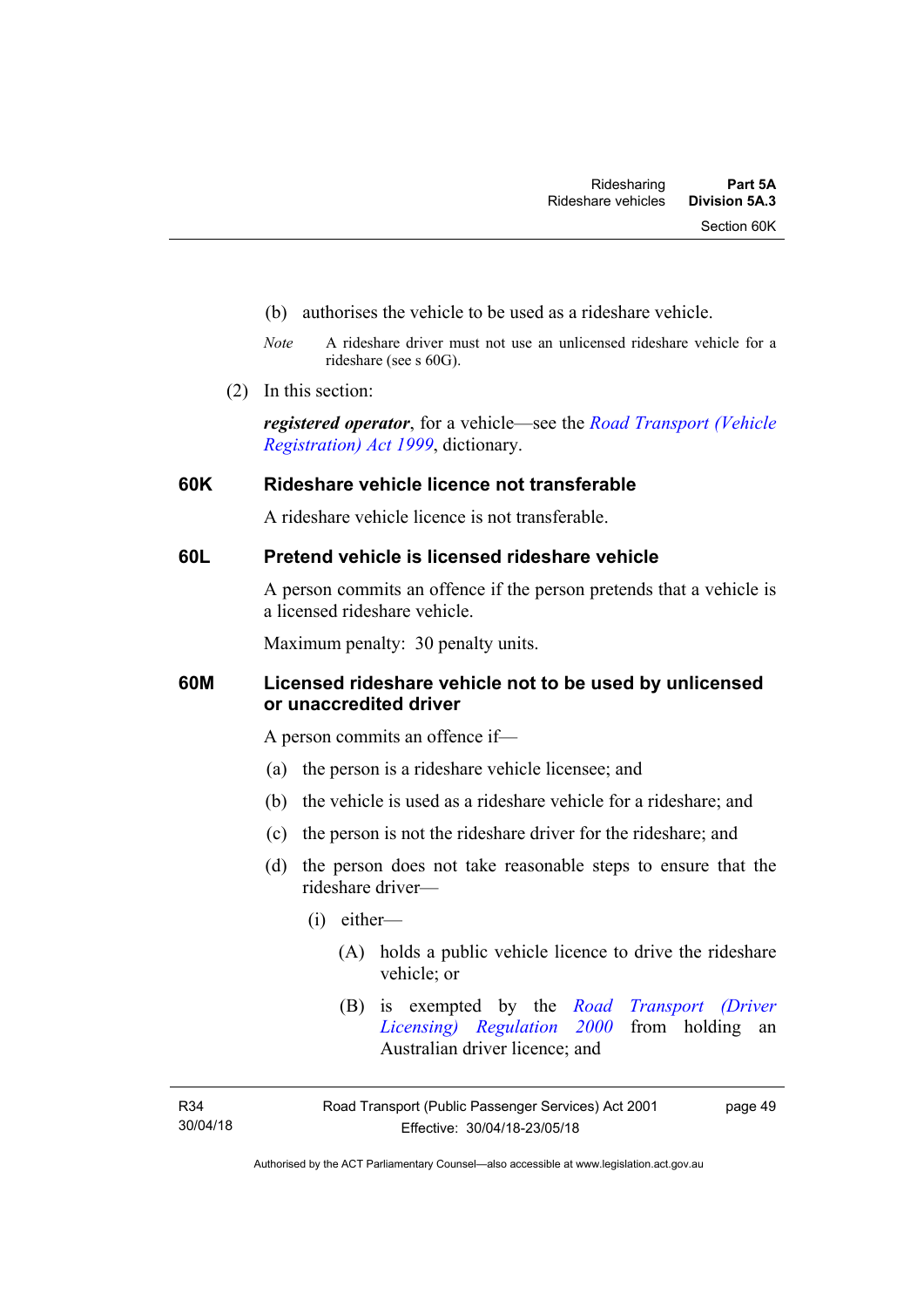(ii) is an accredited rideshare driver.

Maximum penalty: 20 penalty units.

- *Note 1* A rideshare driver must hold a public vehicle licence to drive the rideshare vehicle (see *[Road Transport \(Driver Licensing\) Act 1999](http://www.legislation.act.gov.au/a/1999-78)*, s 31).
- *Note 2* Rideshare drivers' insurance is dealt with in pt 8A.

### **60N Licensed rideshare vehicle not to be used unless insured**

A person commits an offence if—

- (a) the person is a rideshare vehicle licensee; and
- (b) the vehicle is used as a rideshare vehicle for a rideshare; and
- (c) the person is not the rideshare driver for the rideshare; and
- (d) the person does not take reasonable steps to ensure that the vehicle is insured in the way prescribed by regulation.

Maximum penalty: 50 penalty units.

*Note* Additional public passenger vehicle insurance is dealt with in pt 8A.

### **60O Regulations about rideshare vehicles**

- (1) A regulation may provide a system for the licensing of rideshare vehicles, including, for example—
	- (a) matters in relation to the giving, refusal or surrender of rideshare vehicle licences; and
	- (b) the term of rideshare vehicle licences; and
	- (c) the conditions of rideshare vehicle licences; and
	- (d) the action that may be taken in relation to rideshare vehicle licences in circumstances prescribed by regulation, including, for example—
		- (i) the suspension or cancellation of a licence; and

| page 50 | Road Transport (Public Passenger Services) Act 2001 | R34      |
|---------|-----------------------------------------------------|----------|
|         | Effective: 30/04/18-23/05/18                        | 30/04/18 |

Authorised by the ACT Parliamentary Counsel—also accessible at www.legislation.act.gov.au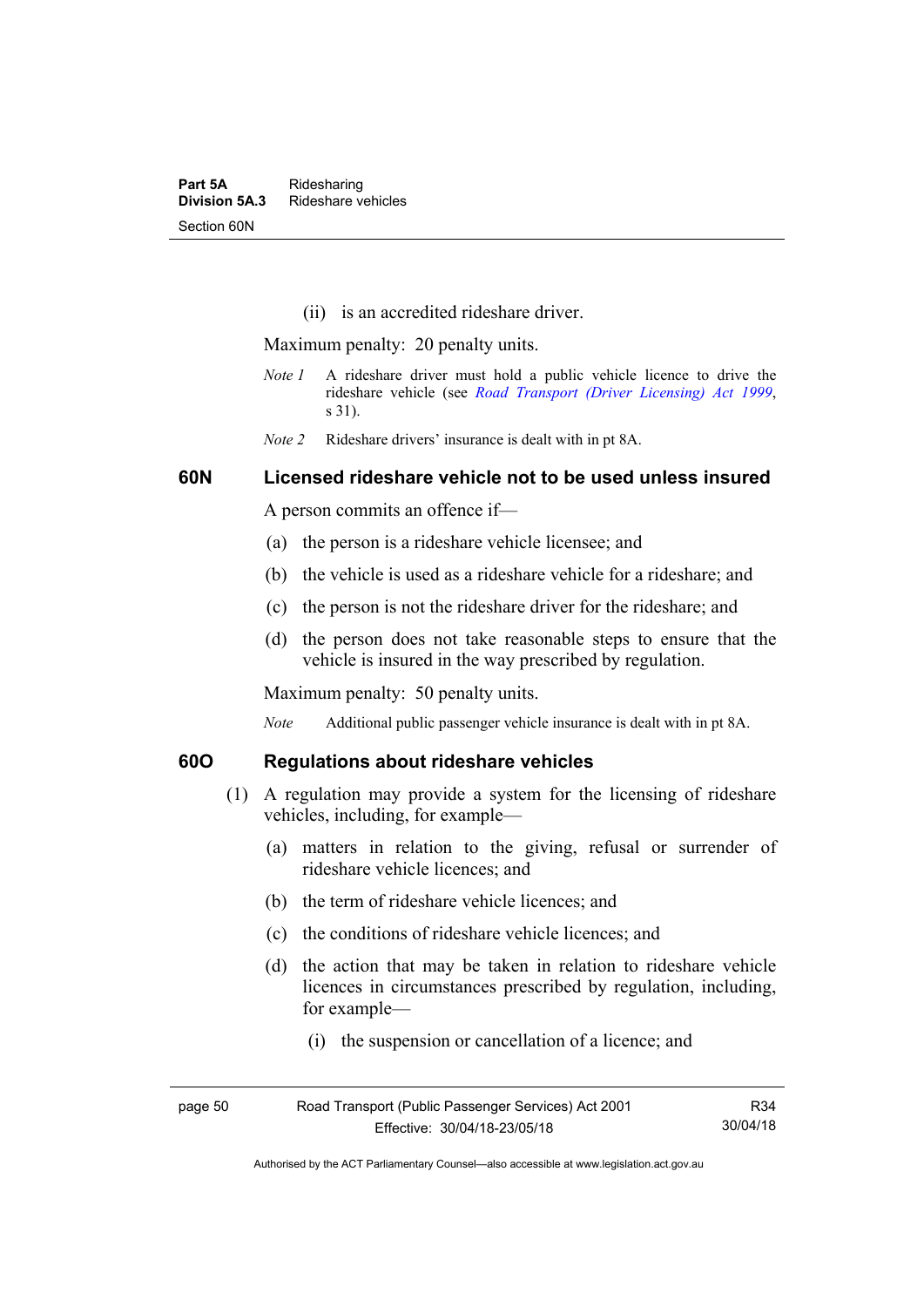- (ii) the imposition of a condition on, or the amendment of a condition of, a licence; and
- (iii) an order that the licensee pay to the Territory an amount of not more than—
	- (A) for an individual—\$5 000; or
	- (B) for a corporation—\$25 000; and
- (iv) the reprimanding of the licensee.

#### **Example—par (c)**

how the licensed vehicle is to be equipped

- *Note* An example is part of the Act, is not exhaustive and may extend, but does not limit, the meaning of the provision in which it appears (see [Legislation Act,](http://www.legislation.act.gov.au/a/2001-14) s 126 and s 132).
- (2) A regulation may make provision about the operation of rideshare vehicles, including, for example—
	- (a) service standards for rideshare vehicles; and
	- (b) the regulation or prohibition of the use of rideshare vehicles on certain roads or road related areas; and
	- (c) the design, equipment and fittings (internal or external) of rideshare vehicles; and
	- (d) the regulation or prohibition of notices, signs and advertisements inside or on the outside of rideshare vehicles; and
	- (e) the records to be made and kept, how they are to be made and kept, and their inspection; and
	- (f) the maintenance and condition of rideshare vehicles.
	- *Note* An example is part of the Act, is not exhaustive and may extend, but does not limit, the meaning of the provision in which it appears (see [Legislation Act,](http://www.legislation.act.gov.au/a/2001-14) s 126 and s 132).

page 51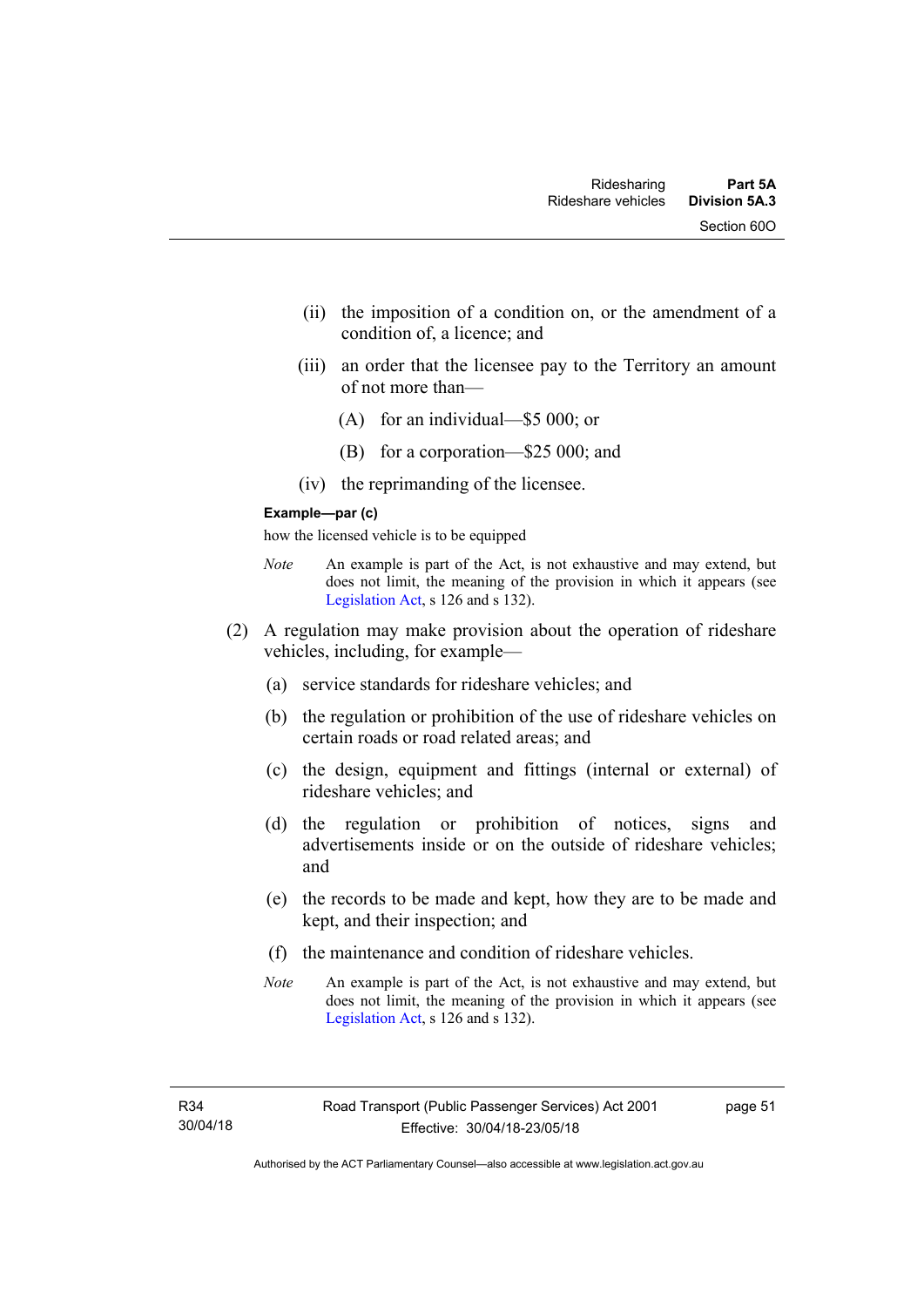# **Division 5A.4 Rideshare passengers and fares**

### **60P Regulations about conduct of rideshare vehicle passengers**

A regulation may make provision in relation to the conduct of rideshare passengers, including, for example—

- (a) the authority of rideshare drivers, police officers and authorised people to direct people contravening a regulation to leave a rideshare vehicle; and
- (b) the authority of police officers and authorised people to remove people from a rideshare vehicle if they fail to leave when directed.
- *Note* An example is part of the Act, is not exhaustive and may extend, but does not limit, the meaning of the provision in which it appears (see [Legislation Act,](http://www.legislation.act.gov.au/a/2001-14) s 126 and s 132).

### **60Q Power to determine rideshare fares**

- (1) The Minister may determine fares, and ways of calculating fares, for ridesharing.
	- *Note* Power to make a statutory instrument includes power to make different provision in relation to different matters or different classes of matters, and to make an instrument that applies differently by reference to stated exceptions or factors (see [Legislation Act](http://www.legislation.act.gov.au/a/2001-14), s 48).
- (2) A determination is a disallowable instrument.
	- *Note* A disallowable instrument must be notified, and presented to the Legislative Assembly, under the [Legislation Act.](http://www.legislation.act.gov.au/a/2001-14)
- (3) In this section:

*fare* includes a charge relating to ridesharing.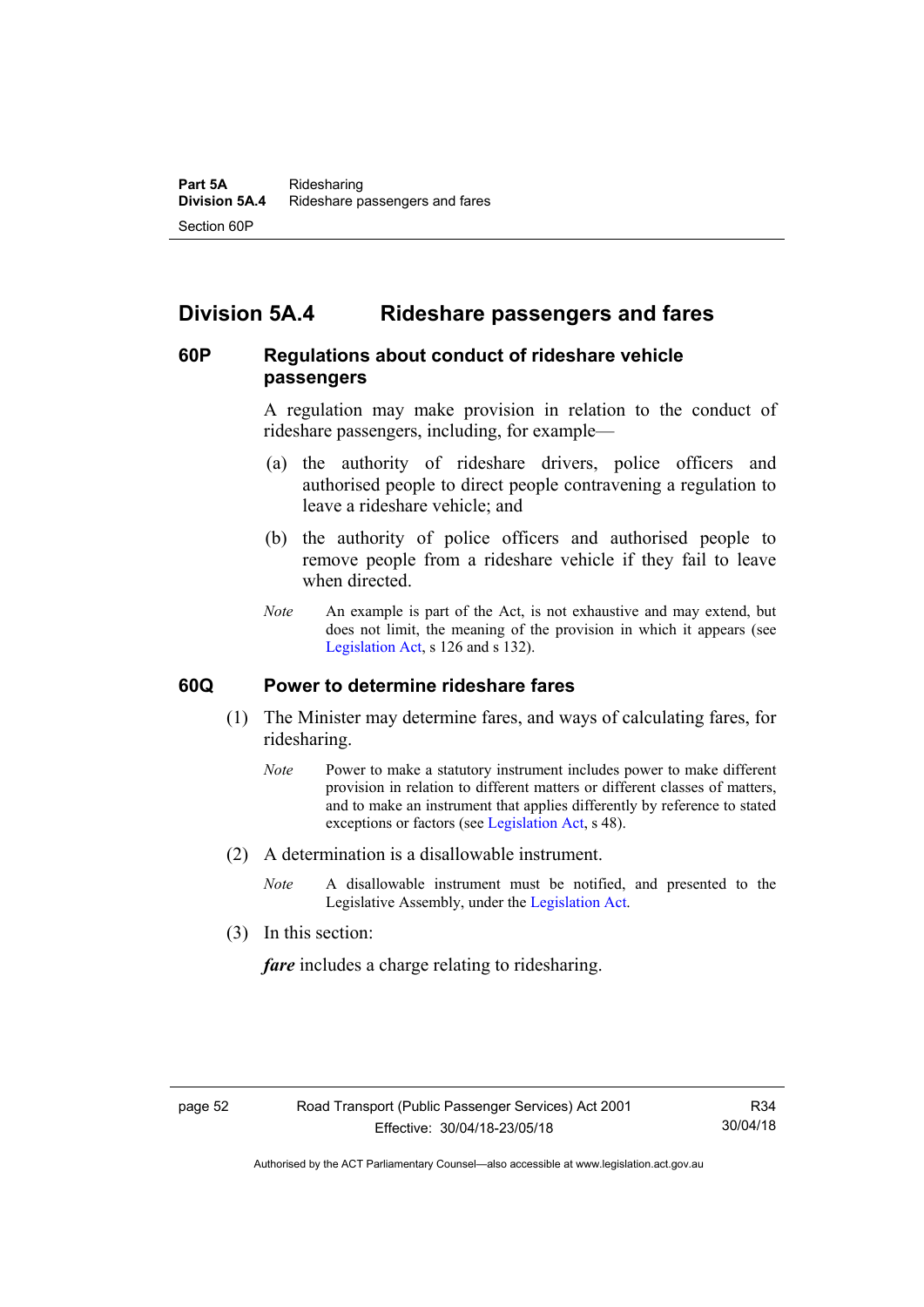# **Part 6 Licensing of hire cars**

# **Division 6.1 Basic concepts**

### **61 Meaning of** *hire car licence*

A *hire car licence* is a licence issued under the regulations to use a vehicle as a hire car, and includes a restricted hire car licence.

*Note* References to *hire car licence* include a *restricted hire car licence* unless the contrary intention otherwise appears (see [Legislation Act,](http://www.legislation.act.gov.au/a/2001-14) s 155).

### **62 Meaning of** *restricted hire car licence*

A *restricted hire car licence* is a licence issued under the regulations to use a vehicle as a restricted hire car.

# **Division 6.2 Hire car licences**

### **63 Transferability of hire car licences**

 (1) A hire car licence (other than a restricted hire car licence) issued before the commencement of this section is transferable.

### **Examples of how licence might be transferred**

- 1 hiring the licence to someone else
- 2 selling the licence to someone else
- *Note* An example is part of the Act, is not exhaustive and may extend, but does not limit, the meaning of the provision in which it appears (see [Legislation Act,](http://www.legislation.act.gov.au/a/2001-14) s 126 and s 132).
- (2) A hire car licence issued after the commencement of this section is not transferable.
- (3) A restricted hire car licence is not transferable.
- (4) If the holder of a transferable hire car licence asks the road transport authority to transfer the licence to someone else, the authority must transfer the licence to the person.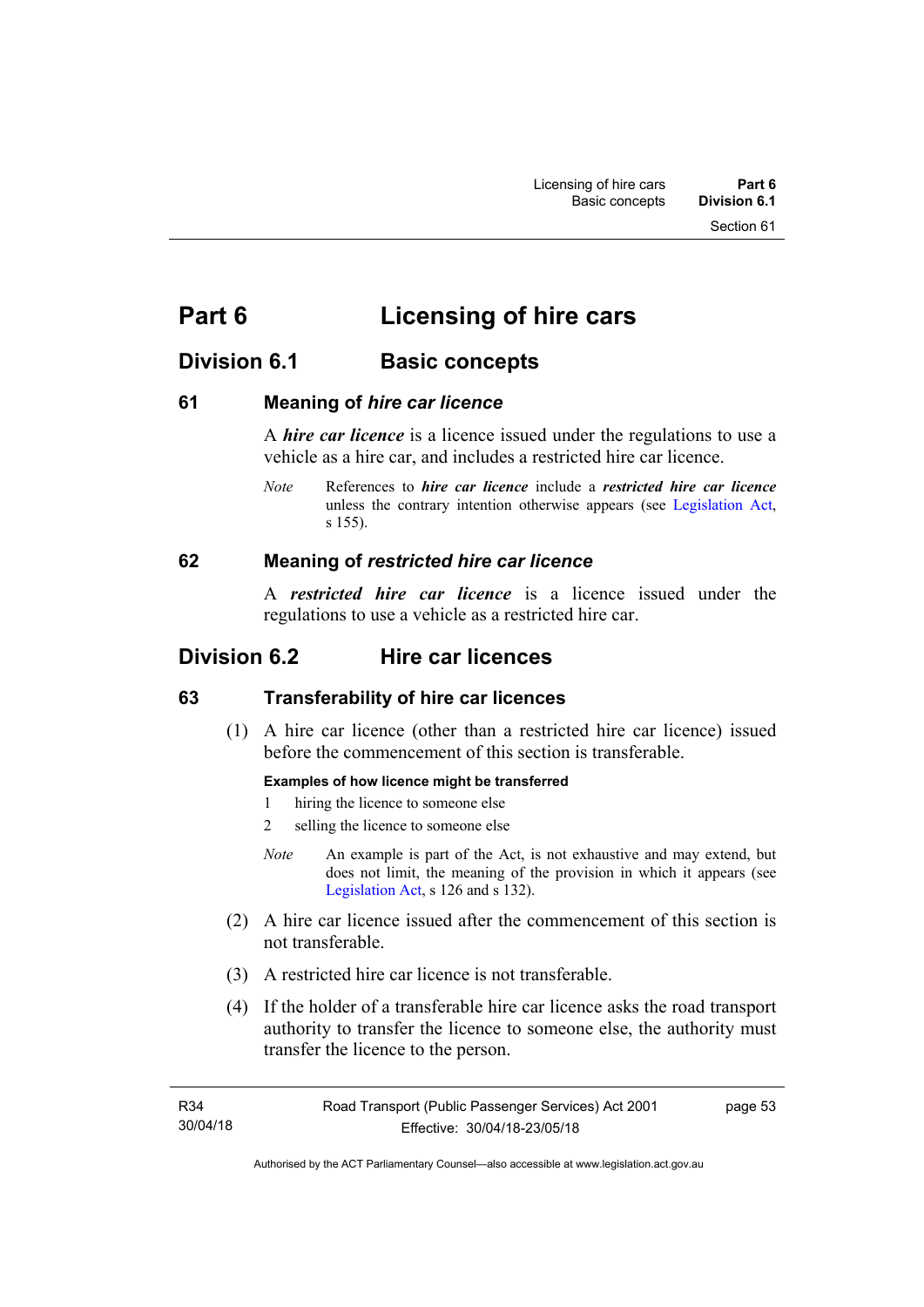### **64 Use of vehicles as hire cars**

 (1) A person must not use a vehicle as a hire car (other than a restricted hire car) unless the vehicle is licensed under the regulations as a hire car.

Maximum penalty: 50 penalty units.

 (2) A person must not use a vehicle as a restricted hire car unless the vehicle is licensed under the regulations as a restricted hire car.

Maximum penalty: 50 penalty units.

- (3) This section does not apply to a person in relation to the hiring of a vehicle used by the person if—
	- (a) the vehicle is licensed as a hire car under the law of another jurisdiction; and
	- (b) the hiring begins in that jurisdiction and is completed in the ACT.
- (4) This section also does not apply to a person who is using a substitute vehicle as a licensed hire car in accordance with the regulations.
- (5) An offence against this section is a strict liability offence.

### **65 Pretending vehicles are licensed hire cars**

(1) A person must not pretend that a vehicle is licensed under the regulations as a hire car (other than a restricted hire car).

Maximum penalty: 30 penalty units.

 (2) A person must not pretend that a vehicle is licensed under the regulations as a restricted hire car.

Maximum penalty: 30 penalty units.

(3) An offence against this section is a strict liability offence.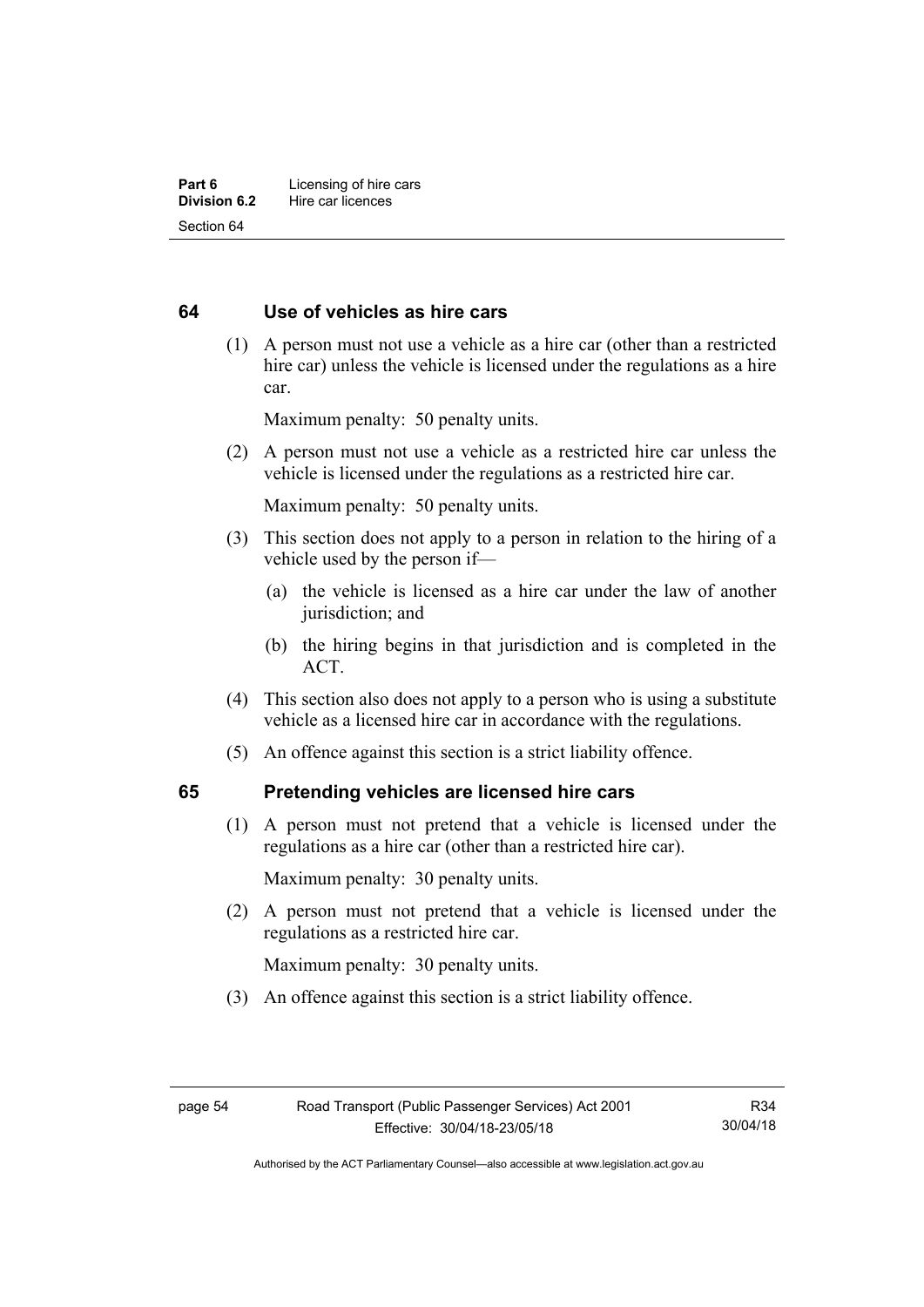#### **66 Regulations about hire car licences**

- (1) A regulation may provide a system for the licensing of hire cars and restricted hire cars, including, for example—
	- (a) matters in relation to the giving, refusal or surrender of licences; and
	- (b) the term of restricted hire car licences; and
	- (c) the conditions of licences; and
	- (d) the circumstances in which a substitute vehicle may be used as a licensed hire car; and
	- (e) the action that may be taken in relation to licences in circumstances prescribed by regulation, including, for example—
		- (i) the suspension or cancellation of a licence; and
		- (ii) the imposition of a condition on, or the amendment of a condition of, a licence; and
		- (iii) an order that the holder of a licence pay to the Territory an amount of not more than—
			- (A) for an individual—\$5 000; or
			- (B) for a corporation—\$25 000; and
		- (iv) the reprimanding of the holder of a licence.

#### **Examples of conditions for restricted hire car licences—s (1) (c)**

- 1 how the vehicle to which the restricted hire car licence relates must be equipped
- 2 the kinds of restricted hire car services that may be operated using the vehicle
- *Note* An example is part of the Act, is not exhaustive and may extend, but does not limit, the meaning of the provision in which it appears (see [Legislation Act,](http://www.legislation.act.gov.au/a/2001-14) s 126 and s 132).

R34 30/04/18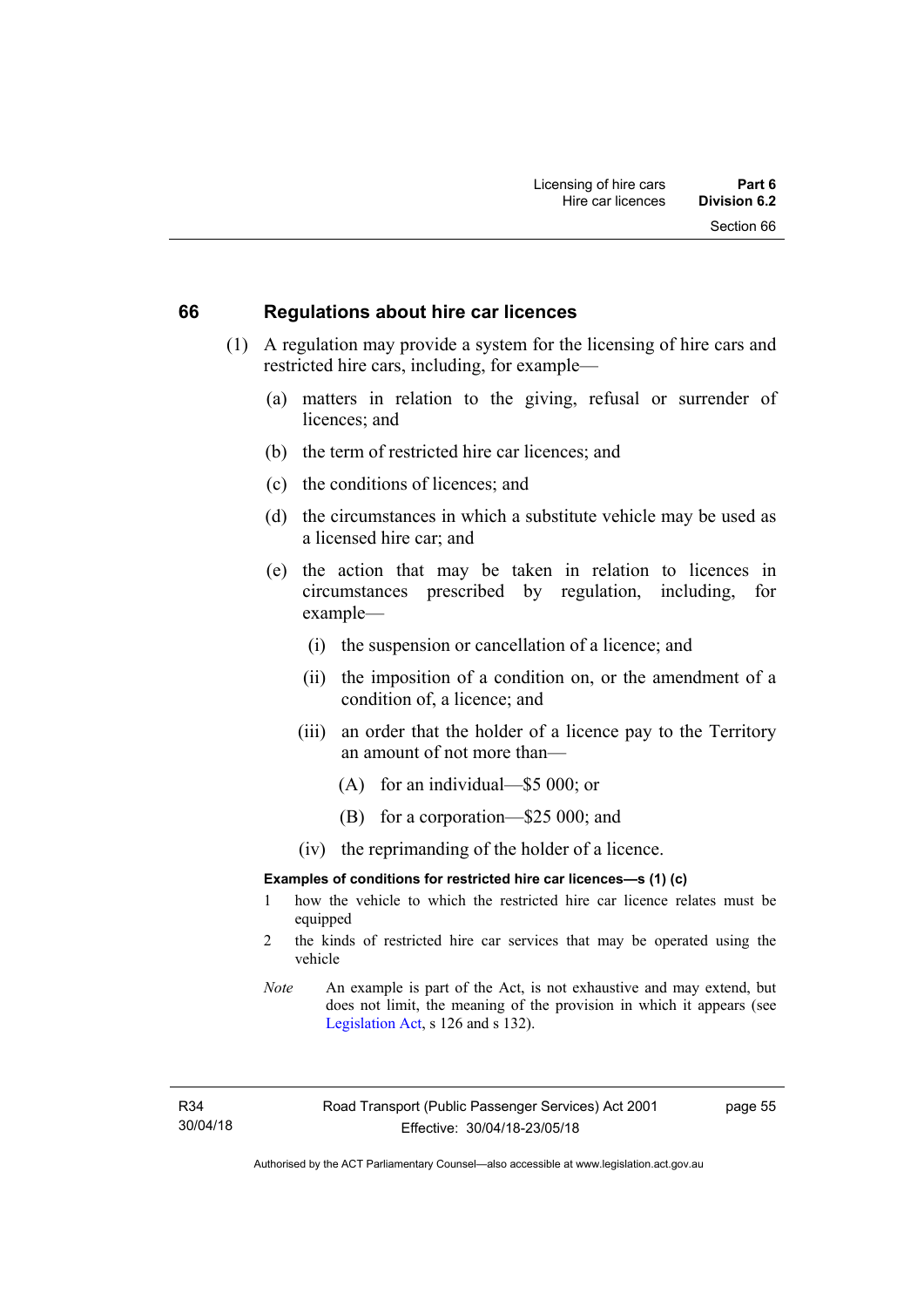| Part 6       | Licensing of hire cars |
|--------------|------------------------|
| Division 6.2 | Hire car licences      |
| Section 66   |                        |

 (2) The regulations may place different requirements on the person to whom a hire car licence (other than a restricted hire car licence) is issued and a person to whom the licence is hired.

page 56 Road Transport (Public Passenger Services) Act 2001 Effective: 30/04/18-23/05/18

R34 30/04/18

Authorised by the ACT Parliamentary Counsel—also accessible at www.legislation.act.gov.au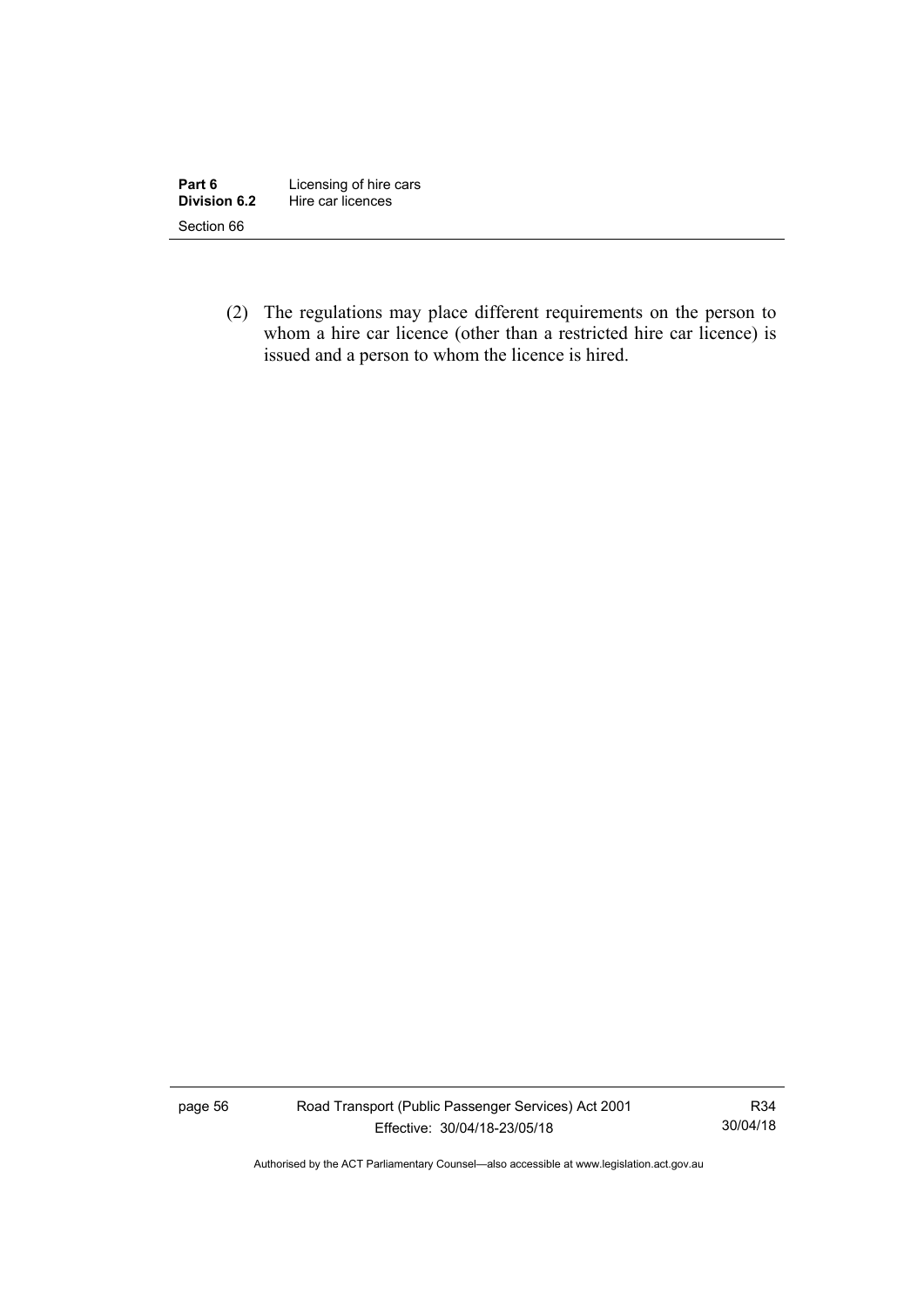Section 67

# **Part 7 Hire car services**

# **Division 7.1 Basic concepts**

### **67 Meaning of** *hire car*

A *hire car* is a vehicle (other than a bus, taxi, rideshare vehicle or demand responsive service vehicle) that—

- (a) is used, or is intended to be used, for the transport of passengers under a contract; and
- (b) does not stand or ply for hire for the transport of passengers along a road or road related area;

and includes a restricted hire car.

*Note* References to *hire car* include a *restricted hire car* unless the contrary intention otherwise appears (see [Legislation Act](http://www.legislation.act.gov.au/a/2001-14), s 155).

### **68 Meaning of** *restricted hire car*

A *restricted hire car* is a vehicle (other than a bus, taxi, rideshare vehicle or demand responsive service vehicle) that—

- (a) is used, or is intended to be used, for the transport of passengers under a contract; and
- (b) does not stand or ply for hire for the transport of passengers along a road or road related area; and
- (c) is licensed under the regulations as a restricted hire car.

### **69 Meaning of** *hire car service*

A *hire car service* is a public passenger service operated using 1 or more hire cars (including restricted hire cars).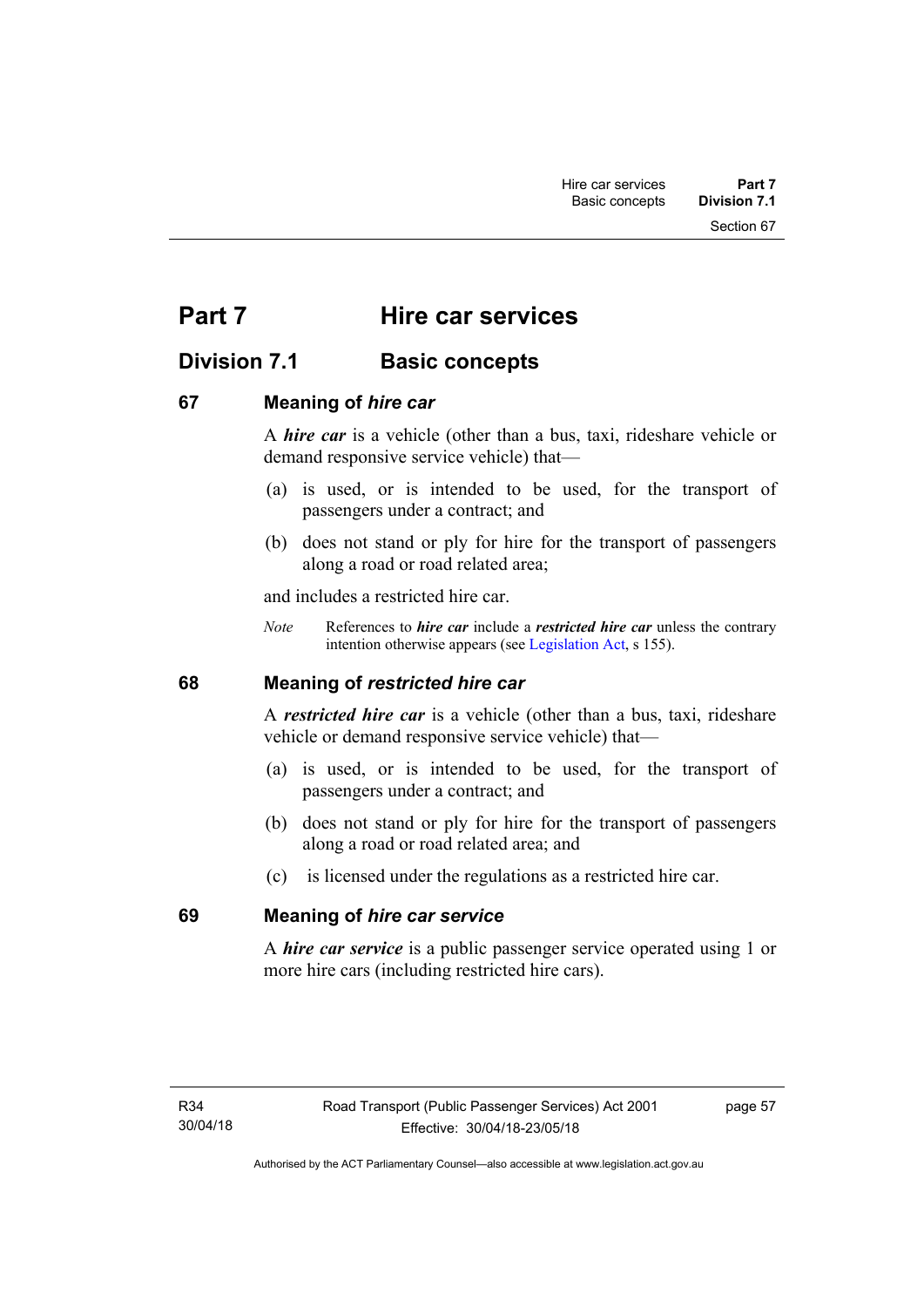### **70 Meaning of** *restricted hire car service*

A *restricted hire car service* is a public passenger service operated using only 1 or more restricted hire cars.

#### **Example of a restricted hire car service**

a pre-booked public passenger service that provides transport to weddings and school formals

*Note* An example is part of the Act, is not exhaustive and may extend, but does not limit, the meaning of the provision in which it appears (see [Legislation Act,](http://www.legislation.act.gov.au/a/2001-14) s 126 and s 132).

# **Division 7.2 Accreditation of hire car service operators**

#### **71 Hire car service operators—purposes of accreditation**

The purpose of accreditation under the regulations to operate a hire car service is to ensure that—

- (a) each person, including the accredited person, who is concerned with, or takes part in, the management of the service, is a suitable person to operate the service; and
- (b) each person, including the accredited person, who is concerned with, or takes part in, the management of the service, has demonstrated the capacity to comply with the relevant regulations and, in particular, the regulations about—
	- (i) the safety of passengers and the public; and
	- (ii) the maintenance of hire cars.

### **72 Hire car service operators—regulations about accreditation system**

- (1) A regulation may provide a system for the accreditation of people to operate hire car services, including, for example—
	- (a) the kinds of accreditations; and

R34 30/04/18

Authorised by the ACT Parliamentary Counsel—also accessible at www.legislation.act.gov.au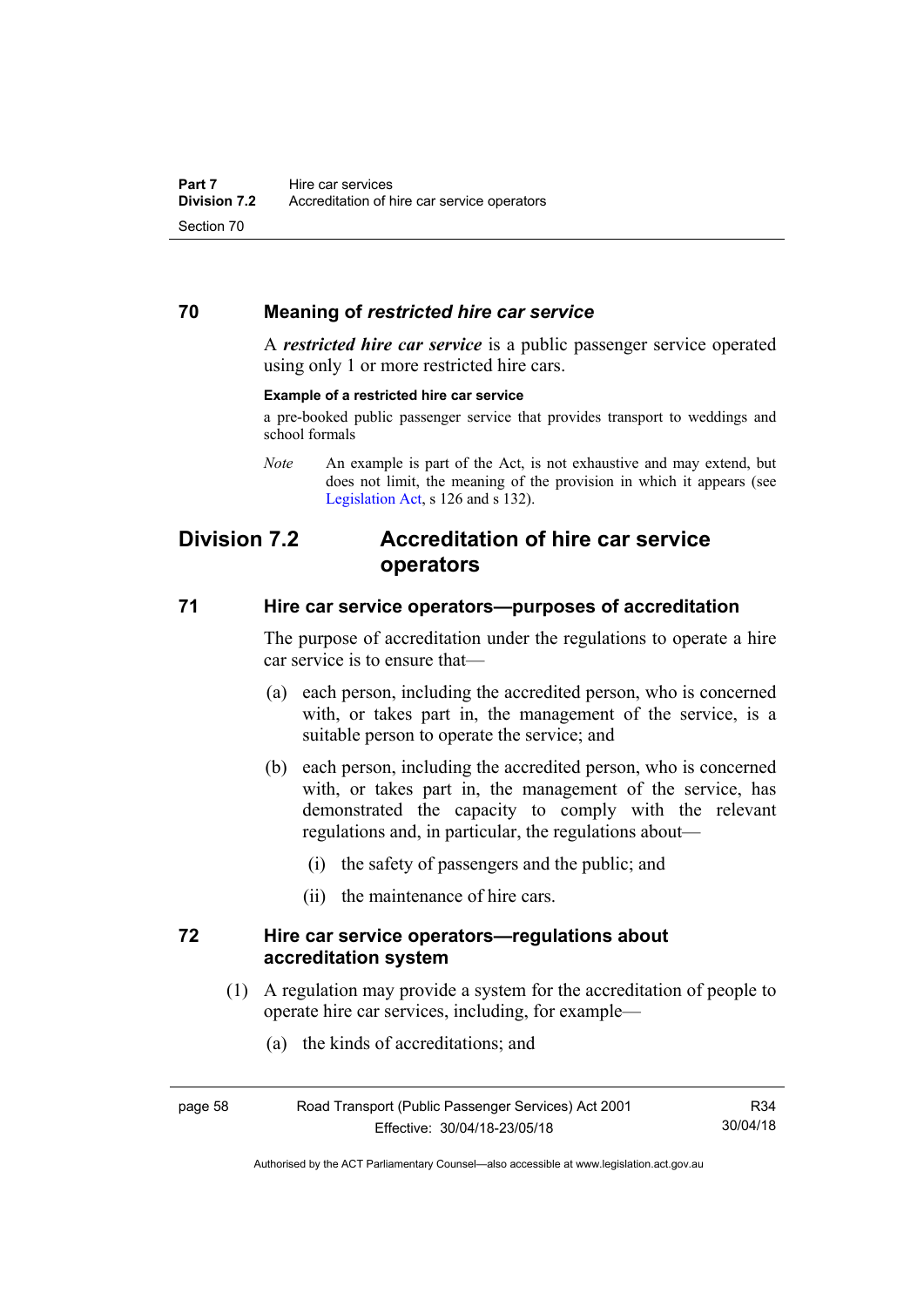- (b) the kinds of hire cars and hire car services that a person who holds a particular kind of accreditation is entitled to operate; and
- (c) the conditions of accreditations; and
- (d) matters in relation to the giving, refusal or surrender of accreditations; and
- (e) the action that may be taken in relation to an accredited person in circumstances prescribed by regulation, including, for example—
	- (i) the suspension or cancellation of an accreditation; and
	- (ii) the imposition of a condition on, or the amendment of a condition of, an accreditation; and
	- (iii) an order that an accredited person pay to the Territory an amount of not more than—
		- (A) for an individual—\$5 000; or
		- (B) for a corporation—\$25 000; and
	- (iv) the reprimanding of an accredited person.
- *Note* An example is part of the Act, is not exhaustive and may extend, but does not limit, the meaning of the provision in which it appears (see [Legislation Act,](http://www.legislation.act.gov.au/a/2001-14) s 126 and s 132).
- (2) The regulations may make provision in relation to the accreditation of people to operate hire car services, including, for example—
	- (a) requirements about the suitability of the applicant and each person who will be concerned with, or take part in, the management of the service; and
	- (b) capacity to meet service standards.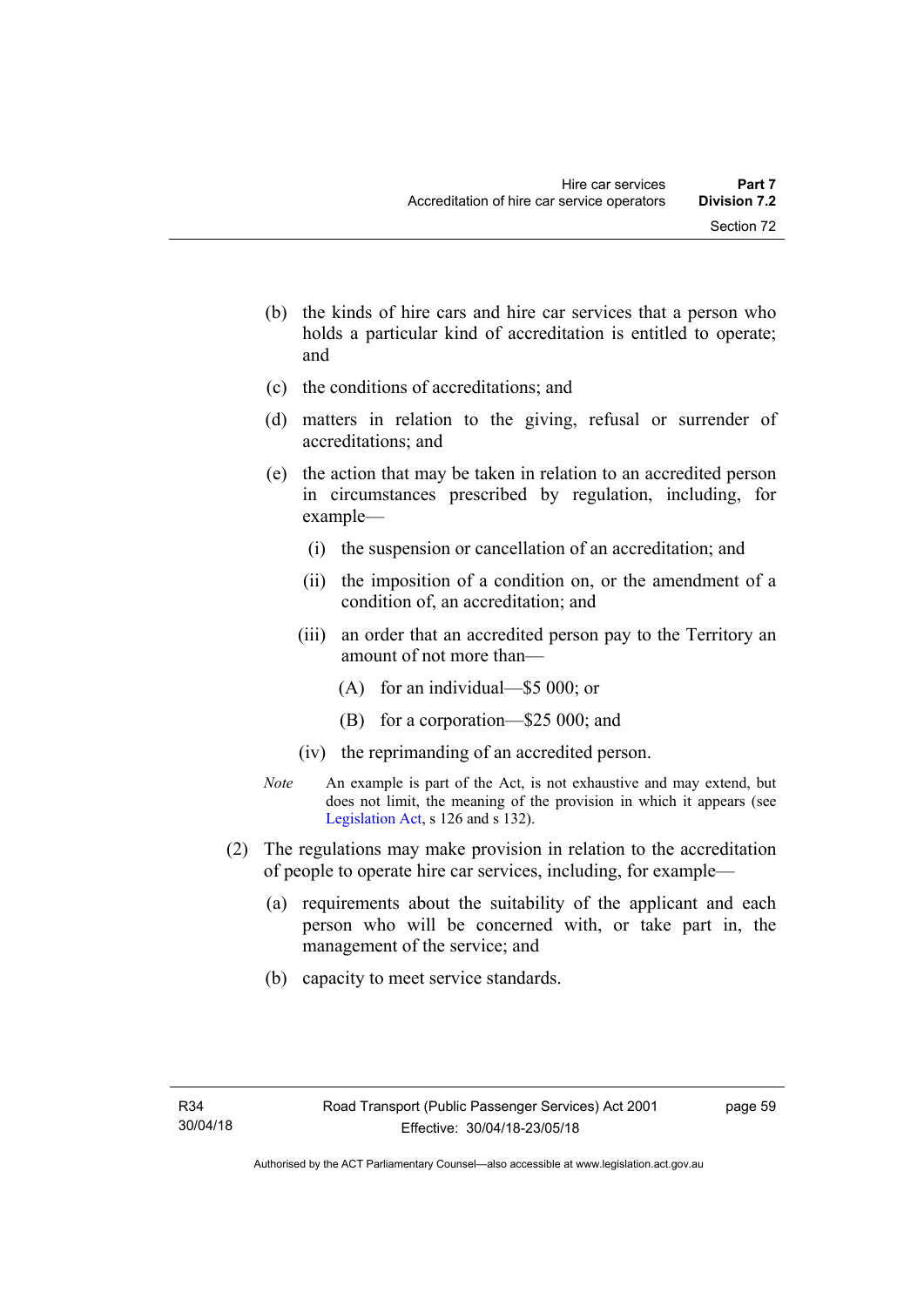- (3) For subsection (1) (a), the regulations must provide for the accreditation of people to operate—
	- (a) a hire car service (other than a restricted hire car service); and
	- (b) a restricted hire car service.
	- *Note* For examples of kinds of restricted hire car services, see s 70.

### **Division 7.3 Entitlement to operate hire car services**

#### **73 Entitlement to operate hire car services**

A person is entitled to operate a particular kind of hire car service, in or partly in the ACT, if—

- (a) the person is accredited under the regulations to operate a hire car service of that kind; and
- (b) the vehicles used to operate the service are licensed under the regulations as hire cars for that kind of hire car service.

### **74 Unaccredited operators not to operate hire car services**

(1) A person must not operate, in or partly in the ACT, a hire car service of a particular kind unless the person is accredited under the regulations to operate a hire car service of that kind.

Maximum penalty: 50 penalty units.

- (2) This section does not apply to a person in relation to the hiring of a hire car operated by the person if—
	- (a) the person is authorised to operate a hire car service under the law of another jurisdiction; and
	- (b) the hiring begins in that jurisdiction and is completed in the ACT; and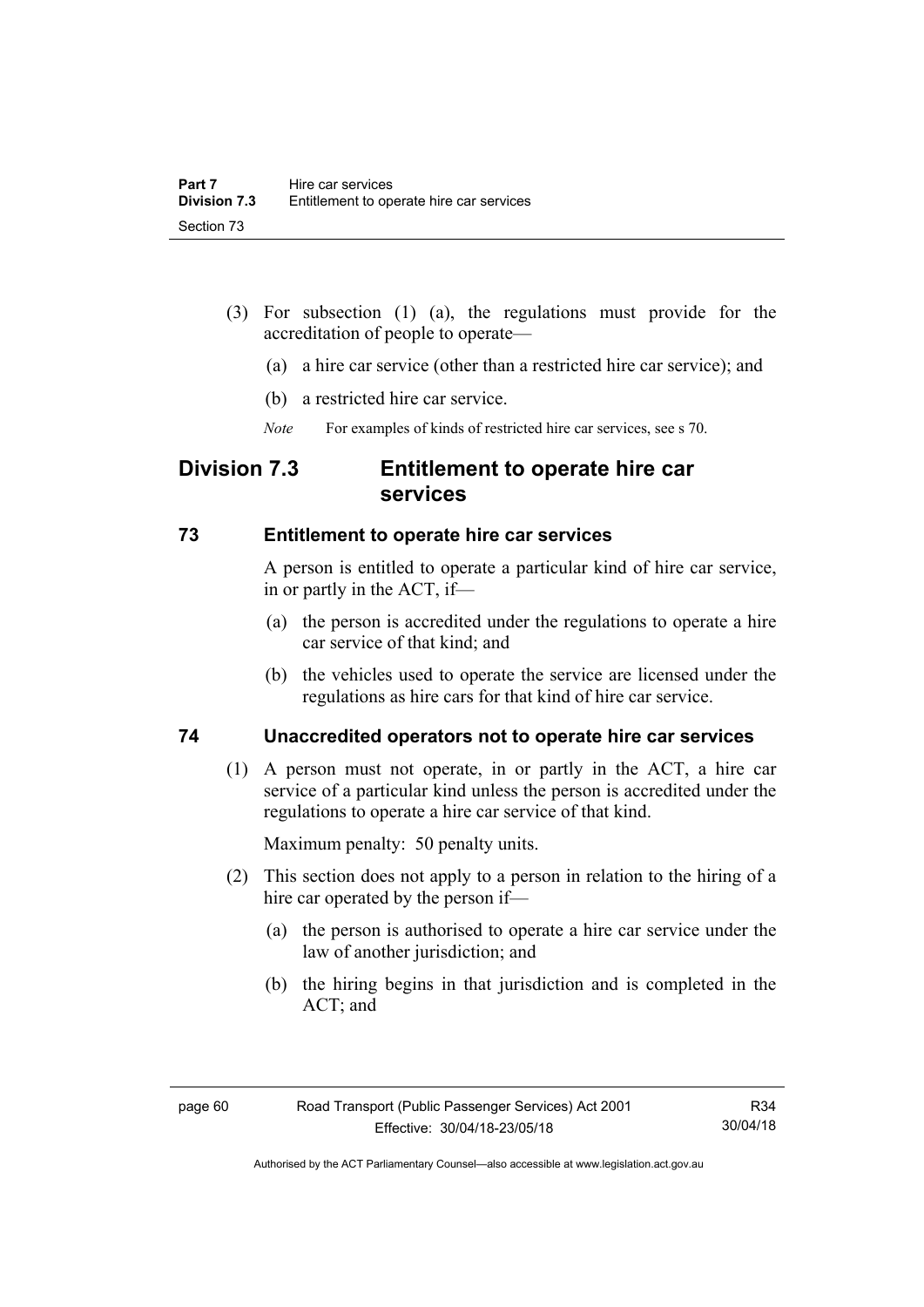- (c) the hiring is of a kind that the person is authorised to operate under the law of that jurisdiction.
- (3) An offence against this section is a strict liability offence.

### **75 Pretending to be an accredited hire car service operator**

(1) A person must not pretend to be accredited under the regulations to operate a hire car service.

Maximum penalty: 30 penalty units.

 (2) A person must not pretend to be accredited under the regulations to operate a particular kind of hire car service.

Maximum penalty: 30 penalty units.

(3) An offence against this section is a strict liability offence.

# **Division 7.4 Regulation of hire car services**

### **76 Regulations about operation of hire car services by accredited people**

A regulation may make provision in relation to the operation of hire car services by accredited hire car service operators, including, for example—

- (a) the supervision and monitoring of drivers of hire cars for compliance with the service standards and the responsibilities of the operator in relation to a failure to comply with the standards; and
- (b) the safety of passengers (including, for example, by the use of particular kinds of security devices) and the public; and
- (c) the qualifications, training and experience of accredited hire car service operators and hire car drivers (including, for example, in relation to particular kinds of hire car services); and

page 61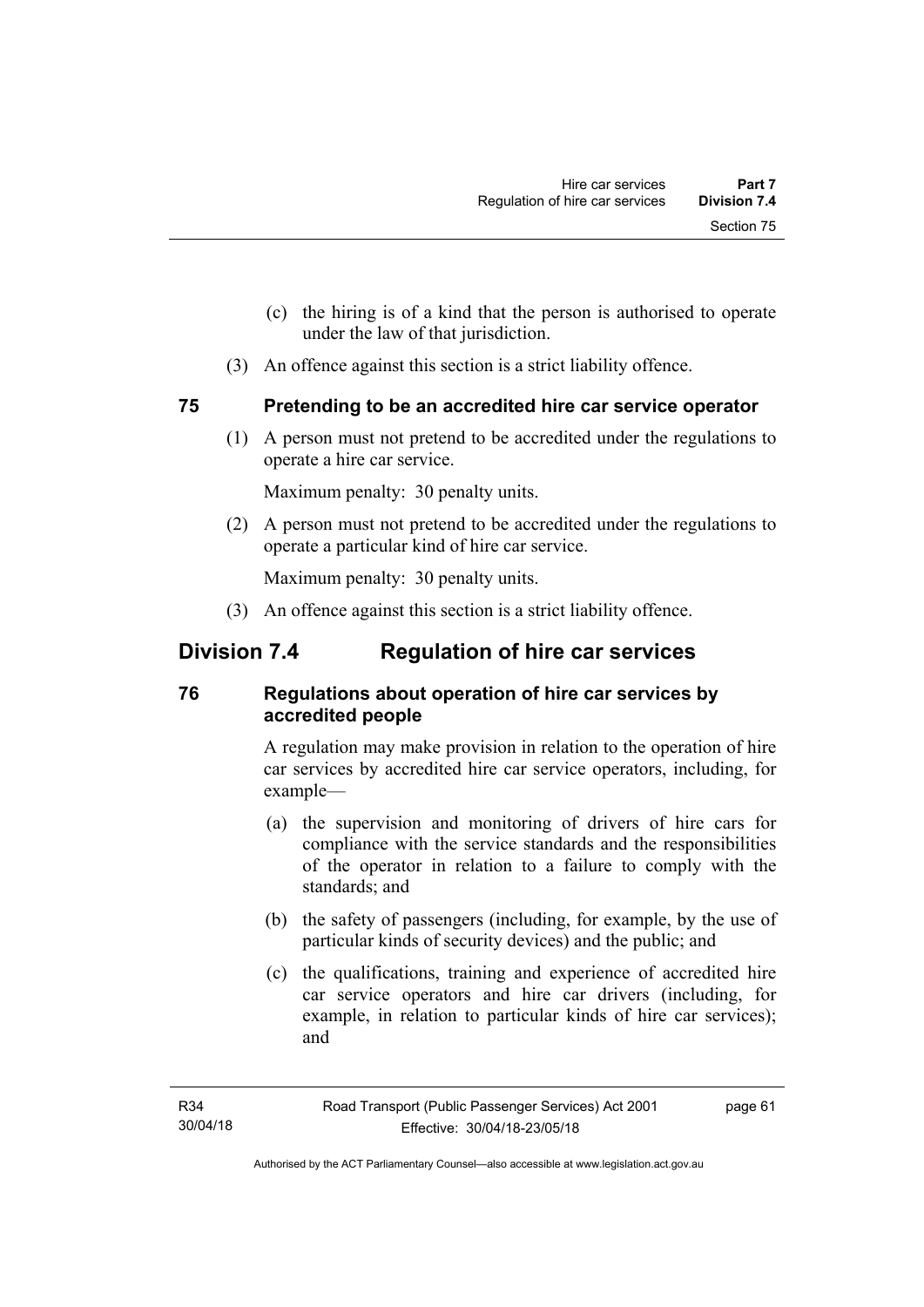- (d) maximum driving times and minimum rest times of hire car drivers; and
- (e) insurance; and
- (f) customer complaints and inquiries; and
- (g) lost property; and
- (h) the operation of particular kinds of hire cars and hire car services; and
- (i) the requirements that hire cars, and their equipment and fittings (internal and external) (including, for example, baby capsules), must comply with; and
- (j) the maintenance and cleaning of hire cars; and
- (k) the making and keeping of records and their inspection; and
- (l) the auditing of records and systems; and
- (m) the display of licences; and
- (n) requirements for display of accreditation numbers on advertisements for the service; and
- (o) the provision of information and reports to the road transport authority.
- *Note* An example is part of the Act, is not exhaustive and may extend, but does not limit, the meaning of the provision in which it appears (see [Legislation Act,](http://www.legislation.act.gov.au/a/2001-14) s 126 and s 132).

### **77 Regulations about operation of hire cars**

A regulation may make provision in relation to the operation of hire cars, including, for example—

- (a) the solicitation of passengers or hirings; and
- (b) the hiring of vehicles; and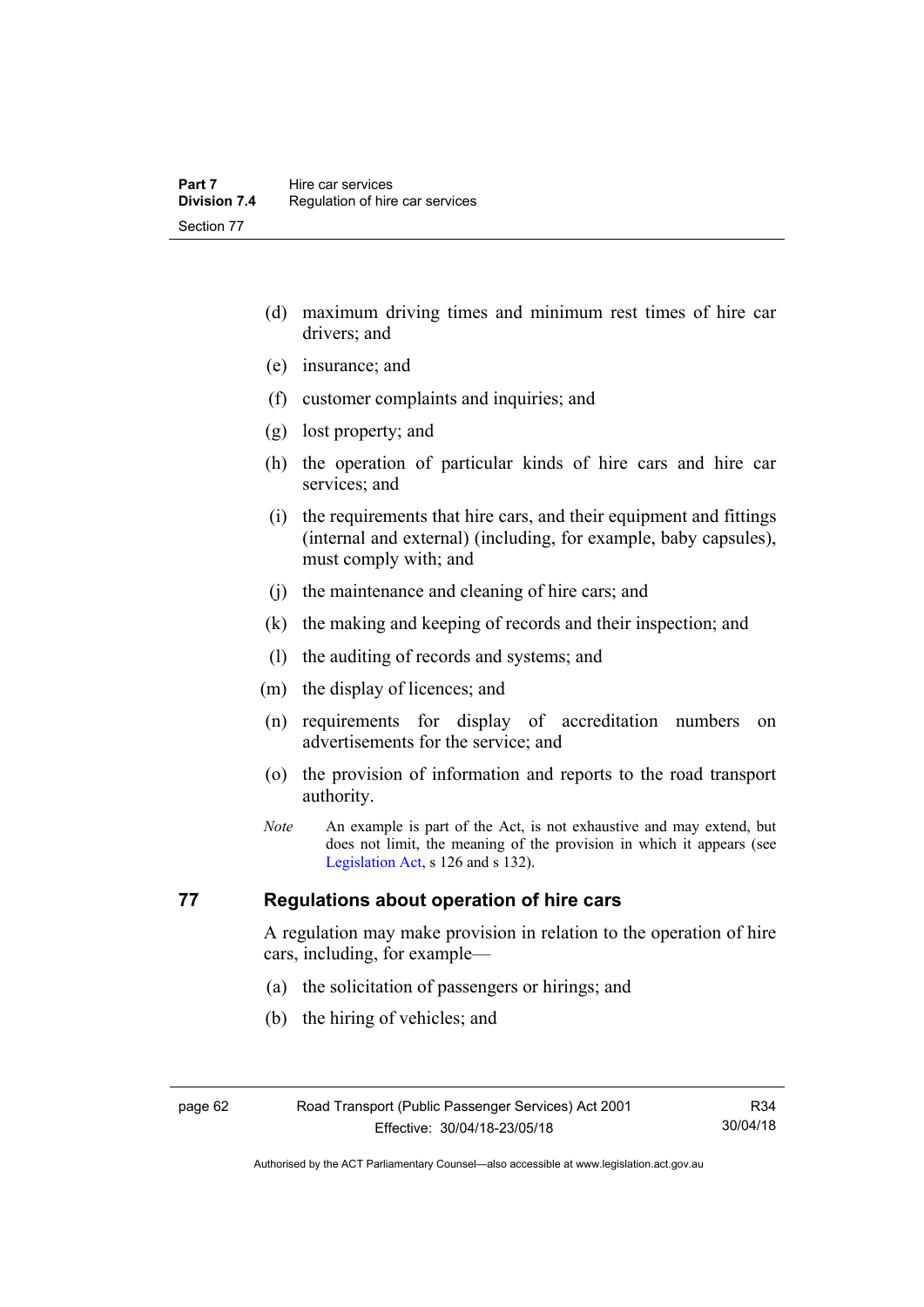- (c) the picking-up and dropping-off of passengers and other matters relating to the transport of passengers; and
- (d) the transport of passengers' luggage or other goods, and animals; and
- (e) the regulation or prohibition of the use of vehicles on certain roads or road related areas; and
- (f) the design, equipment and fittings (internal or external) of vehicles; and
- (g) the regulation or prohibition of notices, signs and advertisements inside or on the outside of vehicles; and
- (h) the records to be made and kept, how they are to be made and kept, and their inspection; and
- (i) approval of uniforms or industry codes of practice for dress standards.
- *Note* An example is part of the Act, is not exhaustive and may extend, but does not limit, the meaning of the provision in which it appears (see [Legislation Act,](http://www.legislation.act.gov.au/a/2001-14) s 126 and s 132).

## **78 Regulations about hire car drivers**

A regulation may make provision in relation to hire car drivers, including, for example—

- (a) the powers, duties and conduct of hire car drivers; and
- (b) the training of drivers; and
- (c) how hire car drivers must dress.
- *Note 1* For the licensing of people to drive hire cars, see the *[Road Transport](http://www.legislation.act.gov.au/sl/2000-14)  [\(Driver Licensing\) Regulation 2000](http://www.legislation.act.gov.au/sl/2000-14)*.
- *Note 2* An example is part of the Act, is not exhaustive and may extend, but does not limit, the meaning of the provision in which it appears (see [Legislation Act,](http://www.legislation.act.gov.au/a/2001-14) s 126 and s 132).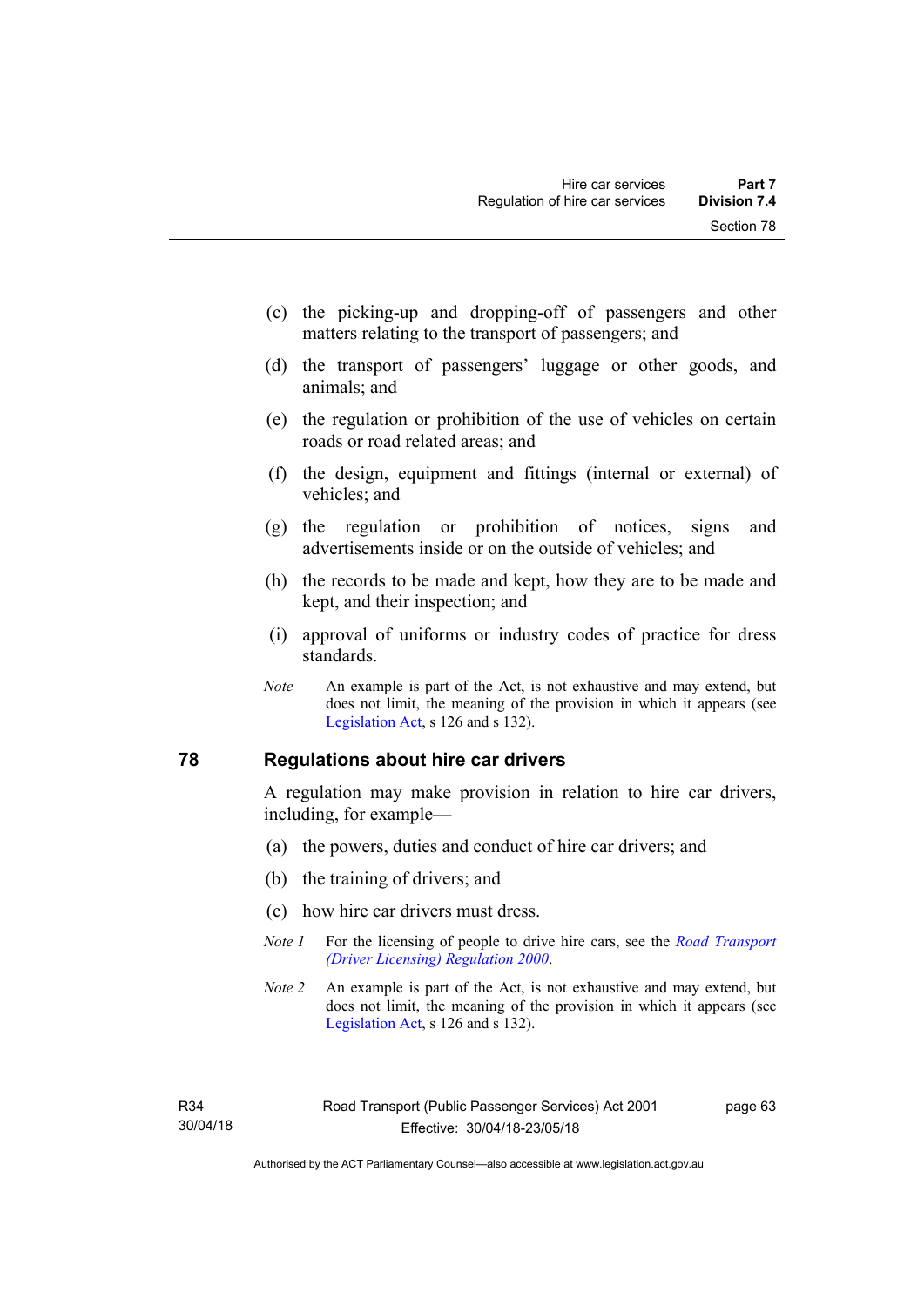# **79 Regulations about conduct of hire car passengers**

A regulation may make provision in relation to the conduct of hire car passengers, including, for example—

- (a) the authority of hire car drivers, police officers and authorised people to direct people contravening a regulation to leave a hire car; and
- (b) the authority of police officers and authorised people to remove people from a hire car if they fail to leave when directed.
- *Note* An example is part of the Act, is not exhaustive and may extend, but does not limit, the meaning of the provision in which it appears (see [Legislation Act,](http://www.legislation.act.gov.au/a/2001-14) s 126 and s 132).

# **79A Power to determine hire car fares**

- (1) The Minister may determine fares, and ways of calculating fares, for hiring or using a hire car.
	- *Note* Power to make a statutory instrument includes power to make different provision in relation to different matters or different classes of matters, and to make an instrument that applies differently by reference to stated exceptions or factors (see [Legislation Act](http://www.legislation.act.gov.au/a/2001-14), s 48).
- (2) A determination is a disallowable instrument.
	- *Note* A disallowable instrument must be notified, and presented to the Legislative Assembly, under the [Legislation Act.](http://www.legislation.act.gov.au/a/2001-14)
- (3) In this section:

*fare* includes a charge relating to hiring or using a hire car.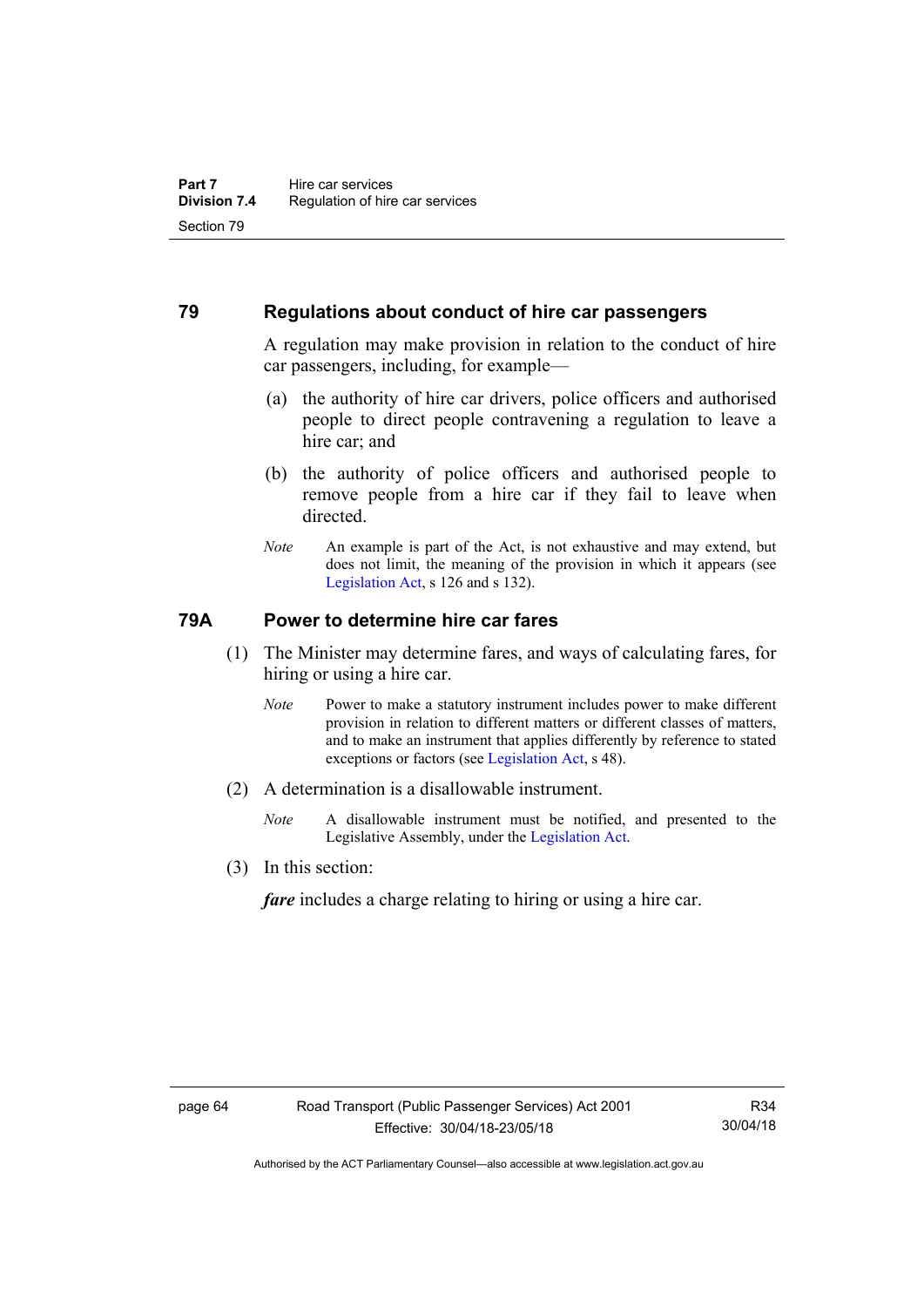# **Part 8 Demand responsive services**

# **Division 8.1 Basic concepts**

# **80 Meaning of** *demand responsive service*

A *demand responsive service* is a public passenger service that a person may operate under an authorisation given for this part.

# **81 Meaning of** *demand responsive service vehicle*

A *demand responsive service vehicle* is a motor vehicle used, in accordance with a demand responsive service authorisation, to operate the demand responsive service.

# **Division 8.2 Authorisations to operate demand responsive services**

## **82 Demand responsive service authorisations**

- (1) The Minister must have regard to the guidelines approved under section 83 in deciding whether to give a person an authorisation to operate a demand responsive service.
- (2) A demand responsive service authorisation may exempt a person or vehicle from this Act (or a stated provision of this Act).
	- *Note* A reference to an Act includes a reference to the statutory instruments made or in force under the Act, including any regulation (see [Legislation Act,](http://www.legislation.act.gov.au/a/2001-14) s 104).
- (3) An authorisation is a disallowable instrument.
	- *Note* A disallowable instrument must be notified, and presented to the Legislative Assembly, under the [Legislation Act.](http://www.legislation.act.gov.au/a/2001-14)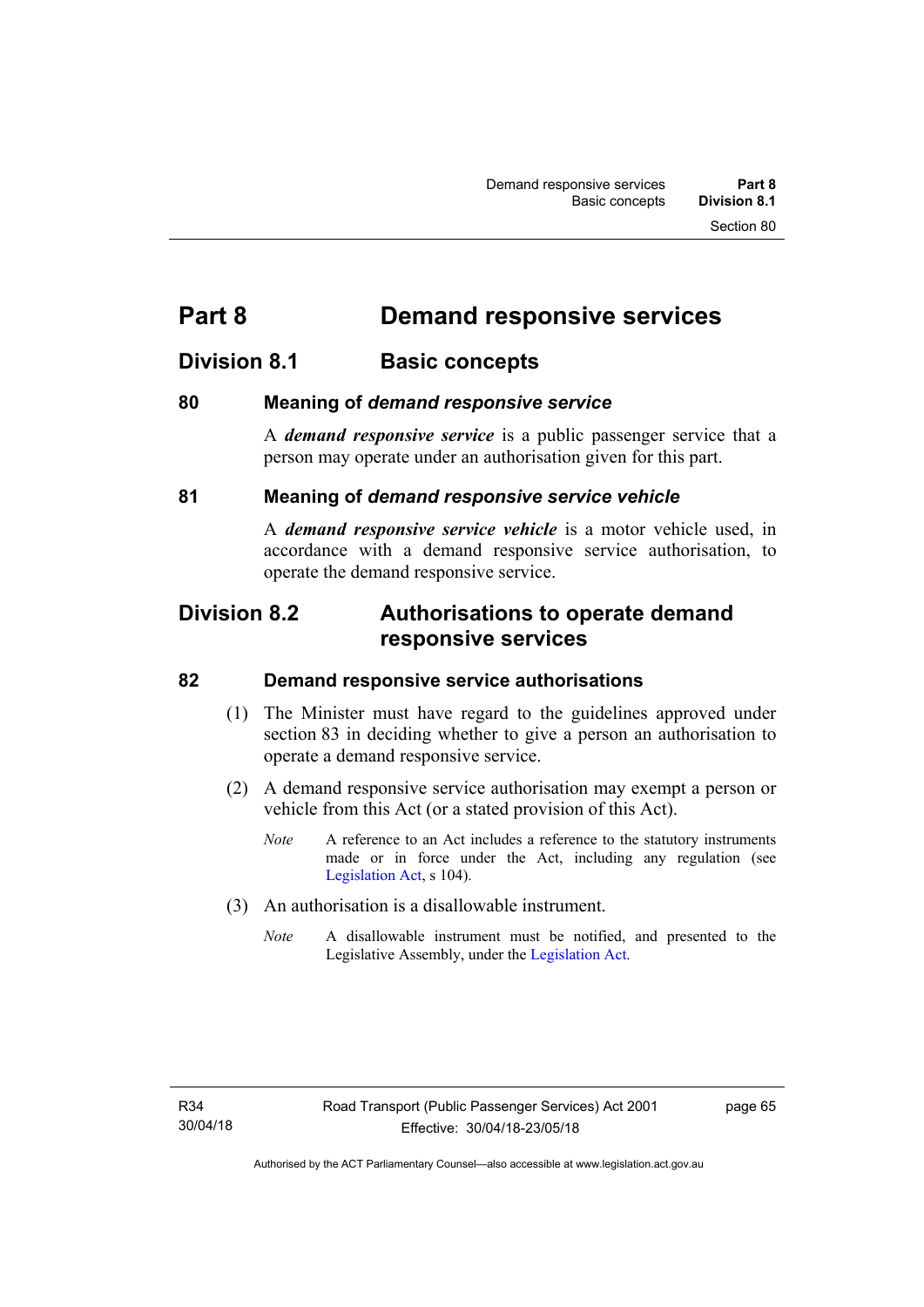# **82A Territory's entitlement to operate demand responsive service**

If the Territory operates a demand responsive service, the Territory may operate the service under a name prescribed by regulation.

## **83 Demand responsive services—guidelines for giving authorisations**

- (1) The Minister may approve guidelines for the giving of authorisations to operate demand responsive services.
- (2) The guidelines may make provision in relation to—
	- (a) the kinds of public passenger services that may be operated under demand responsive service authorisations, including, for example, matters in relation to—
		- (i) hours of operation; and
		- (ii) routes and areas of operation; and
		- (iii) kinds of passengers that may be transported; and
		- (iv) accessing of services by passengers; and
	- (b) the kinds of vehicles that may be used to operate demand responsive services.
	- *Note* An example is part of the Act, is not exhaustive and may extend, but does not limit, the meaning of the provision in which it appears (see [Legislation Act,](http://www.legislation.act.gov.au/a/2001-14) s 126 and s 132).
- (3) The guidelines must provide that the Minister must not give a person an authorisation for a demand responsive service if the operation of the service will have an adverse impact on the viability of an existing regular route service.
- (4) Approved guidelines are a disallowable instrument.
	- *Note* A disallowable instrument must be notified, and presented to the Legislative Assembly, under the [Legislation Act.](http://www.legislation.act.gov.au/a/2001-14)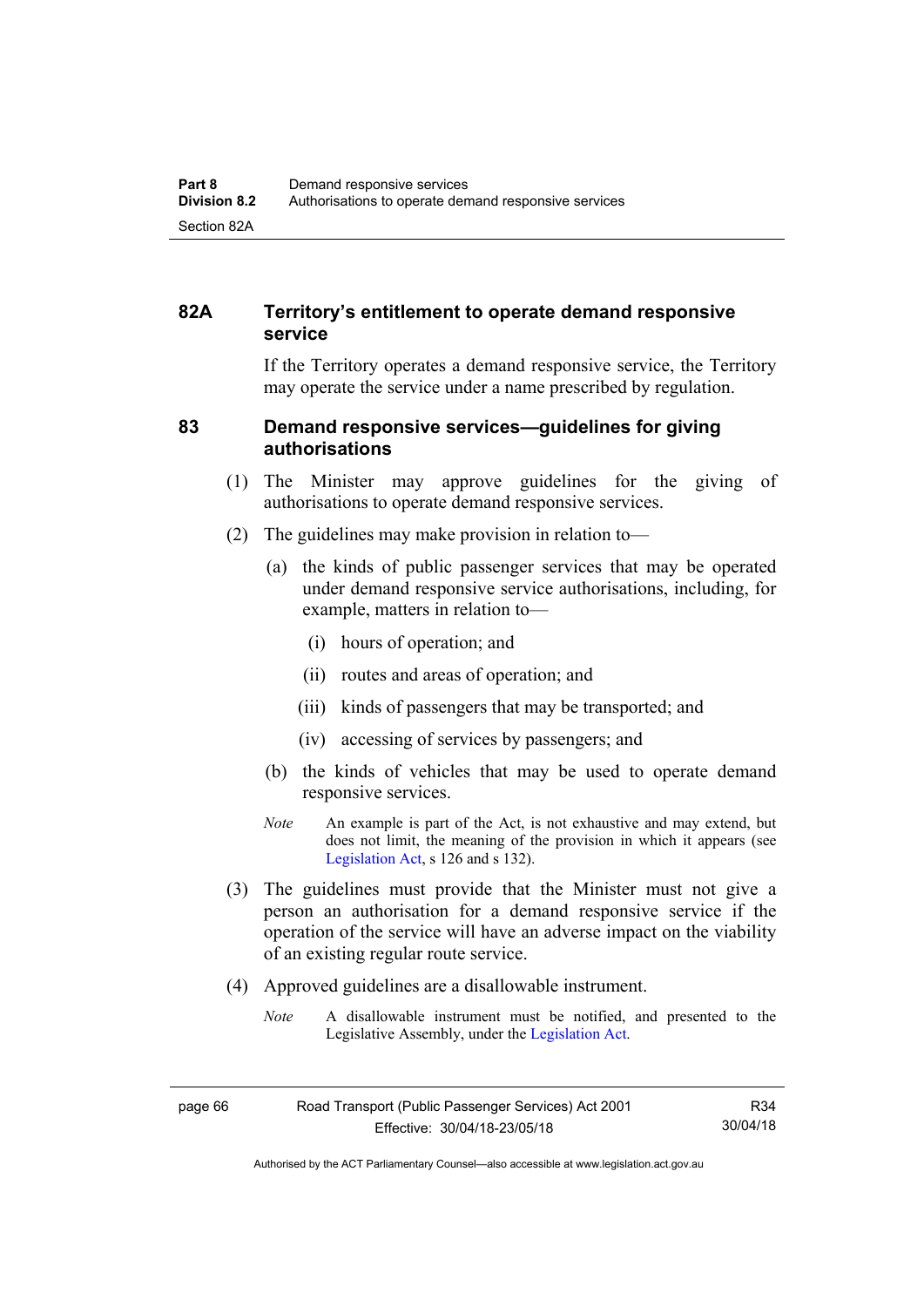# **84 Demand responsive services—regulations about authorisations**

A regulation may make provision in relation to authorisations to operate demand responsive services, including, for example—

- (a) the term of authorisations; and
- (b) the conditions of authorisations; and
- (c) matters relating to the giving, refusal or surrender of an authorisation; and
- (d) the action that may be taken in relation to an authorised demand responsive service operator in circumstances prescribed by regulation, including—
	- (i) the suspension or cancellation of an authorisation; and
	- (ii) the imposition of a condition on, or the amendment of a condition of, an authorisation; and
	- (iii) an order that an authorised demand responsive service operator pay to the Territory an amount of not more than—
		- (A) for an individual—\$5 000; or
		- (B) for a corporation—\$25 000; and
	- (iv) the reprimanding of an authorised demand responsive service operator.
- *Note* An example is part of the Act, is not exhaustive and may extend, but does not limit, the meaning of the provision in which it appears (see [Legislation Act,](http://www.legislation.act.gov.au/a/2001-14) s 126 and s 132).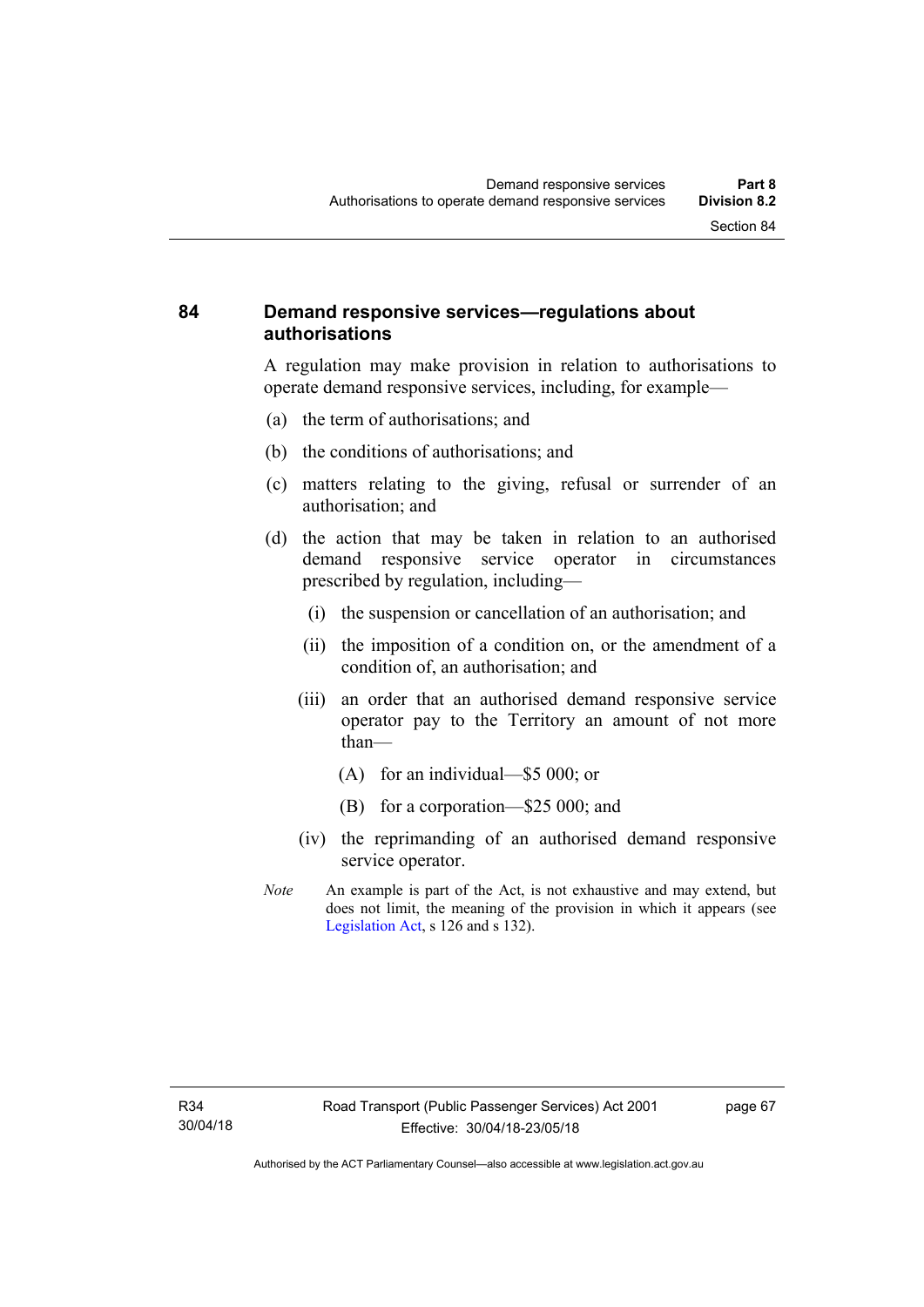### **85 Use of vehicles for demand responsive services**

- (1) An authorised demand responsive service operator commits an offence if—
	- (a) the operator uses a vehicle to operate a demand responsive service; and
	- (b) the operator is not authorised by the demand responsive service authorisation for the service to use the vehicle to operate the service.

Maximum penalty: 50 penalty units.

(2) An offence against this section is a strict liability offence.

### **86 Representing vehicle as demand responsive service vehicle**

- (1) A person commits an offence if—
	- (a) the person represents a vehicle to be a demand responsive service vehicle; and
	- (b) the person is reckless about whether the person's conduct represents the vehicle to be a demand responsive service vehicle; and
	- (c) the vehicle is not a demand responsive service vehicle.

Maximum penalty: 30 penalty units.

(2) Strict liability applies to subsection (1) (c).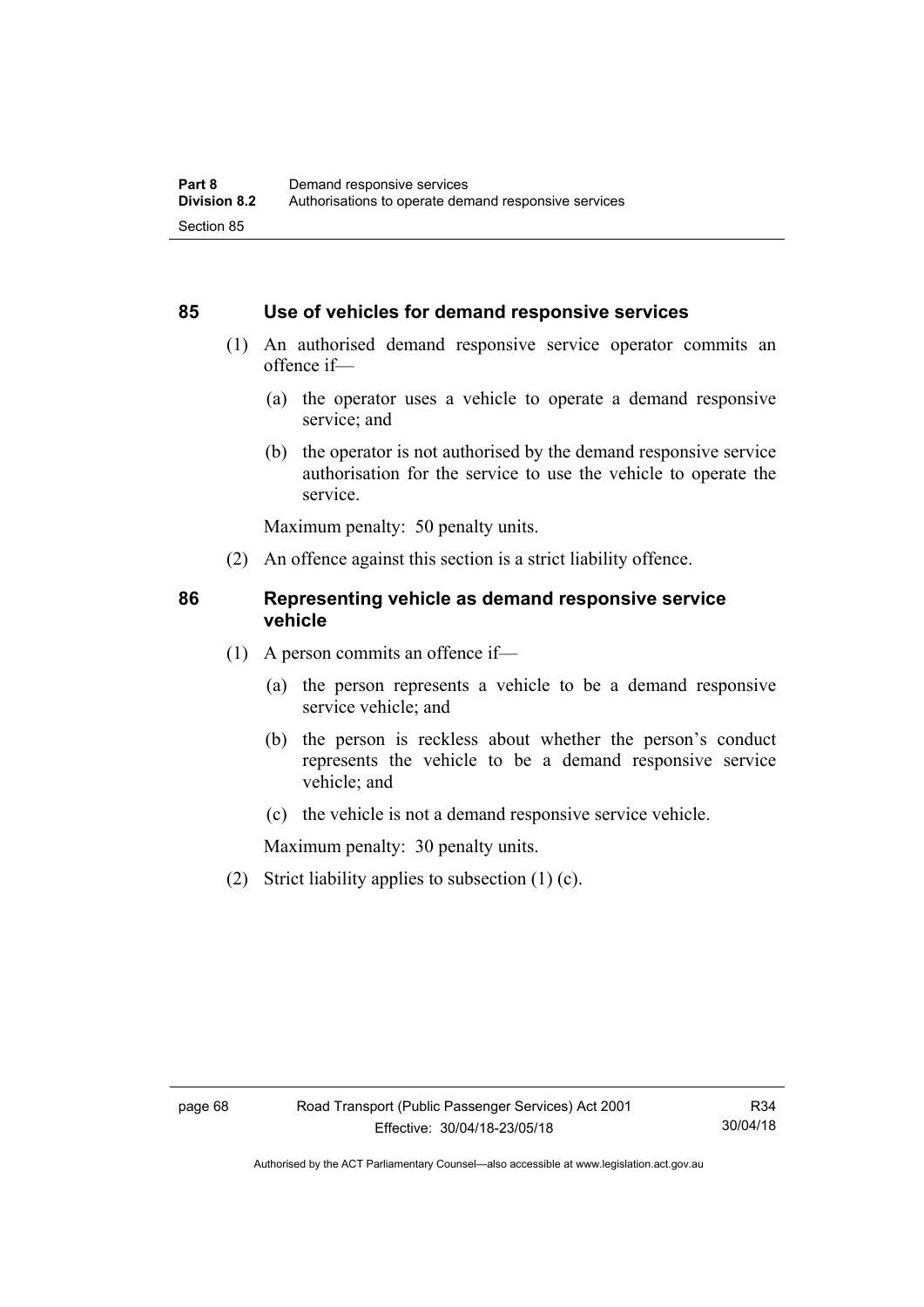# **Division 8.3 Accreditation of demand responsive service operators**

## **87 Demand responsive service operators—purposes of accreditation**

The purpose of accreditation under the regulations to operate a demand responsive service is to ensure that—

- (a) the accredited person has the financial capacity to meet the service standards for the service; and
- (b) the accredited person, and each person who is concerned with, or takes part in, the management of the service, are suitable people to operate the service; and
- (c) the accredited person, and each person who is concerned with, or takes part in, the management of the service, have demonstrated the capacity to comply with the relevant regulations and, in particular, regulations about—
	- (i) the safety of passengers and the public; and
	- (ii) the maintenance of demand responsive service vehicles.

# **88 Demand responsive service operators—regulations about accreditation system**

- (1) The regulations may provide a system for the accreditation of people to operate demand responsive services, including, for example—
	- (a) the kinds of accreditations; and
	- (b) the conditions of accreditations; and
	- (c) matters relating to the giving, refusal or surrender of accreditations; and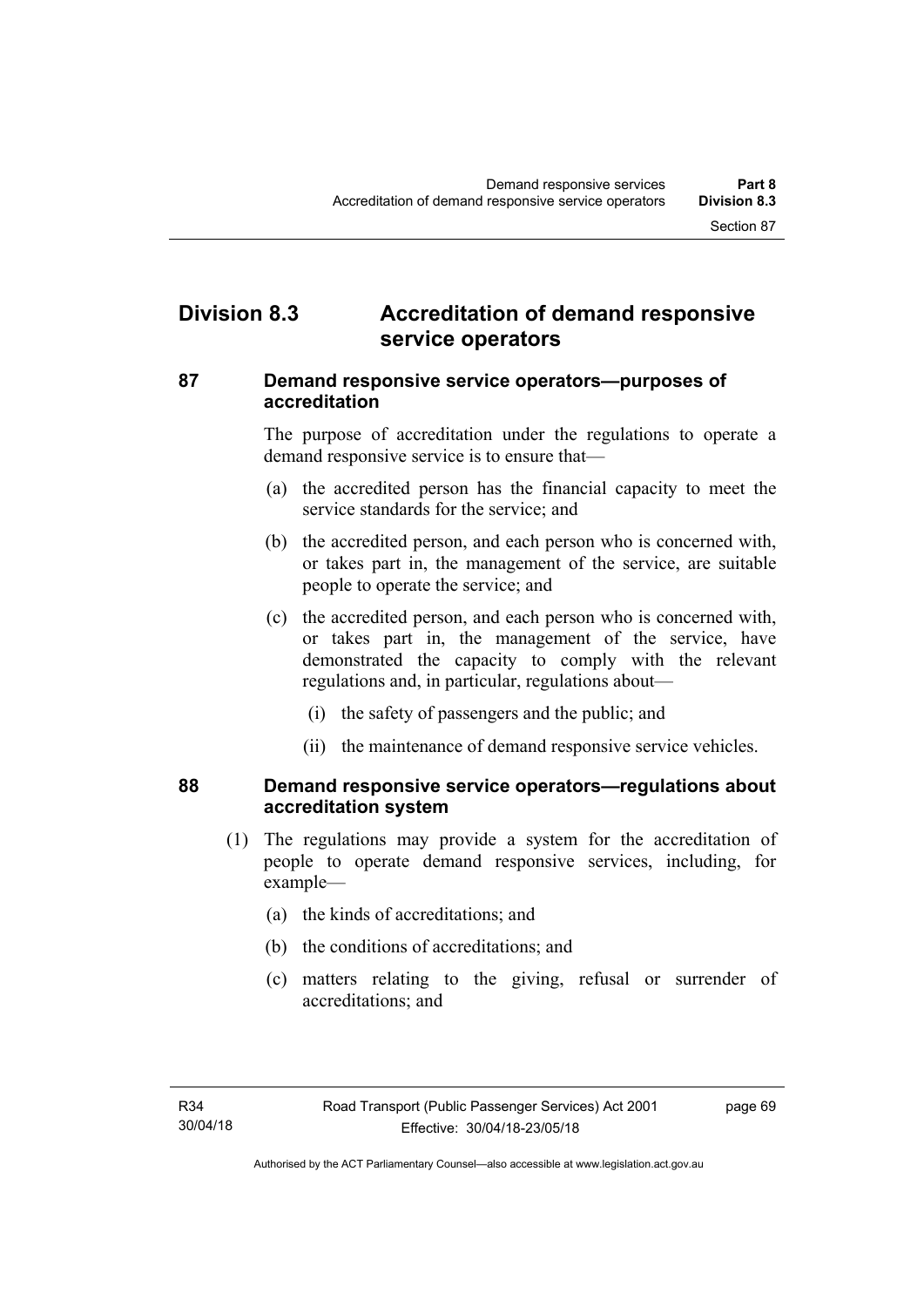- (d) the action that may be taken in relation to an accredited person in circumstances prescribed by regulation, including—
	- (i) the suspension or cancellation of an accreditation; and
	- (ii) the imposition of a condition on, or the amendment of a condition of, an accreditation; and
	- (iii) an order that an accredited person pay to the Territory an amount of not more than—
		- (A) for an individual—\$5 000; or
		- (B) for a corporation—\$25 000; and
	- (iv) the reprimanding of an accredited person.
- *Note* An example is part of the Act, is not exhaustive and may extend, but does not limit, the meaning of the provision in which it appears (see [Legislation Act,](http://www.legislation.act.gov.au/a/2001-14) s 126 and s 132).
- (2) The regulations may make provision in relation to the accreditation of people to operate demand responsive services, including, for example—
	- (a) requirements about the suitability of the applicant and each person who will be concerned with, or take part in, the management of the service; and
	- (b) capacity to meet service standards; and
	- (c) financial viability.

# **Division 8.4 Service contracts for demand responsive services**

## **89 Service contracts—demand responsive services**

 (1) The road transport authority may, on behalf of the Territory, enter into a contract (a *service contract*) for the operation of a demand responsive service with an authorised demand responsive service operator.

| page 70 | Road Transport (Public Passenger Services) Act 2001 | R34      |
|---------|-----------------------------------------------------|----------|
|         | Effective: 30/04/18-23/05/18                        | 30/04/18 |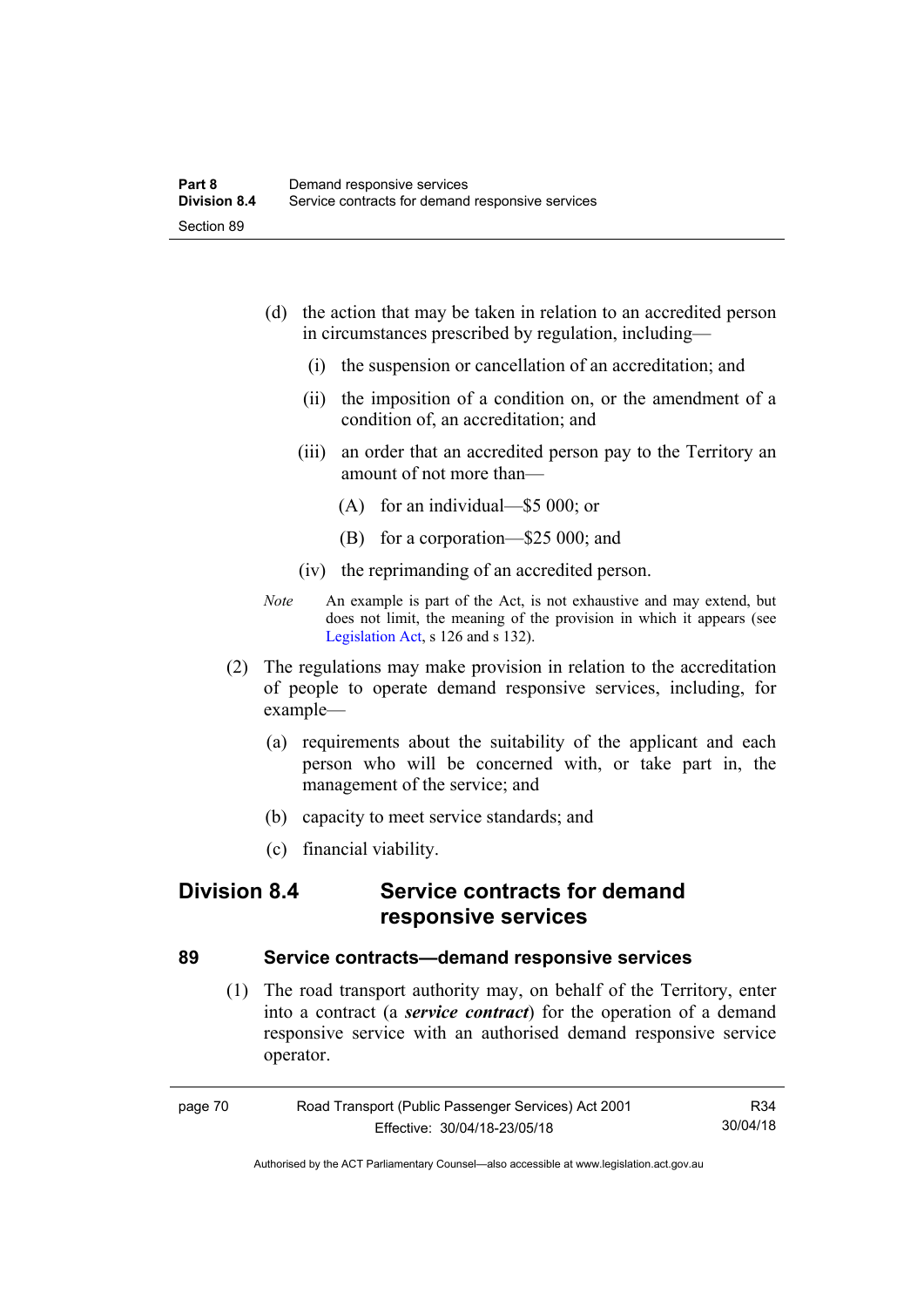- (2) A service contract must state whether the right given under the contract to operate a demand responsive service is an exclusive right to operate a demand responsive service, or a demand responsive service operated in a particular way, along a particular route or in a particular area.
- (3) A service contract may make provision in relation to the operation of a demand responsive service and the administration of the contract, including, for example—
	- (a) service requirements under the contract; and
	- (b) the availability and use of booking services for the service; and
	- (c) the transfer, suspension, cancellation and surrender of the contract; and
	- (d) the fees (if any) payable under the contract; and
	- (e) the adjustment of payments and refunds in relation to any contract fees; and
	- (f) financial or other penalties for breaches of the contract; and
	- (g) the records (including accounts) to be made and kept, how they are to be made and kept, and their inspection; and
	- (h) the provision of information and reports to the road transport authority about the demand responsive service and the verification of the information and reports; and
	- (i) the publication and the collection of fares payable by passengers; and
	- (j) the sale of tickets and the conditions under which tickets must be sold.
	- (k) free or reduced fares for travel; and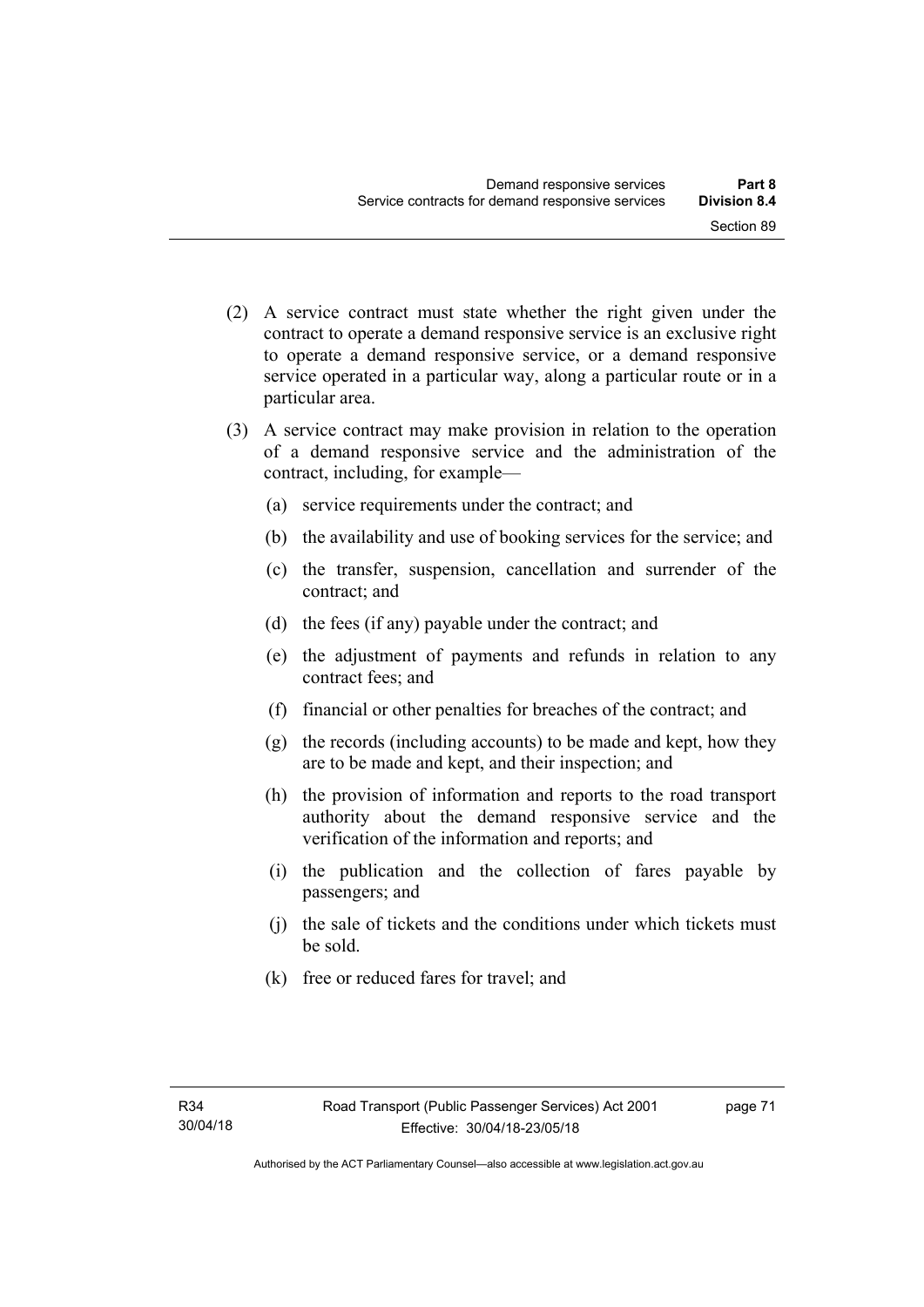- (l) the issue and acceptance of free or concession passes.
- *Note* An example is part of the Act, is not exhaustive and may extend, but does not limit, the meaning of the provision in which it appears (see [Legislation Act,](http://www.legislation.act.gov.au/a/2001-14) s 126 and s 132).
- (4) Subsection (3) does not limit the matters about which a service contract may make provision.

# **Division 8.5 Entitlement to operate demand responsive services**

# **90 Entitlement to operate demand responsive services**

- (1) A person is entitled to operate a demand responsive service, in or partly in the ACT, if the person—
	- (a) holds an authorisation to operate the service; and
	- (b) holds a service contract for the service; and
	- (c) is an accredited demand responsive service operator.
- (2) However, the Territory is entitled to operate a demand responsive service, whether or not the Territory—
	- (a) holds an authorisation to operate the service; or
	- (b) holds a service contract for the service; or
	- (c) is an accredited demand responsive service operator.
- (3) If the Territory operates a demand responsive service, part 8 (Demand responsive services) applies in relation to the Territory's operation of the service as if—
	- (a) the Territory held an authorisation to operate the service; and
	- (b) the Territory held a service contract for the service; and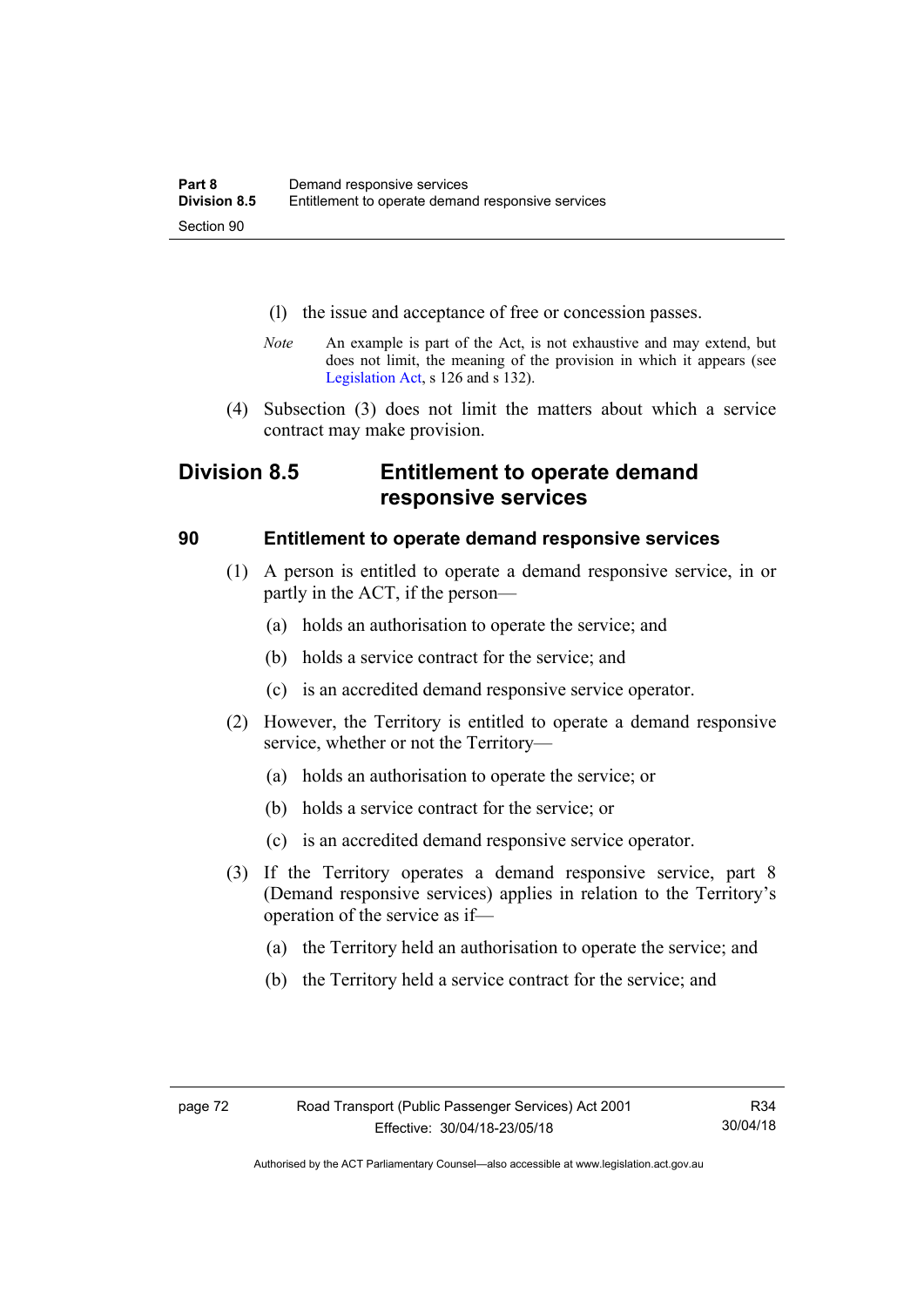- (c) the Territory were accredited to operate the service; and
- (d) all necessary changes, and any changes prescribed by regulation, were made.

# **91 Operating demand responsive service without entitlement**

- (1) A person commits an offence if—
	- (a) the person operates, in or partly in the ACT, a demand responsive service; and
	- (b) the person is not entitled under section 90 to operate the service.

Maximum penalty: 50 penalty units.

- (2) An offence against this section is a strict liability offence.
- (3) However, section 90 (b) does not apply in relation to the person if—
	- (a) a demand responsive service is discontinued because of a variation or termination of a service contract; and
	- (b) the road transport authority has made arrangements with the person, to operate a temporary demand responsive service without a service contract, to replace the discontinued service.
- (4) Also, this section does not apply to the operation of a demand responsive service by the Territory.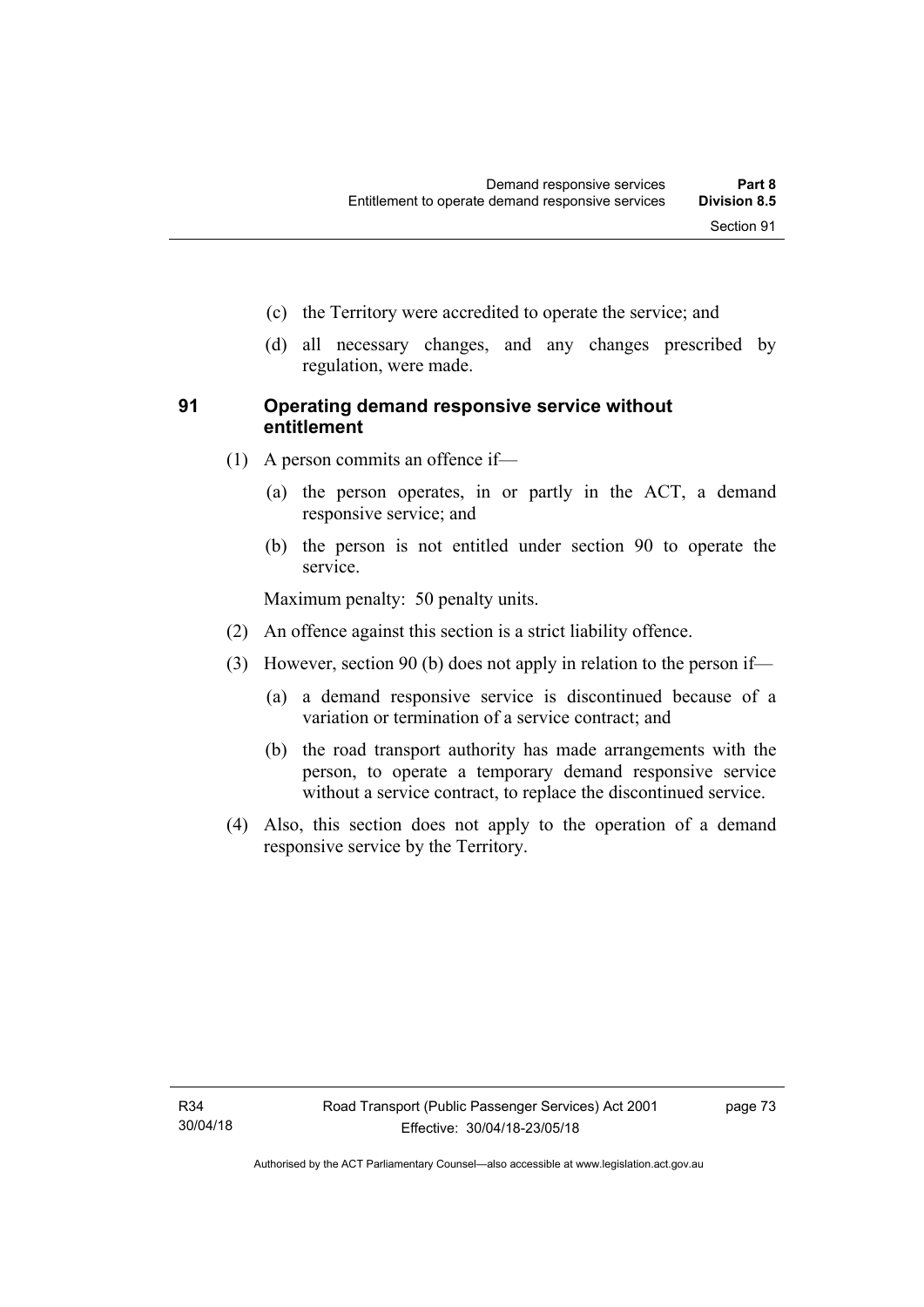# **92 Representing entitlement to operate demand responsive service**

- (1) A person commits an offence if—
	- (a) the person represents that the person is entitled to operate a demand responsive service; and
	- (b) the person is reckless about whether the person's conduct represents that the person is entitled to operate a demand responsive service; and
	- (c) the person is not entitled to operate a demand responsive service.

Maximum penalty: 30 penalty units.

- (2) Strict liability applies to subsection (1) (c).
	- *Note* For the entitlement of a person to operate a demand responsive service, see s 90.

# **Division 8.6 Regulation of demand responsive services**

## **93 Demand responsive services—minimum fares**

- (1) The Minister must determine minimum fares, or ways of calculating minimum fares, payable by passengers for a demand responsive service.
- (2) A determination is a disallowable instrument.
	- *Note* A disallowable instrument must be notified, and presented to the Legislative Assembly, under the [Legislation Act.](http://www.legislation.act.gov.au/a/2001-14)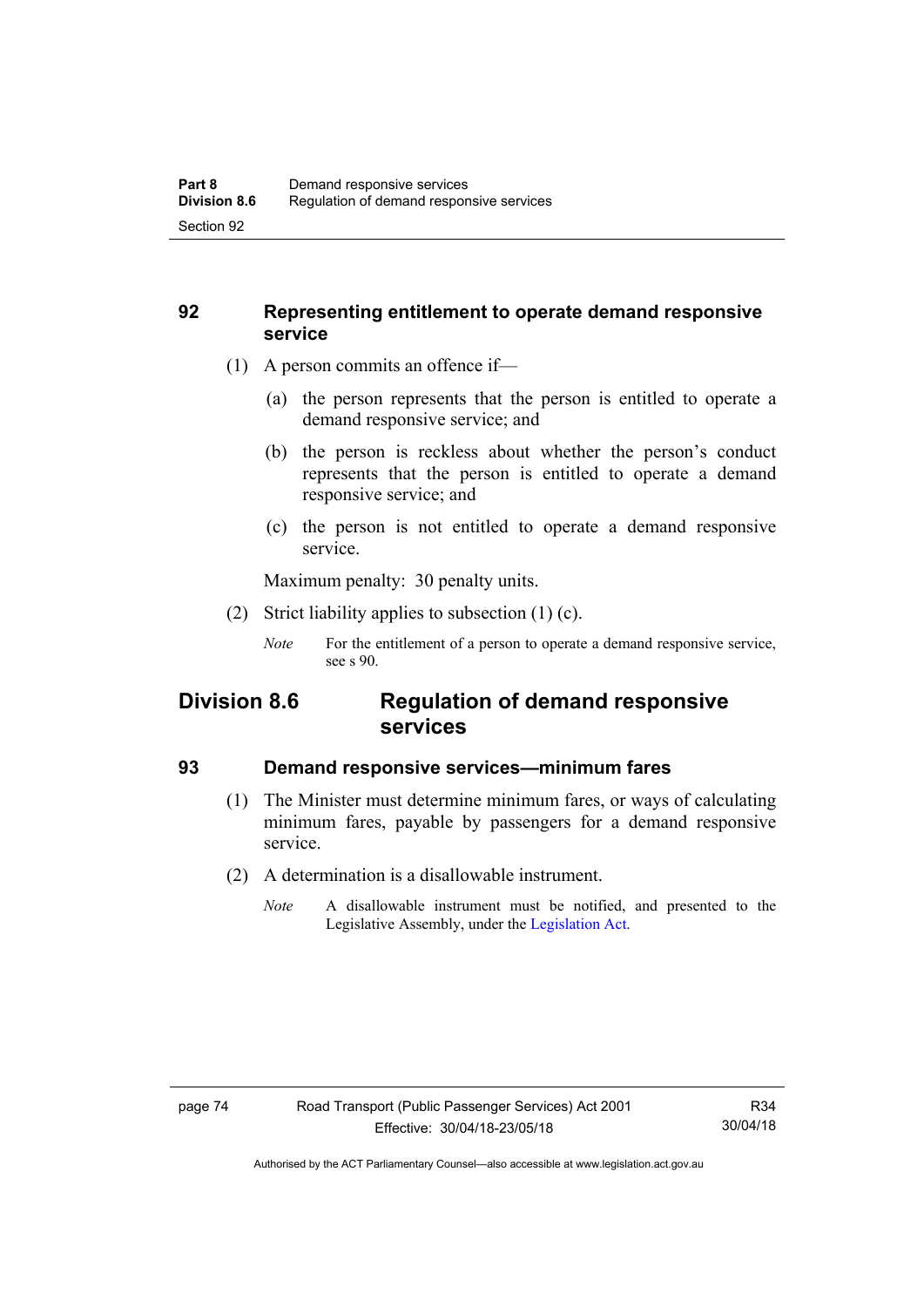# **94 Regulations about operation of demand responsive services**

A regulation may make provision in relation to the operation of demand responsive services by authorised demand responsive service operators, including, for example—

- (a) the conduct of demand responsive services, including, for example—
	- (i) the supervision and monitoring of drivers of demand responsive service vehicles for compliance with the service standards and the responsibilities of the operator in relation to a failure to comply with the standards; and
	- (ii) the safety of passengers (including, for example, by the use of particular kinds of security devices) and the public; and
	- (iii) the qualifications, training and experience of demand responsive service vehicle drivers and other people providing services on behalf of authorised demand responsive service operators; and
	- (iv) maximum driving times and minimum rest times of demand responsive service vehicle drivers; and
	- (v) insurance; and
	- (vi) if appropriate, the issue of tickets; and
	- (vii) customer complaints and inquiries; and
	- (viii) lost property; and
- (b) the preparation and publication of service information for demand responsive services, including timetables (if any) and compliance with any timetables; and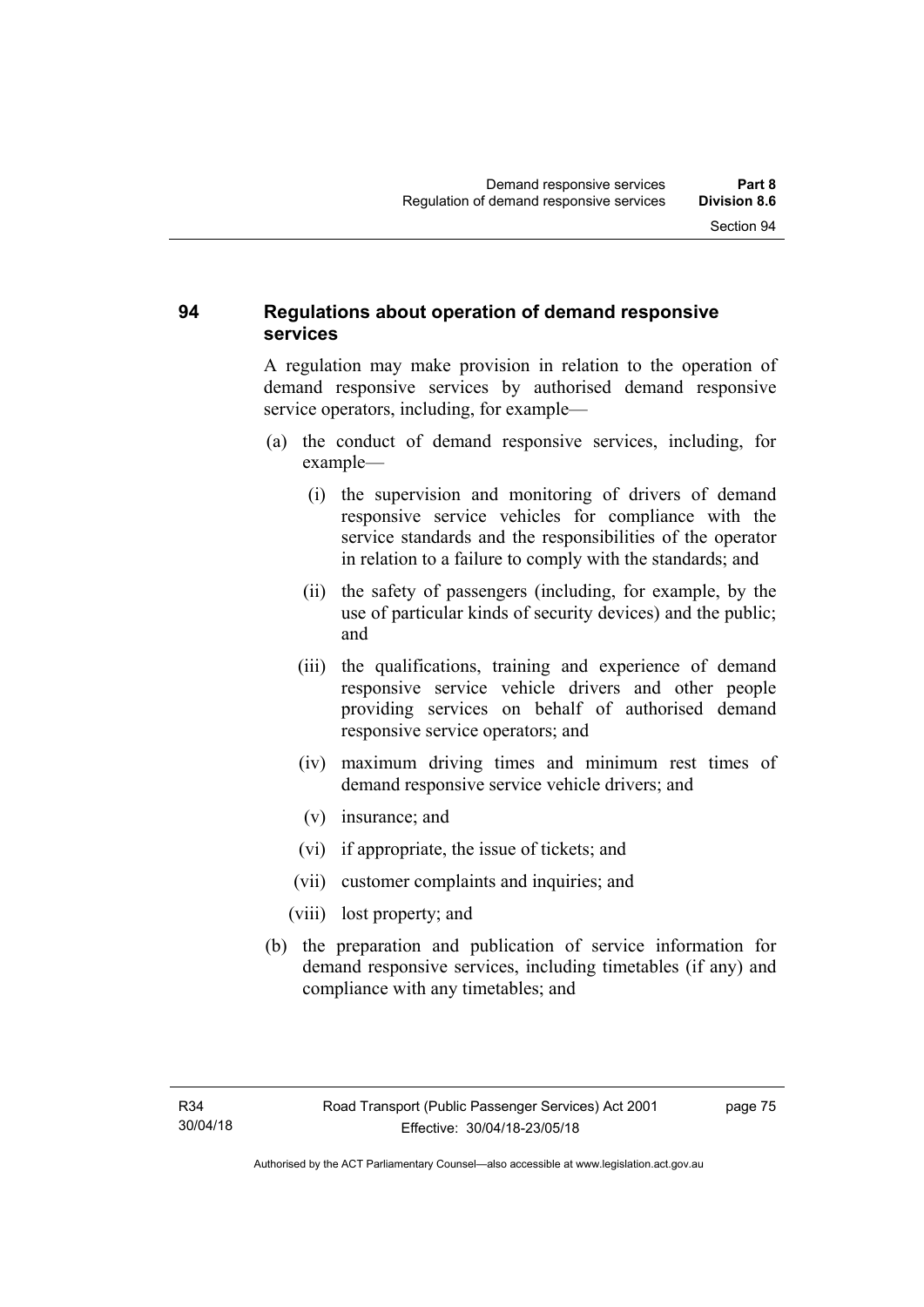- (c) the obligations of drivers of demand responsive service vehicles and other people providing services on behalf of authorised demand responsive service operators; and
- (d) the requirements that demand responsive service vehicles, and their equipment and fittings (internal and external), must comply with; and
- (e) the maintenance and cleaning of demand responsive service vehicles; and
- (f) maintenance, parking and other facilities for demand responsive service vehicles; and
- (g) the making and keeping of records and their inspection; and
- (h) the auditing of records and systems; and
- (i) requirements for display of authorisation numbers on advertisements for the service; and
- (j) the provision of information and reports to the road transport authority.
- *Note* An example is part of the Act, is not exhaustive and may extend, but does not limit, the meaning of the provision in which it appears (see [Legislation Act,](http://www.legislation.act.gov.au/a/2001-14) s 126 and s 132).

# **95 Regulations about operation of demand responsive service vehicles**

A regulation may make provision in relation to the operation of demand responsive service vehicles, including, for example—

- (a) the use of demand responsive services by people, including the payment of fares; and
- (b) the regulation or prohibition of the use of demand responsive service vehicles on certain roads or road related areas; and
- (c) the picking-up and dropping-off of passengers and other matters relating to the transport of passengers; and

| page 76 | Road Transport (Public Passenger Services) Act 2001 | R34      |
|---------|-----------------------------------------------------|----------|
|         | Effective: 30/04/18-23/05/18                        | 30/04/18 |

Authorised by the ACT Parliamentary Counsel—also accessible at www.legislation.act.gov.au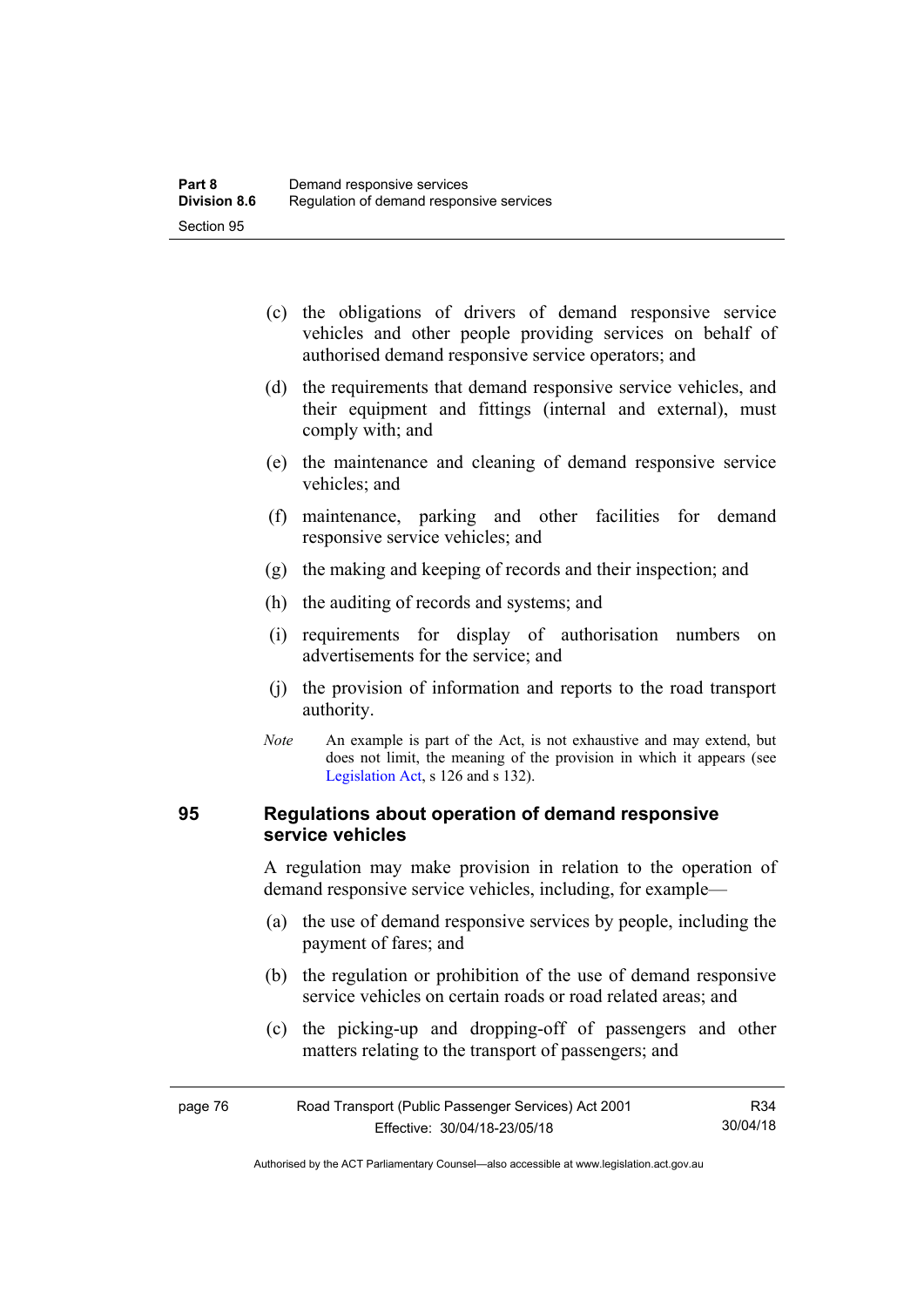- (d) the records to be made and kept, how they are to be made and kept, and their inspection; and
- (e) the transport of passengers' luggage or other goods, and animals; and
- (f) if the demand responsive service vehicle is a bus—the regulation or prohibition of the transport of passengers standing in or on any part of the vehicle; and
- (g) the maximum speed of demand responsive service vehicles; and
- (h) the solicitation of passengers; and
- (i) the payment of fares; and
- (j) the design, equipment and fittings (internal or external) of demand responsive service vehicles; and
- (k) the use of bus, minibus, loading and taxi zones; and
- (l) the regulation or prohibition of notices, signs, and advertisements inside or on the outside of demand responsive service vehicles; and
- (m) the use of decal signs and livery for demand responsive service vehicles; and
- (n) approval of uniforms or industry codes of practice for dress standards.
- *Note* An example is part of the Act, is not exhaustive and may extend, but does not limit, the meaning of the provision in which it appears (see [Legislation Act,](http://www.legislation.act.gov.au/a/2001-14) s 126 and s 132).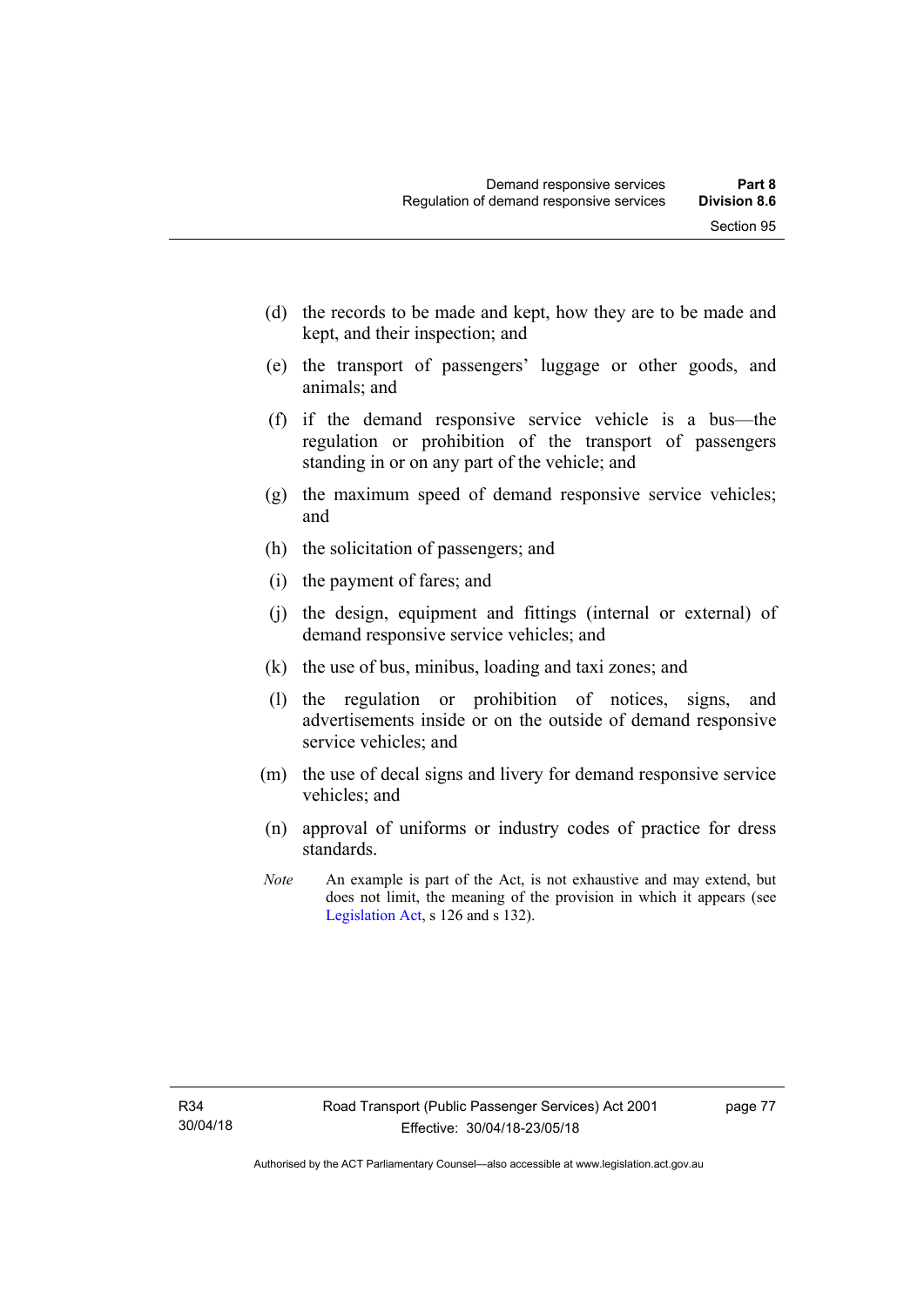# **96 Regulations about demand responsive service vehicle drivers**

A regulation may make provision in relation to drivers of demand responsive service vehicles, including, for example—

- (a) the powers, duties and conduct of drivers; and
- (b) the training of drivers; and
- (c) how drivers must dress.
- *Note* An example is part of the Act, is not exhaustive and may extend, but does not limit, the meaning of the provision in which it appears (see [Legislation Act,](http://www.legislation.act.gov.au/a/2001-14) s 126 and s 132).

# **97 Regulations about conduct of demand responsive vehicle passengers**

A regulation may make provision in relation to the conduct of passengers being carried by demand responsive service vehicles, including, for example—

- (a) the regulation or prohibition of eating and drinking; and
- (b) the authority of demand responsive service vehicle drivers, police officers and authorised people to direct people contravening a regulation to leave a demand responsive service vehicle and to remove them if they fail to leave.
- *Note* An example is part of the Act, is not exhaustive and may extend, but does not limit, the meaning of the provision in which it appears (see [Legislation Act,](http://www.legislation.act.gov.au/a/2001-14) s 126 and s 132).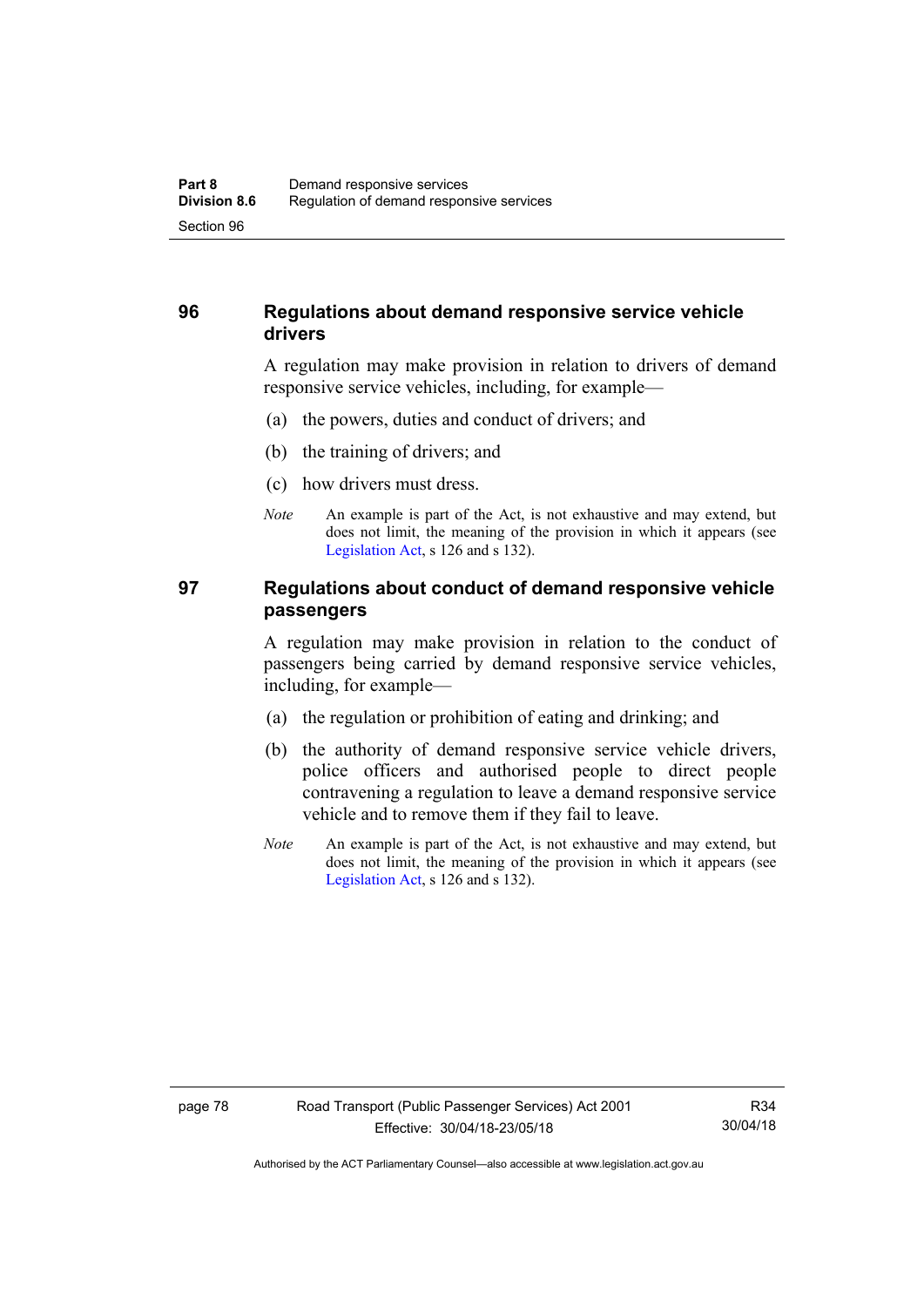# **Part 8A Additional public passenger vehicle insurance**

### **110 Definitions—Act**

In this Act:

*accredited operator*, of a public passenger vehicle, means a person who is accredited to operate the public passenger service for which the vehicle is operated.

*public passenger vehicle policy* means a policy that—

- (a) is issued (or renewed) by a corporation authorised under the *[Insurance Act 1973](http://www.comlaw.gov.au/Details/C2013C00019)* (Cwlth); and
- (b) insures the accredited operator of the public passenger vehicle to which the policy applies against liability in relation to damage to property caused by, or arising out of the use of, the vehicle anywhere in Australia (whether or not on a road or road related area).

### **111 Public passenger vehicle insurance compulsory**

- (1) The accredited operator of a public passenger vehicle commits an offence if—
	- (a) the accredited operator operates the public passenger vehicle; and
	- (b) there is no public passenger vehicle policy for at least \$5 000 000 for the vehicle.

Maximum penalty: 50 penalty units.

 (2) To remove any doubt, it is irrelevant that a public passenger vehicle policy also insures the accredited operator against other risks.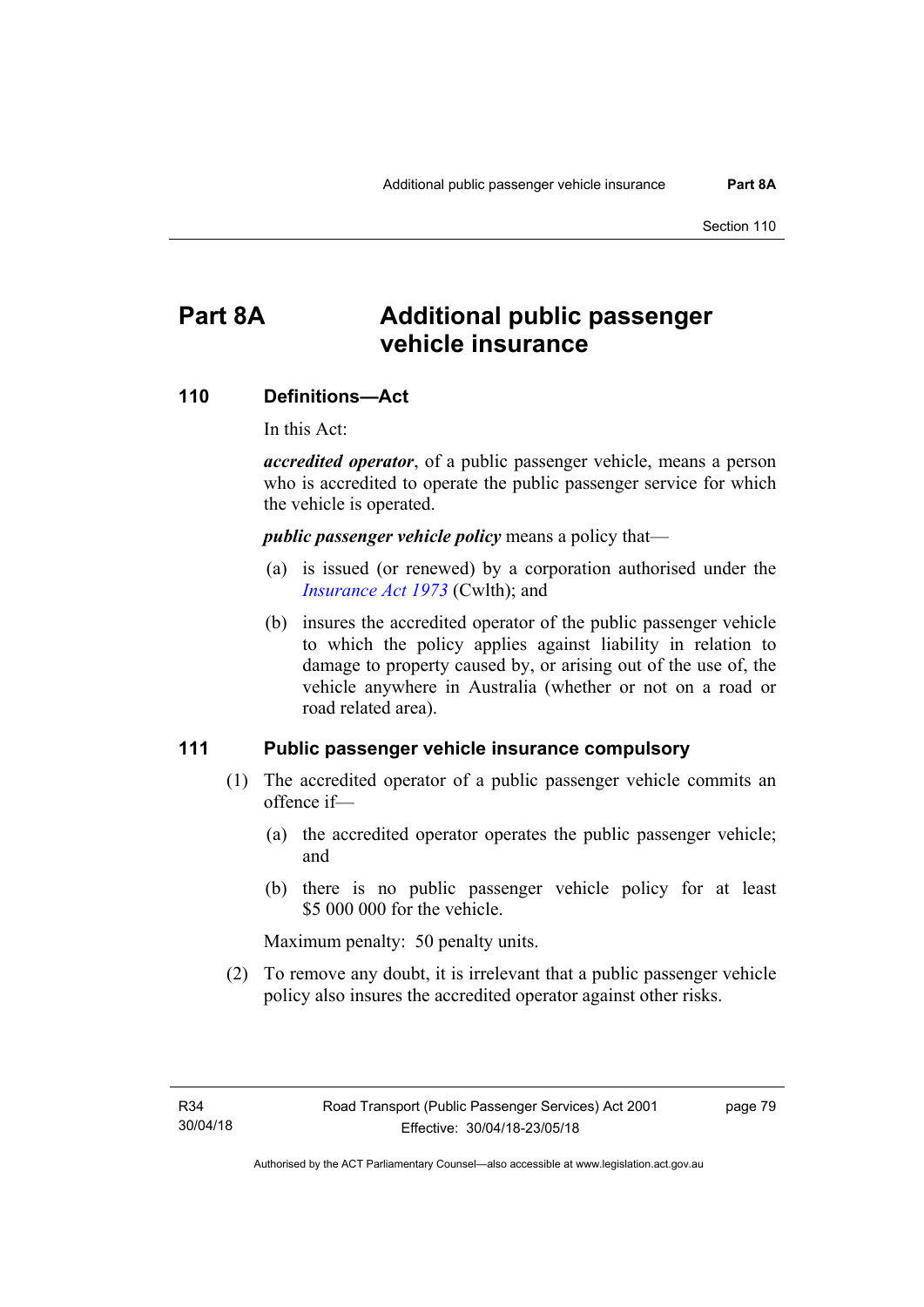Section 112

# **112 Police officer or authorised person may require evidence of public passenger vehicle insurance**

- (1) A police officer or authorised person may require the accredited operator of a public passenger vehicle to produce evidence that a public passenger vehicle policy is in force for the vehicle.
- (2) The accredited operator must not fail to produce the evidence when required to do so.

Maximum penalty: 20 penalty units.

- (3) It is a defence to an offence against subsection (2) if—
	- (a) the accredited operator has a reasonable excuse for failing to produce the evidence when required to do so; and
	- (b) within 3 days after being required to produce the evidence, produces the evidence at a place prescribed by regulation or as directed by the police officer or authorised person.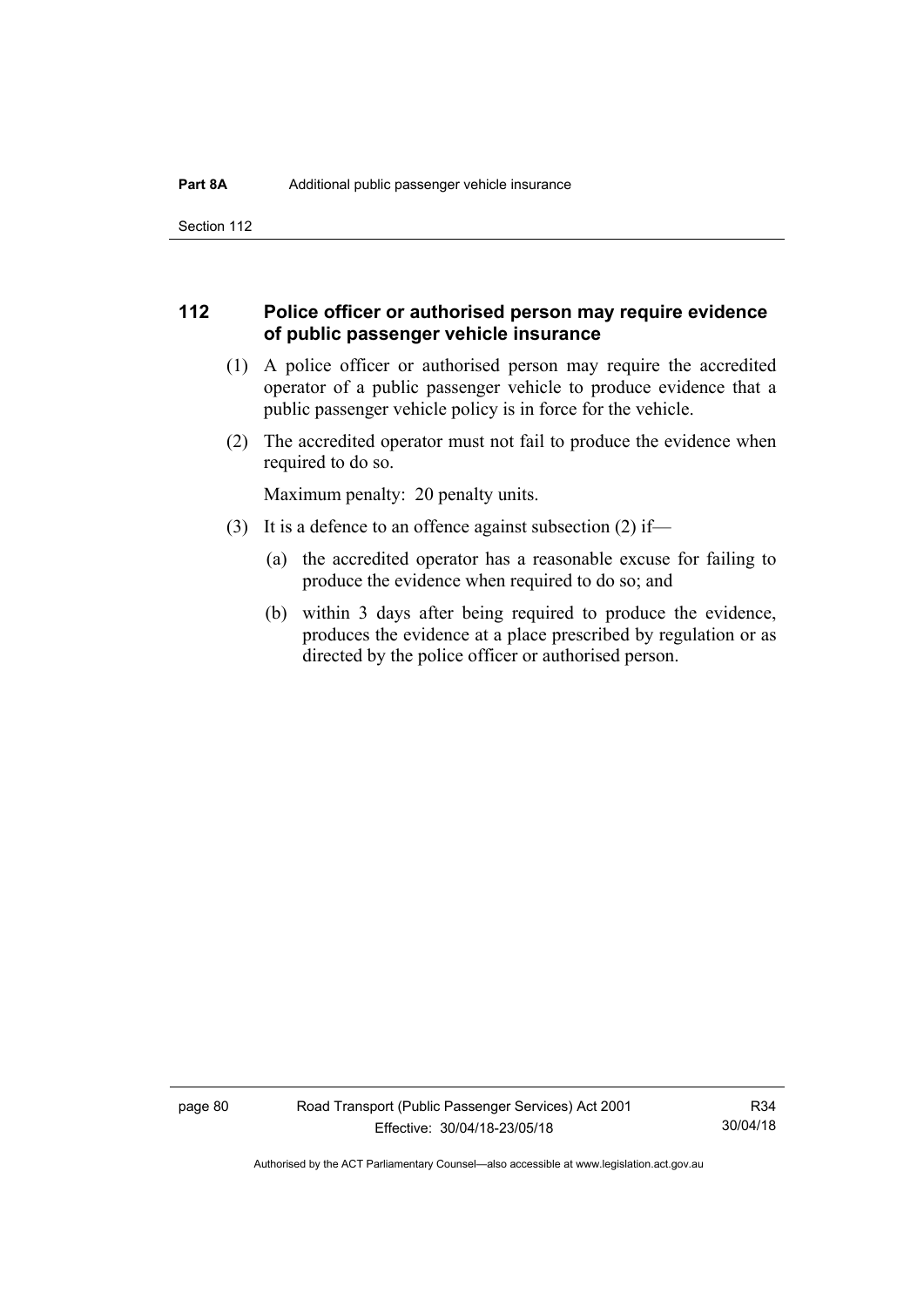# **Part 9 Enforcement**

# **115 Purpose of powers under pt 9**

The powers under this part may be exercised by the road transport authority, a police officer or an authorised person to decide whether—

- (a) there has been compliance with, or a contravention of, this Act (including, for example, the conditions of an accreditation, taxi licence, rideshare vehicle licence or hire car licence); or
- (b) a public passenger vehicle complies with the *[Road Transport](http://www.legislation.act.gov.au/a/1999-81)  [\(Vehicle Registration\) Act 1999](http://www.legislation.act.gov.au/a/1999-81)*.
- *Note 1* A reference to an Act includes a reference to the statutory instruments made or in force under the Act, including any regulation (see [Legislation Act,](http://www.legislation.act.gov.au/a/2001-14) s 104).
- *Note 2* An example is part of the regulation, is not exhaustive and may extend, but does not limit, the meaning of the provision in which it appears (see [Legislation Act,](http://www.legislation.act.gov.au/a/2001-14) s 126 and s 132).

# **116 Power to require records or information**

- (1) The road transport authority, a police officer or an authorised person may, by written notice, require a person to provide records or information within the reasonable time stated in the notice.
- (2) The notice may only require a person to provide records that are in the person's possession or control.
- (3) The road transport authority, police officer or authorised person may take copies of any record provided in response to the notice.
- (4) A record required by a notice must be provided in written form except as provided by the notice.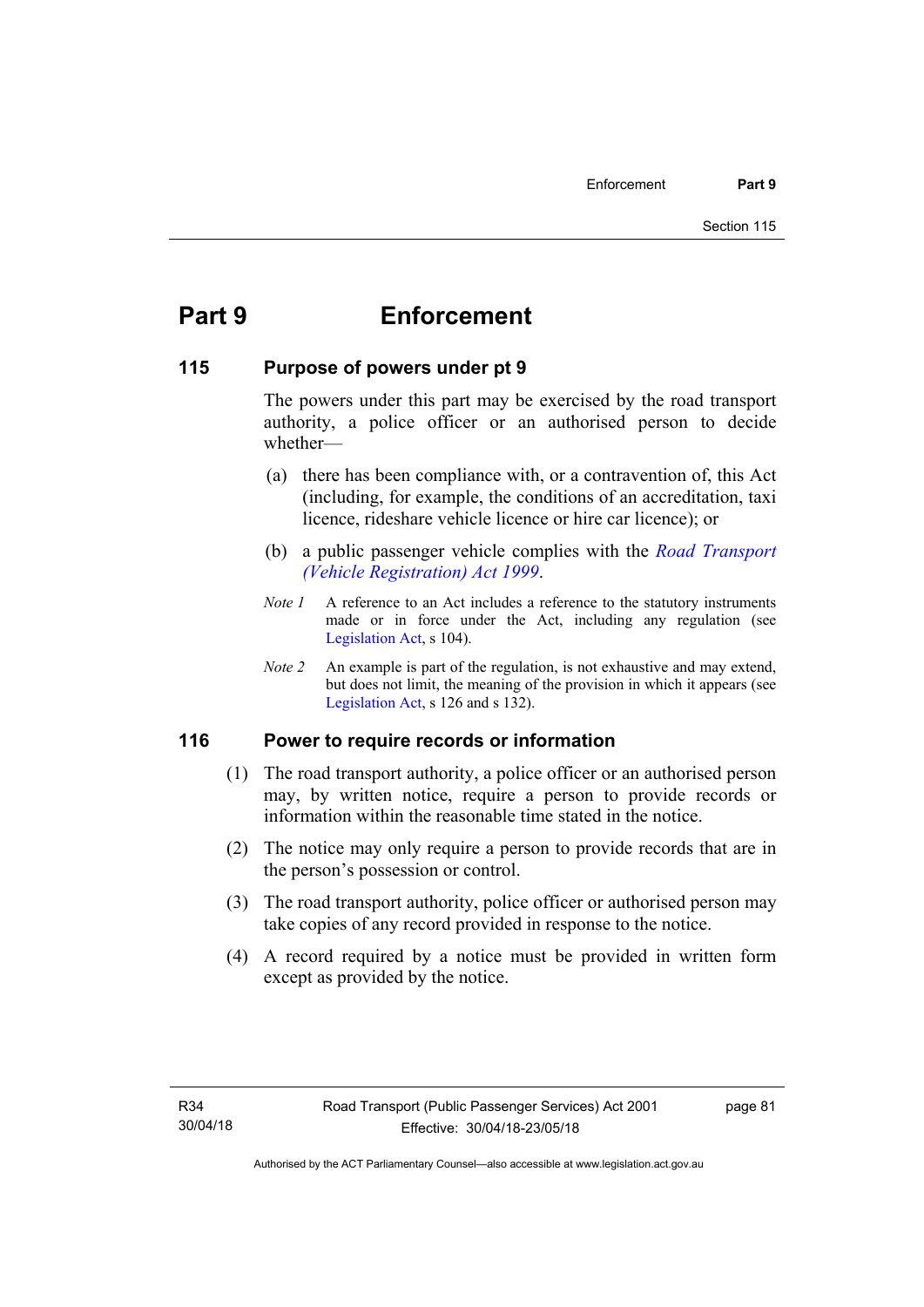Section 117

 (5) A person commits an offence if the person fails to comply with a notice given to the person under this section.

Maximum penalty: 20 penalty units.

(6) An offence against this section is a strict liability offence.

# **117 Power to inspect maintenance facilities**

- (1) For this part, a police officer or authorised person may, at any reasonable time, enter any premises used for or in relation to the maintenance of a public passenger vehicle (other than any part of premises being used solely for residential purposes).
- (2) The police officer or authorised person may—
	- (a) inspect records in the premises relating to the maintenance of public passenger vehicles carried out at the premises; and
	- (b) inspect the premises; and
	- (c) inspect or test any equipment in the premises used or proposed to be used for or in relation to the maintenance of a public passenger vehicle.
	- *Note* The dictionary definition of *inspect* a vehicle includes observe the performance of the vehicle or any of its equipment, with or without the use of instruments.
- (3) For subsection (2) (a), the police officer or authorised person may—
	- (a) require the person apparently in charge of the premises, or anyone else who has the custody or control of the records, to produce them to the police officer or authorised person for inspection; and
	- (b) make copies of, or take extracts from, a record and, for that purpose, may take possession of the record and, if necessary, keep it for not longer than 7 days.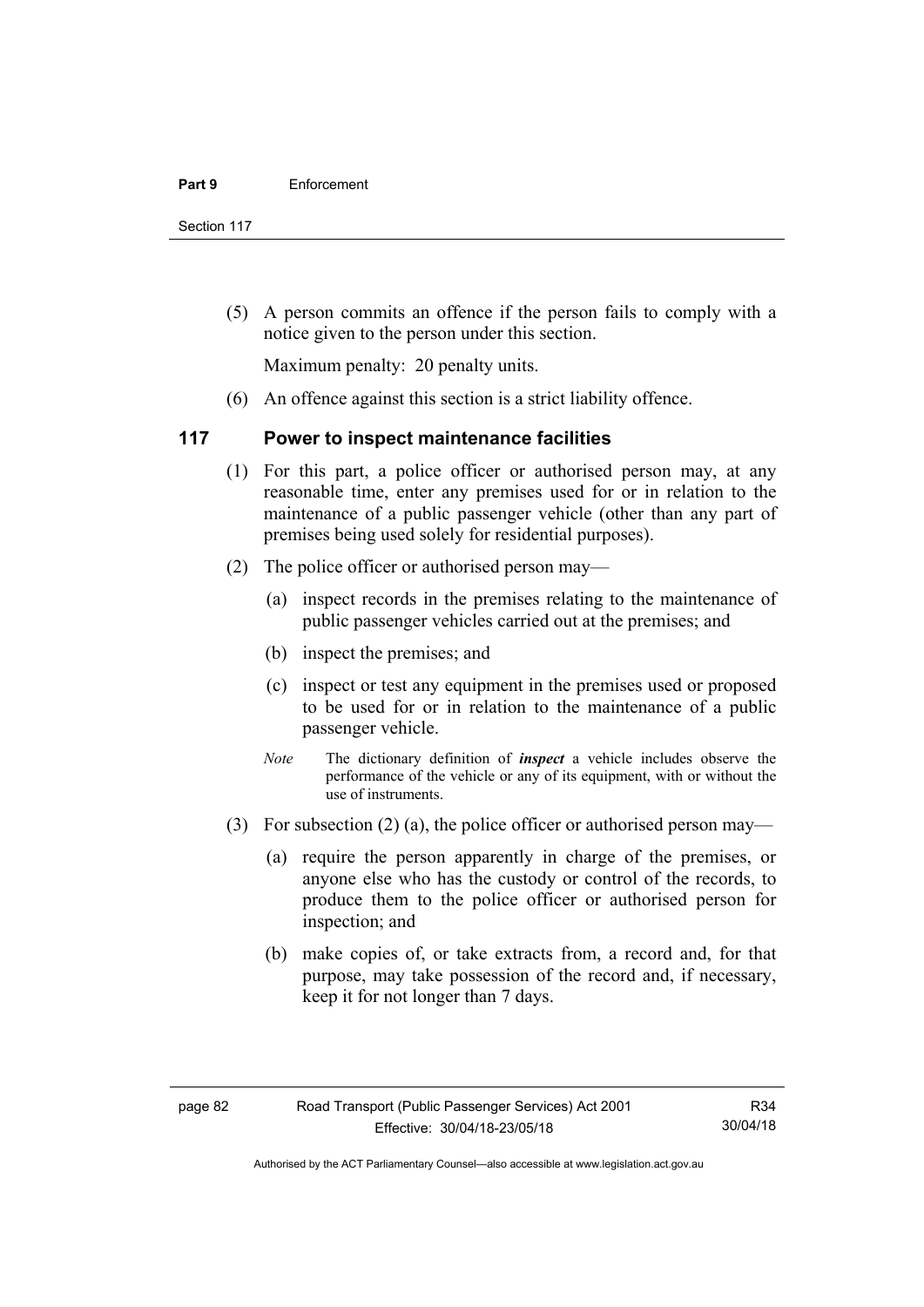- (4) For subsection (2) (c), the police officer or authorised person may do 1 or more of the following:
	- (a) operate any equipment in the premises;
	- (b) require the person apparently in charge of the premises to give the police officer or authorised person any information the police officer or authorised person reasonably needs to inspect or test any equipment in the premises;
	- (c) require the person apparently in charge of the premises to do anything else the police officer or authorised person reasonably needs to inspect or test any equipment in the premises.
- (5) A person commits an offence if the person fails to comply with a requirement made by a police officer or authorised person under this section.

Maximum penalty: 20 penalty units.

- (6) An offence against this section is a strict liability offence.
- (7) An authorised person who enters premises under this section is not authorised to remain in the premises if, when asked by the person in charge of the premises, the authorised person does not produce his or her identity card for inspection.

# **118 Power to inspect and test vehicles**

- (1) A police officer or authorised person may inspect a public passenger vehicle, or any other vehicle that the police officer or authorised person believes, on reasonable grounds, is operating, or has operated, as a public passenger vehicle, and may inspect and test its equipment and fittings.
	- *Note* The dictionary definition of *inspect* a vehicle includes observe the performance of the vehicle or any of its equipment, with or without the use of instruments.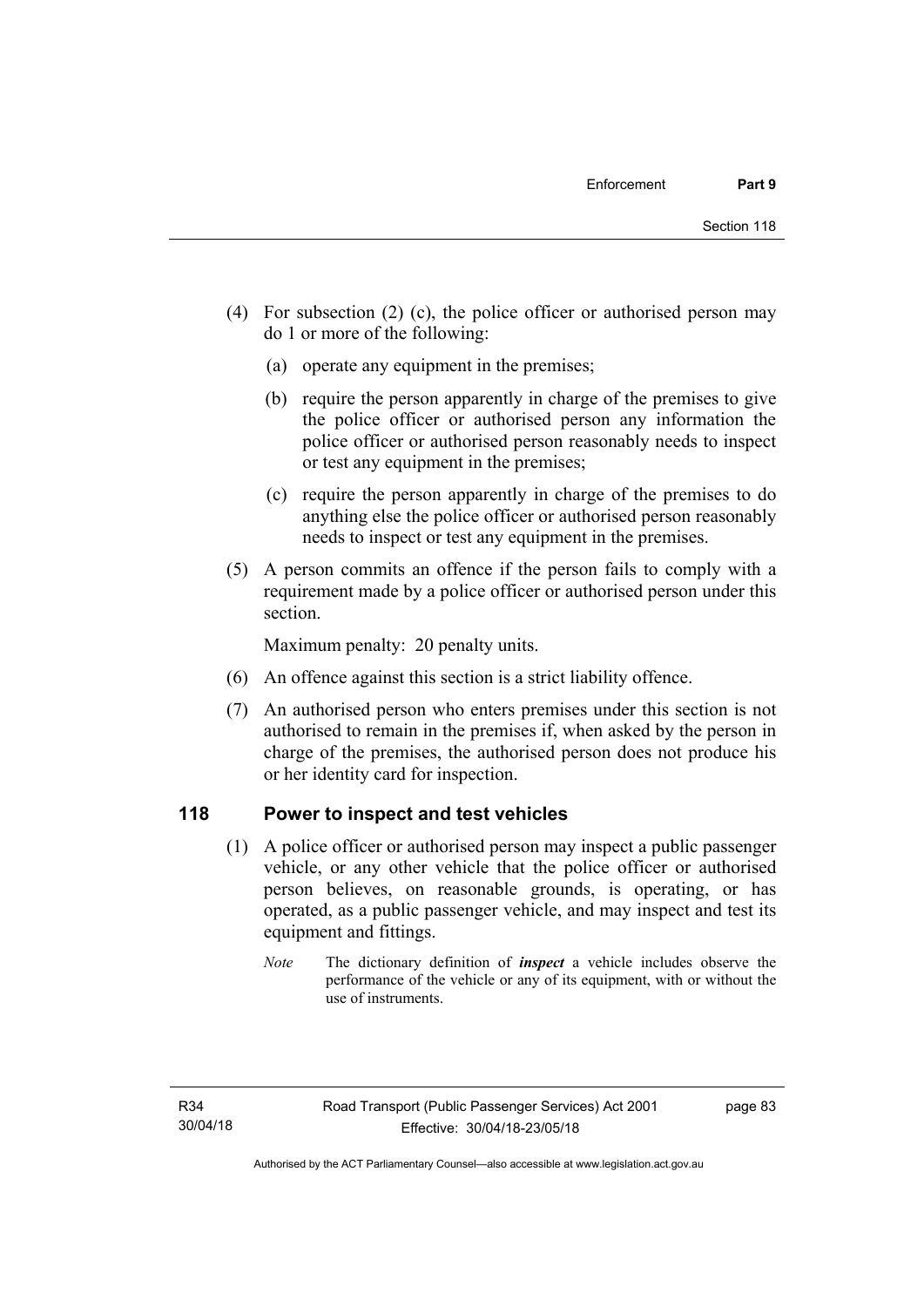Section 118

- (2) Without limiting subsection (1), the police officer or authorised person may, for that subsection, do 1 or more of the following:
	- (a) if the vehicle is being driven—ask or signal the driver of the vehicle to stop the vehicle;
	- (b) get into or onto the vehicle and remain in or on the vehicle;
	- (c) operate the vehicle and any of its equipment;
	- (d) ask the driver or anyone else apparently in charge of the vehicle to—
		- (i) give the police officer or authorised person any information the police officer or authorised person reasonably requires to inspect or test the vehicle; or
		- (ii) do anything else the police officer or authorised person reasonably requires to inspect or test the vehicle.
- (3) If a vehicle is stopped because of a request or signal under subsection (2) (a), any inspection or testing of the vehicle must be carried out—
	- (a) at, or as near as practicable to, the place where the request or signal is made or given; and
	- (b) as soon as practicable, and in any case within 1 hour, after the vehicle is stopped.
- (4) A person commits an offence if the person fails to comply with a request or signal made or given by a police officer or authorised person under this section.

Maximum penalty: 20 penalty units.

(5) An offence against this section is a strict liability offence.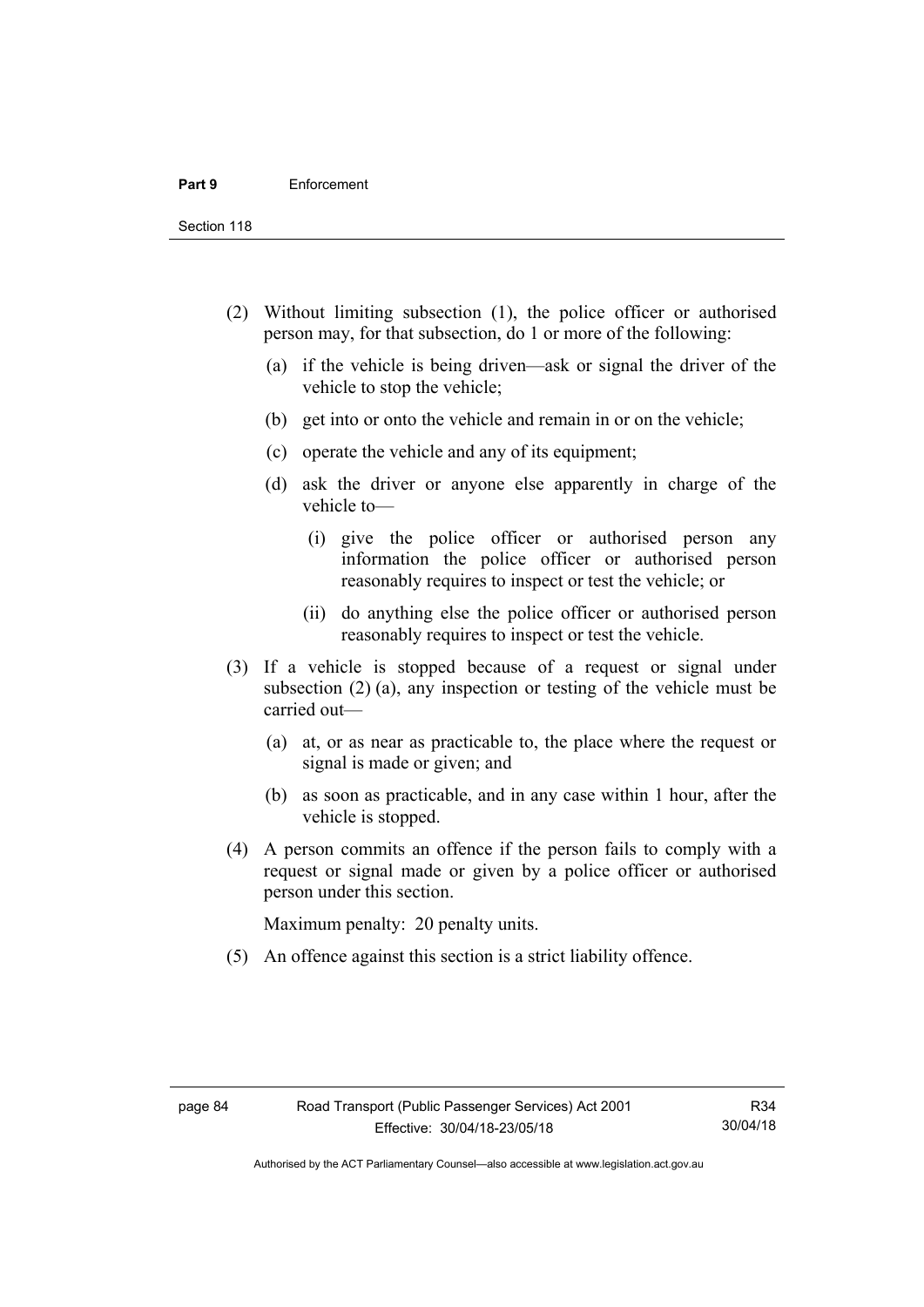# **119 Power to require vehicles or equipment to be inspected and tested**

- (1) A police officer or authorised person may, by written notice given to the operator of a public passenger vehicle, or any other vehicle that the police officer or authorised person believes, on reasonable grounds, is operating, or has operated, as a public passenger vehicle, require the person to have the vehicle and its equipment and fittings (or stated equipment) inspected or tested.
- (2) The notice may require any of the following:
	- (a) the inspection and testing to be carried out within or at a stated reasonable time;
	- (b) the inspection and testing to be carried out by or in the presence of a police officer, an authorised person or anyone else;
	- (c) the inspection and testing to be carried out at a stated reasonable place;
	- (d) a report of the inspection and testing to be given to a police officer, an authorised person or the road transport authority within a stated reasonable time;
	- (e) anything else reasonably necessary or convenient for the inspection and testing.
- (3) A person commits an offence if the person fails to comply with a notice given to the person under subsection (1).

Maximum penalty: 20 penalty units.

(4) An offence against this section is a strict liability offence.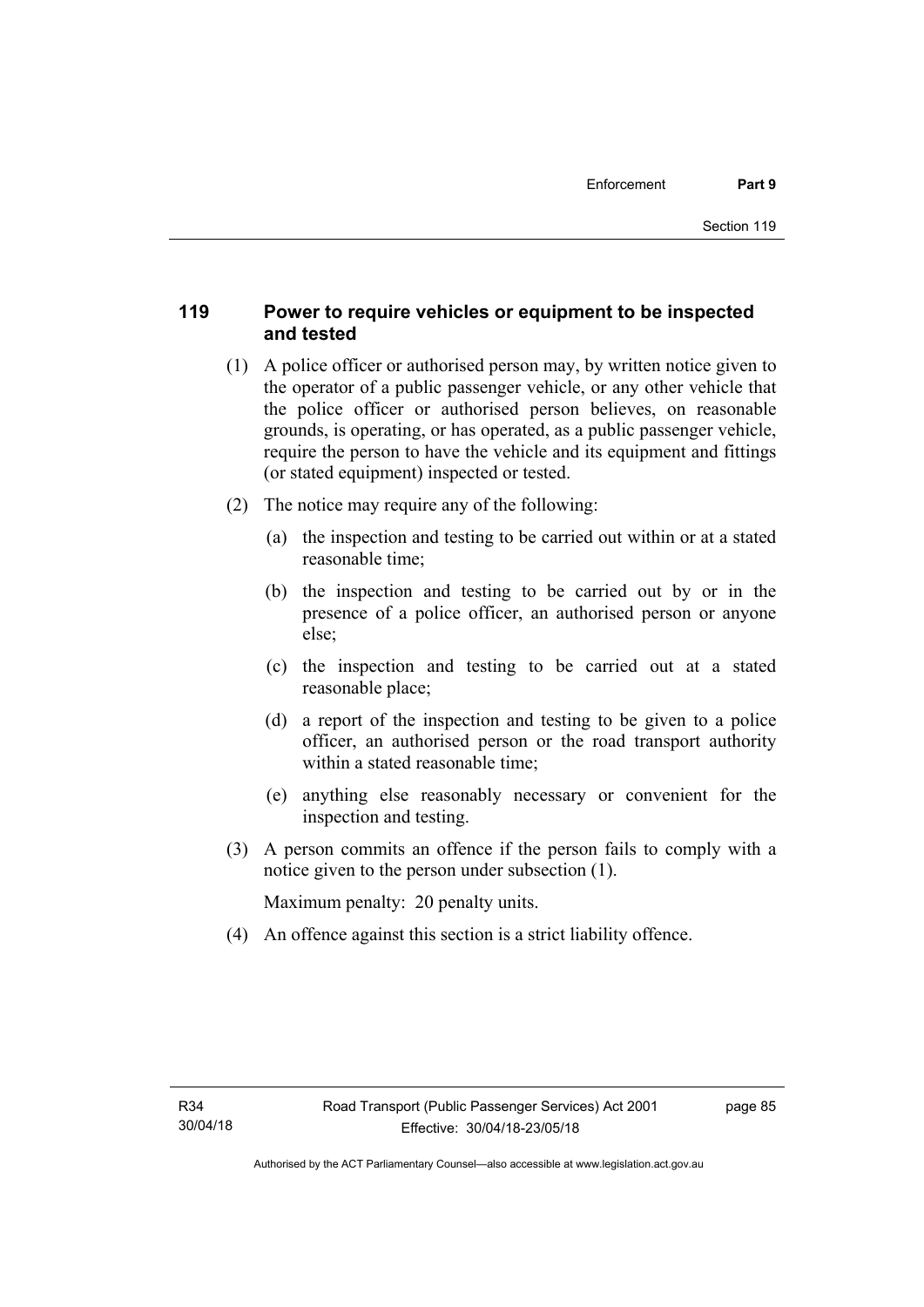(5) In subsection (1):

*equipment*, for a vehicle that is a bookable vehicle, includes any device used by the driver of the vehicle to communicate with a transport booking service.

#### **Examples—device used to communicate with a transport booking service**

- the driver's mobile phone
- the driver's iPad
- *Note 1 Bookable vehicle* means a taxi, a rideshare vehicle or a hire car (see s 29).
- *Note 2* An example is part of the Act, is not exhaustive and may extend, but does not limit, the meaning of the provision in which it appears (see [Legislation Act,](http://www.legislation.act.gov.au/a/2001-14) s 126 and s 132).

*operator*, of a vehicle, includes the responsible person for the vehicle within the meaning of the *[Road Transport \(General\) Act](http://www.legislation.act.gov.au/a/1999-77)  [1999](http://www.legislation.act.gov.au/a/1999-77)*, section 10 and section 11.

### **120 Attachment and removal of noncompliance notices**

- (1) A police officer or authorised person, or a person inspecting a vehicle under this part, may attach a notice (a *noncompliance notice*) to the vehicle if the officer or person suspects, on reasonable grounds, that—
	- (a) the vehicle or its equipment or fittings, or its servicing or maintenance, do not comply with this Act; or
	- (b) the vehicle (including its equipment and fittings) does not comply with the *[Road Transport \(Vehicle Registration\) Act](http://www.legislation.act.gov.au/a/1999-81)  [1999](http://www.legislation.act.gov.au/a/1999-81)*.
	- *Note* A reference to an Act includes a reference to the statutory instruments made or in force under the Act, including any regulation (see [Legislation Act,](http://www.legislation.act.gov.au/a/2001-14) s 104).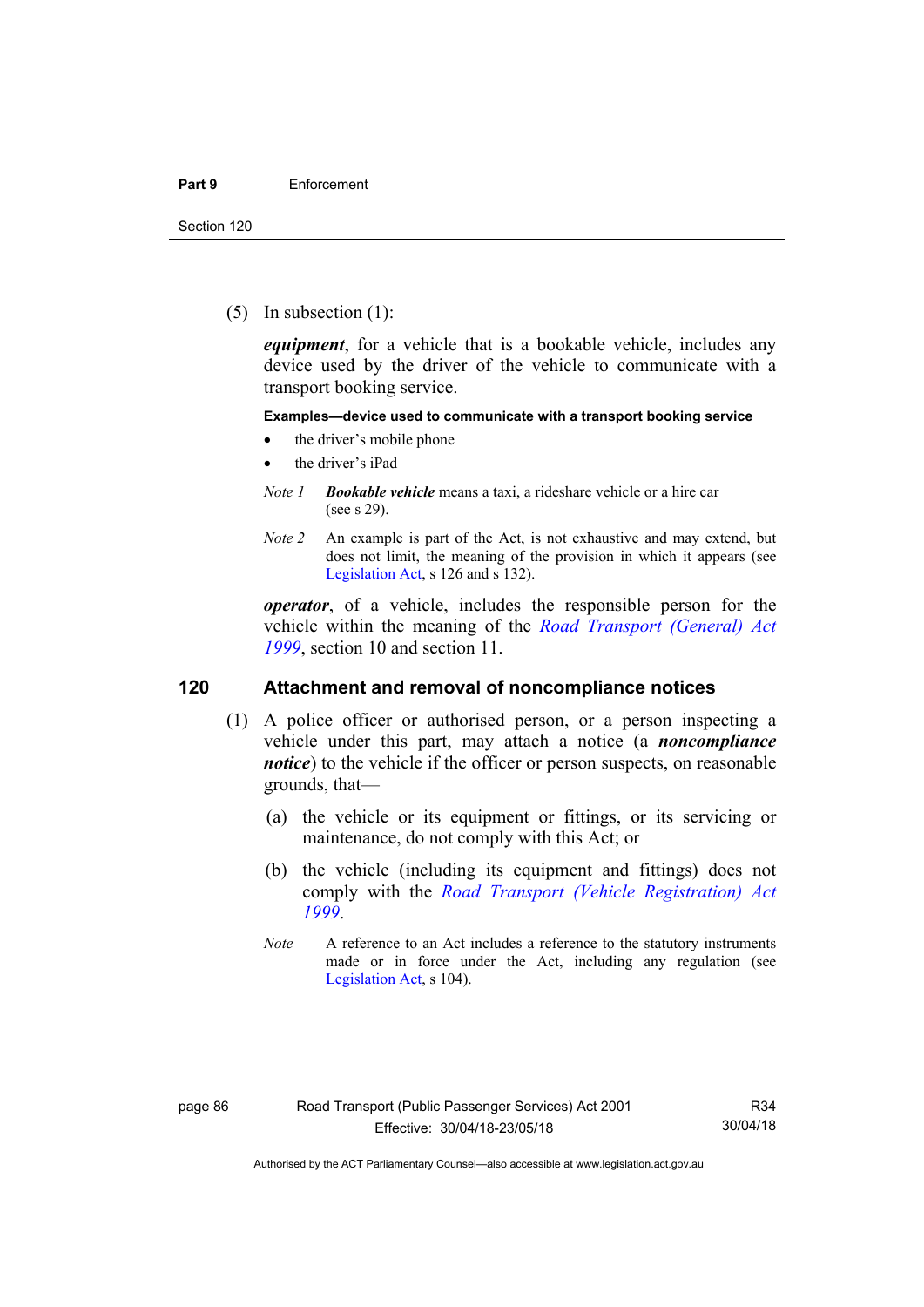- (2) The notice must state—
	- (a) the action necessary for the vehicle, equipment or fittings, or its servicing or maintenance, to comply with this Act or the *[Road Transport \(Vehicle Registration\) Act 1999](http://www.legislation.act.gov.au/a/1999-81)*; and
	- (b) a date and time (the *time of effect*) after which the vehicle must not be operated as a public passenger vehicle if the notice has not been removed by a police officer or authorised person.
- (3) A police officer or authorised person may remove the noncompliance notice from the vehicle, or direct in writing that it be taken to have been removed, if satisfied on inspection or testing of the vehicle or its equipment or fittings that the necessary action mentioned in the notice has been taken.
- (4) A person other than a police officer or authorised person commits an offence if the person removes a noncompliance notice from a public passenger vehicle.

Maximum penalty: 20 penalty units.

- (5) An offence against this section is a strict liability offence.
- (6) A police officer's or authorised person's power to issue a noncompliance notice for a public passenger vehicle under this section is additional to the power of the police officer or authorised person to issue a defect notice under the *[Road Transport \(Vehicle](http://www.legislation.act.gov.au/sl/2000-12)  [Registration\) Regulation 2000](http://www.legislation.act.gov.au/sl/2000-12)* for a public passenger vehicle.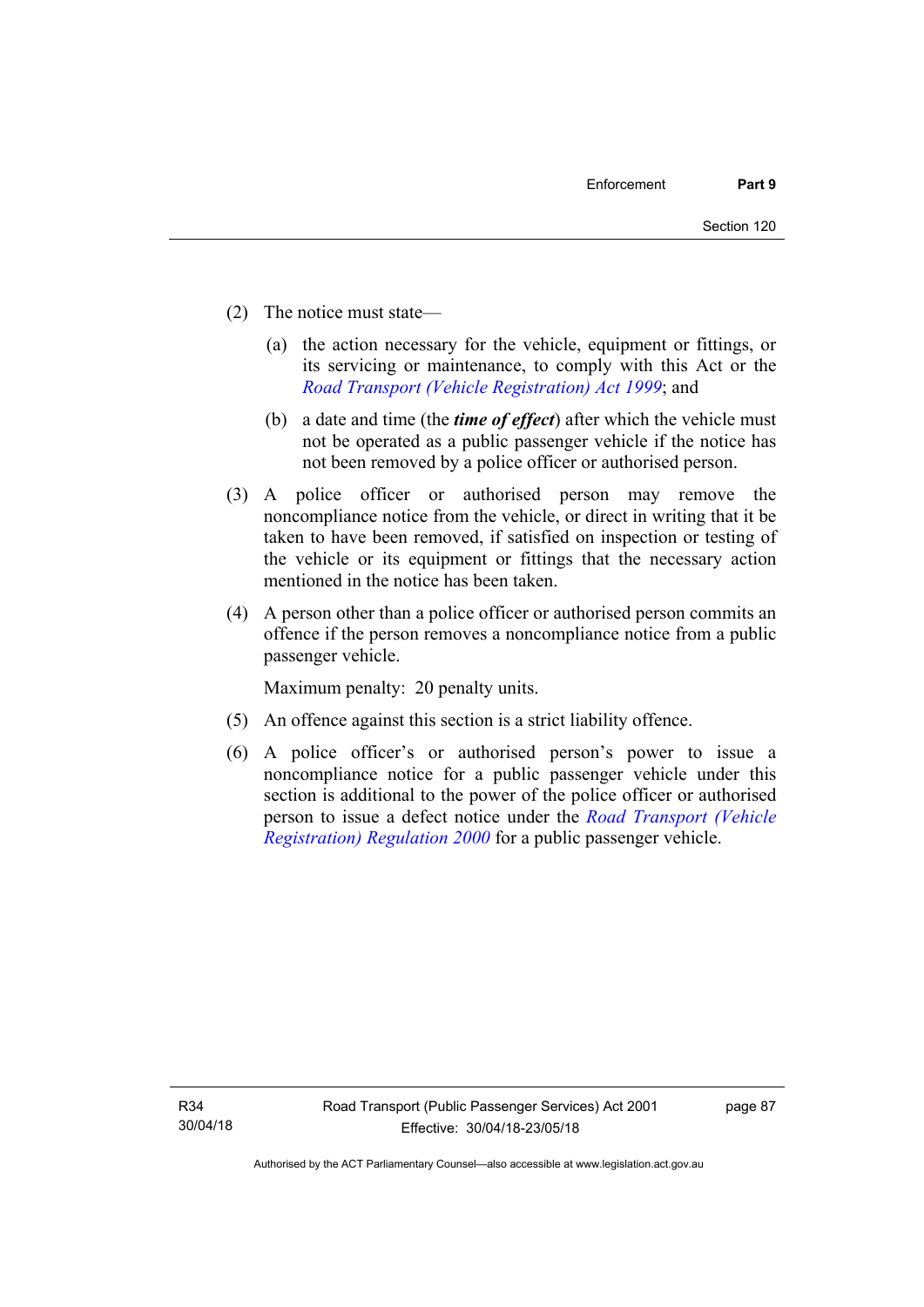# **121 Police officer or authorised person—power to require name and address etc**

- (1) A police officer or authorised person may require a person to state the person's name and home address if the police officer or authorised person believes, on reasonable grounds, that the person is committing or has committed an offence against this Act.
	- *Note* A reference to an Act includes a reference to the statutory instruments made or in force under the Act, including any regulation (see [Legislation Act,](http://www.legislation.act.gov.au/a/2001-14) s 104).
- (2) The police officer or authorised person must tell the person the reason for the requirement and, as soon as practicable, record the reason.
- (3) The person may ask the police officer or authorised person to produce his or her identity card for inspection by the person.
- (4) A person must comply with a requirement made of the person under subsection (1) if—
	- (a) the police officer or authorised person tells the person the reason for the requirement; and
	- (b) for a request made by an authorised person—the authorised person has complied with the *[Road Transport \(General\) Act](http://www.legislation.act.gov.au/a/1999-77)  [1999](http://www.legislation.act.gov.au/a/1999-77)*, section 21 (Power not to be exercised before identity card shown).

Maximum penalty: 10 penalty units.

(5) An offence against this section is a strict liability offence.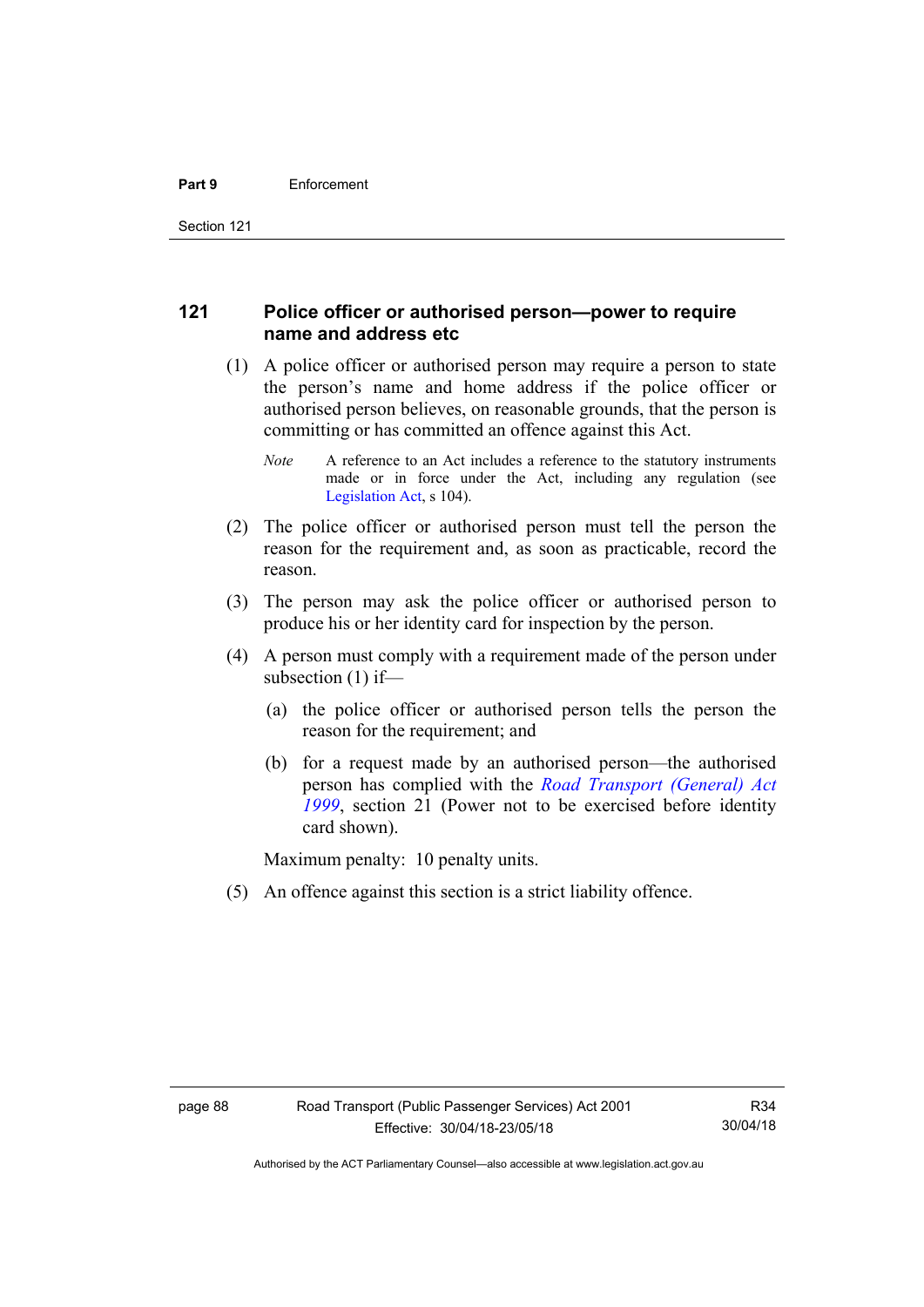# **Part 10 Miscellaneous**

#### **125 Unauthorised public passenger services**

 (1) A person must not use a vehicle for the transport of passengers for a fare or other consideration along a road or road related area.

Maximum penalty: 50 penalty units.

- (2) This section does not apply to the person if—
	- (a) the monetary or other consideration receivable by the person is not more than the cost of operating the vehicle to transport the passengers; or
	- (b) the person is entitled under this Act to operate the public passenger service being operated by the person.

#### **Examples for par (a)**

- 1 A car pool in which participants share the costs of operating the vehicle for the car pool.
- 2 Helen is a member of Bush Hikers Anonymous. She carries 2 other members in her car to a club walk. The 2 other members pay Helen part of the costs of operating her car for the club walk.
- *Note 1* For the entitlement of a person to operate a public passenger service, see the following provisions:
	- s 18 (Entitlement to regular route services)
	- s 19 (Entitlement to operate tour and charter services)
	- s 51 (Entitlement to operate taxi services)
	- s 60D (Entitlement to operate rideshare services)
	- s 73 (Entitlement to operate hire car services)
	- s 90 (Entitlement to operate demand responsive services).
- *Note 2* This section also does not apply if the person is exempted from the operation of this section under s 127 or s 128.
- *Note 3* An example is part of the Act, is not exhaustive and may extend, but does not limit, the meaning of the provision in which it appears (see [Legislation Act,](http://www.legislation.act.gov.au/a/2001-14) s 126 and s 132).

R34 30/04/18 page 89

Authorised by the ACT Parliamentary Counsel—also accessible at www.legislation.act.gov.au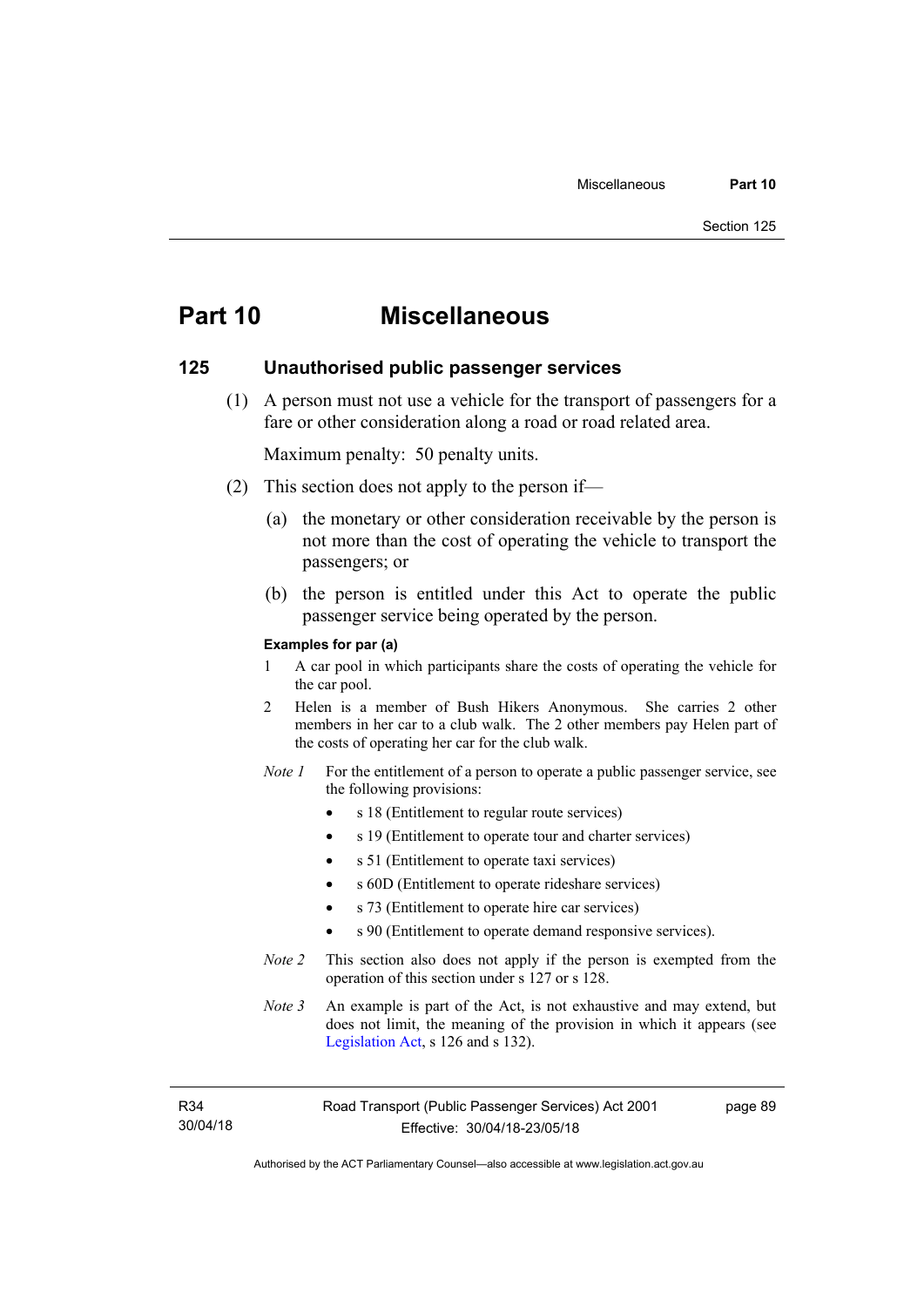#### **Part 10** Miscellaneous

Section 126

(3) An offence against this section is a strict liability offence.

# **126 Regulation-making power**

- (1) The Executive may make regulations for this Act.
	- *Note* Regulations must be notified and presented to the Legislative Assembly, under the [Legislation Act.](http://www.legislation.act.gov.au/a/2001-14)
- (2) A regulation may apply, adopt or incorporate a law of another jurisdiction or an instrument, or a provision of a law of another jurisdiction or instrument, as in force from time to time.
	- *Note 1* The text of an applied, adopted or incorporated law or instrument, whether applied as in force from time to time or as at a particular time, is taken to be a notifiable instrument if the operation of the [Legislation](http://www.legislation.act.gov.au/a/2001-14)  [Act](http://www.legislation.act.gov.au/a/2001-14), s 47 (5) or (6) is not disapplied (see s 47 (7)).
	- *Note 2* A notifiable instrument must be notified under the [Legislation Act](http://www.legislation.act.gov.au/a/2001-14).
- (3) A regulation may make provision in relation to the powers and duties of police officers and authorised people in relation to public passenger services, including, for example, in relation to public passenger vehicles, drivers of public passenger vehicles and passengers.
	- *Note* An example is part of the Act, is not exhaustive and may extend, but does not limit, the meaning of the provision in which it appears (see [Legislation Act,](http://www.legislation.act.gov.au/a/2001-14) s 126 and s 132).
- (4) A regulation may make provision in relation to insurance against liability for damage to property caused by, or arising out of the use of, a public passenger vehicle.
- (5) A regulation may create offences and fix maximum penalties of not more than 20 penalty units for the offences.
- (6) In this section:

*law of another jurisdiction*—see the [Legislation Act](http://www.legislation.act.gov.au/a/2001-14), section 47 (10).

Authorised by the ACT Parliamentary Counsel—also accessible at www.legislation.act.gov.au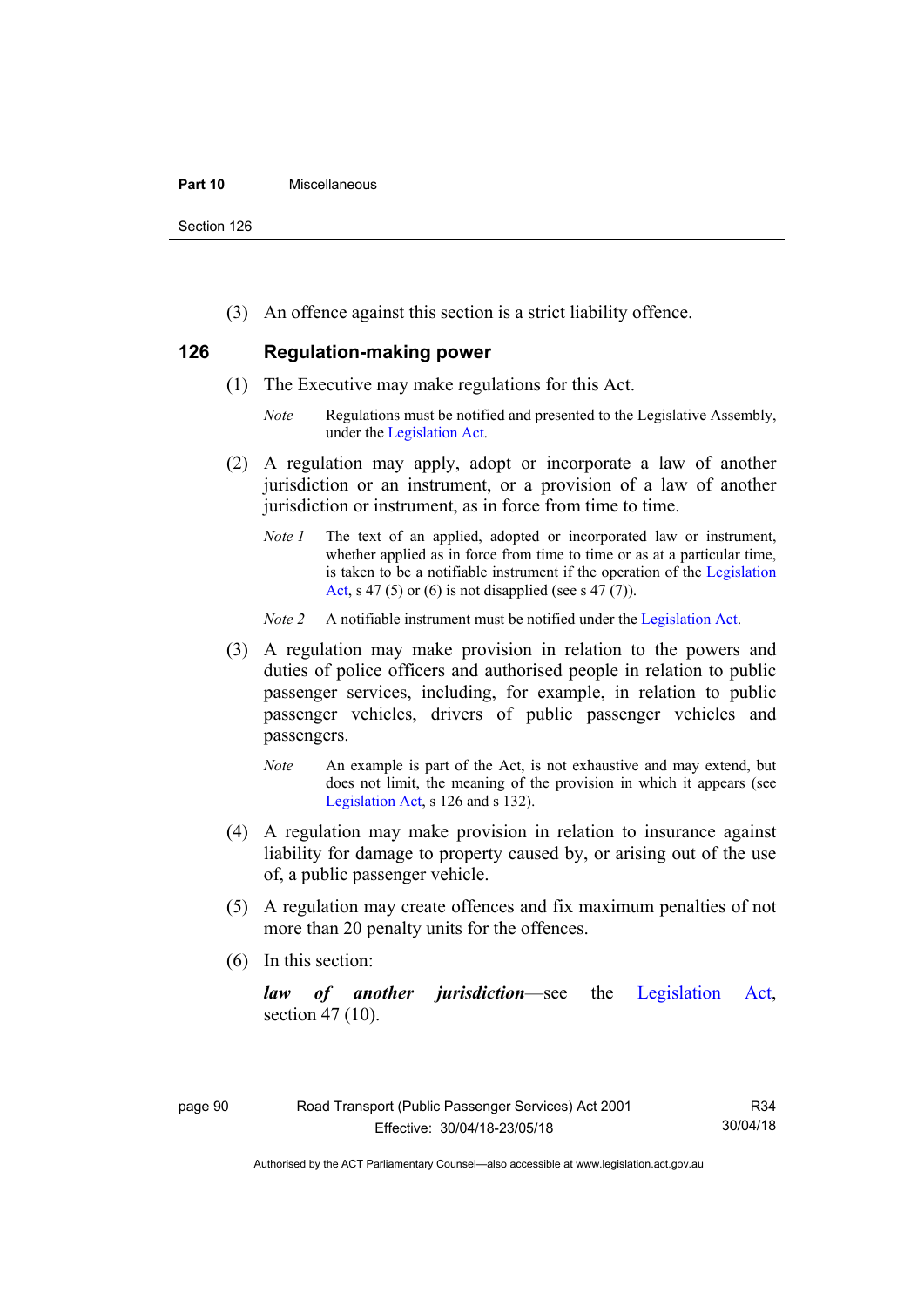### **127 Minister may exempt vehicles and people from Act**

- (1) The Minister may exempt a vehicle or person from this Act (or a stated provision of this Act).
- (2) An exemption is a disallowable instrument.
	- *Note* A disallowable instrument must be notified, and presented to the Legislative Assembly, under the [Legislation Act.](http://www.legislation.act.gov.au/a/2001-14)

## **128 Regulations may exempt vehicles and people from Act**

- (1) A regulation may—
	- (a) exempt a vehicle or person from this Act; or
	- (b) authorise the road transport authority to exempt a vehicle or person from this Act.
	- *Note 1* Power to make a statutory instrument (including a regulation) includes power to make different provision in relation to different matters or different classes of matters (see [Legislation Act,](http://www.legislation.act.gov.au/a/2001-14) s 48).
	- *Note 2* A reference to an Act includes a reference to a provision of an Act (see [Legislation Act,](http://www.legislation.act.gov.au/a/2001-14) s 7 (3)).
- (2) An exemption given under a regulation mentioned in subsection (1) may be conditional.
- (3) A regulation may provide for the road transport authority to—
	- (a) suspend the operation of a regulation mentioned in subsection (1) (a) in the way and circumstances prescribed by regulation; or
	- (b) suspend the operation of an exemption given by the authority to a vehicle or person in the way and circumstances prescribed by regulation.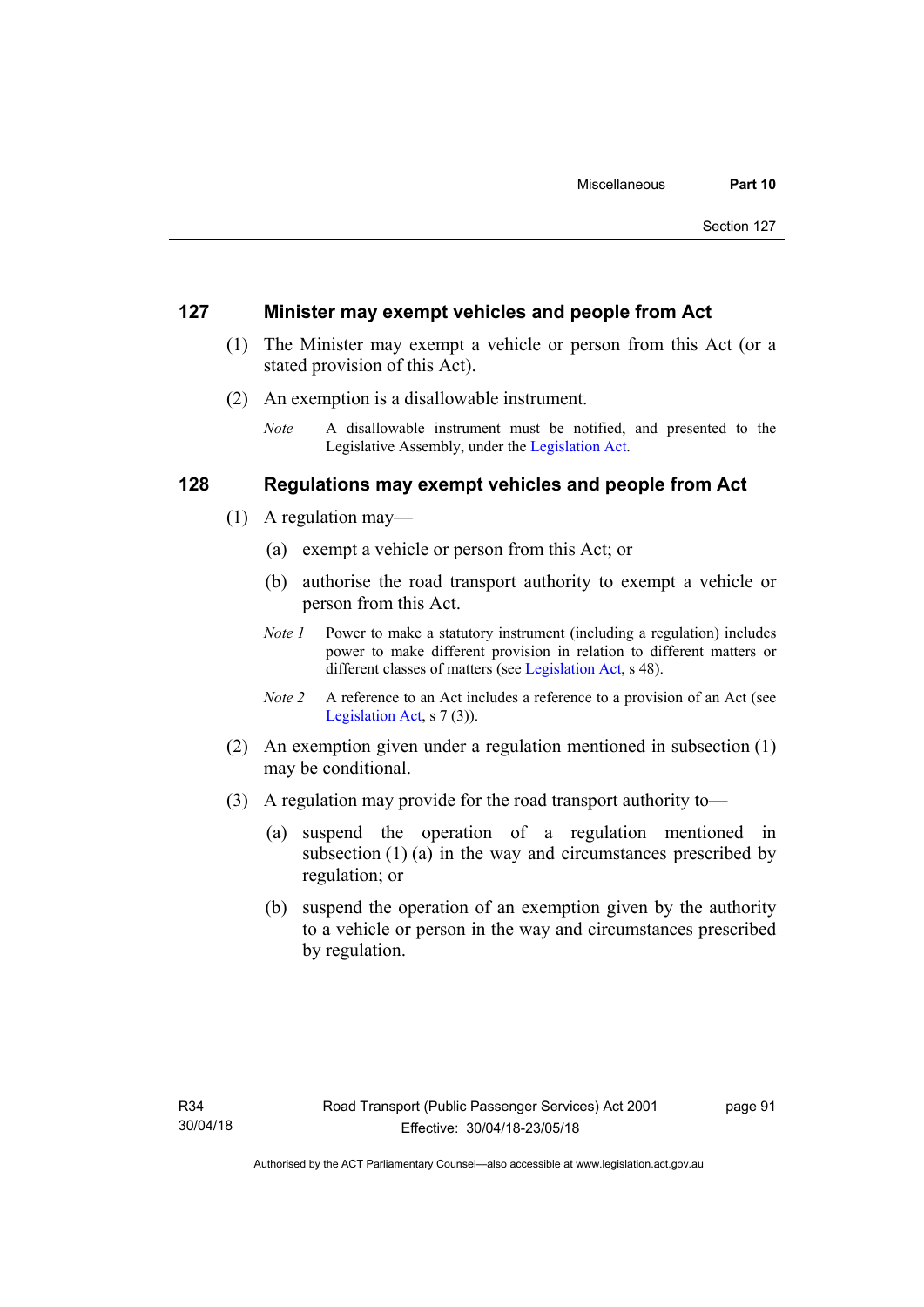#### **Part 10** Miscellaneous

Section 129

# **129 References to Motor Traffic Act, Traffic Act etc**

- (1) In any Act, instrument made under an Act or document, a reference to an earlier law is, in relation to anything to which this Act applies, a reference to this Act.
- (2) In this section:

*earlier law* means any of the following:

- (a) *[Motor Traffic Act 1936](http://www.legislation.act.gov.au/a/1936-45)*;
- (b) *[Motor Traffic Regulations 1934](http://www.legislation.act.gov.au/sl/1934-6)*;
- (c) *[Road Transport \(Bus Services\) Regulations 2000](http://www.legislation.act.gov.au/sl/2000-9)*;
- (d) *[Road Transport \(General\) Act 1999](http://www.legislation.act.gov.au/a/1999-77)*;
- (e) *[Road Transport \(Hire Vehicle Services\) Regulations 2000](http://www.legislation.act.gov.au/sl/2000-4)*;
- (f) *[Road Transport \(Taxi Services\) Regulations 2000](http://www.legislation.act.gov.au/sl/2000-5)*.

Authorised by the ACT Parliamentary Counsel—also accessible at www.legislation.act.gov.au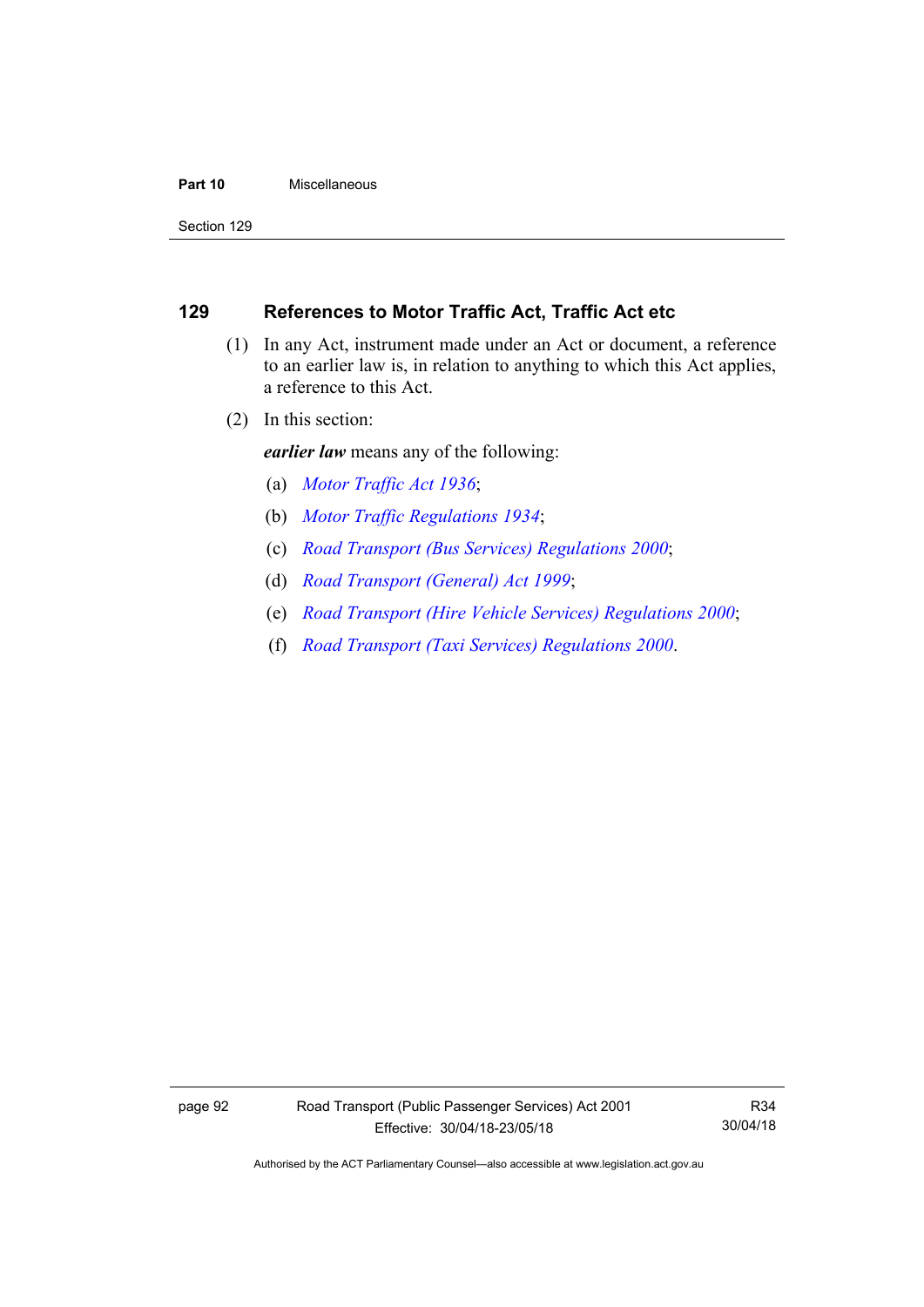# **Dictionary**

(see s 4)

- *Note 1* The [Legislation Act](http://www.legislation.act.gov.au/a/2001-14) contains definitions and other provisions relevant to this Act.
- *Note 2* In particular, the [Legislation Act,](http://www.legislation.act.gov.au/a/2001-14) dict, pt 1, defines the following terms:
	- ACT
	- exercise
	- function
	- home address
	- the Territory.
- *Note 3* The *[Road Transport \(General\) Act 1999](http://www.legislation.act.gov.au/a/1999-77)* contains definitions relevant to this Act. For example, the following terms are defined in the *[Road](http://www.legislation.act.gov.au/a/1999-77)  [Transport \(General\) Act 1999](http://www.legislation.act.gov.au/a/1999-77)*, dictionary:
	- another jurisdiction
	- driver
	- jurisdiction
	- motor vehicle
	- road transport authority (or authority) (see s 16)
	- road transport legislation (see s 6)
	- use (in relation to a vehicle)
	- vehicle.
- *Note 4* If a word or expression is defined in an Act (but not a regulation or another publication) included in the road transport legislation, the definition applies to each use of the word or expression in other road transport legislation unless the contrary intention appears (see *[Road](http://www.legislation.act.gov.au/a/1999-77)  [Transport \(General\) Act 1999](http://www.legislation.act.gov.au/a/1999-77)*, s 8).

*accredited*, in relation to a kind of public passenger service, means accredited under the regulations to operate that kind of public passenger service.

*accredited demand responsive service operator* means accredited under a regulation to operate a demand responsive service.

*accredited hire car service operator* means accredited under the regulations to operate a hire car service.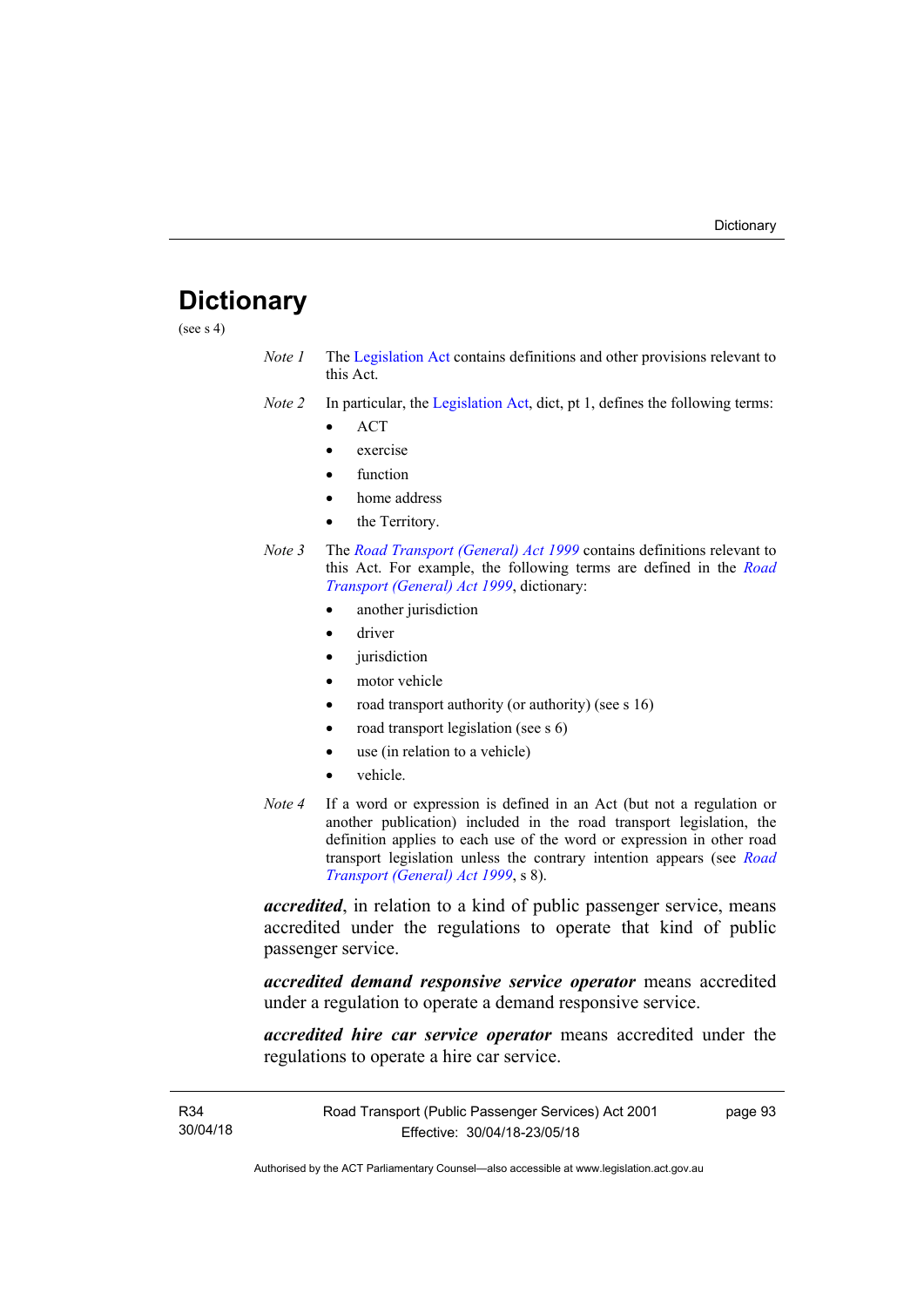*accredited operator*, of a public passenger vehicle—see section 110.

*accredited rideshare driver* means a person accredited under regulation to operate a rideshare service.

*accredited taxi service operator* means accredited under the regulations to operate a taxi service.

*accredited transport booking service* means a transport booking service accredited under regulation to operate a transport booking service.

*affiliated driver*, for a transport booking service—see section 35.

*affiliated driver agreement*—see section 36.

*affiliated operator*, for a transport booking service—see section 36B.

*affiliated operator agreement*—see section 36C.

*authorisation*, in relation to a demand responsive service, means an authorisation under this Act to operate a demand responsive service.

*authorised demand responsive service operator* means a person who is authorised under this Act to operate a demand responsive service.

*bookable vehicle*—see section 29.

*bookable vehicle driver*—see section 29.

*bus*—see section 10A.

*bus service*—see section 11.

*demand responsive service—*see section 80.

*demand responsive service vehicle—*see section 81.

*fare* means the amount payable by passengers for transport, or for the transport of passengers' luggage or other goods, on public passenger vehicles.

*fittings*, of a vehicle, includes the seats, seat covers and floor coverings of the vehicle.

page 94 Road Transport (Public Passenger Services) Act 2001 Effective: 30/04/18-23/05/18

R34 30/04/18

Authorised by the ACT Parliamentary Counsel—also accessible at www.legislation.act.gov.au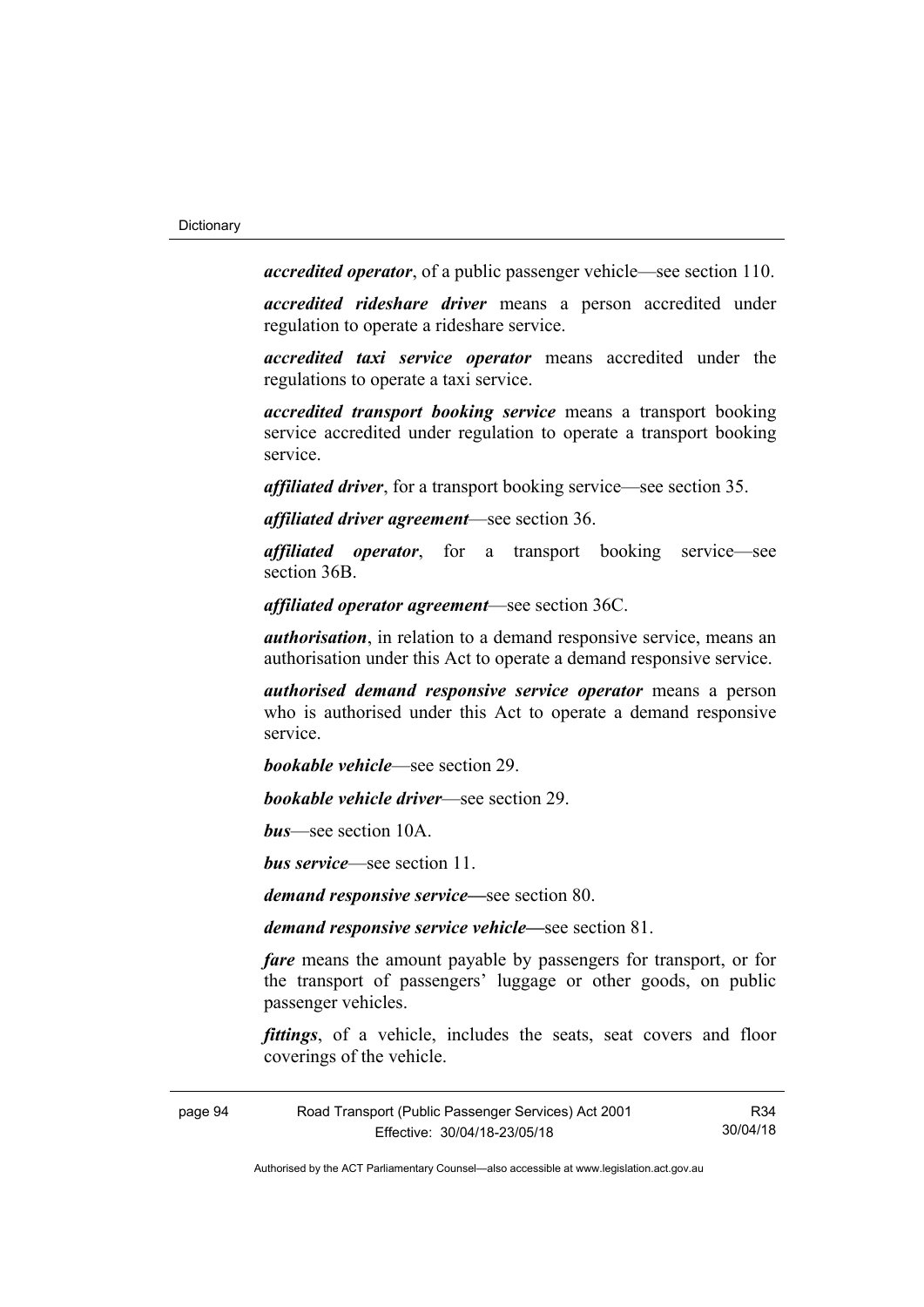*hire car*—see section 67.

*hire car licence*—see section 61.

*hire car service*—see section 69.

*independent taxi service operator* means a taxi service operator approved under regulation as an independent taxi service operator.

*inspect* a vehicle includes observe the performance of the vehicle or any of its equipment, with or without the use of instruments.

*licensed rideshare vehicle* means a vehicle that is the subject of a rideshare vehicle licence.

*long-distance service*—see section 14.

*noncompliance notice*—see section 120 (1).

*public bus*—see section 10A.

*public passenger service*—see section 10.

*public passenger vehicle* means a public bus, taxi, rideshare vehicle, hire car or demand responsive service vehicle.

*public passenger vehicle policy*—see section 110.

*public vehicle licence*—see the *[Road Transport \(Driver Licensing\)](http://www.legislation.act.gov.au/a/1999-78)  [Act 1999](http://www.legislation.act.gov.au/a/1999-78)*, dictionary.

*regular route service*—see section 12.

*restricted hire car*—see section 68.

*restricted hire car licence*—see section 62.

*restricted hire car service*—see section 70.

*restricted taxi*—see section 46.

*restricted taxi licence*—see section 38.

*restricted taxi service*—see section 48.

*rideshare*—see section 60A.

*rideshare driver*—see section 60A.

R34 30/04/18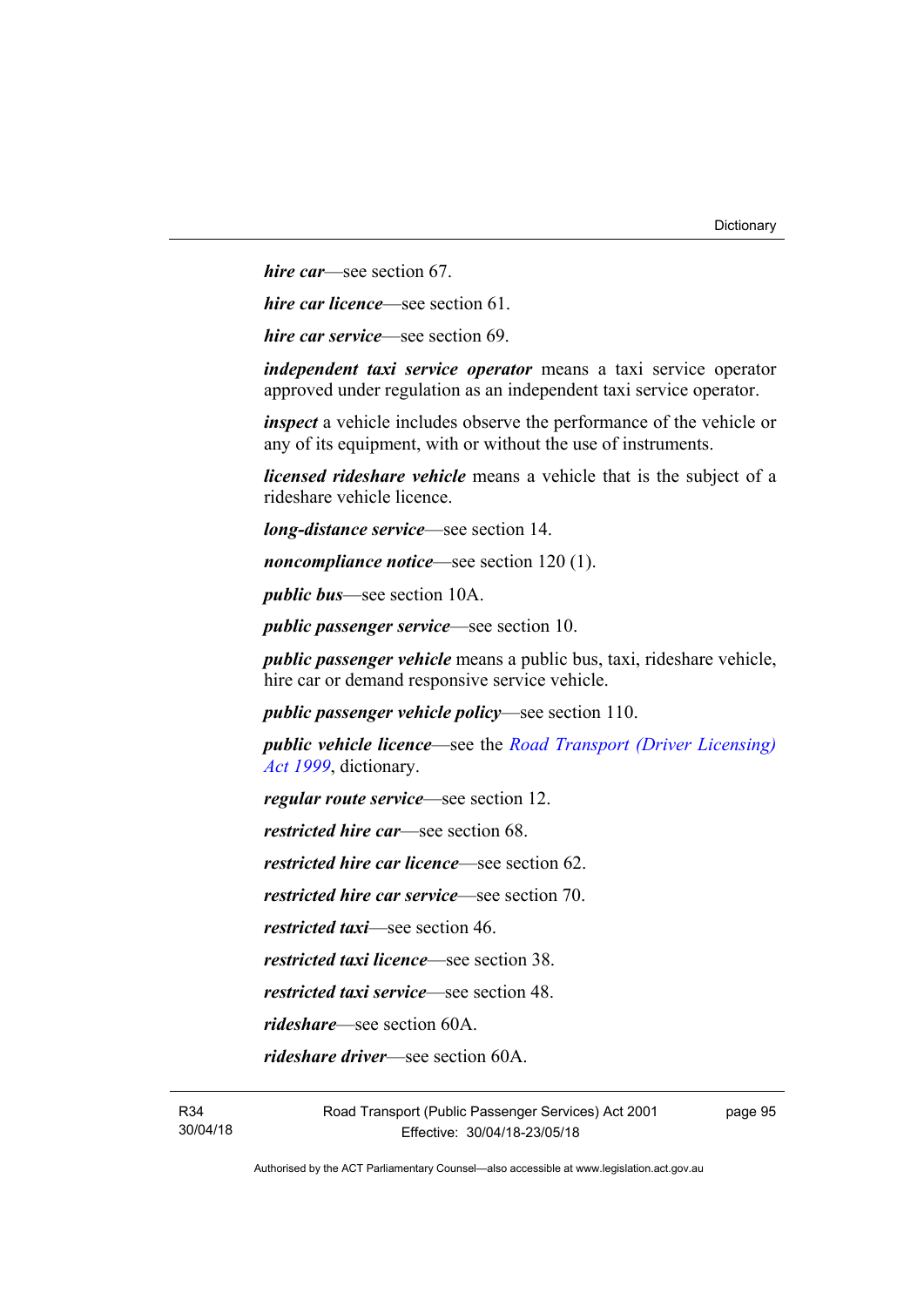*rideshare service*—see section 60A.

*rideshare vehicle*—see section 60A.

*rideshare vehicle licence*—see section 60J.

*road* means an area that is open to or used by the public and is developed for, or has as 1 of its main uses, the driving or riding of motor vehicles, but does not include an area that would otherwise be a road so far as a declaration under the *[Road Transport \(General\)](http://www.legislation.act.gov.au/a/1999-77)  [Act 1999](http://www.legislation.act.gov.au/a/1999-77)*, section 12 (Power to include or exclude areas in road transport legislation) declares that this Act does not apply to the area.

#### *road related area* means—

- (a) an area that divides a road; or
- (b) a footpath or nature strip adjacent to a road; or
- (c) an area that is open to the public and is designated for use by cyclists or animals; or
- (d) an area that is not a road and that is open to or used by the public for driving, riding or parking vehicles; or
- (e) a shoulder of a road; or
- (f) any other area that is open to or used by the public so far as a declaration under the *[Road Transport \(General\) Act 1999](http://www.legislation.act.gov.au/a/1999-77)*, section 12 (Power to include or exclude areas in road transport legislation) declares that this Act applies to the area;

but does not include an area that would otherwise be a road related area so far as a declaration under that section declares that this Act does not apply to the area.

#### *service contract—*

- (a) for part 2 (Bus services)—see section 17; and
- (b) for part 8 (Demand responsive services)—see section 89.

*taxi*—see section 45.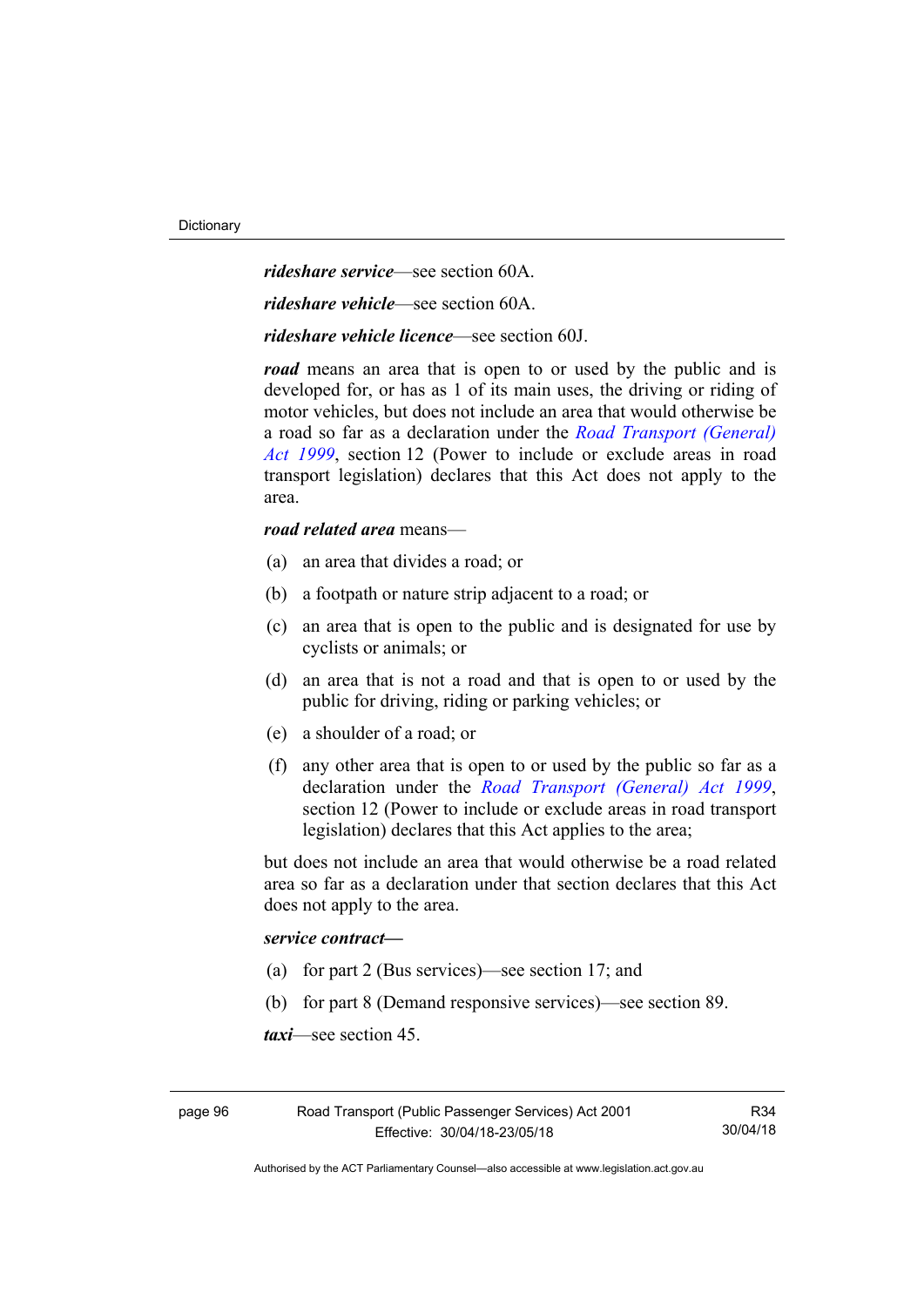*taxi driver* means the person driving a taxi if the person holds a public vehicle licence authorising the person to drive the taxi for hire or reward.

*taxi licence*—see section 37.

*taxi service*—see section 47.

<sup>1</sup>*taxi zone*—see the *[Road Transport \(Road Rules\) Regulation 2017](http://www.legislation.act.gov.au/sl/2017-43/default.asp)*, <sup>2</sup>section 182.

*time of effect*, for a noncompliance notice—see section 120 (2) (b).

*tour and charter service*—see section 13.

*transport booking service*—see section 28.

R34 30/04/18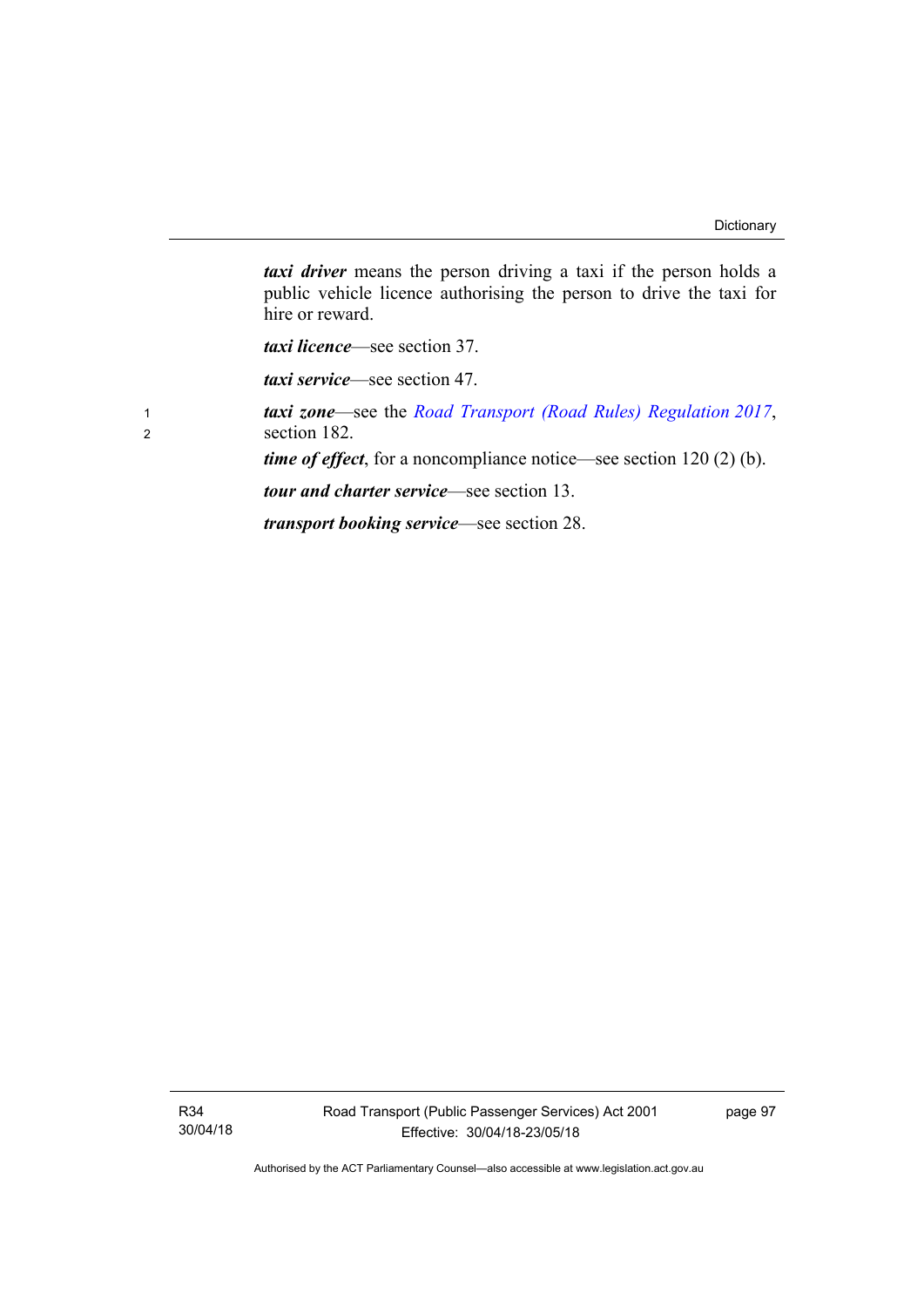#### **Endnotes**

1 About the endnotes

# **Endnotes**

## **1 About the endnotes**

Amending and modifying laws are annotated in the legislation history and the amendment history. Current modifications are not included in the republished law but are set out in the endnotes.

Not all editorial amendments made under the *[Legislation Act 2001](http://www.legislation.act.gov.au/a/2001-14/default.asp)*, part 11.3 are annotated in the amendment history. Full details of any amendments can be obtained from the Parliamentary Counsel's Office.

Uncommenced amending laws are not included in the republished law. The details of these laws are underlined in the legislation history. Uncommenced expiries are underlined in the legislation history and amendment history.

If all the provisions of the law have been renumbered, a table of renumbered provisions gives details of previous and current numbering.

The endnotes also include a table of earlier republications.

| $A = Act$<br>$AF =$ Approved form<br>$am = amended$<br>$amdt = amendment$<br>$AR = Assembly resolution$<br>$ch = chapter$<br>CN = Commencement notice<br>$def = definition$<br>$DI = Disallowable instrument$<br>$dict = dictionary$<br>disallowed = disallowed by the Legislative<br>Assembly<br>$div = division$<br>$exp = expires/expired$<br>$Gaz = qazette$<br>$hdg = heading$<br>IA = Interpretation Act 1967<br>ins = inserted/added<br>$LA =$ Legislation Act 2001<br>$LR =$ legislation register | $NI = Notifiable$ instrument<br>$o = order$<br>om = omitted/repealed<br>$ord = ordinance$<br>orig = original<br>par = paragraph/subparagraph<br>pres = present<br>$prev = previous$<br>$(\text{prev})$ = previously<br>$pt = part$<br>$r = rule/subrule$<br>$reloc = relocated$<br>$renum = renumbered$<br>$R[X]$ = Republication No<br>$RI =$ reissue<br>$s = section/subsection$<br>$sch = schedule$<br>$sdiv = subdivision$<br>SL = Subordinate law |
|-----------------------------------------------------------------------------------------------------------------------------------------------------------------------------------------------------------------------------------------------------------------------------------------------------------------------------------------------------------------------------------------------------------------------------------------------------------------------------------------------------------|--------------------------------------------------------------------------------------------------------------------------------------------------------------------------------------------------------------------------------------------------------------------------------------------------------------------------------------------------------------------------------------------------------------------------------------------------------|
|                                                                                                                                                                                                                                                                                                                                                                                                                                                                                                           |                                                                                                                                                                                                                                                                                                                                                                                                                                                        |
|                                                                                                                                                                                                                                                                                                                                                                                                                                                                                                           | $sub =$ substituted                                                                                                                                                                                                                                                                                                                                                                                                                                    |
| LRA = Legislation (Republication) Act 1996<br>$mod = modified/modification$                                                                                                                                                                                                                                                                                                                                                                                                                               | underlining = whole or part not commenced<br>or to be expired                                                                                                                                                                                                                                                                                                                                                                                          |

# **2 Abbreviation key**

page 98 Road Transport (Public Passenger Services) Act 2001 Effective: 30/04/18-23/05/18

R34 30/04/18

Authorised by the ACT Parliamentary Counsel—also accessible at www.legislation.act.gov.au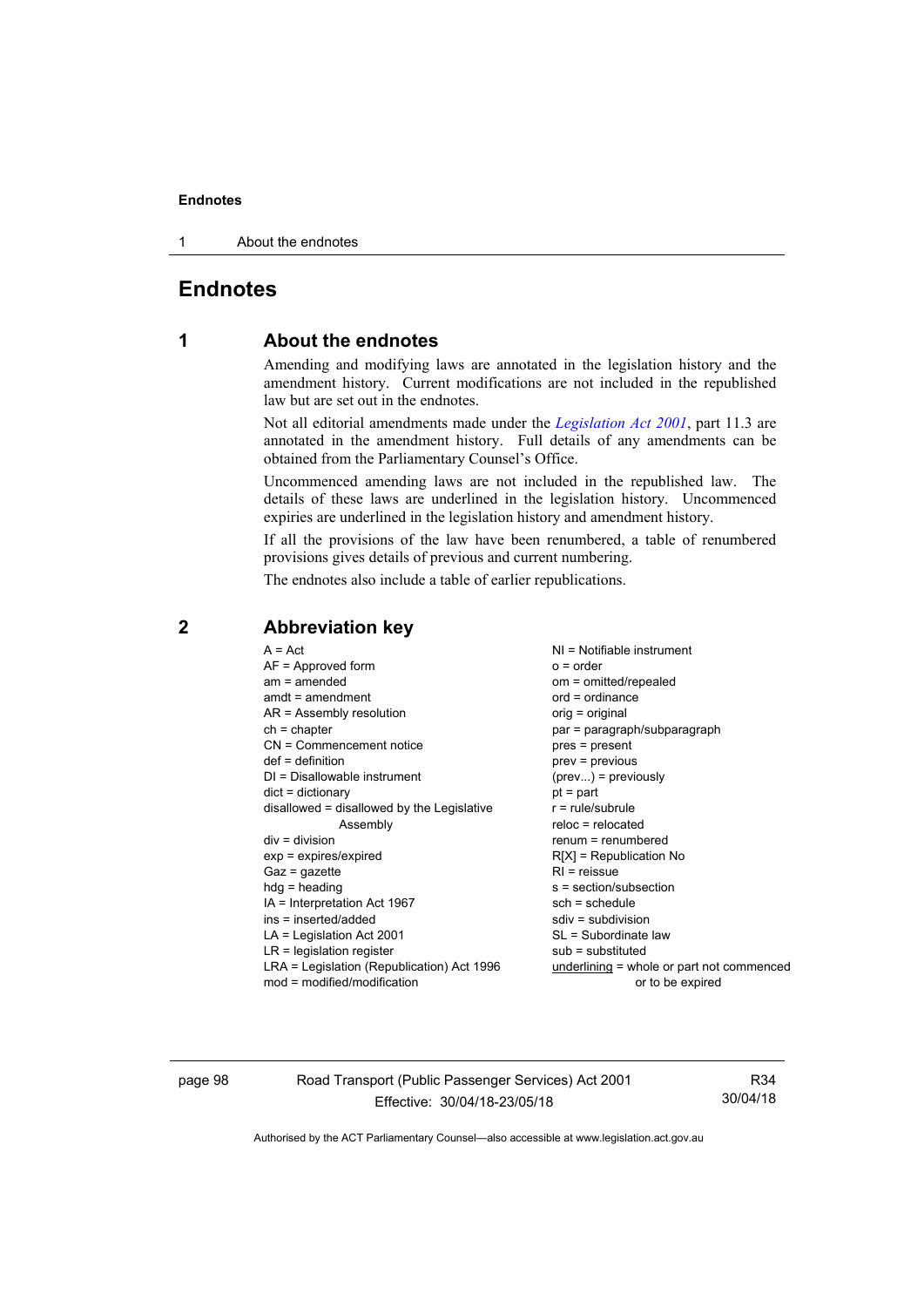## **3 Legislation history**

## **Road Transport (Public Passenger Services) Act 2001 A2001-62**

notified 10 September 2001 [\(Gaz 2001 No S66\)](http://www.legislation.act.gov.au/gaz/2001-S66/default.asp)

s 1, s 2 commenced 10 September 2001 (IA s 10B) remainder commenced 1 December 2001 (s 2 and [CN2001-2\)](http://www.legislation.act.gov.au/cn/2001-2/default.asp)

as amended by

## **[Road Transport \(Public Passenger Services\) Amendment Act 2001](http://www.legislation.act.gov.au/a/2001-94) A2001-94**

notified LR 27 September 2001

s 1, s 2 commenced 27 September 2001 (LA s 75) remainder commenced 1 March 2002 (s 2 and [CN2002-2\)](http://www.legislation.act.gov.au/cn/2002-2/default.asp)

## **[Statute Law Amendment Act 2002](http://www.legislation.act.gov.au/a/2002-30) A2002-30 pt 3.70**

notified LR 16 September 2002

- s 1, s 2 taken to have commenced 19 May 1997 (LA s 75 (2))
- pt 3.70 commenced 17 September 2002 (s 2 (1))

## **[Statute Law Amendment Act 2002 \(No 2\)](http://www.legislation.act.gov.au/a/2002-49) A2002-49 pt 3.23**

notified LR 20 December 2002 s 1, s 2 taken to have commenced 7 October 1994 (LA s 75 (2)) pt 3.23 commenced 17 January 2003 (s 2 (1))

#### **[Road Transport \(Public Passenger Services\) \(Hire Cars\) Amendment](http://www.legislation.act.gov.au/a/2004-69)  [Act 2004](http://www.legislation.act.gov.au/a/2004-69) A2004-69 pt 2**

notified LR 9 September 2004 s 1, s 2 commenced 9 September 2004 (LA s 75 (1)) pt 2 commenced 9 March 2005 (s 2 and LA s 79)

as modified by

## **[Road Transport \(Public Passenger Services\) Regulation 2002](http://www.legislation.act.gov.au/sl/2002-3) SL2002-3 (as am by [SL2005-4](http://www.legislation.act.gov.au/sl/2005-4) s 12)**

notified LR 27 February 2002

s 1, s 2 commenced 27 February 2002 (LA s 75 (1))

s 132 (4) commenced 1 March 2003 (s 2 (2))

remainder commenced 1 March 2002 (s 2 (1) and see [CN2002-2](http://www.legislation.act.gov.au/cn/2002-2/default.asp))

R34 30/04/18 Road Transport (Public Passenger Services) Act 2001 Effective: 30/04/18-23/05/18

page 99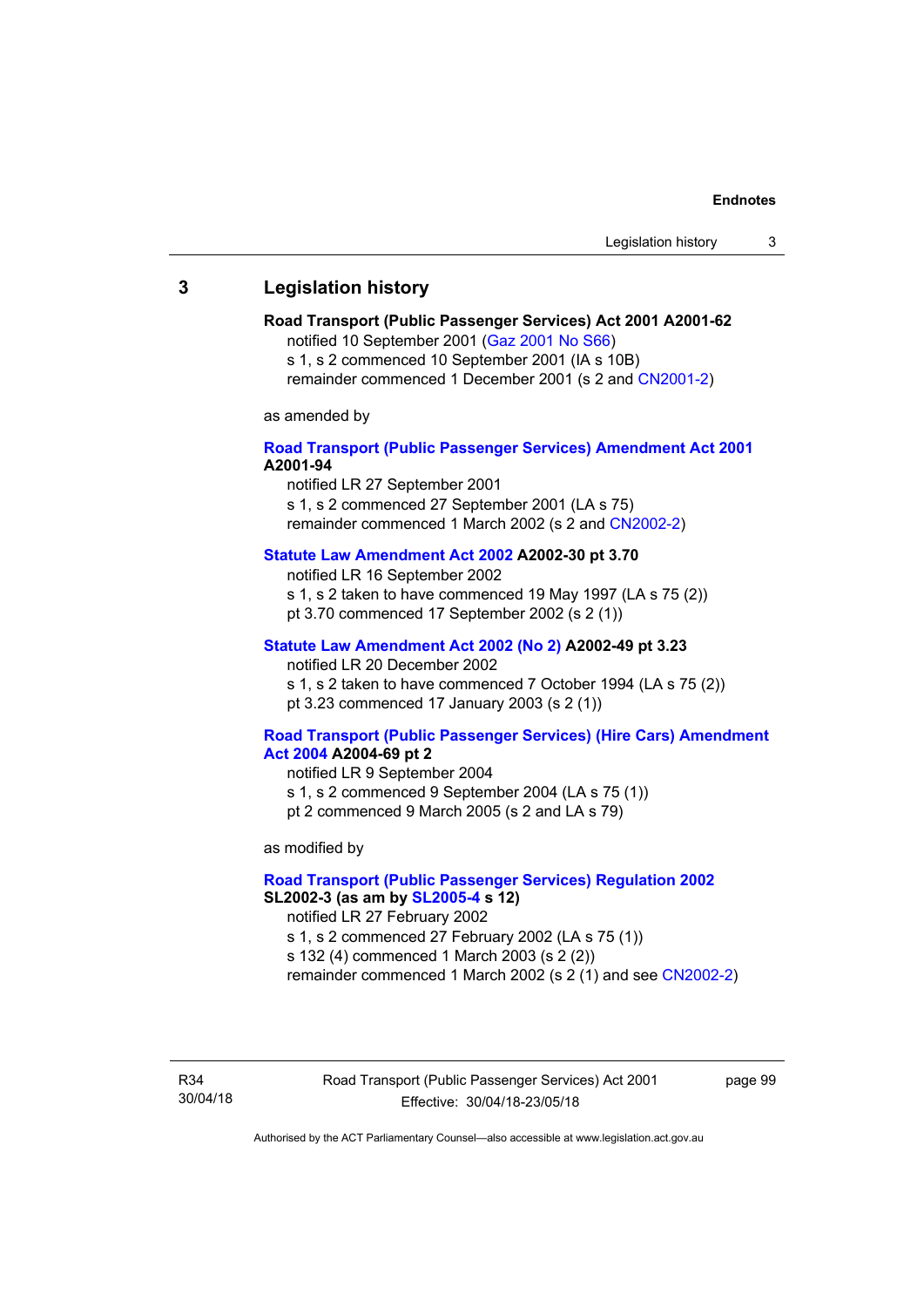3 Legislation history

## **[Road Transport Legislation \(Hire Cars\) Amendment Regulation 2005](http://www.legislation.act.gov.au/sl/2005-4)  [\(No 1\)](http://www.legislation.act.gov.au/sl/2005-4) SL2005-4 s 12**

notified LR 7 March 2005

s 1, s 2 commenced 7 March 2005 (LA s 75 (1))

s 12 commenced 9 March 2005 (s 2 and see [Road Transport \(Public](http://www.legislation.act.gov.au/a/2004-69)  [Passenger Services\) \(Hire Cars\) Amendment Act 2004](http://www.legislation.act.gov.au/a/2004-69) A2004-69, s 2 and LA s 79)

*Note* This regulation only amends the Road Transport (Public [Passenger Services\) Regulation 2002](http://www.legislation.act.gov.au/sl/2002-3) SL2002-3.

as amended by

#### **[Statute Law Amendment Act 2005](http://www.legislation.act.gov.au/a/2005-20) A2005-20 sch 3 pt 3.57**

notified LR 12 May 2005

s 1, s 2 taken to have commenced 8 March 2005 (LA s 75 (2)) amdt 3.372, amdt 3.374 commenced 2 June 2005 (s 2 (2)) sch 3 pt 3.57 remainder commenced 2 June 2005 (s 2 (1))

## **[Road Transport \(Public Passenger Services\) Amendment Act 2006](http://www.legislation.act.gov.au/a/2006-9) A2006-9**

notified LR 15 March 2006 s 1, s 2 commenced 15 March 2006 (LA s 75 (1)) remainder commenced 1 July 2006 (s 2 and [CN2006-13](http://www.legislation.act.gov.au/cn/2006-13/default.asp))

## **[Road Transport Legislation Amendment Act 2006](http://www.legislation.act.gov.au/a/2006-26) A2006-26 pt 2, s 31**

notified LR 14 June 2006 s 1, s 2 commenced 14 June 2006 (LA s 75 (1)) pt 2, s 31 commenced 2 July 2006 (s 2 and [CN2006-12](http://www.legislation.act.gov.au/cn/2006-12/default.asp))

**[Administrative \(Miscellaneous Amendments\) Act 2006](http://www.legislation.act.gov.au/a/2006-30) A2006-30** 

## **sch 1 pt 1.10**

notified LR 16 June 2006 s 1, s 2 commenced 16 June 2006 (LA s 75 (1)) amdt 1.84 commenced 3 July 2006 (s 2 (2)) sch 1 pt 1.10 remainder commenced 1 July 2006 (s 2 (1))

## **[Road Transport \(Third-Party Insurance\) Act 2008](http://www.legislation.act.gov.au/a/2008-1) A2008-1 sch 1 pt 1.9 (as am by [A2008-39](http://www.legislation.act.gov.au/a/2008-39) s 4)**

notified LR 26 February 2008

s 1, s 2 commenced 26 February 2008 (LA s 75 (1))

sch 1 pt 1.9 commenced 1 October 2008 (s 2 as am by [A2008-39](http://www.legislation.act.gov.au/a/2008-39) s 4)

| page 100 | Road Transport (Public Passenger Services) Act 2001 | R34      |
|----------|-----------------------------------------------------|----------|
|          | Effective: 30/04/18-23/05/18                        | 30/04/18 |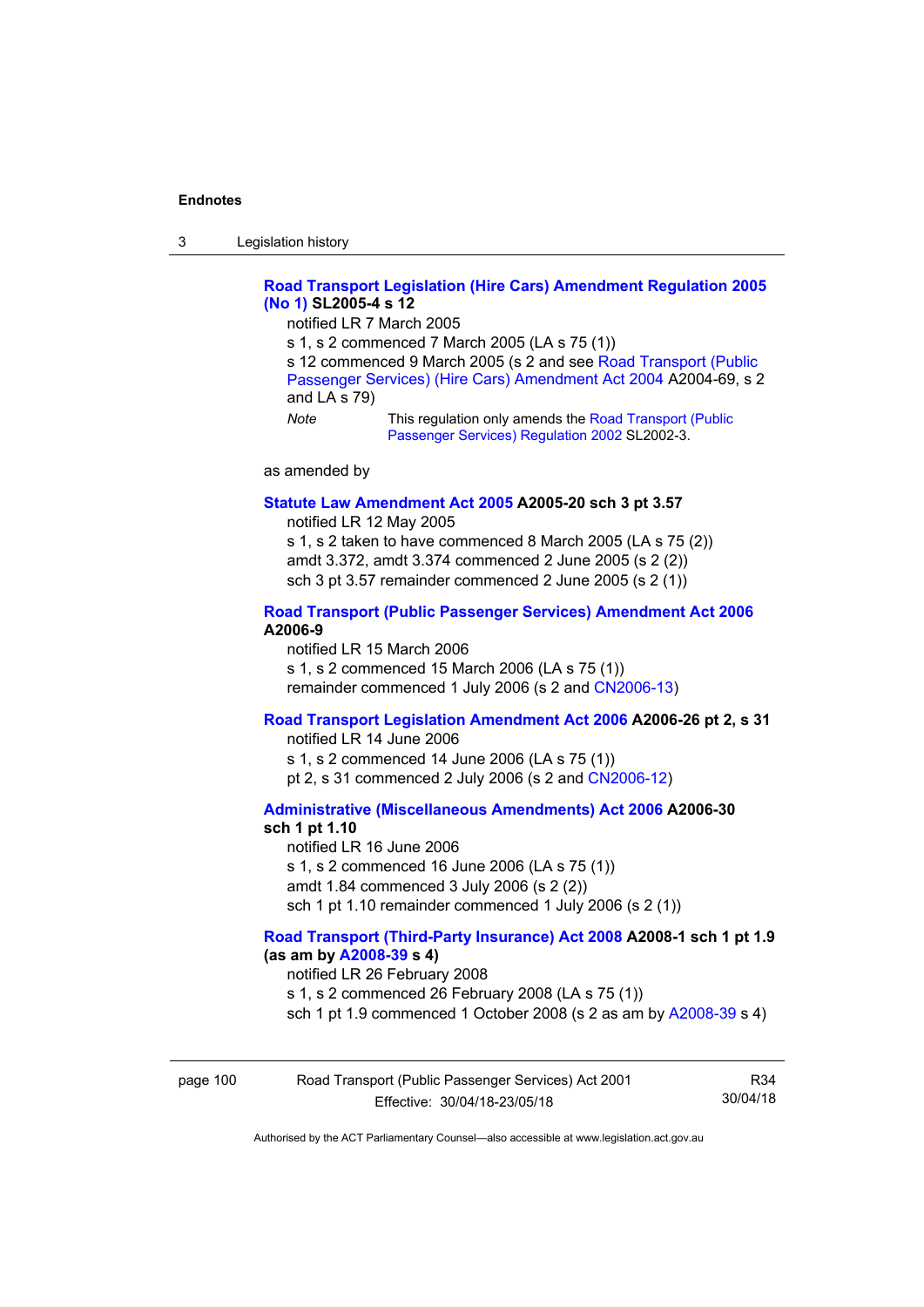## **[Road Transport \(Third-Party Insurance\) Amendment Act 2008](http://www.legislation.act.gov.au/a/2008-39) A2008-39**

notified LR 22 August 2008

s 1, s 2 commenced 22 August 2008 (LA s 75 (1))

remainder commenced 23 August 2008 (s 2)

*Note* This Act only amends the [Road Transport \(Third-Party](http://www.legislation.act.gov.au/a/2008-1)  [Insurance\) Act 2008](http://www.legislation.act.gov.au/a/2008-1) A2008-1.

as modified by

## **[Road Transport \(Third-Party Insurance\) Regulation 2008](http://www.legislation.act.gov.au/sl/2008-37) SL2008-37 s 103 and sch 20 mod 20.1**

notified LR 25 August 2008

s 1, s 2 commenced 25 August 2008 (LA s 75 (1))

s 103 and sch 20 mod 20.1 commenced 1 October 2008 (s 2 and see [Road Transport \(Third-Party Insurance\) Act 2008](http://www.legislation.act.gov.au/a/2008-1) A2008-1 s 2 (as am by [A2008-39](http://www.legislation.act.gov.au/a/2008-39) s 4))

as amended by

#### **[Road Transport \(Third-Party Insurance\) Amendment Act 2009](http://www.legislation.act.gov.au/a/2009-16) A2009-16 sch 3 pt 3.3**

notified LR 30 June 2009 s 1, s 2 commenced 30 June 2009 (LA s 75 (1)) sch 3 pt 3.3 commenced 5 July 2009 (s 2)

## **[Road Transport \(Mass, Dimensions and Loading\) Act 2009](http://www.legislation.act.gov.au/a/2009-22/default.asp) A2009-22**

#### **sch 1 pt 1.8**

notified LR 3 September 2009

s 1, s 2 commenced 3 September 2009 (LA s 75 (1))

sch 1 pt 1.8 commenced 3 March 2010 (s 2 and LA s 79)

## **[Statute Law Amendment Act 2009 \(No 2\)](http://www.legislation.act.gov.au/a/2009-49) A2009-49 sch 3 pt 3.63**

notified LR 26 November 2009 s 1, s 2 commenced 26 November 2009 (LA s 75 (1)) sch 3 pt 3.63 commenced 17 December 2009 (s 2)

#### **[Statute Law Amendment Act 2010](http://www.legislation.act.gov.au/a/2010-18) A2010-18 sch 3 pt 3.18**

notified LR 13 May 2010

s 1, s 2 commenced 13 May 2010 (LA s 75 (1))

sch 3 pt 3.18 commenced 3 June 2010 (s 2)

R34 30/04/18 Road Transport (Public Passenger Services) Act 2001 Effective: 30/04/18-23/05/18

page 101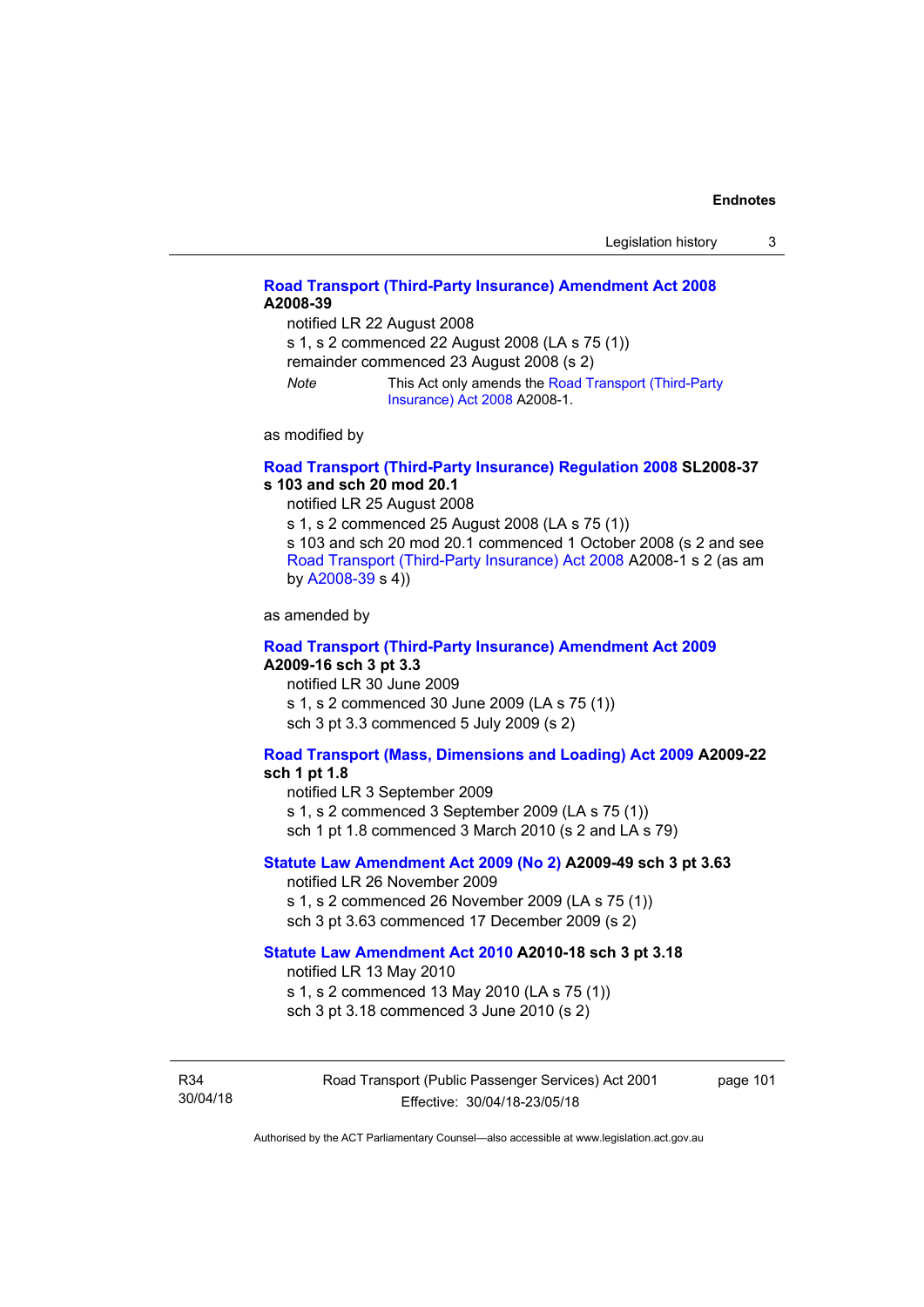| ు | Legislation history |  |
|---|---------------------|--|
|---|---------------------|--|

## **[Fair Trading \(Australian Consumer Law\) Amendment Act 2010](http://www.legislation.act.gov.au/a/2010-54) A2010-54 sch 3 pt 3.21**

notified LR 16 December 2010 s 1, s 2 commenced 16 December 2010 (LA s 75 (1)) sch 3 pt 3.21 commenced 1 January 2011 (s 2 (1))

#### **[Statute Law Amendment Act 2013](http://www.legislation.act.gov.au/a/2013-19) A2013-19 sch 3 pt 3.42**

notified LR 24 May 2013

s 1, s 2 commenced 24 May 2013 (LA s 75 (1)) sch 3 pt 3.42 commenced 14 June 2013 (s 2)

### **[Heavy Vehicle National Law \(Consequential Amendments\) Act 2013](http://www.legislation.act.gov.au/a/2013-52) A2013-52 pt 11**

notified LR 9 December 2013

s 1, s 2 commenced 9 December 2013 (LA s 75 (1)) pt 11 commenced 10 February 2014 (s 2 and see [Heavy Vehicle](http://www.legislation.act.gov.au/a/2013-51/default.asp)  [National Law \(ACT\) Act 2013](http://www.legislation.act.gov.au/a/2013-51/default.asp) A2013-51, s 2 (1) and [CN2014-2](http://www.legislation.act.gov.au/cn/2014-2/default.asp))

## **[Justice and Community Safety Legislation Amendment Act 2014](http://www.legislation.act.gov.au/a/2014-49)**

**[\(No 2\)](http://www.legislation.act.gov.au/a/2014-49) A2014-49 sch 1 pt 1.19** 

notified LR 10 November 2014

s 1, s 2 commenced 10 November 2014 (LA s 75 (1))

sch 1 pt 1.19 commenced 17 November 2014 (s 2)

### **[Road Transport \(Public Passenger Services\) \(Taxi Industry](http://www.legislation.act.gov.au/a/2015-47/default.asp)  [Innovation\) Amendment Act 2015](http://www.legislation.act.gov.au/a/2015-47/default.asp) A2015-47**

notified LR 24 November 2015

s 1, s 2 commenced 24 November 2015 (LA s 75 (1))

s 3 commenced 20 May 2016 (LA s 75AA)

s 30 commenced 20 May 2016 (s 2 and [CN2016-9](http://www.legislation.act.gov.au/cn/2016-9/default.asp))

remainder commenced 1 August 2016 (s 2, [CN2016-9](http://www.legislation.act.gov.au/cn/2016-9/default.asp) and see mod of [A2001-62](http://www.legislation.act.gov.au/a/2001-62/default.asp) by [SL2016-12](http://www.legislation.act.gov.au/sl/2016-12/default.asp) s 3)

as modified by

## **[Road Transport \(Public Passenger Services\) \(Transitional](http://www.legislation.act.gov.au/sl/2016-12/default.asp)  [Provisions\) Regulation 2016](http://www.legislation.act.gov.au/sl/2016-12/default.asp) SL2016-12**

notified LR 19 May 2016 s 1, s 2 commenced 19 May 2016 (LA s 75 (1))

remainder commenced 20 May 2016 (s 2)

page 102 Road Transport (Public Passenger Services) Act 2001 Effective: 30/04/18-23/05/18

R34 30/04/18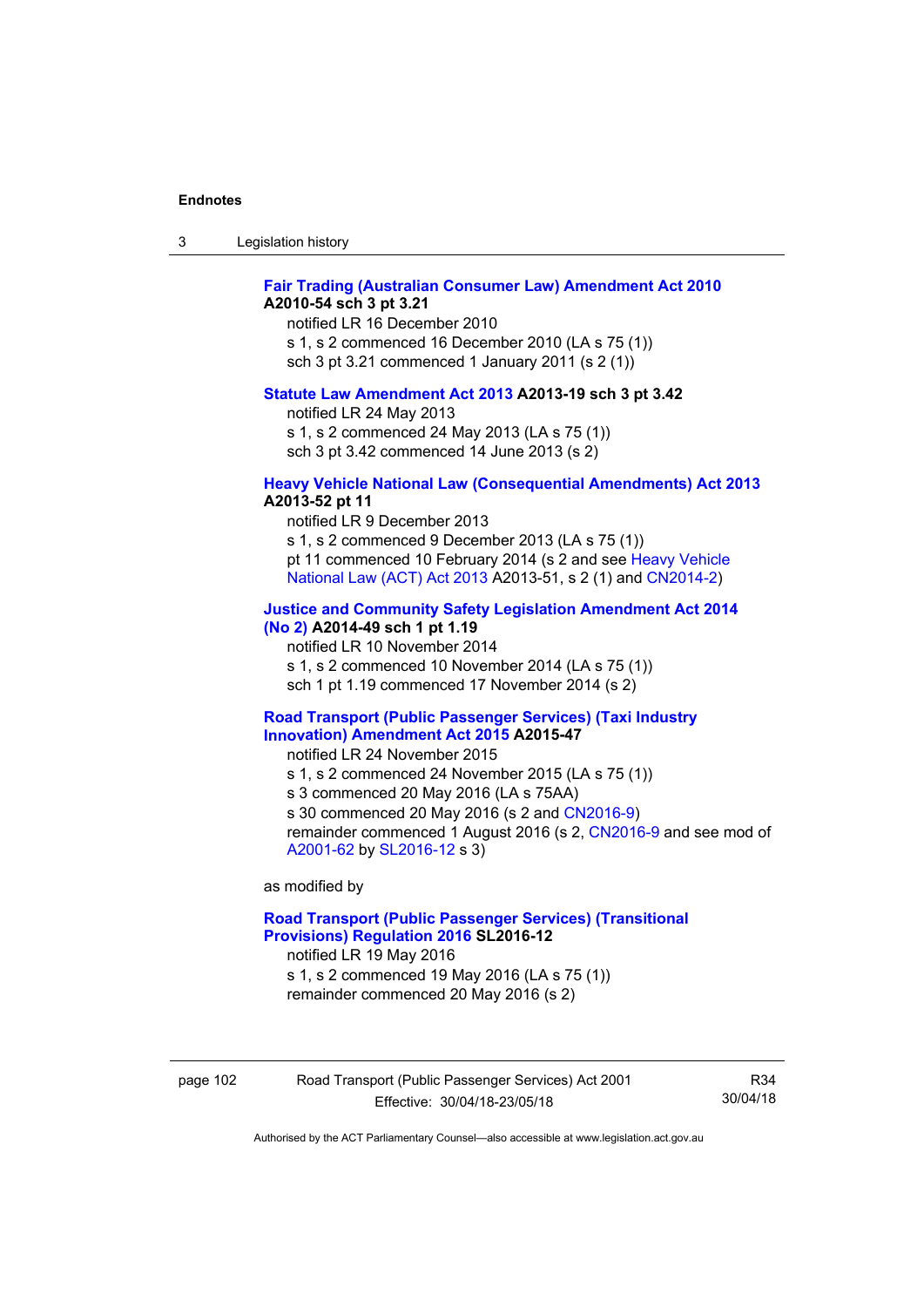## **[Freedom of Information Act 2016](http://www.legislation.act.gov.au/a/2016-55/default.asp) A2016-55 sch 4 pt 4.24 (as am by [A2017-14](http://www.legislation.act.gov.au/a/2017-14) s 19)**

notified LR 26 August 2016

s 1, s 2 commenced 26 August 2016 (LA s 75 (1))

sch 4 pt 4.24 commenced 1 January 2018 (s 2 as am by [A2017-14](http://www.legislation.act.gov.au/a/2017-14) s 19)

#### **[Statute Law Amendment Act 2017](http://www.legislation.act.gov.au/a/2017-4/default.asp) A2017-4 sch 3 pt 3.28**

notified LR 23 February 2017

s 1, s 2 commenced 23 February 2017 (LA s 75 (1))

sch 3 pt 3.28 commenced 9 March 2017 (s 2)

# **[Justice and Community Safety Legislation Amendment Act 2017](http://www.legislation.act.gov.au/a/2017-14/default.asp)**

**[\(No 2\)](http://www.legislation.act.gov.au/a/2017-14/default.asp) A2017-14 s 19, pt 18** 

notified LR 17 May 2017

s 1, s 2 commenced 17 May 2017 (LA s 75 (1))

s 19 commenced 24 May 2017 (s 2 (1))

pt 18 commenced 30 April 2018 (s 2 (2) (a) and see [Road Transport](http://www.legislation.act.gov.au/sl/2017-43/default.asp)  [\(Road Rules\) Regulation 2017](http://www.legislation.act.gov.au/sl/2017-43/default.asp) SL2017-43 s 2)

*Note* This Act also amends the Freedom of Information Act 2016 [A2016-55](http://www.legislation.act.gov.au/a/2016-55/default.asp).

### **[Road Transport Reform \(Light Rail\) Legislation Amendment Act 2017](http://www.legislation.act.gov.au/a/2017-21/default.asp) A2017-21 pt 6**

notified LR 8 August 2017 s 1, s 2 commenced 8 August 2017 (LA s 75 (1)) pt 6 commenced 15 August 2017 (s 2)

## **[Statute Law Amendment Act 2017 \(No 2\)](http://www.legislation.act.gov.au/a/2017-28/default.asp) A2017-28 sch 3 pt 3.14**

notified LR 27 September 2017 s 1, s 2 commenced 27 September 2017 (LA s 75 (1)) sch 3 pt 3.14 commenced 11 October 2017 (s 2)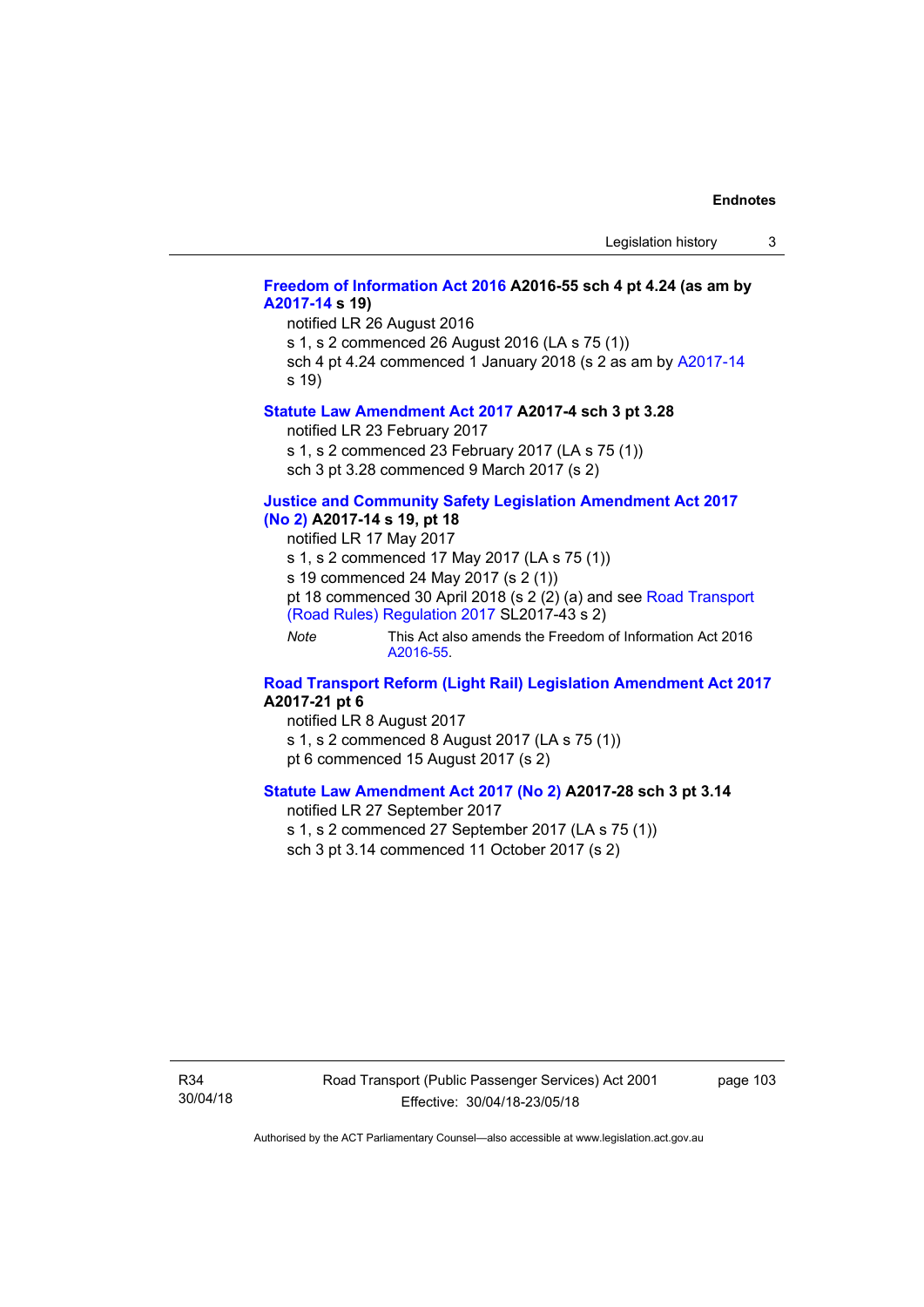4 Amendment history

# **4 Amendment history**

| Preliminary<br>pt 1 hdg note                       | om A2005-20 amdt 3.369                                                                                                                                                                                             |
|----------------------------------------------------|--------------------------------------------------------------------------------------------------------------------------------------------------------------------------------------------------------------------|
| Name of Act<br>s 1                                 | am A2005-20 amdt 3.370; A2009-22 amdt 1.23; A2013-52<br>s 61, s 62                                                                                                                                                 |
| <b>Objects of Act</b><br>s 2 hdg<br>s <sub>2</sub> | bracketed note $exp 30$ June 2002 (s 4 (3))<br>orig s 2 om R1 LA (s 89 (4))<br>(prev s 3) sub A2001-94 s 4<br>renum as s 2 R1 LA (see A2001-94 s 17)<br>am A2004-69 s 4<br>sub A2015-47 s 4                        |
| <b>Dictionary</b><br>s <sub>3</sub>                | (prev s 4) renum as s 3 R1 LA (see A2001-94 s 17)                                                                                                                                                                  |
| <b>Notes</b><br>s 4                                | (prev s 5) sub A2001-94 s 5<br>renum as s 4 R1 LA (see A2001-94 s 17)<br>ss (2), (3) exp 30 June 2002 (s 4 (3))                                                                                                    |
| s 4A                                               | Offences against Act-application of Criminal Code etc<br>ins A2004-69 s 5<br>am A2006-9 s 4; A2006-26 s 4; A2015-47 s 5; A2017-4<br>amdt 3.179                                                                     |
| s 5                                                | Functions of road transport authority<br>(prev s 6) sub A2001-94 s 5<br>renum as s 5 R1 LA (see A2001-94 s 17)<br>am A2004-69 s 6; A2006-9 ss 5-7; pars renum R13 LA;<br>A2015-47 s 6                              |
| <b>Registers under this Act</b><br>s 6 hdg<br>s 6  | sub A2006-9 s 8; A2015-47 s 7<br>(prev s 7) sub A2001-94 s 5<br>renum as s 6 R1 LA (see A2001-94 s 17)<br>am A2004-69 s 7; A2006-9 s 9; A2015-47 s 8                                                               |
| s 7                                                | Security and disclosure of information in registers<br>(prev s 8) sub A2001-94 s 5<br>renum as s 7 R1 LA (see A2001-94 s 17)<br>sub A2002-49 amdt 3.229<br>am A2006-9 s 10; A2014-49 amdt 1.40; A2016-55 amdt 4.34 |

page 104 Road Transport (Public Passenger Services) Act 2001 Effective: 30/04/18-23/05/18

R34 30/04/18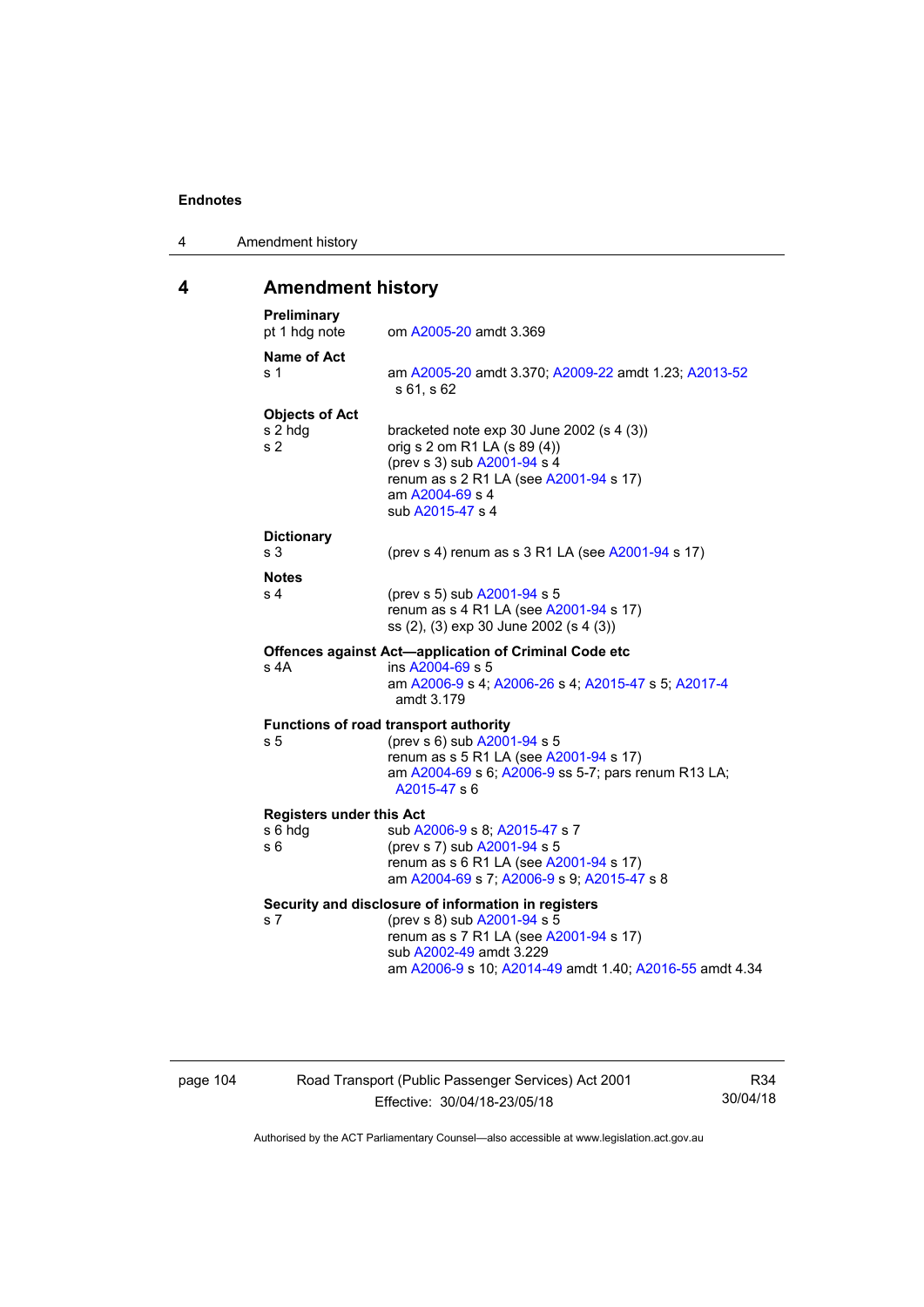## **Competition and Consumer Act authorisation**  s 8 hdg am [A2010-54](http://www.legislation.act.gov.au/a/2010-54) amdt 3.50 s 8 (prev s 9) renum as s 8 R1 LA (see [A2001-94](http://www.legislation.act.gov.au/a/2001-94) s 17) am [A2010-54](http://www.legislation.act.gov.au/a/2010-54) amdt 3.51 **Combinations of accreditations, authorisations and licences**  s 9 (prev s 9A) ins [A2001-94](http://www.legislation.act.gov.au/a/2001-94) s 6 renum as s 9 R1 LA (see [A2001-94](http://www.legislation.act.gov.au/a/2001-94) s 17) sub [A2006-9](http://www.legislation.act.gov.au/a/2006-9) s 11 **Combinations of accreditations and licences**  s 9A renum as s 9 **Meaning of** *bus* **and** *public bus* s 10A ins [A2005-20](http://www.legislation.act.gov.au/a/2005-20) amdt 3.371 am [A2015-47](http://www.legislation.act.gov.au/a/2015-47) s 9; [A2017-21](http://www.legislation.act.gov.au/a/2017-21/default.asp) s 53 **Meaning of** *bus service* s 11 hdg bracketed note exp 30 June 2002 (s 4 (3)) s 11 sub [A2006-9](http://www.legislation.act.gov.au/a/2006-9) s 12 **What is a** *regular route service***?**  s 12 hdg bracketed note exp 30 June 2002 (s 4 (3)) **What is a** *long-distance service***?**  s 14 hdg bracketed note exp 30 June 2002 (s 4 (3)) **Bus operators—purposes of accreditation**  s 15 hdg bracketed note exp 30 June 2002 (s 4 (3)) **Regulations about accreditation system**  s 16 am [A2002-30](http://www.legislation.act.gov.au/a/2002-30) amdt 3.748; [A2006-9](http://www.legislation.act.gov.au/a/2006-9) amdt 1.9 **Service contracts—regular route services**  s 17 hdg bracketed note exp 30 June 2002 (s 4 (3)) sub [A2006-9](http://www.legislation.act.gov.au/a/2006-9) s 13 s 17 am [A2002-49](http://www.legislation.act.gov.au/a/2002-49) amdt 3.230; [A2005-20](http://www.legislation.act.gov.au/a/2005-20) amdt 3.372 **Entitlement to operate regular route services**  s 18 am [A2006-30](http://www.legislation.act.gov.au/a/2006-30) amdt 1.78 **Entitlement to operate tour and charter services**  s 19 am [A2006-30](http://www.legislation.act.gov.au/a/2006-30) amdt 1.79 **Territory's entitlement to operate bus service**  s 19A ins [A2006-30](http://www.legislation.act.gov.au/a/2006-30) amdt 1.80 **Unaccredited operators not to operate certain bus services**  s 20 hdg bracketed note exp 30 June 2002 (s 4 (3)) s 20 am [A2006-30](http://www.legislation.act.gov.au/a/2006-30) amdt 1.81 **Pretending to be an accredited bus service operator**  s 21 sub [A2002-30](http://www.legislation.act.gov.au/a/2002-30) amdt 3.749

R34 30/04/18 Road Transport (Public Passenger Services) Act 2001 Effective: 30/04/18-23/05/18

page 105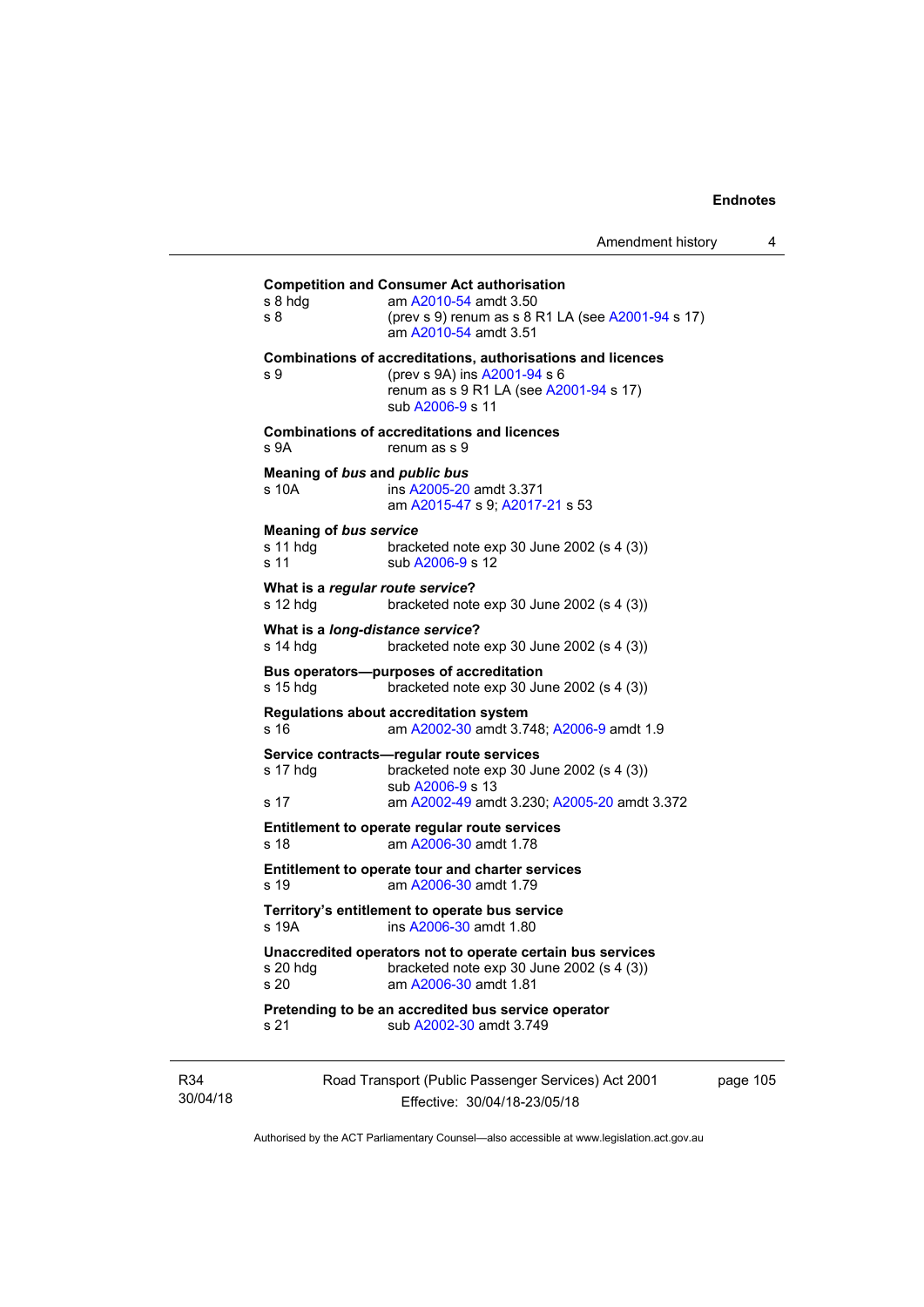| 4        | Amendment history                                                                                                                                                                                                                           |
|----------|---------------------------------------------------------------------------------------------------------------------------------------------------------------------------------------------------------------------------------------------|
|          | Operators of regular route services to hold service contracts<br>s 22 hdg<br>bracketed note $exp 30$ June 2002 (s 4 (3))<br>s 22<br>am A2006-30 amdt 1.82                                                                                   |
|          | Regulations about operation of bus services by accredited people<br>am A2004-69 s 8; A2006-9 amdt 1.1<br>s 24                                                                                                                               |
|          | Regulations about operation of public buses<br>am A2006-9 amdt 1.2, amdt 1.3<br>s <sub>25</sub>                                                                                                                                             |
|          | <b>Regulations about bus drivers</b><br>am A2002-49 amdt 3.230<br>s 26                                                                                                                                                                      |
|          | Regulations about conduct of passengers<br>s 27<br>am A2002-49 amdt 3.230                                                                                                                                                                   |
|          | <b>Transport booking services</b><br>sub A2001-94 s 8; A2015-47 s 10<br>pt 3 hdg                                                                                                                                                            |
|          | <b>Basic concepts</b><br>div 3.1 hdg<br>ins A2001-94 s 8; A2015-47 s 10                                                                                                                                                                     |
|          | <b>Meaning of transport booking service</b><br>$s$ 28 hdg<br>bracketed note exp 30 June 2002 (s 4 (3))<br>s 28<br>orig s 28 om A2001-94 s 7<br>(prev s 29) sub A2001-94 s 8<br>renum as s 28 R1 LA (see A2001-94 s 17)<br>sub A2015-47 s 10 |
|          | Meaning of bookable vehicle and bookable vehicle driver<br>s 29 hdg<br>bracketed note $exp 30$ June 2002 (s 4 (3))<br>s 29<br>(prev s 29A) ins A2001-94 s 8<br>renum as s 29 R1 LA (see A2001-94 s 17)<br>sub A2015-47 s 10                 |
|          | <b>Meaning of taxi booking service</b><br>s 29A<br>renum as s 29                                                                                                                                                                            |
|          | Taxi network providers-purposes of accreditation<br>s 29B<br>renum as s 30                                                                                                                                                                  |
|          | Taxi network providers-regulations about accreditation system<br>s 29C<br>renum as s 31                                                                                                                                                     |
|          | <b>Entitlement to operate taxi networks</b><br>s 29D.<br>renum as s 32                                                                                                                                                                      |
|          | Unaccredited persons not to operate taxi network<br>s 29E<br>renum as s 33                                                                                                                                                                  |
|          | Pretending to be an accredited taxi network provider<br>s 29F<br>renum as s 34                                                                                                                                                              |
| page 106 | Road Transport (Public Passenger Services) Act 2001                                                                                                                                                                                         |

.<br>Effective: 30/04/18-23/05/18

R34 30/04/18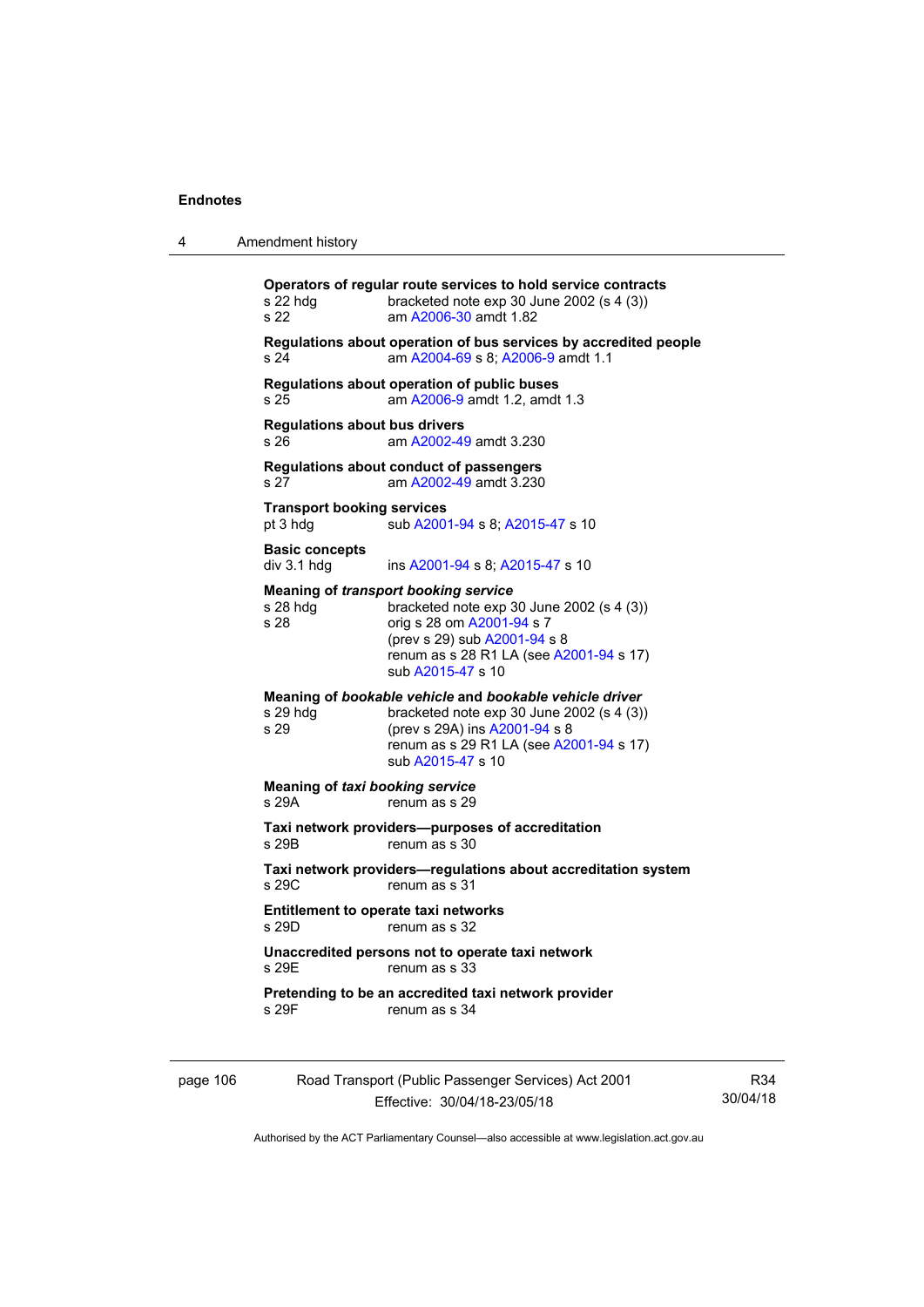```
Regulations about operation of taxi networks by accredited people 
                   renum as s 35
Regulations about operation of taxi networks 
s 29H renum as s 36
Transport booking service—accreditation<br>div 3.2 hdg ins A2001-94 s 8
                   A2001-94 s 8
                    sub A2015-47 s 10 
Transport booking service—purpose of accreditation 
s 30 hdg bracketed note exp 30 June 2002 (s 4 (3)) 
s 30 (prev s 29B) ins A2001-94 s 8 
                   renum as s 30 R1 LA (see A2001-94 s 17)
                   sub A2015-47 s 10 
Meaning of restricted taxi licence 
s 30A renum as s 38
Maximum numbers of taxi licences 
                  renum as s 39
Issue of taxi licences 
s 30C renum as s 40
Transferability of taxi licences<br>s 30D renum as s 4
                  renum as s 41
Use of vehicles as taxis 
s 30E renum as s 42
Pretending vehicles are licensed taxis 
s 30F renum as s 43
Regulations about taxi licences 
s 30G renum as s 44
Transport booking service—regulations about accreditation<br>s 31 hdg bracketed note exp 30 June 2002 (s 4 (3))
                   bracketed note exp 30 June 2002 (s 4 (3))
s 31 (prev s 29C) ins A2001-94 s 8 
                   renum as s 31 R1 LA (see A2001-94 s 17)
                    am A2006-9 amdt 1.9; A2006-26 s 5; pars renum A2006-26
                   s 6 
                    sub A2015-47 s 10 
Meaning of restricted taxi<br>s 31A renum a
                  renum as s 46
Meaning of taxi service 
s 31B renum as s 47
Meaning of restricted taxi service 
s 31C renum as s 48
```
R34 30/04/18 Road Transport (Public Passenger Services) Act 2001 Effective: 30/04/18-23/05/18

page 107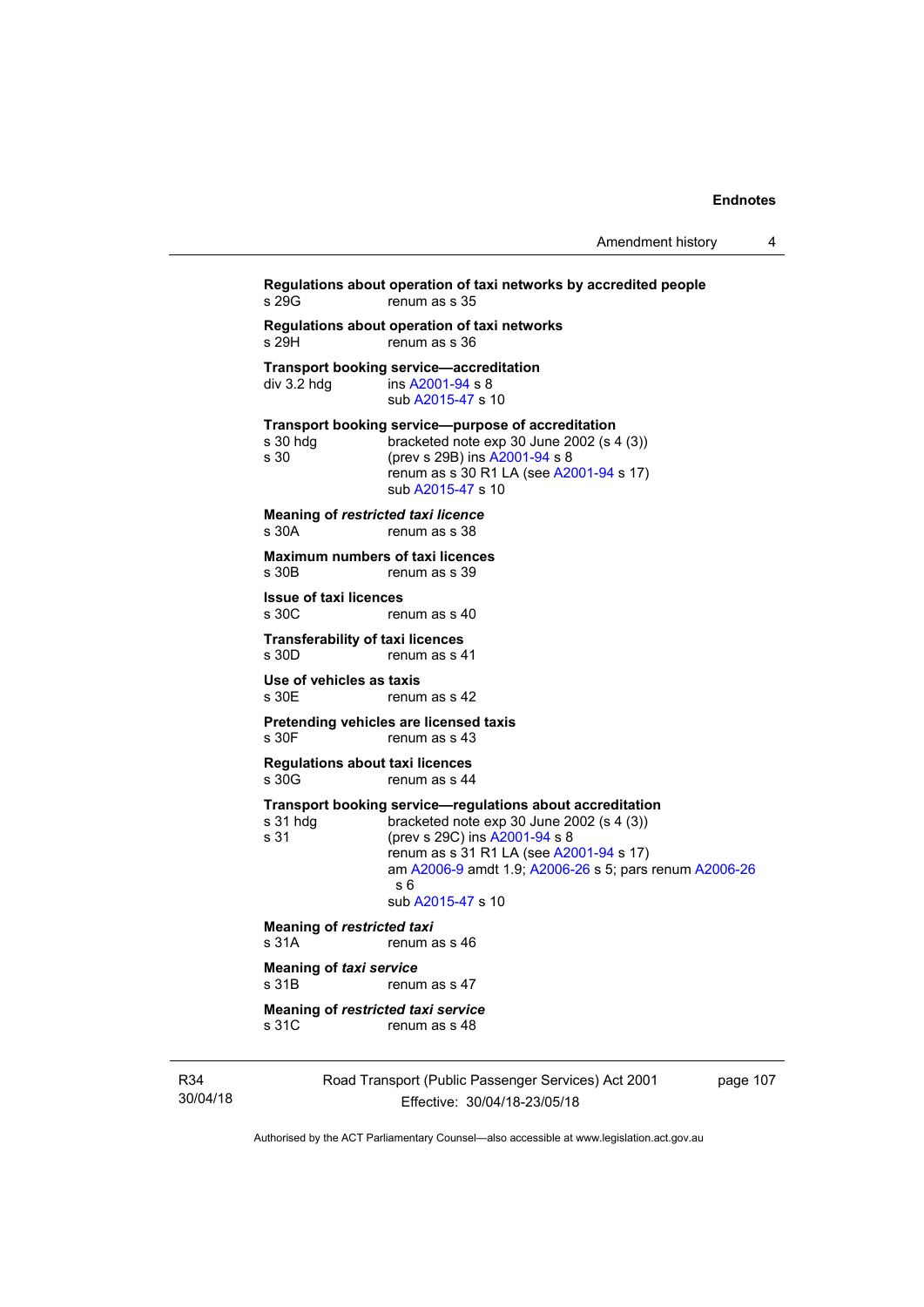4 Amendment history

| s 31D                                          | renum as s 49                                                                                                                                               |
|------------------------------------------------|-------------------------------------------------------------------------------------------------------------------------------------------------------------|
| s 31E                                          | Taxi service operators-regulations about accreditation system<br>renum as s 50                                                                              |
| s 31F                                          | <b>Entitlement to operate taxi services</b><br>renum as s 51                                                                                                |
| s 31G                                          | Unaccredited operators not to operate taxi services<br>renum as s 52                                                                                        |
| s 31H                                          | Pretending to be an accredited taxi service operator<br>renum as s 53                                                                                       |
| s 31l                                          | Taxi service operators to be affiliated with taxi network<br>renum as s 54                                                                                  |
| s 31J                                          | Pretending to be affiliated with taxi network<br>renum as s 55                                                                                              |
| s 31K                                          | Regulations about operation of taxi services by accredited people<br>renum as s 56                                                                          |
| s 31L                                          | Regulations about operation of taxis<br>renum as s 57                                                                                                       |
| <b>Regulations about taxi drivers</b><br>s 31M | renum as s 58                                                                                                                                               |
| s 31N                                          | Regulations about conduct of taxi passengers<br>renum as s 59                                                                                               |
| s.31O                                          | Power to determine maximum taxi fares<br>renum as s 60                                                                                                      |
| s 32                                           | Transport booking service must be accredited<br>(prev s 29D) ins A2001-94 s 8<br>renum as s 32 R1 LA (see A2001-94 s 17)<br>sub A2006-26 s 7; A2015-47 s 10 |
| s 32A                                          | Regulations may apply certain laws and instruments<br>renum as s 62 and then s 82                                                                           |
| <b>Regulations about enforcement</b><br>s 32B  | renum as s 63 and then s 83                                                                                                                                 |
| s 32C                                          | Minister may exempt vehicles and people from Act<br>renum as s 64 and then s 84                                                                             |
| s 32D                                          | Regulations may exempt vehicles and people from Act<br>renum as s 65 and then s 85                                                                          |

page 108 Road Transport (Public Passenger Services) Act 2001 Effective: 30/04/18-23/05/18

R34 30/04/18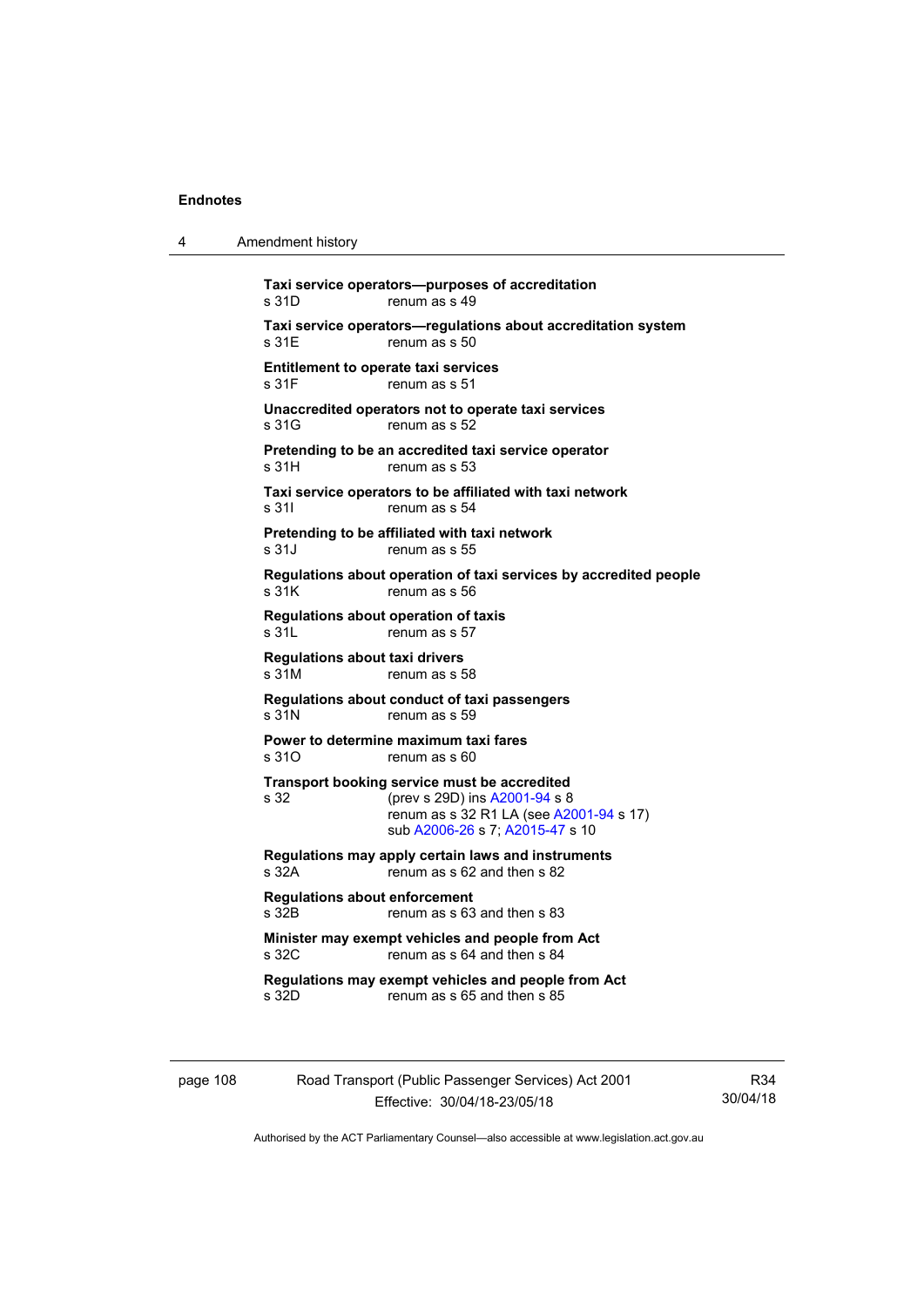## **Transport booking service must comply with accreditation conditions**

| s 33 hdg<br>s 33                                        | <b>Transport booking Scribbe must comply with accidentation conditions</b><br>bracketed note exp 30 June 2002 (s 4 (3))<br>orig s 33 renum as s 66 and then s 87<br>(prev s 29E) ins A2001-94 s 8<br>renum as s 33 R1 LA (see A2001-94 s 17)<br>sub A2006-26 s 7; A2015-47 s 10 |
|---------------------------------------------------------|---------------------------------------------------------------------------------------------------------------------------------------------------------------------------------------------------------------------------------------------------------------------------------|
| s 34                                                    | Pretend to be accredited transport booking service<br>orig s 34 renum as s 67 and then s 88<br>(prev s 29F) ins A2001-94 s 8<br>renum as s 34 R1 LA (see A2001-94 s 17)<br>am A2006-26 s 8<br>sub A2015-47 s 10                                                                 |
| div 3.3 hdg                                             | Transport booking service-affiliated drivers and affiliated operators<br>ins A2001-94 s 8<br>sub A2015-47 s 10                                                                                                                                                                  |
| <b>Meaning of affiliated driver</b><br>s 35 hdg<br>s 35 | bracketed note exp 30 June 2002 (s 4 (3))<br>orig s 35 renum as s 68 and then s 89<br>(prev s 29G) ins A2001-94 s 8<br>renum as s 35 R1 LA (see A2001-94 s 17)<br>sub A2015-47 s 10                                                                                             |
| s 36                                                    | Meaning of affiliated driver agreement<br>orig s 36 renum as s 69 and then s 90<br>(prev s 29H) ins A2001-94 s 8<br>renum as s 36 R1 LA (see A2001-94 s 17)<br>sub A2015-47 s 10                                                                                                |
| <b>Pretend to be affiliated driver</b><br>s 36A         | ins A2015-47 s 10                                                                                                                                                                                                                                                               |
| Meaning of affiliated operator<br>s 36B                 | ins A2015-47 s 10                                                                                                                                                                                                                                                               |
| s 36C                                                   | Meaning of affiliated operator agreement<br>ins A2015-47 s 10                                                                                                                                                                                                                   |
| Pretend to be affiliated operator<br>s 36D              | ins A2015-47 s 10                                                                                                                                                                                                                                                               |
| sarvira                                                 | Taxi driver or taxi service operator must be affiliated with transport booking                                                                                                                                                                                                  |

**s** 36E ins [A2015-47](http://www.legislation.act.gov.au/a/2015-47) s 10

**Rideshare driver must be affiliated with transport booking service**  s 36F ins [A2015-47](http://www.legislation.act.gov.au/a/2015-47) s 10

R34 30/04/18 Road Transport (Public Passenger Services) Act 2001 Effective: 30/04/18-23/05/18

page 109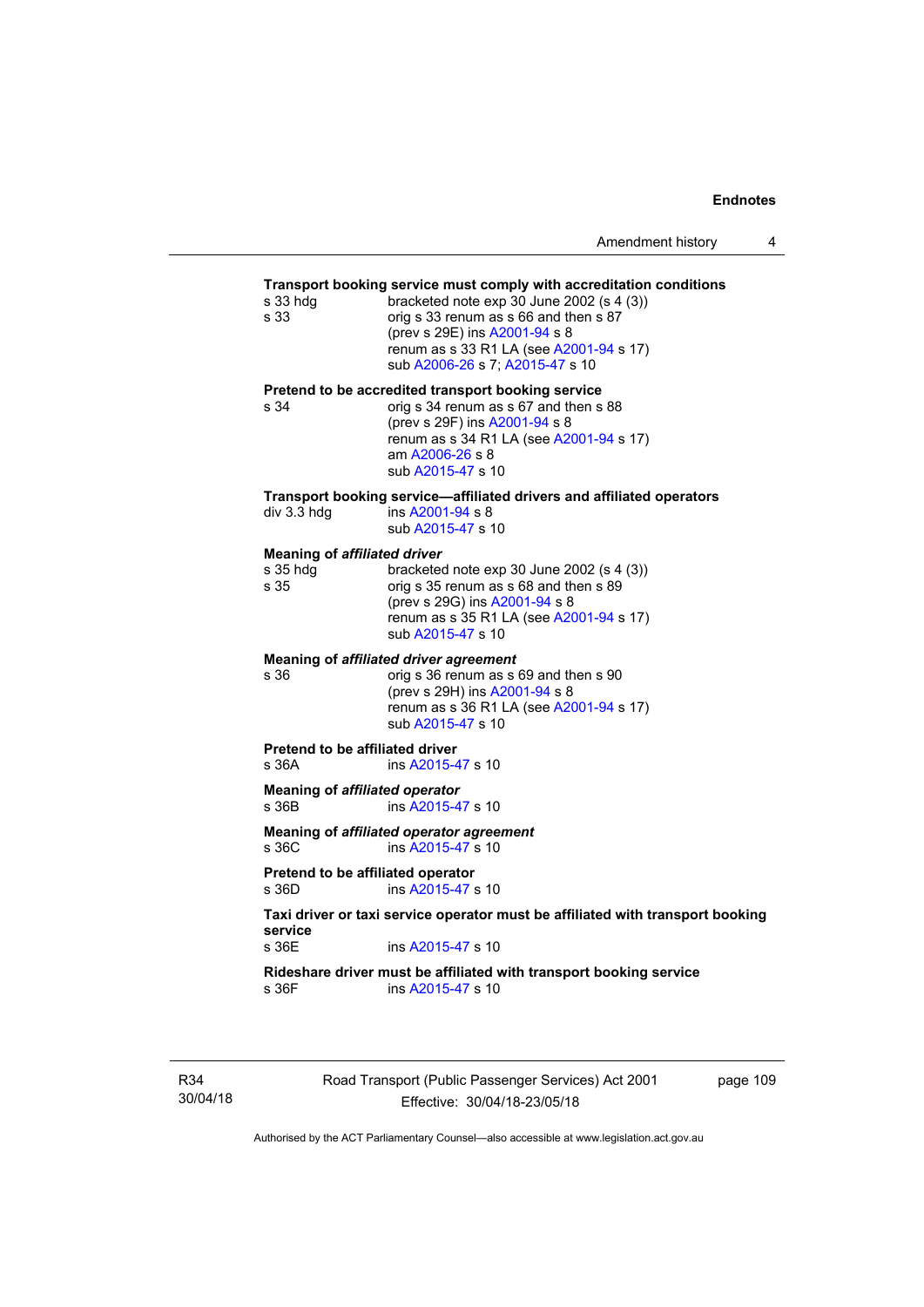4 Amendment history

|          | div 3.4 hdg                                                   | <b>Transport booking service-operation</b><br>ins A2001-94 s 8<br>sub A2015-47 s 10                                                                                                       |
|----------|---------------------------------------------------------------|-------------------------------------------------------------------------------------------------------------------------------------------------------------------------------------------|
|          | s 36G                                                         | <b>Transport booking service-responsibilities</b><br>ins A2015-47 s 10                                                                                                                    |
|          | s 36H                                                         | Transport booking services-regulations about operation<br>ins A2015-47 s 10                                                                                                               |
|          | s 361                                                         | Court may order transport booking service to take certain actions<br>ins A2015-47 s 10                                                                                                    |
|          | <b>Licensing of taxi vehicles</b><br>pt 4 hdg                 | orig pt 4 hdg renum as pt 7 hdg (see A2001-94 s 9)<br>ins A2001-94 s 8                                                                                                                    |
|          | <b>Basic concepts</b><br>div 4.1 hdg                          | orig div 4.1 hdg renum as div 7.1 hdg<br>ins A2001-94 s 8                                                                                                                                 |
|          | <b>Meaning of taxi licence</b><br>s 37 hdg<br>s 37            | bracketed note $exp 30$ June 2002 (s 4 (3))<br>orig s 37 renum as s 70 and then s 91<br>(prev s 30) sub A2001-94 s 8<br>renum as s 37 R1 LA (see A2001-94 s 17)<br>sub A2004-69 s 37      |
|          | <b>Meaning of restricted taxi licence</b><br>s 38 hdg<br>s 38 | bracketed note exp 30 June 2002 (s 4 (3))<br>orig s 38 renum as s 71 and then s 92<br>(prev s 30A) ins A2001-94 s 8<br>renum as s 38 R1 LA (see A2001-94 s 17)                            |
|          | <b>Taxi licences</b><br>div 4.2 hdg                           | orig div 4.2 hdg renum as div 7.2 hdg<br>ins A2001-94 s 8                                                                                                                                 |
|          | <b>Maximum numbers of taxi licences</b><br>s 39 hdg<br>s 39   | bracketed note $exp 30$ June 2002 (s 4 (3))<br>orig s 39 renum as s 72 and then s 93<br>(prev s 30B) ins A2001-94 s 8<br>renum as s 39 R1 LA (see A2001-94 s 17)<br>am A2017-4 amdt 3.180 |
|          | <b>Issue of taxi licences</b><br>s 40 hdg<br>s 40             | bracketed note exp 30 June 2002 (s 4 (3))<br>orig s 40 renum as s 73<br>(prev s 30C) ins A2001-94 s 8<br>renum as s 40 R1 LA (see A2001-94 s 17)                                          |
| page 110 |                                                               | Road Transport (Public Passenger Services) Act 2001                                                                                                                                       |

R34 30/04/18

Authorised by the ACT Parliamentary Counsel—also accessible at www.legislation.act.gov.au

Effective: 30/04/18-23/05/18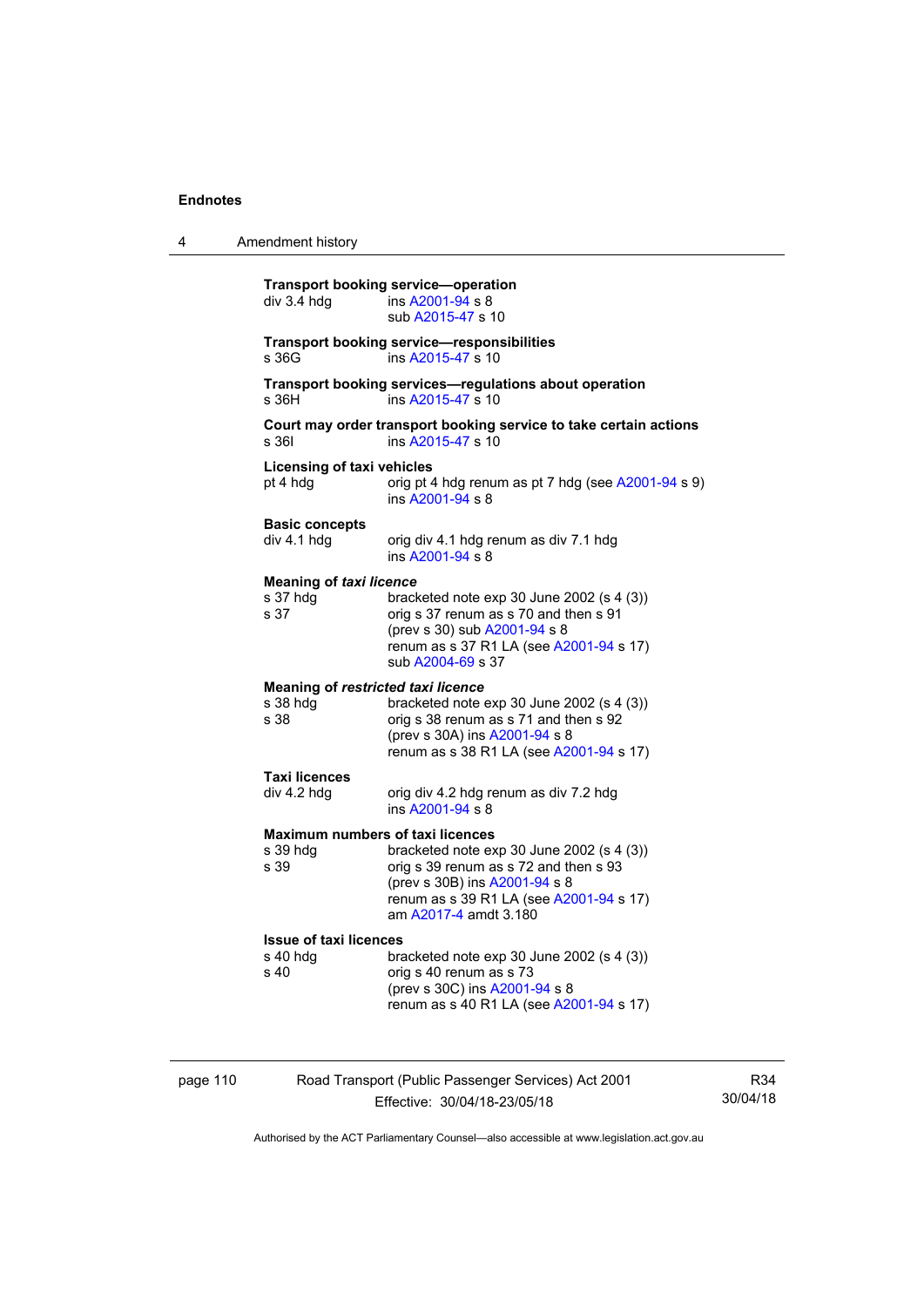| <b>Transferability of taxi licences</b><br>s 41 hdg<br>s 41           | bracketed note exp 30 June 2002 (s 4 (3))<br>orig s 41 renum as s 74<br>(prev s 30D) ins A2001-94 s 8<br>renum as s 41 R1 LA (see A2001-94 s 17)<br>sub A2006-26 s 9                   |
|-----------------------------------------------------------------------|----------------------------------------------------------------------------------------------------------------------------------------------------------------------------------------|
| Use of vehicles as taxis<br>s 42 hdg<br>s 42                          | bracketed note exp 30 June 2002 (s 4 (3))<br>orig s 42 renum as s 75<br>(prev s 30E) ins A2001-94 s 8<br>renum as s 42 R1 LA (see A2001-94 s 17)<br>am A2004-69 s 10                   |
|                                                                       | Pretending vehicles are licensed taxis                                                                                                                                                 |
| s 43                                                                  | orig s 43 renum as s 76<br>(prev s 30F) ins A2001-94 s 8<br>renum as s 43 R1 LA (see A2001-94 s 17)                                                                                    |
| <b>Regulations about taxi licences</b><br>s 44 hdg<br>s <sub>44</sub> | bracketed note exp 30 June 2002 (s 4 (3))<br>orig s 44 renum as s 77<br>(prev s 30G) ins A2001-94 s 8<br>renum as s 44 R1 LA (see A2001-94 s 17)<br>am A2006-9 amdt 1.9; A2006-26 s 10 |
| Taxi services<br>pt 5 hdg                                             | orig pt 5 hdg om R1 LA (s 89 (3)) but see s 54)<br>prev pt 5 hdg exp 31 December 2001 (s 54)<br>ins A2001-94 s 8                                                                       |
| <b>Basic concepts</b><br>div 5.1 hdg                                  | ins A2001-94 s 8                                                                                                                                                                       |
| Meaning of taxi<br>s 45 hdg<br>s 45                                   | bracketed note $exp 30$ June 2002 (s 4 (3))<br>orig s 45 renum as s 78<br>(prev s 31) sub A2001-94 s 8<br>renum as s 45 R1 LA (see A2001-94 s 17)<br>sub A2004-69 s 11                 |
| <b>Meaning of restricted taxi</b><br>s 46 hdg<br>s 46                 | bracketed note exp 30 June 2002 (s 4 (3))<br>orig s 46 renum as s 79<br>(prev s 31A) ins A2001-94 s 8<br>renum as s 46 R1 LA (see A2001-94 s 17)<br>am A2006-9 s 15                    |

R34 30/04/18 Road Transport (Public Passenger Services) Act 2001 Effective: 30/04/18-23/05/18

page 111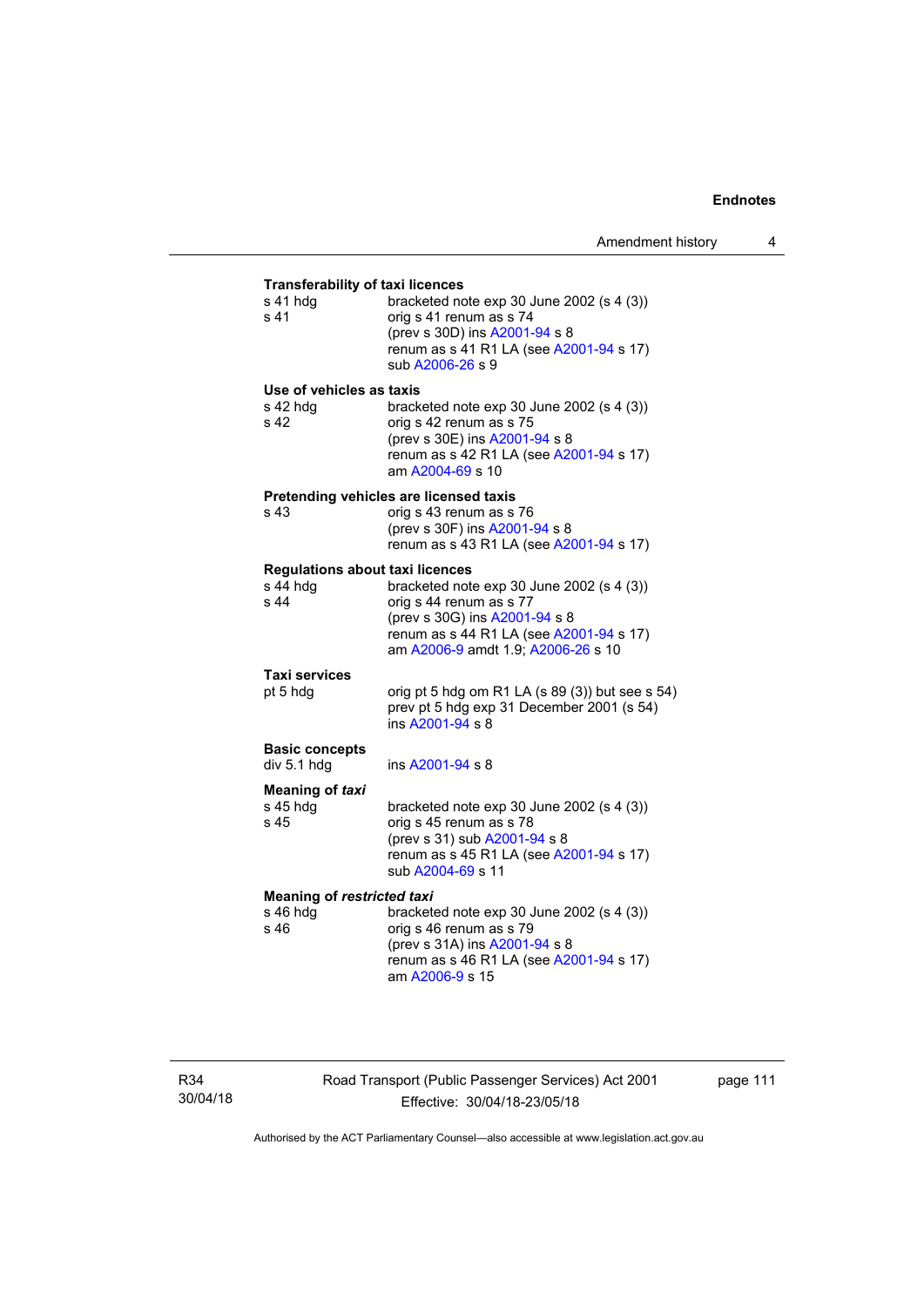4 Amendment history

| s 47 hdg<br>s 47  | <b>Meaning of taxi service</b><br>bracketed note $exp 30$ June 2002 (s 4 (3))<br>orig s 47 renum as s 80<br>(prev s 31B) ins A2001-94 s 8<br>renum as s 47 R1 LA (see A2001-94 s 17)                                                       |
|-------------------|--------------------------------------------------------------------------------------------------------------------------------------------------------------------------------------------------------------------------------------------|
| s 48              | Meaning of restricted taxi service<br>orig s 48 renum as s 81<br>(prev s 31C) ins A2001-94 s 8<br>renum as s 48 R1 LA (see A2001-94 s 17)                                                                                                  |
| div 5.2 hdg       | Accreditation of taxi service operators<br>ins A2001-94 s 8                                                                                                                                                                                |
| s 49 hdg<br>s 49  | Taxi service operators—purposes of accreditation<br>bracketed note $exp 30$ June 2002 (s 4 (3))<br>orig s 49 renum as s 82<br>(prev s 31D) ins A2001-94 s 8<br>renum as s 49 R1 LA (see A2001-94 s 17)                                     |
| s 50 hdg<br>s 50  | Taxi service operators—regulations about accreditation system<br>bracketed note $exp 30$ June 2002 (s 4 (3))<br>orig s 50 renum as s 83<br>(prev s 31E) ins A2001-94 s 8<br>renum as s 50 R1 LA (see A2001-94 s 17)<br>am A2006-9 amdt 1.9 |
| div 5.3 hdg       | <b>Entitlement to operate taxi services</b><br>ins A2001-94 s 8                                                                                                                                                                            |
| $s51$ hdg<br>s 51 | <b>Entitlement to operate taxi services</b><br>bracketed note exp 30 June 2002 (s 4 (3))<br>orig s 51 renum as s 84<br>(prev s 31F) ins A2001-94 s 8<br>renum as s 51 R1 LA (see A2001-94 s 17)<br>am A2006-26 s 11; A2015-47 s 11         |
| s 51A             | <b>Existing approved taxi networks</b><br>renum as s 85                                                                                                                                                                                    |
| s 51B             | Existing taxi licences and restricted taxi licences<br>renum as s 86                                                                                                                                                                       |
| s 51C             | Interim accreditation of existing taxi operators<br>renum as s 87                                                                                                                                                                          |
| s 51D             | Determination about maximum number of taxi licences<br>renum as s 88                                                                                                                                                                       |
| s 51E             | Determination about maximum number of restricted taxi licences<br>renum as s 89                                                                                                                                                            |

| page 112 | Road Transport (Public Passenger Services) Act 2001 | R34      |
|----------|-----------------------------------------------------|----------|
|          | Effective: 30/04/18-23/05/18                        | 30/04/18 |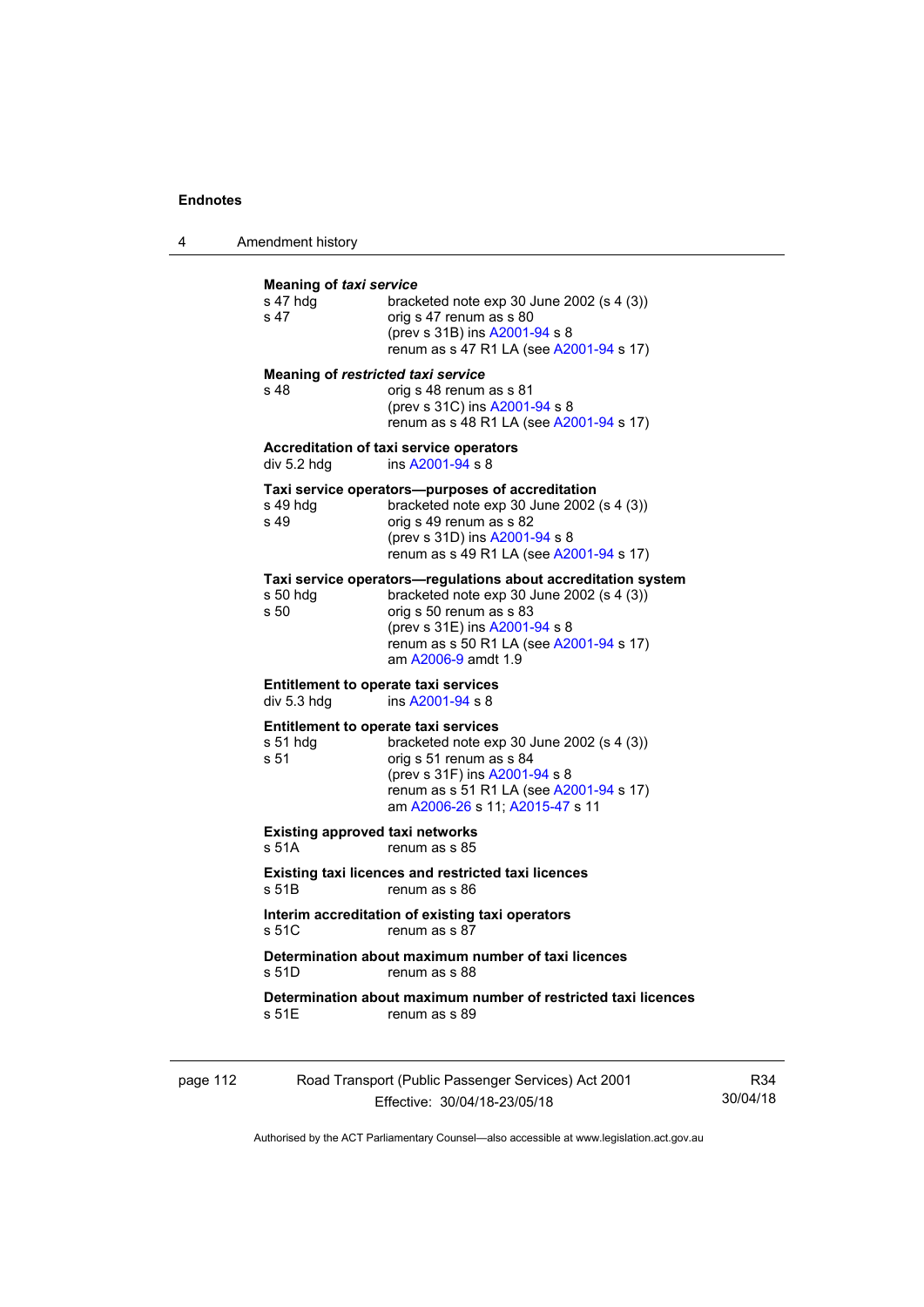| s 51F                                             | renum as s 90                                                                                                                                                                                                                                                           |
|---------------------------------------------------|-------------------------------------------------------------------------------------------------------------------------------------------------------------------------------------------------------------------------------------------------------------------------|
| s 51G                                             | Determination about maximum taxi fares<br>renum as s 91                                                                                                                                                                                                                 |
| Expiry of div 7.7<br>s 51H                        | renum as s 92                                                                                                                                                                                                                                                           |
| $s52$ hdg<br>s 52                                 | Unaccredited operators not to operate taxi services<br>bracketed note exp 30 June 2002 (s 4 (3))<br>orig s 52 exp 31 December 2001 (s 54)<br>(prev s 31G) ins A2001-94 s 8<br>renum as s 52 R1 LA (see A2001-94 s 17)<br>am A2004-69 s 12                               |
| s 53                                              | Pretending to be an accredited taxi service operator<br>orig s 53 exp 31 December 2001 (s 54)<br>(prev s 31H) ins A2001-94 s 8<br>renum as s 53 R1 LA (see A2001-94 s 17)                                                                                               |
| s 54                                              | Taxi service operators to be affiliated with taxi network<br>orig s 54 exp 31 December 2001 (s 54)<br>(prev s 31l) ins A2001-94 s 8<br>renum as s 54 R1 LA (see A2001-94 s 17)<br>sub A2006-26 s 12<br>om A2015-47 s 12                                                 |
| s 55                                              | Pretending to be affiliated with taxi network<br>(prev s 31J) ins A2001-94 s 8<br>renum as s 55 R1 LA (see A2001-94 s 17)<br>om A2015-47 s 12                                                                                                                           |
| <b>Regulation of taxi services</b><br>div 5.4 hdg | ins A2001-94 s 8                                                                                                                                                                                                                                                        |
| s 56 hdg<br>s 56                                  | Regulations about operation of taxi services by accredited people<br>bracketed note $exp 30$ June 2002 (s 4 (3))<br>(prev s 31K) ins A2001-94 s 8<br>renum as s 56 R1 LA (see A2001-94 s 17)<br>am A2006-9 amdt 1.4, amdt 1.5; A2010-18 amdt 3.77;<br>A2015-47 ss 13-15 |
| s 57                                              | <b>Regulations about operation of taxis</b><br>(prev s 31L) ins A2001-94 s 8<br>renum as s 57 R1 LA (see A2001-94 s 17)<br>am A2015-47 s 16; pars renum R26 LA                                                                                                          |
| <b>Regulations about taxi drivers</b><br>s 58     | (prev s 31M) ins A2001-94 s 8<br>renum as s 58 R1 LA (see A2001-94 s 17)                                                                                                                                                                                                |

30/04/18

R34

Effective: 30/04/18-23/05/18

ge  $113$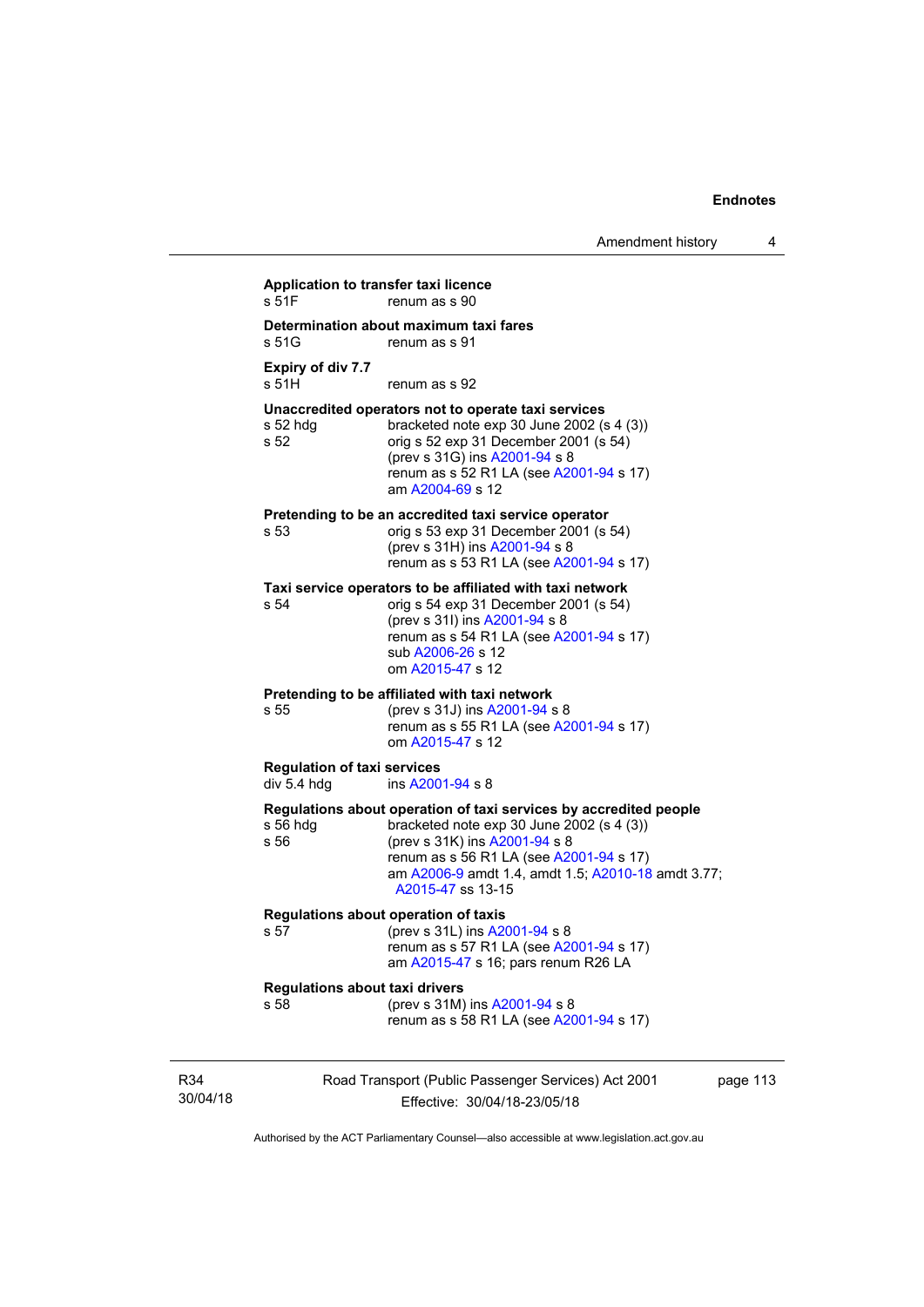4 Amendment history

**Regulations about conduct of taxi passengers**  (prev s 31N) ins [A2001-94](http://www.legislation.act.gov.au/a/2001-94) s 8 renum as s 59 R1 LA (see [A2001-94](http://www.legislation.act.gov.au/a/2001-94) s 17) am [A2015-47](http://www.legislation.act.gov.au/a/2015-47) s 17 **Power to determine taxi fares**  s 60 hdg bracketed note exp 30 June 2002 (s 4 (3)) s 60 (prev s 31O) ins [A2001-94](http://www.legislation.act.gov.au/a/2001-94) s 8 renum as s 60 R1 LA (see [A2001-94](http://www.legislation.act.gov.au/a/2001-94) s 17) sub [A2015-47](http://www.legislation.act.gov.au/a/2015-47) s 18 **Ridesharing**  pt 5A hdg **orig pt 5A hdg** renum as pt 6 hdg **pres pt 5A hdg**  ins [A2015-47](http://www.legislation.act.gov.au/a/2015-47) s 19 **Basic concepts**<br>div 5A.1 hdg div 5A.1 hdg **orig div 5A.1 hdg**  renum as div 6.1 hdg **pres div 5A.1 hdg**  ins [A2015-47](http://www.legislation.act.gov.au/a/2015-47) s 19 **Meaning of** *rideshare service***,** *rideshare driver***,** *rideshare* **and** *rideshare vehicle*  s 60A **orig s 60A**  renum as s 61 **pres s 60A**  ins [A2015-47](http://www.legislation.act.gov.au/a/2015-47) s 19 **Rideshare drivers**  div 5A.2 hdg **orig div 5A.2 hdg**  renum as div 6.2 hdg **pres div 5A.2 hdg**  ins [A2015-47](http://www.legislation.act.gov.au/a/2015-47) s 19 **Rideshare drivers—accreditation**<br>sdiv 5A.2.1 hdg ins A2015-47 s ins [A2015-47](http://www.legislation.act.gov.au/a/2015-47) s 19 **Rideshare driver—purposes of accreditation** s 60B **orig s 60B**  renum as s 62 **pres s 60B**  ins [A2015-47](http://www.legislation.act.gov.au/a/2015-47) s 19 **Rideshare driver—regulations about accreditation system**  s 60C **orig s 60C**  renum as s 63 **pres s 60C**  ins [A2015-47](http://www.legislation.act.gov.au/a/2015-47) s 19

page 114 Road Transport (Public Passenger Services) Act 2001 Effective: 30/04/18-23/05/18

R34 30/04/18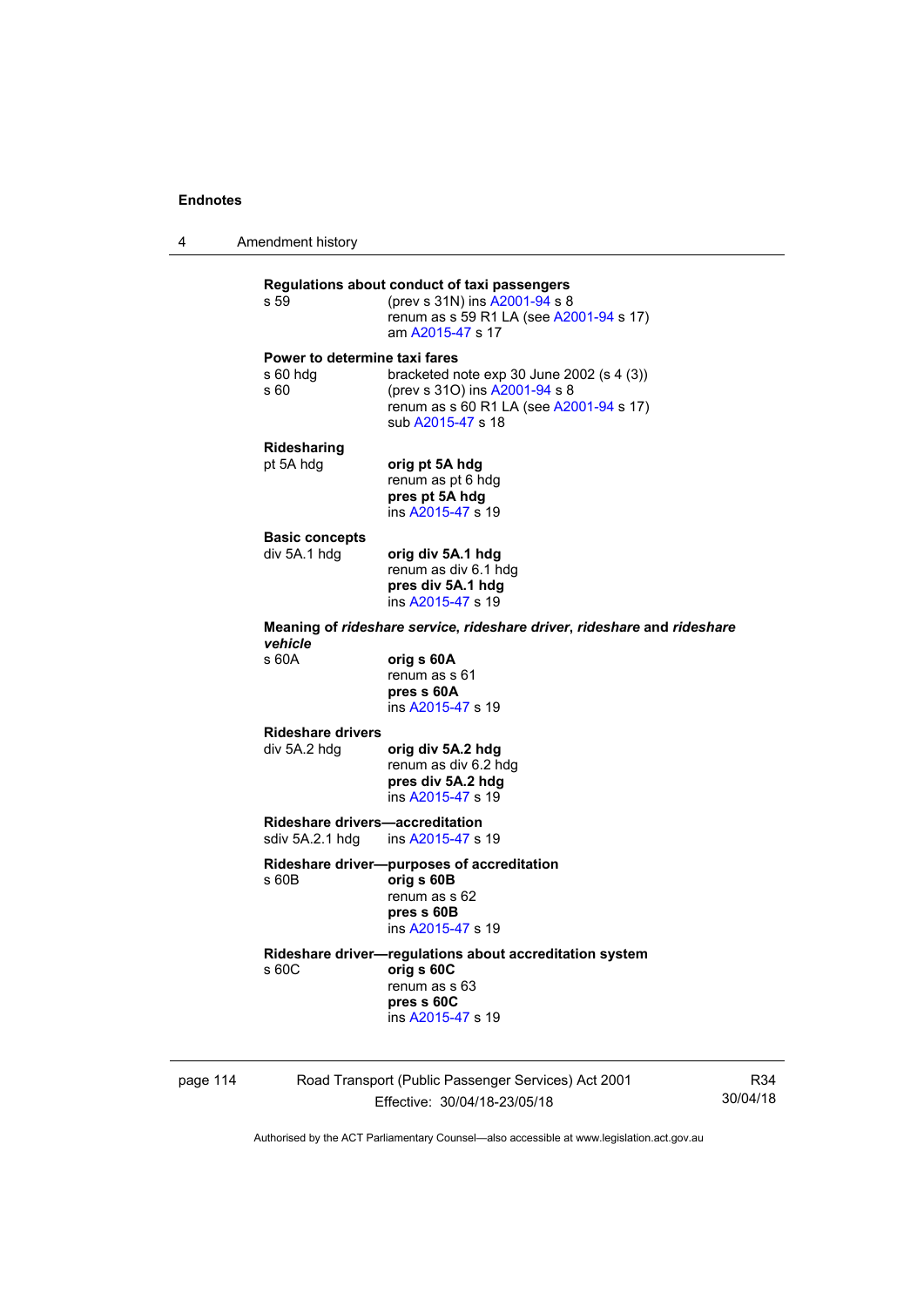Amendment history 4

**Entitlement to operate rideshare services**  s 60D **orig s 60D**  renum as s 64 **pres s 60D**  ins [A2015-47](http://www.legislation.act.gov.au/a/2015-47) s 19 **Rideshare driver must be accredited**  s 60E **orig s 60E**  renum as s 65 **pres s 60E**  ins [A2015-47](http://www.legislation.act.gov.au/a/2015-47) s 19 **Pretend to be accredited rideshare driver**  s 60F **orig s 60F**  renum as s 66 **pres s 60F**  ins [A2015-47](http://www.legislation.act.gov.au/a/2015-47) s 19 **Rideshare drivers—regulation**  sdiv 5A.2.2 hdg ins [A2015-47](http://www.legislation.act.gov.au/a/2015-47) s 19 **Rideshare driver must not use unlicensed rideshare vehicle** s 60G **orig s 60G**  renum as s 67 **pres s 60G**  ins [A2015-47](http://www.legislation.act.gov.au/a/2015-47) s 19 **Regulations about operation of rideshare service** s 60H **orig s 60H**  renum as s 68 **pres s 60H**  ins [A2015-47](http://www.legislation.act.gov.au/a/2015-47) s 19 **Regulations about rideshare drivers** s 60I **orig s 60I**  renum as s 69 **pres s 60I**  ins [A2015-47](http://www.legislation.act.gov.au/a/2015-47) s 19 **Rideshare vehicles**  div 5A.3 hdg ins [A2015-47](http://www.legislation.act.gov.au/a/2015-47) s 19 **Meaning of** *rideshare vehicle licence*  s 60J **orig s 60J**  renum as s 70 **pres s 60J** 

 ins [A2015-47](http://www.legislation.act.gov.au/a/2015-47) s 19 am [A2017-4](http://www.legislation.act.gov.au/a/2017-4/default.asp) amdt 3.181

R34 30/04/18 Road Transport (Public Passenger Services) Act 2001 Effective: 30/04/18-23/05/18

page 115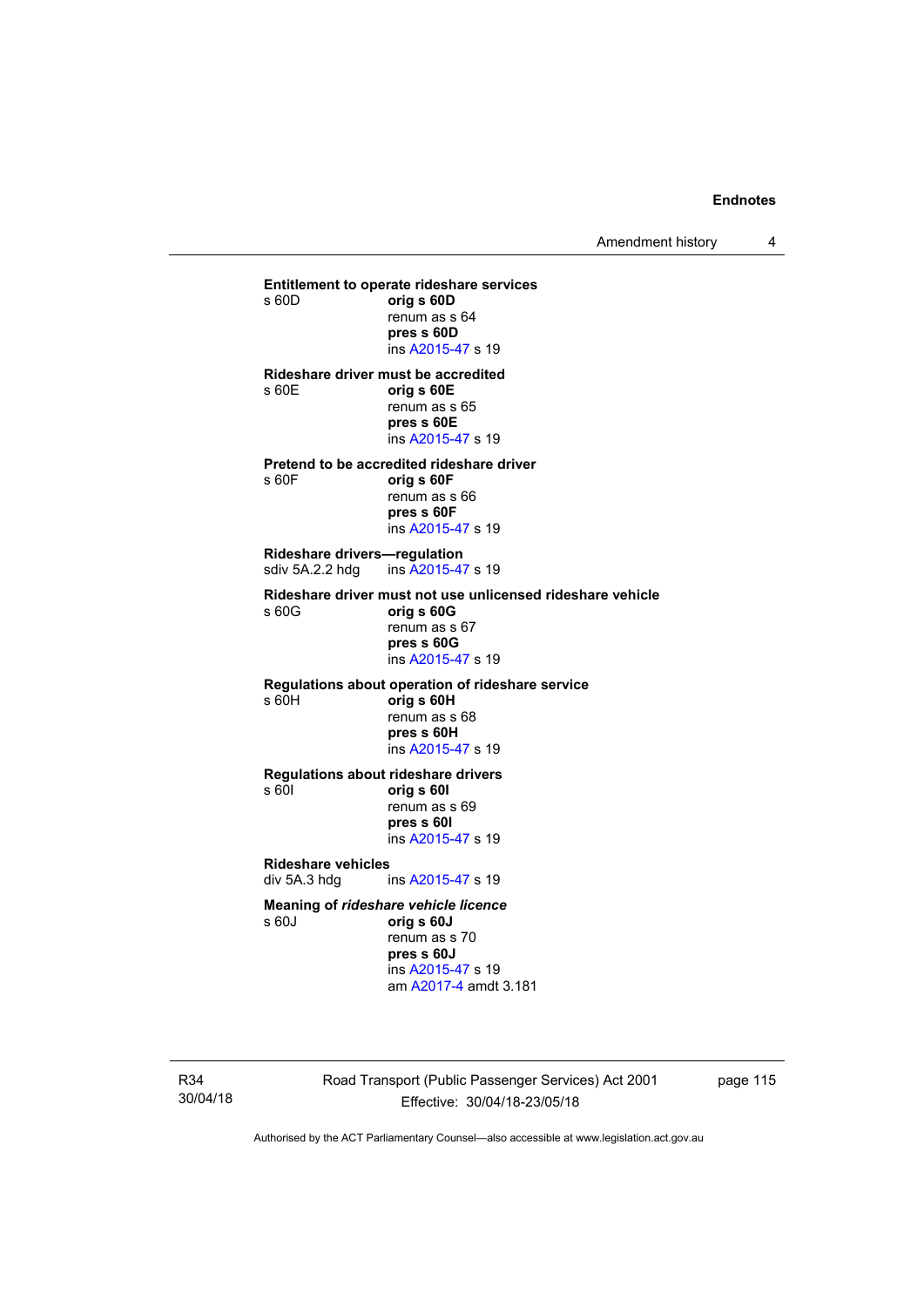4 Amendment history page 116 Road Transport (Public Passenger Services) Act 2001 R34 **Rideshare vehicle licence not transferable**  s 60K **orig s 60K**  renum as s 71 **pres s 60K**  ins [A2015-47](http://www.legislation.act.gov.au/a/2015-47) s 19 **Pretend vehicle is licensed rideshare vehicle**  s 60L **orig s 60L**  renum as s 72 **pres s 60L**  ins [A2015-47](http://www.legislation.act.gov.au/a/2015-47) s 19 **Licensed rideshare vehicle not to be used by unlicensed or unaccredited driver**  s 60M **orig s 60M**  renum as s 73 **pres s 60M**  ins [A2015-47](http://www.legislation.act.gov.au/a/2015-47) s 19 **Licensed rideshare vehicle not to be used unless insured**  s 60N **orig s 60M**  renum as s 74 **pres s 60M**  ins [A2015-47](http://www.legislation.act.gov.au/a/2015-47) s 19 **Regulations about rideshare vehicles**  s 60O **orig s 60O**  renum as s 75 **pres s 60O**  ins [A2015-47](http://www.legislation.act.gov.au/a/2015-47) s 19 **Rideshare passengers and fares**  div 5A.4 hdg ins [A2015-47](http://www.legislation.act.gov.au/a/2015-47) s 19 **Regulations about conduct of rideshare vehicle passengers**  s 60P **orig s 60P**  renum as s 76 **pres s 60P**  ins [A2015-47](http://www.legislation.act.gov.au/a/2015-47) s 19 **Power to determine rideshare fares**  s 60Q **orig s 60Q**  renum as s 77 **pres s 60Q**  ins [A2015-47](http://www.legislation.act.gov.au/a/2015-47) s 19 **Hire car services**  renum as pt 7 hdg **Basic concepts**  div 5B.1 hdg renum as div 7.1 hdg

Effective: 30/04/18-23/05/18

30/04/18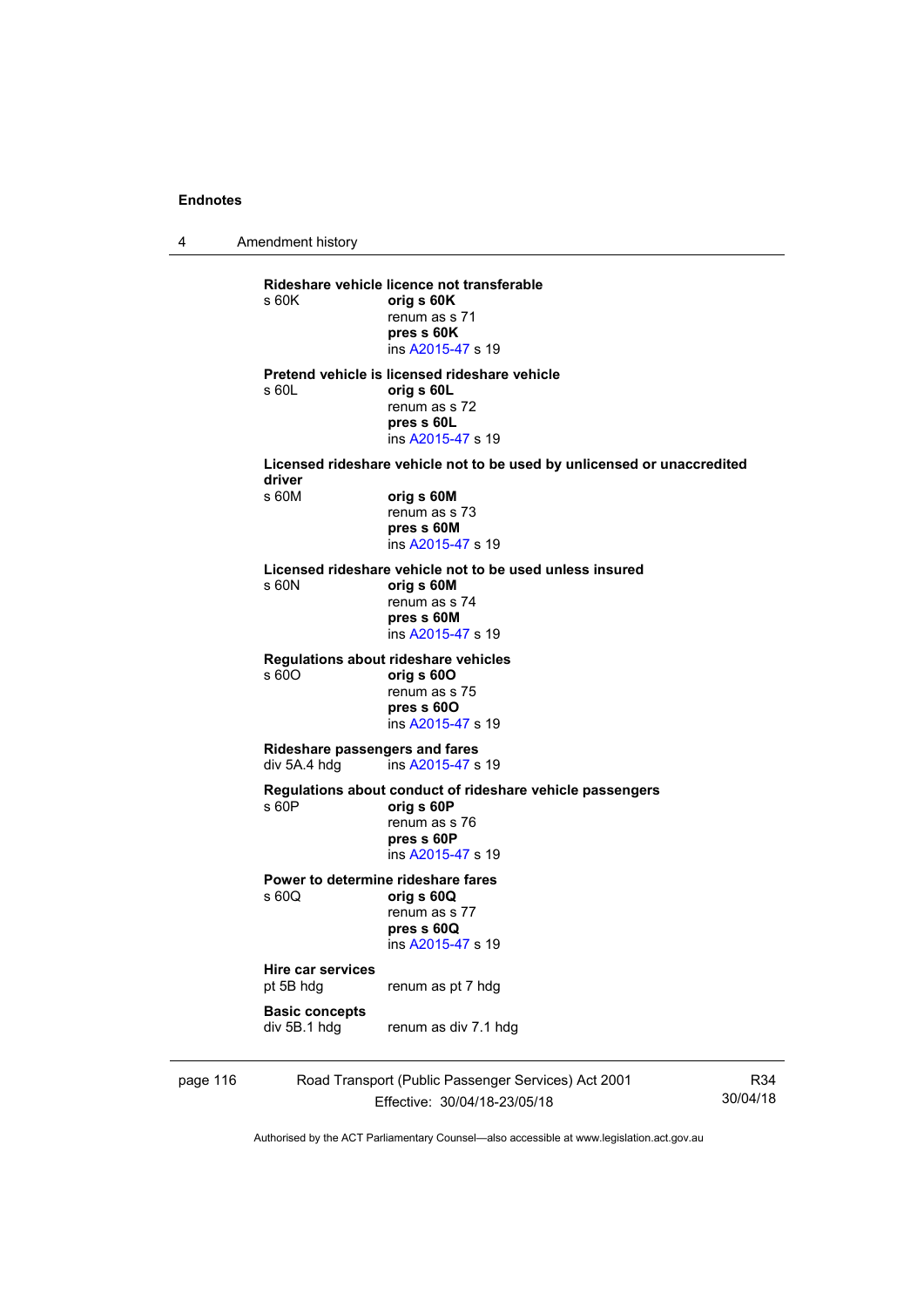| div 5B.2 hdg                                           | renum as div 7.2 hdg                                                                                                                                                  |
|--------------------------------------------------------|-----------------------------------------------------------------------------------------------------------------------------------------------------------------------|
| div 5B.3 hdg                                           | Entitlement to operate hire car services<br>renum as div 7.3 hdg                                                                                                      |
| <b>Regulation of hire car services</b><br>div 5B.4 hdg | renum as div 7.4 hdg                                                                                                                                                  |
| <b>Licensing of hire cars</b><br>pt 6 hdg              | orig pt 6 hdg renum as pt 8 hdg<br>(prev pt 5A hdg) ins A2004-69 s 13<br>renum as pt 6 hdg R10 LA (see A2004-69 s 17)                                                 |
| <b>Basic concepts</b><br>div 6.1 hdg                   | (prev div 5A.1 hdg) ins A2004-69 s 13<br>renum as div 6.1 hdg R10 LA (see A2004-69 s 17)                                                                              |
| s 60R                                                  | <b>Regulations about hire car drivers</b><br>renum as s 78                                                                                                            |
| s 60S                                                  | Regulations about conduct of hire car passengers<br>renum as s 79                                                                                                     |
| s 60T                                                  | Unauthorised public passenger services<br>renum as s 80                                                                                                               |
| <b>Meaning of hire car licence</b><br>s 61             | (prev s 32) renum as s 61 and then s 81<br>(prev s 60A) ins A2004-69 s 13<br>renum as s 61 R10 LA (see A2004-69 s 17)                                                 |
| s 62                                                   | Meaning of restricted hire car licence<br>(prev s 32A) renum as s 62 and then s 82<br>(prev s 60B) ins A2004-69 s 13<br>renum as s 62 R10 LA (see A2004-69 s 17)      |
| <b>Hire car licences</b><br>div 6.2 hdg                | (prev div 5A.2 hdg) ins A2004-69 s 13<br>renum as div 6.2 hdg R10 LA (see A2004-69 s 17)                                                                              |
| s 63                                                   | <b>Transferability of hire car licences</b><br>(prev s 32B) renum as s 63 and then s 83<br>(prev s 60C) ins A2004-69 s 13<br>renum as s 63 R10 LA (see A2004-69 s 17) |
| Use of vehicles as hire cars<br>s 64                   | (prev s 32C) renum as s 64 and then s 84<br>(prev s 60D) ins A2004-69 s 13<br>renum as s 64 R10 LA (see A2004-69 s 17)                                                |

Road Transport (Public Passenger Services) Act 2001 Effective: 30/04/18-23/05/18

page 117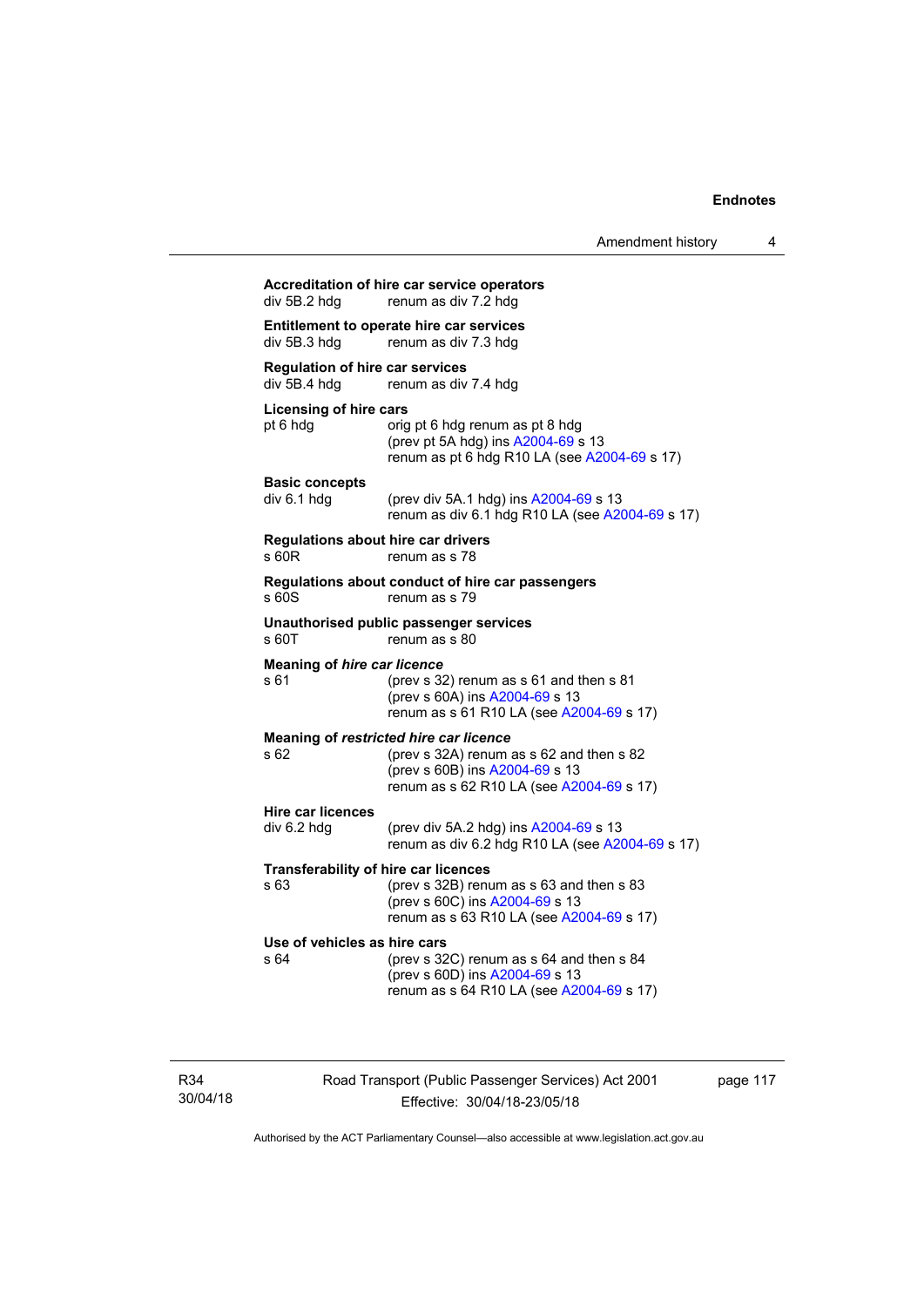4 Amendment history **Pretending vehicles are licensed hire cars**  s 65 (prev s 32D) renum as s 65 and then s 85 (prev s 60E) ins [A2004-69](http://www.legislation.act.gov.au/a/2004-69) s 13 renum as s 65 R10 LA (see [A2004-69](http://www.legislation.act.gov.au/a/2004-69) s 17) **References to Motor Traffic Act, Traffic Act etc**  s 65A renum as s 86 **Regulations about hire car licences**  s 66 orig s 66 (prev s 33) def **restricted taxi operator's licence** ins [A2001-94](http://www.legislation.act.gov.au/a/2001-94) s 10 def *taxi operator's licence* ins [A2001-94](http://www.legislation.act.gov.au/a/2001-94) s 10 renum as s 66 R1 LA (see [A2001-94](http://www.legislation.act.gov.au/a/2001-94) s 17) exp 1 June 2003 (s 69) prev s 66 renum as s 87 pres s 66 (prev s 60F) ins [A2004-69](http://www.legislation.act.gov.au/a/2004-69) s 13 renum as s 66 R10 LA (see [A2004-69](http://www.legislation.act.gov.au/a/2004-69) s 17) am [A2006-9](http://www.legislation.act.gov.au/a/2006-9) amdt 1.9 **Hire car services**  pt 7 hdg **orig pt 7 hdg** (prev pt 4 hdg) renum as pt 7 hdg [A2001-94](http://www.legislation.act.gov.au/a/2001-94) s 9 om R9 LA **prev pt 7 hdg**  renum as pt 9 hdg **pres pt 7 hdg**  (prev pt 5B hdg) ins [A2004-69](http://www.legislation.act.gov.au/a/2004-69) s 13 renum as pt 7 hdg R10 LA (see [A2004-69](http://www.legislation.act.gov.au/a/2004-69) s 17) **Basic concepts**   $div 7.1$  hdg  $(prev div 4.1 hdq)$  renum  $A2001-94 s 9$  $A2001-94 s 9$ exp 1 June 2003 (s 69) (prev div 5B.1 hdg) ins [A2004-69](http://www.legislation.act.gov.au/a/2004-69) s 13 renum as div 7.1 hdg R10 LA (see [A2004-69](http://www.legislation.act.gov.au/a/2004-69) s 17) **Meaning of** *hire car*  s 67 orig s 67 (prev s 34) renum as s 67 R1 LA (see [A2001-94](http://www.legislation.act.gov.au/a/2001-94) s 17) exp 1 June 2003 (s 69) prev s 67 renum as s 88 pres s 67 (prev s 60G) ins [A2004-69](http://www.legislation.act.gov.au/a/2004-69) s 13 renum as s 67 R10 LA (see [A2004-69](http://www.legislation.act.gov.au/a/2004-69) s 17) am [A2006-9](http://www.legislation.act.gov.au/a/2006-9) s 16; [A2015-47](http://www.legislation.act.gov.au/a/2015-47) s 20

page 118 Road Transport (Public Passenger Services) Act 2001 Effective: 30/04/18-23/05/18

R34 30/04/18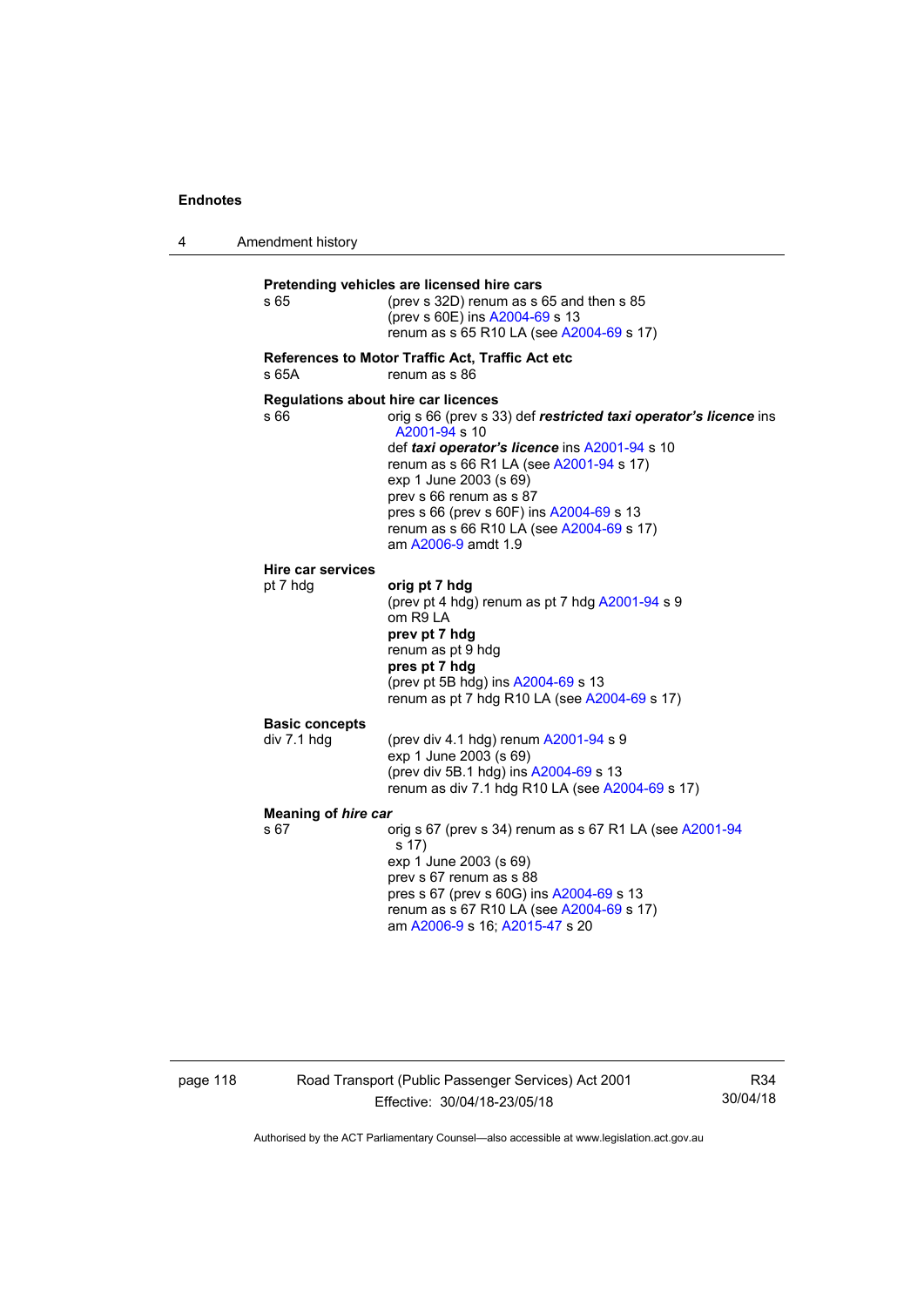## **Meaning of** *restricted hire car*  s 68 **orig s 68 (prev s 35) renum as s 68 R1 LA (see [A2001-94](http://www.legislation.act.gov.au/a/2001-94)** s 17) am [A2002-49](http://www.legislation.act.gov.au/a/2002-49) amdt 3.231 exp 1 June 2003 (s 69) prev s 68 renum as s 89 pres s 68 (prev s 60H) ins [A2004-69](http://www.legislation.act.gov.au/a/2004-69) s 13 renum as s 68 R10 LA (see [A2004-69](http://www.legislation.act.gov.au/a/2004-69) s 17) am [A2006-9](http://www.legislation.act.gov.au/a/2006-9) s 17; [A2015-47](http://www.legislation.act.gov.au/a/2015-47) s 21 **Meaning of** *hire car service*  s 69 orig s 69 (prev s 36) renum as s 69 R1 LA (see [A2001-94](http://www.legislation.act.gov.au/a/2001-94) s 17) sub [A2002-30](http://www.legislation.act.gov.au/a/2002-30) amdt 3.751 exp 1 June 2003 (s 69) prev s 69 renum as s 90 pres s 69 (prev s 60I) ins [A2004-69](http://www.legislation.act.gov.au/a/2004-69) s 13 renum as s 69 R10 LA (see [A2004-69](http://www.legislation.act.gov.au/a/2004-69) s 17) **Meaning of** *restricted hire car service*  s 70 orig s 70 (prev s 37) renum as s 70 R1 LA (see [A2001-94](http://www.legislation.act.gov.au/a/2001-94) s 17) exp 1 December 2002 (s 72) prev s 70 renum as s 91 pres s 70 (prev s 60J) ins [A2004-69](http://www.legislation.act.gov.au/a/2004-69) s 13 renum as s 70 R10 LA (see [A2004-69](http://www.legislation.act.gov.au/a/2004-69) s 17) **Accreditation of hire car service operators**  div 7.2 hdg (prev div 4.2 hdg) renum [A2001-94](http://www.legislation.act.gov.au/a/2001-94) s 9 exp 1 December 2002 (s 72) (prev div 5B.2 hdg) ins [A2004-69](http://www.legislation.act.gov.au/a/2004-69) s 13 renum as div 7.2 hdg R10 LA (see [A2004-69](http://www.legislation.act.gov.au/a/2004-69) s 17) **Hire car service operators—purposes of accreditation**  s 71 orig s 71 (prev s 38) renum as s 71 R1 LA (see [A2001-94](http://www.legislation.act.gov.au/a/2001-94) s 17) exp 1 December 2002 (s 72) prev s 71 renum as s 92 pres s 71 (prev s 60K) ins [A2004-69](http://www.legislation.act.gov.au/a/2004-69) s 13 renum as s 71 R10 LA (see [A2004-69](http://www.legislation.act.gov.au/a/2004-69) s 17) **Hire car service operators—regulations about accreditation system**  s 72 orig s 72 (prev s 39) renum as s 72 R1 LA (see [A2001-94](http://www.legislation.act.gov.au/a/2001-94) s 17) exp 1 December 2002 (s 72) prev s 72 renum as s 93 pres s 72 (prev s 60L) ins [A2004-69](http://www.legislation.act.gov.au/a/2004-69) s 13 renum as s 72 R10 LA (see [A2004-69](http://www.legislation.act.gov.au/a/2004-69) s 17) am [A2006-9](http://www.legislation.act.gov.au/a/2006-9) amdt 1.9

R34 30/04/18 Road Transport (Public Passenger Services) Act 2001 Effective: 30/04/18-23/05/18

page 119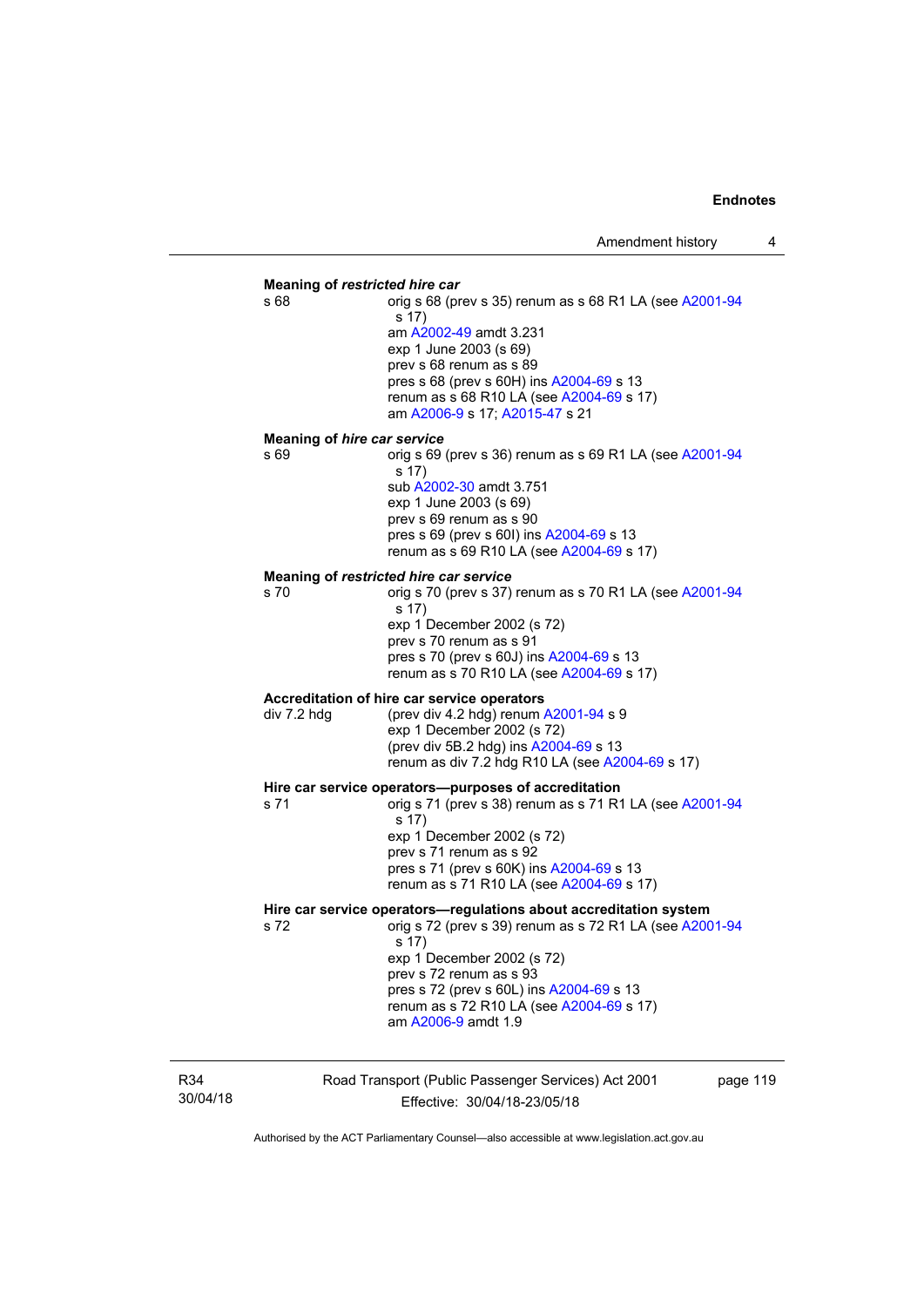4 Amendment history

| div 7.3 hdg | Entitlement to operate hire car services<br>(prev div 4.3 hdg) renum A2001-94 s 9<br>exp 1 June 2002 (s 78)<br>(prev div 5B.3 hdg) ins A2004-69 s 13<br>renum as div 7.3 hdg R10 LA (see A2004-69 s 17)                                                       |
|-------------|---------------------------------------------------------------------------------------------------------------------------------------------------------------------------------------------------------------------------------------------------------------|
| s 73        | Entitlement to operate hire car services<br>(prev s 40) renum R1 LA (see A2001-94 s 17)<br>exp 1 June 2002 (s 78)<br>(prev s 60M) ins A2004-69 s 13<br>renum as s 73 R10 LA (see A2004-69 s 17)                                                               |
| s 74        | Unaccredited operators not to operate hire car services<br>(prev s 41) renum R1 LA (see A2001-94 s 17)<br>exp 1 June 2002 (s 78)<br>(prev s 60N) ins A2004-69 s 13<br>renum as s 74 R10 LA (see A2004-69 s 17)                                                |
| s 75        | Pretending to be an accredited hire car service operator<br>(prev s 42) renum R1 LA (see A2001-94 s 17)<br>exp 1 June 2002 (s 78)<br>(prev s 600) ins A2004-69 s 13<br>renum as s 75 R10 LA (see A2004-69 s 17)                                               |
| div 7.4 hdg | <b>Regulation of hire car services</b><br>(prev div 4.4 hdg) renum A2001-94 s 9<br>exp 1 December 2002 (s 80)<br>(prev div 5B.4 hdg) ins A2004-69 s 13<br>renum as div 7.4 hdg R10 LA (see A2004-69 s 17)                                                     |
| s 76        | Regulations about operation of hire car services by accredited people<br>(prev s 43) renum R1 LA (see A2001-94 s 17)<br>exp 1 June 2002 (s 78)<br>(prev s 60P) ins A2004-69 s 13<br>renum as s 76 R10 LA (see A2004-69 s 17)<br>am A2006-9 amdt 1.6, amdt 1.7 |
| s 77        | Regulations about operation of hire cars<br>(prev s 44) renum R1 LA (see A2001-94 s 17)<br>exp 1 June 2002 (s 78)<br>(prev s 60Q) ins A2004-69 s 13<br>renum as s 77 R10 LA (see A2004-69 s 17)<br>am A2006-9 amdt 1.8; A2015-47 s 22; pars renum R26 LA      |
| s 78        | <b>Regulations about hire car drivers</b><br>(prev s 45) renum R1 LA (see A2001-94 s 17)<br>exp 1 June 2002 (s 78)<br>(prev s 60R) ins A2004-69 s 13<br>renum as s 78 R10 LA (see A2004-69 s 17)                                                              |

page 120 Road Transport (Public Passenger Services) Act 2001 Effective: 30/04/18-23/05/18

R34 30/04/18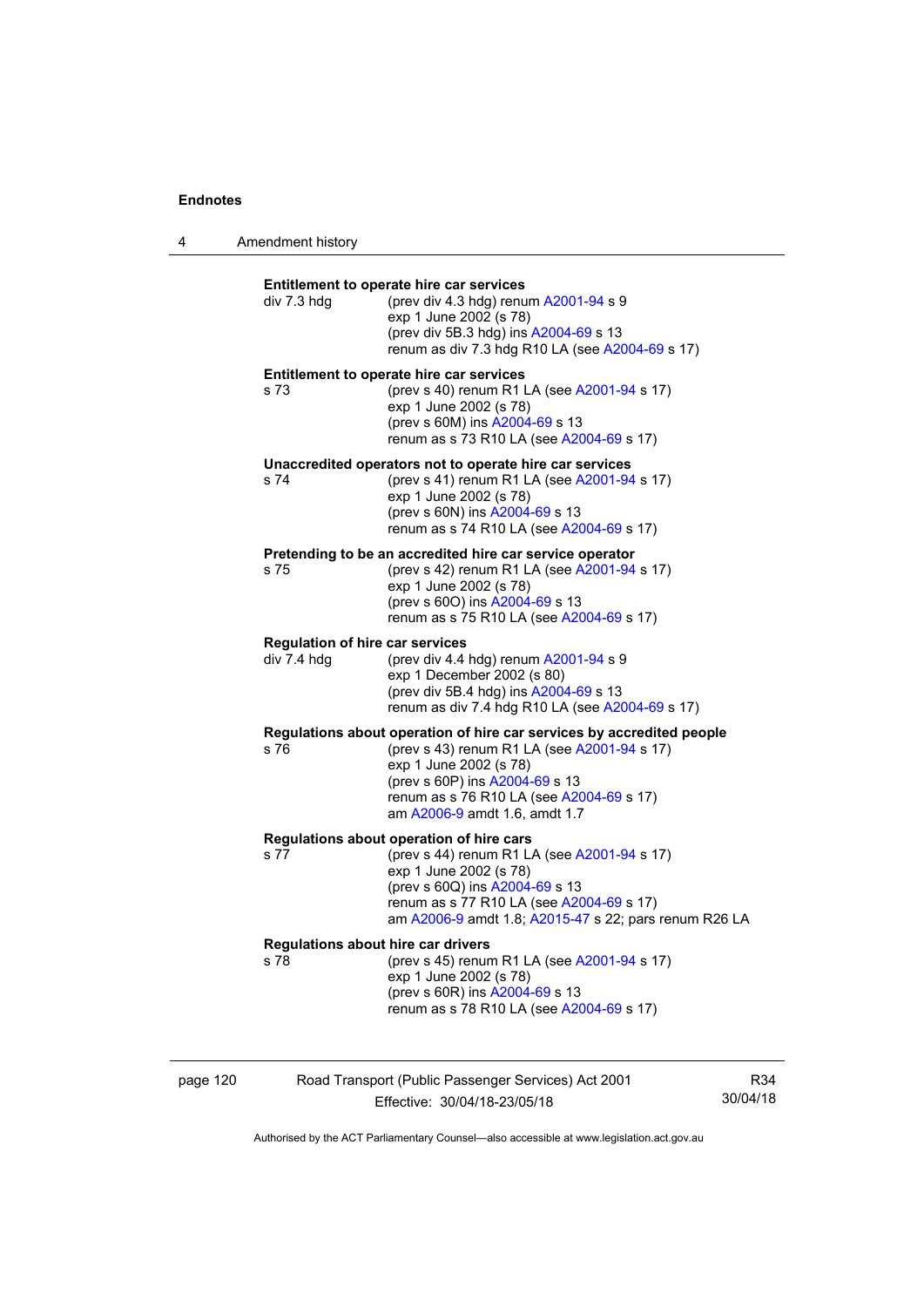**Regulations about conduct of hire car passengers**  (prev s 46) renum R1 LA (see  $A2001-94$  s 17) exp 1 December 2002 (s 80) (prev s 60S) ins [A2004-69](http://www.legislation.act.gov.au/a/2004-69) s 13 renum as s 79 R10 LA (see [A2004-69](http://www.legislation.act.gov.au/a/2004-69) s 17) sub [A2015-47](http://www.legislation.act.gov.au/a/2015-47) s 23 **Power to determine hire car fares**  s 79A ins [A2015-47](http://www.legislation.act.gov.au/a/2015-47) s 24 **Bus service licences**  div 7.5 hdg (prev div 4.5 hdg) renum R1 LA (see [A2001-94](http://www.legislation.act.gov.au/a/2001-94) s 17) exp 1 December 2002 (s 82) **Small buses**  (prev div 4.6 hdg) renum R1 LA (see  $A2001-94$  s 17) exp 1 June 2003 (s 84) **Taxis**  div 7.7 hdg ins [A2001-94](http://www.legislation.act.gov.au/a/2001-94) s 11 exp 2 March 2003 (s 92) **Demand responsive services**  pt 8 hdg (prev pt 6 hdg) ins [A2001-94](http://www.legislation.act.gov.au/a/2001-94) s 8 renum as pt  $\frac{8}{10}$  hdg R10 LA (see [A2004-69](http://www.legislation.act.gov.au/a/2004-69) s 17) sub [A2006-9](http://www.legislation.act.gov.au/a/2006-9) s 18 **Basic concepts**  div 8.1 hdg ins [A2006-9](http://www.legislation.act.gov.au/a/2006-9) s 18 **Meaning of** *demand responsive service* s 80 (prev s 47) renum R1 LA (see [A2001-94](http://www.legislation.act.gov.au/a/2001-94) s 17) sub [A2002-30](http://www.legislation.act.gov.au/a/2002-30) amdt 3.753 exp 1 December 2002 (s 80) (prev s 60T) ins [A2004-69](http://www.legislation.act.gov.au/a/2004-69) s 14 renum as s 80 R10 LA (see [A2004-69](http://www.legislation.act.gov.au/a/2004-69) s 17) sub [A2006-9](http://www.legislation.act.gov.au/a/2006-9) s 18 **Meaning of** *demand responsive service vehicle*<br>s 81 hdg bracketed note exp 30 June 20 s 81 hdg bracketed note exp 30 June 2002 (s 4 (3))<br>s 81 (prev s 48) renum R1 LA (see A2001-94 s (prev s 48) renum R1 LA (see  $A2001-94$  s 17) exp 1 December 2002 (s 82) (prev s 32) sub [A2001-94](http://www.legislation.act.gov.au/a/2001-94) s 8 renum as s 61 R1 LA (see [A2001-94](http://www.legislation.act.gov.au/a/2001-94) s 17) renum as s 81 R10 LA (see [A2004-69](http://www.legislation.act.gov.au/a/2004-69) s 17) sub [A2006-9](http://www.legislation.act.gov.au/a/2006-9) s 18 **Authorisations to operate demand responsive services**   $ins A2006-9 s 18$  $ins A2006-9 s 18$  $ins A2006-9 s 18$ 

R34 30/04/18 Road Transport (Public Passenger Services) Act 2001 Effective: 30/04/18-23/05/18

page 121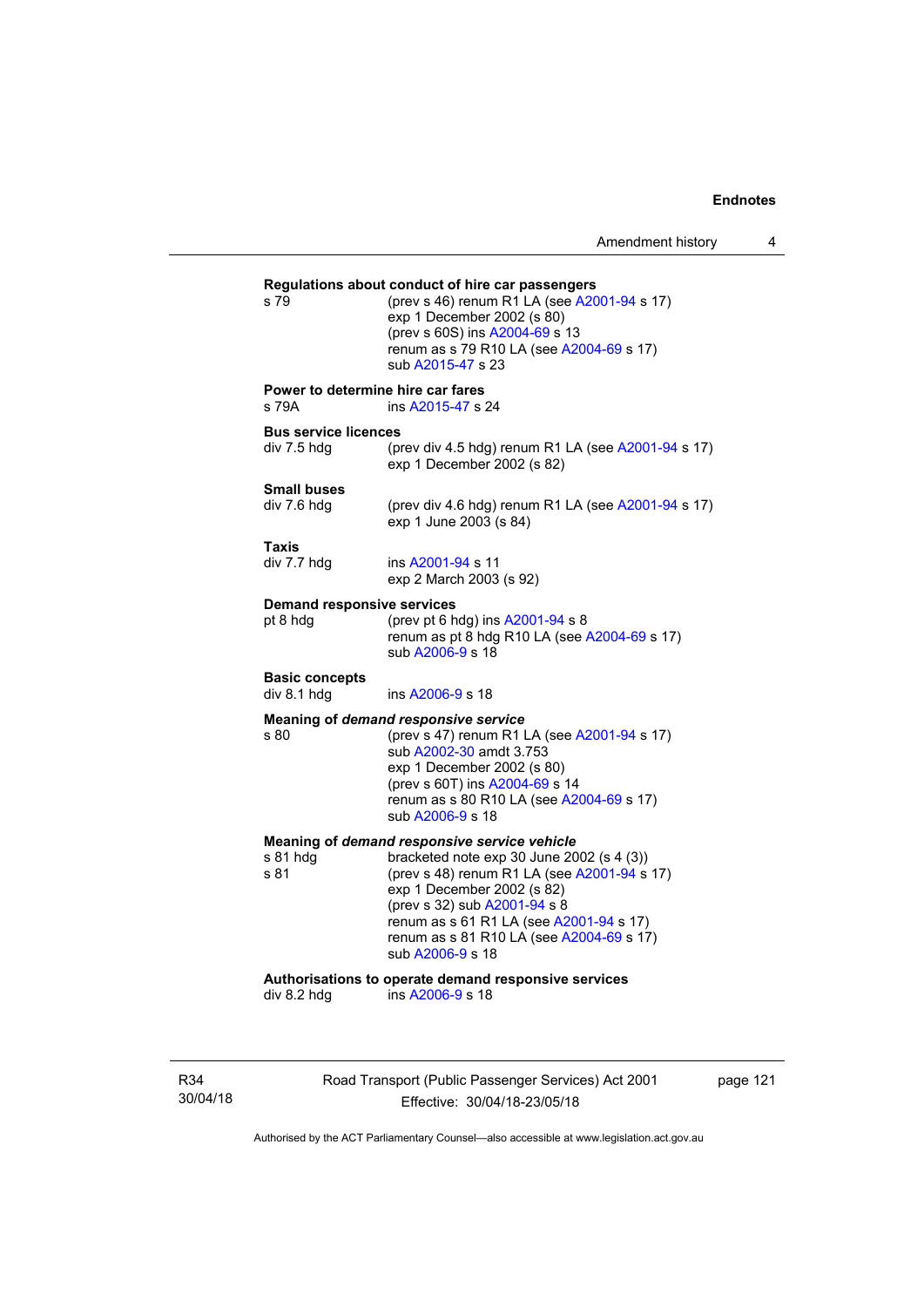4 Amendment history

|                  | renum as s 62 R1 LA (see A2001-94 s 17)<br>sub A2002-30 amdt 3.750<br>renum as s 82 R10 LA (see A2004-69 s 17)<br>sub A2006-9 s 18                                                                                                                                                                                                        |
|------------------|-------------------------------------------------------------------------------------------------------------------------------------------------------------------------------------------------------------------------------------------------------------------------------------------------------------------------------------------|
| s 82A            | Territory's entitlement to operate demand responsive service<br>ins A2006-30 amdt 1.83<br>om A2006-9 s 18                                                                                                                                                                                                                                 |
| s 83             | Demand responsive services-guidelines for giving authorisations<br>(prev s 50) renum R1 LA (see A2001-94 s 17)<br>exp 1 June 2003 (s 84)<br>(prev s 32B) ins A2001-94 s 8<br>renum as s 63 R1 LA (see A2001-94 s 17)<br>renum as s 83 R10 LA (see A2004-69 s 17)<br>sub A2006-9 s 18                                                      |
| s 84             | Demand responsive services—regulations about authorisations<br>(prev s 51) renum R1 LA (see A2001-94 s 17)<br>sub A2002-30 amdt 3.755<br>exp 1 June 2003 (s 84)<br>(prev s 32C) ins A2001-94 s 8<br>renum as s 64 R1 LA (see A2001-94 s 17)<br>renum as s 84 R10 LA (see A2004-69 s 17)<br>sub A2006-9 s 18                               |
| s 85 hdg<br>s 85 | Use of vehicles for demand responsive services<br>bracketed note $exp 30$ June 2002 (s 4 (3))<br>(prev s 51A) ins A2001-94 s 11<br>renum R1 LA (see A2001-94 s 17)<br>exp 2 March 2003 (s 92)<br>(prev s 32D) ins A2001-94 s 8<br>renum as s 65 R1 LA (see A2001-94 s 17)<br>renum as s 85 R10 LA (see A2004-69 s 17)<br>sub A2006-9 s 18 |
| s 86             | Representing vehicle as demand responsive service vehicle<br>(prev s 51B) ins A2001-94 s 11<br>renum R1 LA (see A2001-94 s 17)<br>exp 2 March 2003 (s 92)<br>(prev s 65A) ins A2004-69 s 15<br>renum as s 86 R10 LA (see A2004-69 s 17)<br>sub A2006-9 s 18                                                                               |
|                  | Accreditation of demand responsive service operators<br>ins A2006-9 s 18                                                                                                                                                                                                                                                                  |

page 122 Road Transport (Public Passenger Services) Act 2001 Effective: 30/04/18-23/05/18

R34 30/04/18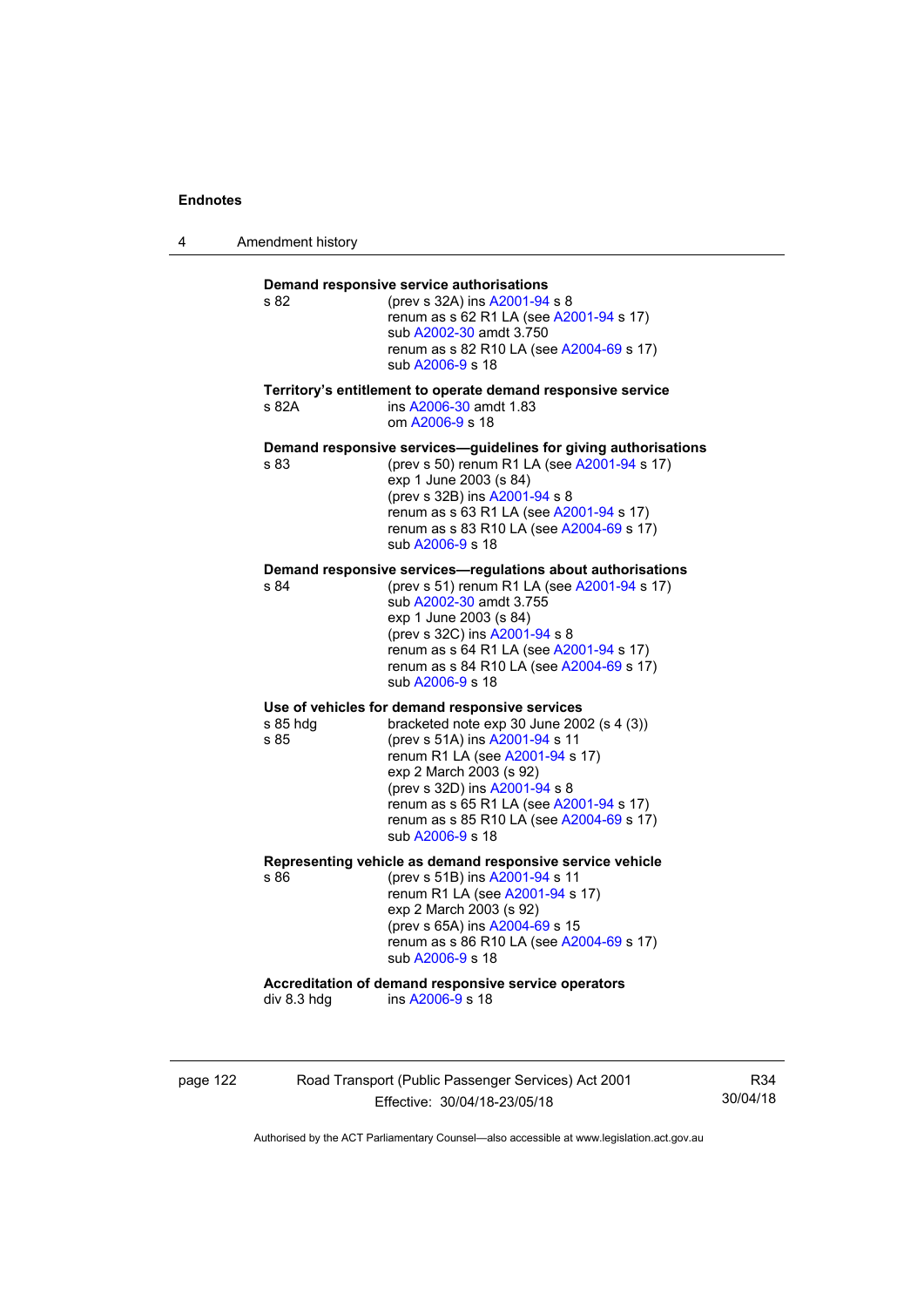#### **Demand responsive service operators—purposes of accreditation**

s 87 (prev s 51C) ins [A2001-94](http://www.legislation.act.gov.au/a/2001-94) s 11 renum R1 LA (see [A2001-94](http://www.legislation.act.gov.au/a/2001-94) s 17) exp 2 March 2003 (s 92) (prev s 66) ins [A2004-69](http://www.legislation.act.gov.au/a/2004-69) s 16 def *annual weddings and school formals licence* ins [A2004-69](http://www.legislation.act.gov.au/a/2004-69) s 16 def *commencement* ins [A2004-69](http://www.legislation.act.gov.au/a/2004-69) s 16 def *General Act* ins [A2004-69](http://www.legislation.act.gov.au/a/2004-69) s 16 renum as s 87 R10 LA (see [A2004-69](http://www.legislation.act.gov.au/a/2004-69) s 17) exp 9 March 2006 (s 93) ins [A2006-9](http://www.legislation.act.gov.au/a/2006-9) s 18

**Demand responsive service operators—regulations about accreditation system** 

(prev s 51D) ins [A2001-94](http://www.legislation.act.gov.au/a/2001-94) s 11 renum R1 LA (see [A2001-94](http://www.legislation.act.gov.au/a/2001-94) s 17) exp 2 March 2003 (s 92) (prev s 67) ins [A2004-69](http://www.legislation.act.gov.au/a/2004-69) s 16 renum as s 88 R10 LA (see [A2004-69](http://www.legislation.act.gov.au/a/2004-69) s 17) exp 9 March 2006 (s 93) ins [A2006-9](http://www.legislation.act.gov.au/a/2006-9) s 18

#### **Service contracts for demand responsive services**  div 8.4 hdg ins [A2006-9](http://www.legislation.act.gov.au/a/2006-9) s 18

#### **Service contracts—demand responsive services**

s 89 (prev s 51E) ins [A2001-94](http://www.legislation.act.gov.au/a/2001-94) s 11 renum R1 LA (see [A2001-94](http://www.legislation.act.gov.au/a/2001-94) s 17) exp 2 March 2003 (s 92) (prev s 68) ins [A2004-69](http://www.legislation.act.gov.au/a/2004-69) s 16 renum as s 89 R10 LA (see [A2004-69](http://www.legislation.act.gov.au/a/2004-69) s 17) exp 9 March 2006 (s 93) ins [A2006-9](http://www.legislation.act.gov.au/a/2006-9) s 18

#### **Entitlement to operate demand responsive services**  div 8.5 hdg ins [A2006-9](http://www.legislation.act.gov.au/a/2006-9) s 18

#### **Entitlement to operate demand responsive services**

s 90 (prev s 51F) ins [A2001-94](http://www.legislation.act.gov.au/a/2001-94) s 11 renum R1 LA (see [A2001-94](http://www.legislation.act.gov.au/a/2001-94) s 17) exp 2 March 2003 (s 92) (prev s 69) ins [A2004-69](http://www.legislation.act.gov.au/a/2004-69) s 16 renum as s 90 R10 LA (see [A2004-69](http://www.legislation.act.gov.au/a/2004-69) s 17) mod [SL2002-3](http://www.legislation.act.gov.au/sl/2002-3) s 246 (as am by [SL2005-4](http://www.legislation.act.gov.au/sl/2005-4) s 12) exp 9 March 2006 (s 93) ins [A2006-9](http://www.legislation.act.gov.au/a/2006-9) s 18 am [A2006-30](http://www.legislation.act.gov.au/a/2006-30) amdt 1.84

R34 30/04/18 Road Transport (Public Passenger Services) Act 2001 Effective: 30/04/18-23/05/18

page 123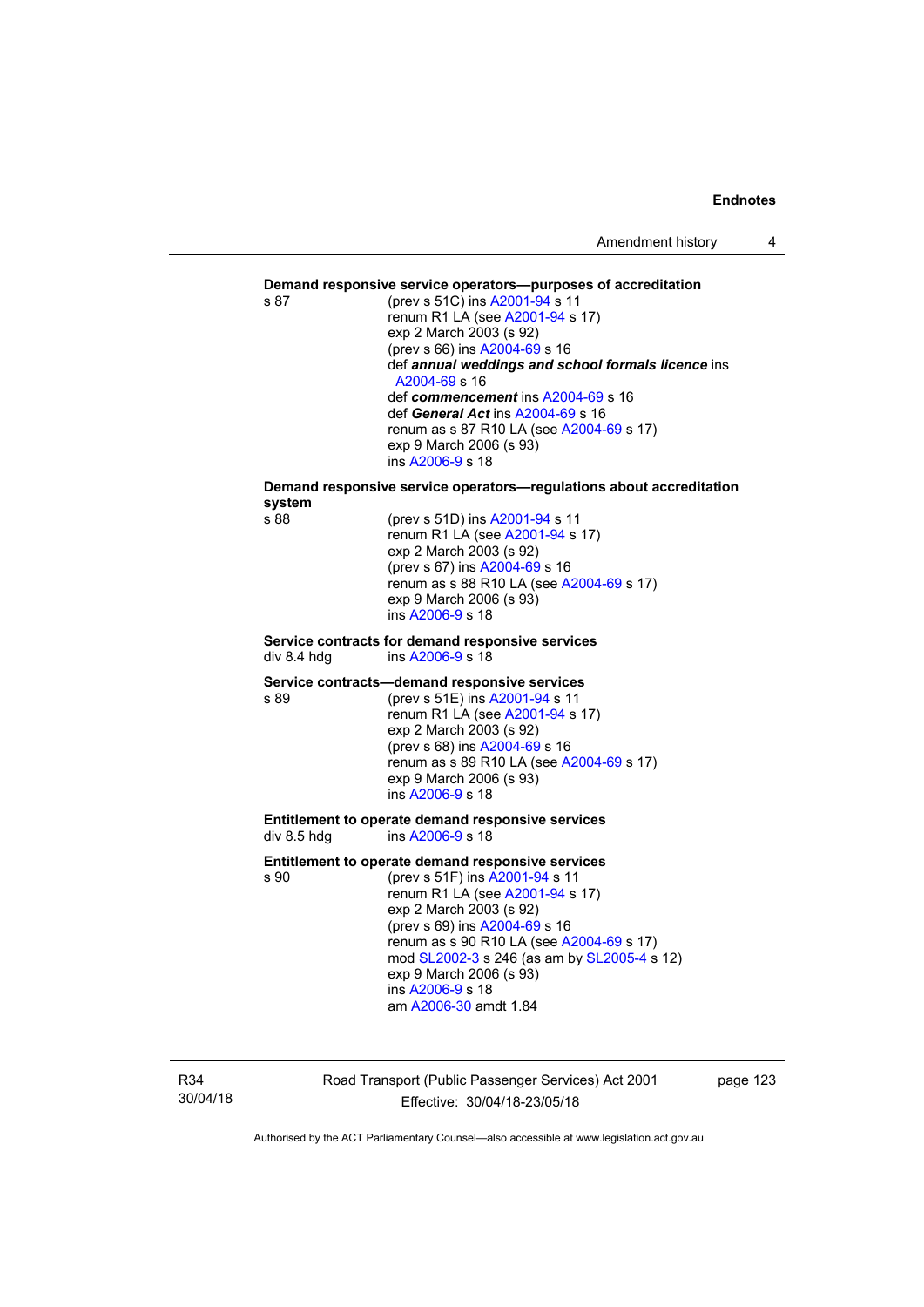4 Amendment history

## **Operating demand responsive service without entitlement**

s 91 (prev s 51G) ins [A2001-94](http://www.legislation.act.gov.au/a/2001-94) s 11 renum R1 LA (see [A2001-94](http://www.legislation.act.gov.au/a/2001-94) s 17) exp 2 March 2003 (s 92) (prev s 70) ins [A2004-69](http://www.legislation.act.gov.au/a/2004-69) s 16 renum as s 91 R10 LA (see [A2004-69](http://www.legislation.act.gov.au/a/2004-69) s 17) exp 9 March 2006 (s 93) ins [A2006-9](http://www.legislation.act.gov.au/a/2006-9) s 18 am [A2006-30](http://www.legislation.act.gov.au/a/2006-30) amdt 1.85

# **Representing entitlement to operate demand responsive service**

(prev s 51H) ins [A2001-94](http://www.legislation.act.gov.au/a/2001-94) s 11 renum R1 LA (see [A2001-94](http://www.legislation.act.gov.au/a/2001-94) s 17) sub [A2002-30](http://www.legislation.act.gov.au/a/2002-30) amdt 3.756 exp 2 March 2003 (s 92) (prev s 71) ins [A2004-69](http://www.legislation.act.gov.au/a/2004-69) s 16 renum as s 92 R10 LA (see [A2004-69](http://www.legislation.act.gov.au/a/2004-69) s 17) exp 9 March 2006 (s 93) ins [A2006-9](http://www.legislation.act.gov.au/a/2006-9) s 18

#### **Regulation of demand responsive services**  div 8.6 hdg ins [A2006-9](http://www.legislation.act.gov.au/a/2006-9) s 18

#### **Demand responsive services—minimum fares**

s 93 (prev s 72) ins [A2004-69](http://www.legislation.act.gov.au/a/2004-69) s 16 renum as s 93 R10 LA (see [A2004-69](http://www.legislation.act.gov.au/a/2004-69) s 17) exp 9 March 2006 (s 93) ins [A2006-9](http://www.legislation.act.gov.au/a/2006-9) s 18

#### **Regulations about operation of demand responsive services**  s 94 ins [A2006-9](http://www.legislation.act.gov.au/a/2006-9) s 18

**Regulations about operation of demand responsive service vehicles**  s 95 ins [A2006-9](http://www.legislation.act.gov.au/a/2006-9) s 18

### **Regulations about demand responsive service vehicle drivers**  s 96 ins [A2006-9](http://www.legislation.act.gov.au/a/2006-9) s 18

#### **Regulations about conduct of demand responsive vehicle passengers**  s 97 ins [A2006-9](http://www.legislation.act.gov.au/a/2006-9) s 18

#### **Additional public passenger vehicle insurance**

pt 8A hdg ins as mod [SL2008-37](http://www.legislation.act.gov.au/sl/2008-37) mod 20.1

mod lapsed 5 July 2009 when sch 20 [SL2008-37](http://www.legislation.act.gov.au/sl/2008-37) om by [A2009-16](http://www.legislation.act.gov.au/a/2009-16) amdt 2.21

## page 124 Road Transport (Public Passenger Services) Act 2001 Effective: 30/04/18-23/05/18

R34 30/04/18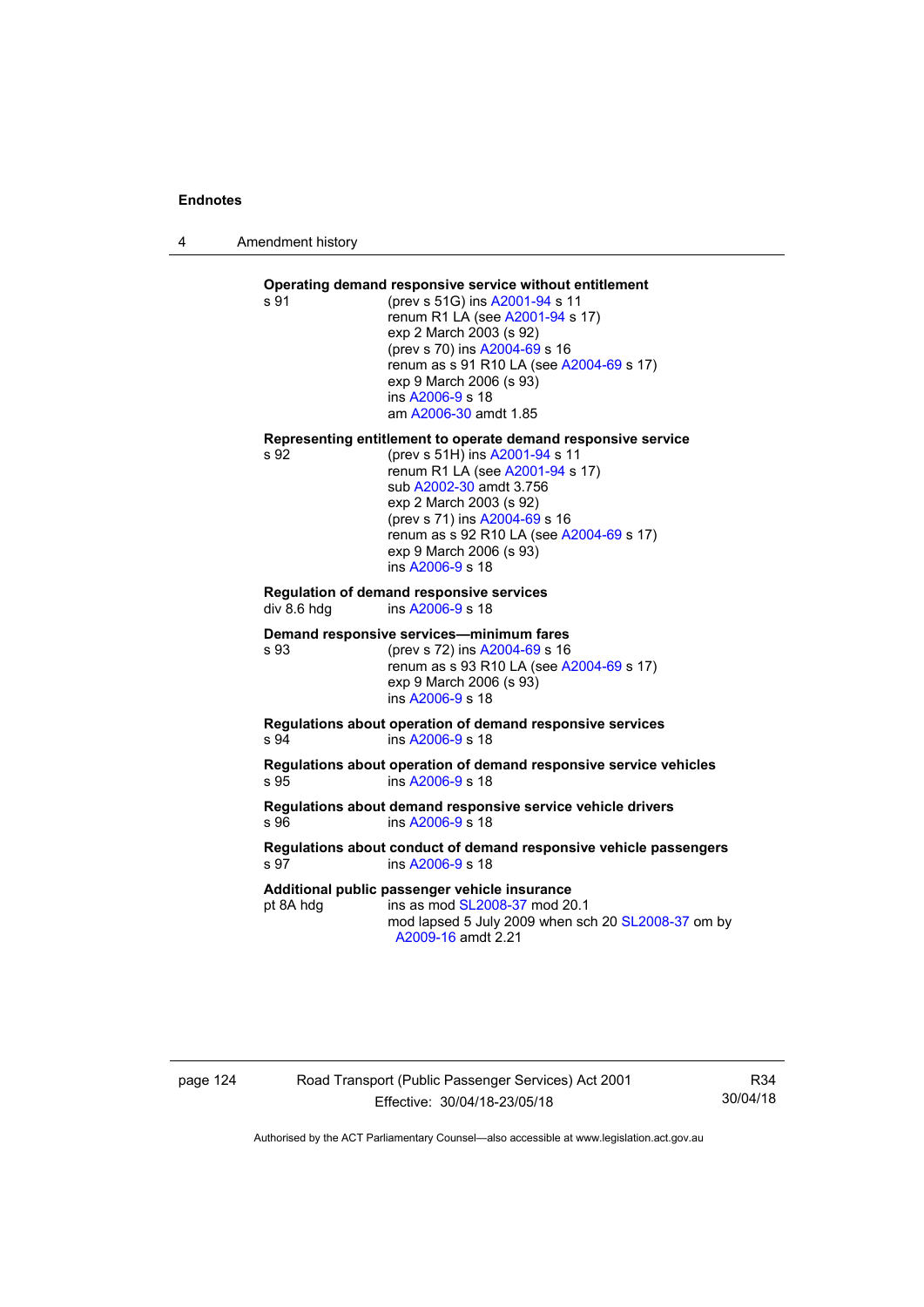

R34 30/04/18 Road Transport (Public Passenger Services) Act 2001 Effective: 30/04/18-23/05/18

page 125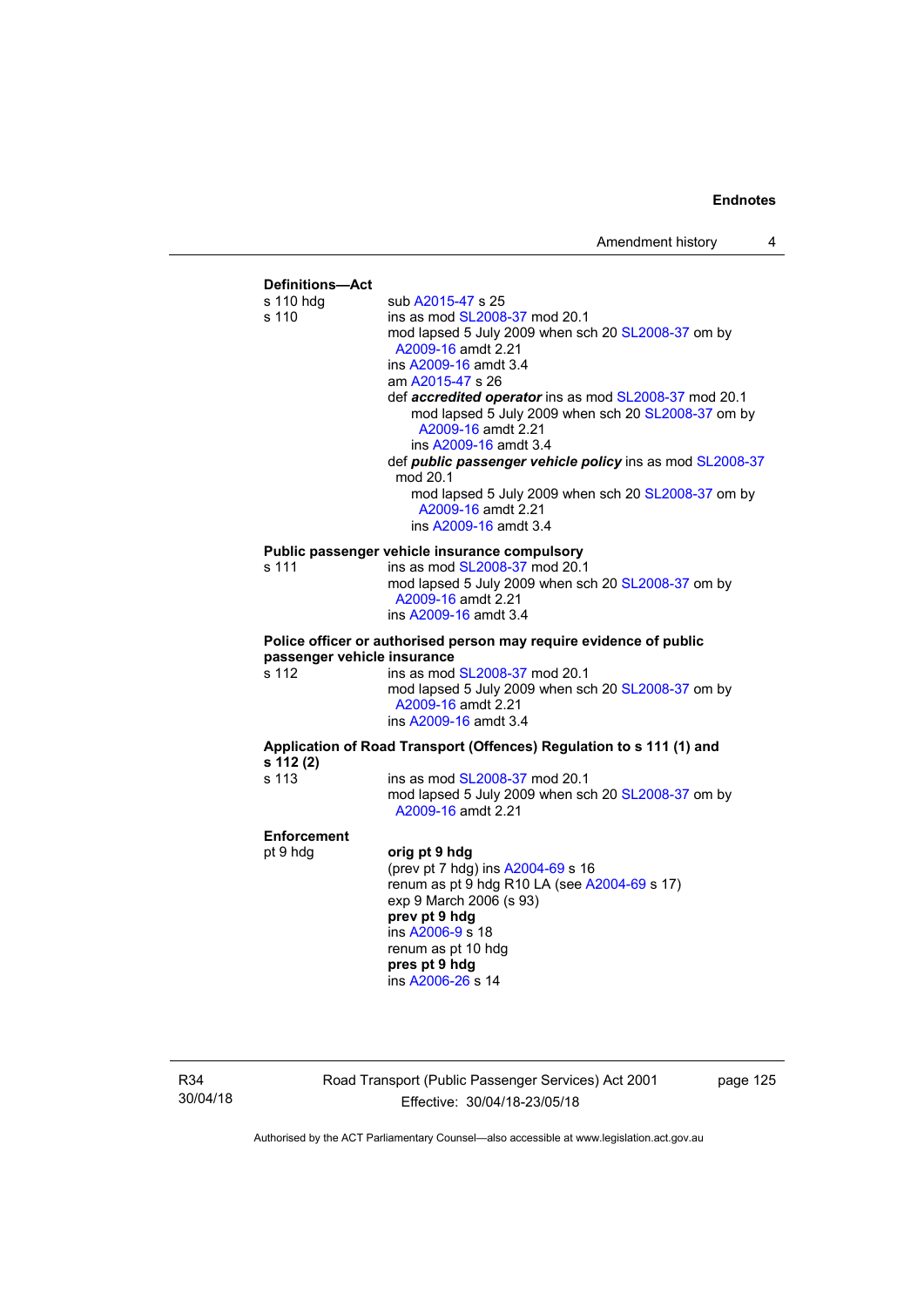| 4        | Amendment history                                                                                                                                                                                                |                                                                                                                                                                                          |                 |  |  |
|----------|------------------------------------------------------------------------------------------------------------------------------------------------------------------------------------------------------------------|------------------------------------------------------------------------------------------------------------------------------------------------------------------------------------------|-----------------|--|--|
|          | Purpose of powers under pt 9<br>s 115<br>reloc from Road Transport (Public Passenger Services)<br>Regulation 2002 s 229 by A2006-26 s 31<br>am A2015-47 s 27                                                     |                                                                                                                                                                                          |                 |  |  |
|          | s 116                                                                                                                                                                                                            | Power to require records or information<br>reloc from Road Transport (Public Passenger Services)<br>Regulation 2002 s 230 by A2006-26 s 31                                               |                 |  |  |
|          | s 117                                                                                                                                                                                                            | Power to inspect maintenance facilities<br>reloc from Road Transport (Public Passenger Services)<br>Regulation 2002 s 231 by A2006-26 s 31<br>am A2017-4 amdt 3.182                      |                 |  |  |
|          | s 118                                                                                                                                                                                                            | Power to inspect and test vehicles<br>reloc from Road Transport (Public Passenger Services)<br>Regulation 2002 s 232 by A2006-26 s 31<br>am A2017-4 amdt 3.182                           |                 |  |  |
|          | s 119                                                                                                                                                                                                            | Power to require vehicles or equipment to be inspected and tested<br>reloc from Road Transport (Public Passenger Services)<br>Regulation 2002 s 233 by A2006-26 s 31<br>am A2015-47 s 28 |                 |  |  |
|          | s 120                                                                                                                                                                                                            | Attachment and removal of noncompliance notices<br>reloc from Road Transport (Public Passenger Services)<br>Regulation 2002 s 234 by A2006-26 s 31                                       |                 |  |  |
|          | Police officer or authorised person--power to require name and address etc<br>s 121<br>reloc from Road Transport (Public Passenger Services)<br>Regulation 2002 s 235 by A2006-26 s 31<br>am A2009-49 amdt 3.153 |                                                                                                                                                                                          |                 |  |  |
|          | <b>Miscellaneous</b><br>pt 10 hdg                                                                                                                                                                                | (prev pt 9 hdg) ins A2006-9 s 18<br>renum as pt 10 hdg A2006-26 s 13                                                                                                                     |                 |  |  |
|          | s 125                                                                                                                                                                                                            | Unauthorised public passenger services<br>ins A2006-9 s 18<br>am A2015-47 s 29                                                                                                           |                 |  |  |
|          | <b>Regulation-making power</b><br>s 126                                                                                                                                                                          | ins A2006-9 s 18<br>am A2008-1 amdt 1.33; ss renum R16 LA; A2010-18<br>amdt 3.78                                                                                                         |                 |  |  |
|          | s 127                                                                                                                                                                                                            | Minister may exempt vehicles and people from Act<br>ins A2006-9 s 18                                                                                                                     |                 |  |  |
|          | s 128                                                                                                                                                                                                            | Regulations may exempt vehicles and people from Act<br>ins A2006-9 s 18<br>am A2017-28 amdt 3.51                                                                                         |                 |  |  |
| page 126 |                                                                                                                                                                                                                  | Road Transport (Public Passenger Services) Act 2001<br>Effective: 30/04/18-23/05/18                                                                                                      | R34<br>30/04/18 |  |  |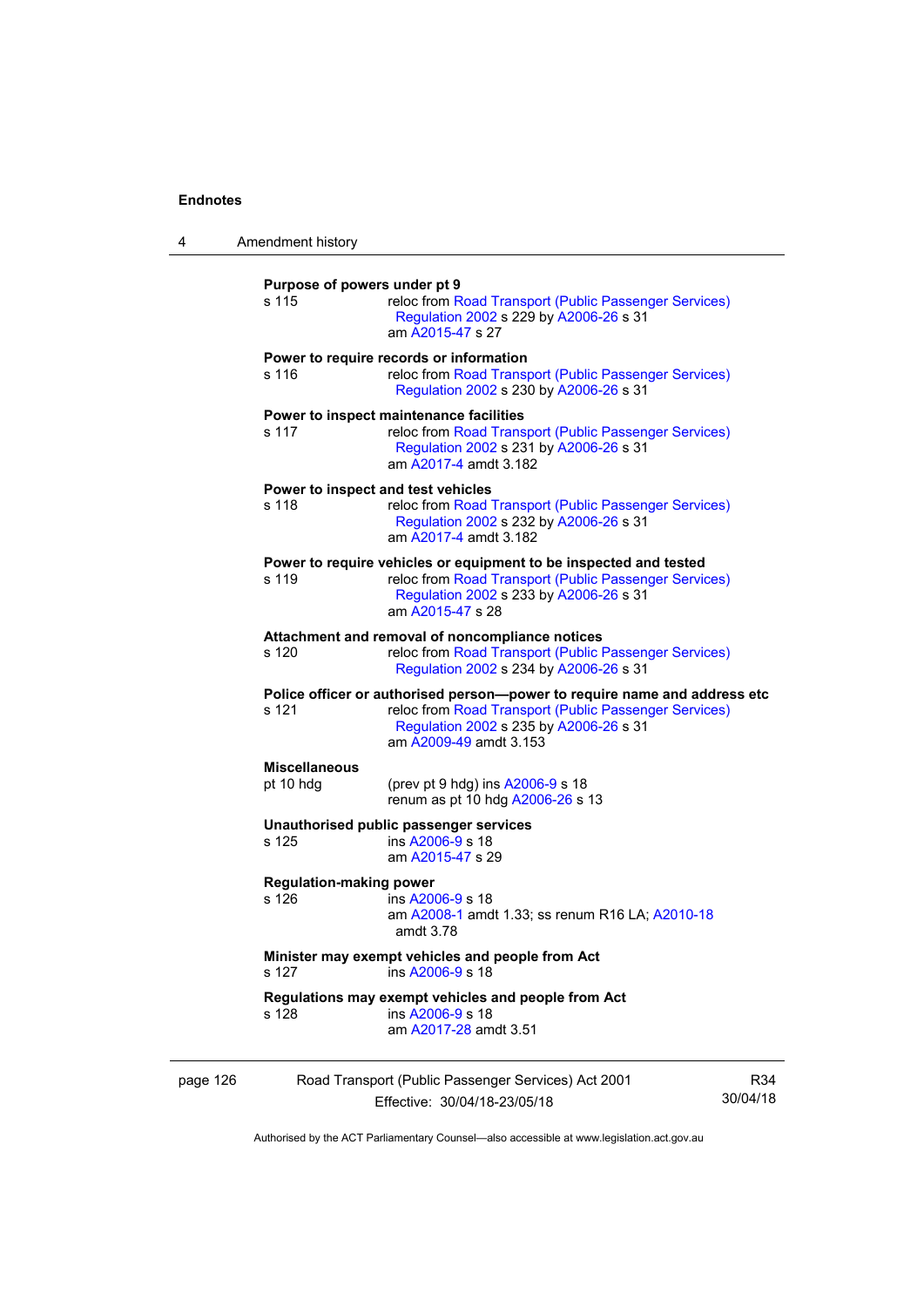```
References to Motor Traffic Act, Traffic Act etc 
s 129 ins A2006-9 s 18 
Transitional regulations 
s 130 ins A2015-47 s 30 
                   exp 20 May 2017 (s 130 (4)) 
Transitional—Road Transport (Public Passenger Services) (Taxi Industry 
Innovation) Amendment Act 2015 
SL2016-12 s 3
                   exp 2 August 2016 (s 131 (2)) 
Dictionary 
dict am A2002-30 amdt 3.757; A2009-49 amdt 3.154; A2010-18
                    amdt 3.79; A2013-19 amdt 3.429; A2017-14 s 53 
                    def accredited sub A2001-94 s 12 
                    def accredited bus operators register om A2001-94 s 14 
                    def accredited demand responsive service operator ins 
                    A2006-9 s 19 
                    def accredited hire car service operator ins A2004-69 s 18 
                    def accredited operator ins A2015-47 s 31 
                    def accredited rideshare driver ins A2015-47 s 31 
                    def accredited taxi network provider ins A2001-94 s 13 
                       om A2015-47 s 32 
                    def accredited taxi service operator ins A2001-94 s 13 
                    def accredited transport booking service ins A2015-47 s 33 
                    def affiliated ins A2001-94 s 13 
                       om A2015-47 s 34 
                    def affiliated driver ins A2015-47 s 35 
                    def affiliated driver agreement ins A2015-47 s 35 
                    def affiliated operator ins A2015-47 s 35 
                    def affiliated operator agreement ins A2015-47 s 35 
                    def another jurisdiction om A2010-18 amdt 3.80 
                    def authorisation ins A2006-9 s 19 
                    def authorised demand responsive service operator ins 
                    A2006-9 s 19 
                    def authority om A2010-18 amdt 3.81 
                    def bookable vehicle ins A2015-47 s 35 
                    def bookable vehicle driver ins A2015-47 s 35 
                    def bus sub A2005-20 amdt 3.373 
                    def demand responsive service ins A2006-9 s 19 
                    def demand responsive service vehicle ins A2006-9 s 19 
                    def fittings ins A2006-26 s 15 
                    def function om A2002-30 amdt 3.758 
                    def hire car ins A2004-69 s 18 
                    def hire car licence ins A2004-69 s 18 
                    def hire car service ins A2004-69 s 18 
                    def holder sub A2001-94 s 12; A2004-69 s 19 
                       om A2005-20 amdt 3.374
```
R34 30/04/18 Road Transport (Public Passenger Services) Act 2001 Effective: 30/04/18-23/05/18

page 127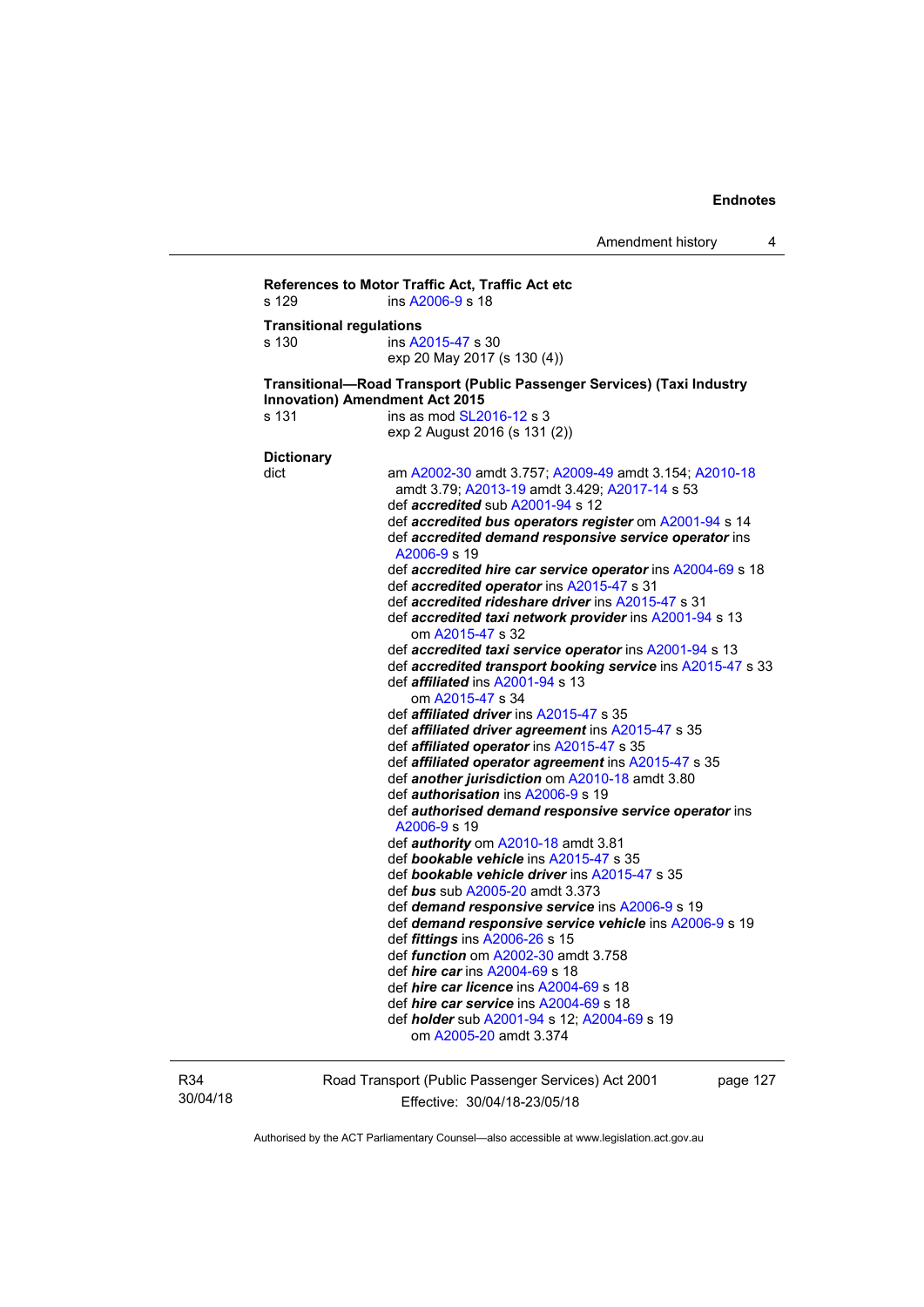4 Amendment history

 def *independent taxi service operator* ins [A2015-47](http://www.legislation.act.gov.au/a/2015-47) s 35 def *inspect* ins [A2006-26](http://www.legislation.act.gov.au/a/2006-26) s 15 def *jurisdiction* om [A2010-18](http://www.legislation.act.gov.au/a/2010-18) amdt 3.82 def *licence* ins [A2001-94](http://www.legislation.act.gov.au/a/2001-94) s 13 om [A2004-69](http://www.legislation.act.gov.au/a/2004-69) s 20 def *licensed rideshare vehicle* ins [A2015-47](http://www.legislation.act.gov.au/a/2015-47) s 35 def *motor vehicle* om [A2010-18](http://www.legislation.act.gov.au/a/2010-18) amdt 3.82 def *noncompliance notice* ins [A2006-26](http://www.legislation.act.gov.au/a/2006-26) s 15 def *public bus* sub [A2005-20](http://www.legislation.act.gov.au/a/2005-20) amdt 3.375 def *public passenger vehicle* sub [A2001-94](http://www.legislation.act.gov.au/a/2001-94) s 12; [A2004-69](http://www.legislation.act.gov.au/a/2004-69) s 21 am [A2006-9](http://www.legislation.act.gov.au/a/2006-9) s 20 sub [A2015-47](http://www.legislation.act.gov.au/a/2015-47) s 36 def *public passenger vehicle policy* ins [A2015-47](http://www.legislation.act.gov.au/a/2015-47) s 37 def *public vehicle licence* ins [A2001-94](http://www.legislation.act.gov.au/a/2001-94) s 13 def *restricted hire car* ins [A2004-69](http://www.legislation.act.gov.au/a/2004-69) s 22 def *restricted hire car licence* ins [A2004-69](http://www.legislation.act.gov.au/a/2004-69) s 22 def *restricted hire car service* ins [A2004-69](http://www.legislation.act.gov.au/a/2004-69) s 22 def *restricted taxi* ins [A2001-94](http://www.legislation.act.gov.au/a/2001-94) s 13 def *restricted taxi licence* ins [A2001-94](http://www.legislation.act.gov.au/a/2001-94) s 13 def *restricted taxi service* ins [A2001-94](http://www.legislation.act.gov.au/a/2001-94) s 13 def *rideshare* ins [A2015-47](http://www.legislation.act.gov.au/a/2015-47) s 37 def *rideshare driver* ins [A2015-47](http://www.legislation.act.gov.au/a/2015-47) s 37 def *rideshare service* ins [A2015-47](http://www.legislation.act.gov.au/a/2015-47) s 37 def *rideshare vehicle* ins [A2015-47](http://www.legislation.act.gov.au/a/2015-47) s 37 def *rideshare vehicle licence* ins [A2015-47](http://www.legislation.act.gov.au/a/2015-47) s 37 def *road* am [A2002-30](http://www.legislation.act.gov.au/a/2002-30) amdt 3.759, amdt 3.760 def *road related area* am [A2002-30](http://www.legislation.act.gov.au/a/2002-30) amdt 3.759, amdt 3.760 def *road transport authority* om [A2010-18](http://www.legislation.act.gov.au/a/2010-18) amdt 3.82 def *service contract* sub [A2006-9](http://www.legislation.act.gov.au/a/2006-9) s 21 def *taxi* ins [A2001-94](http://www.legislation.act.gov.au/a/2001-94) s 13 def *taxi booking service* ins [A2001-94](http://www.legislation.act.gov.au/a/2001-94) s 13 om [A2015-47](http://www.legislation.act.gov.au/a/2015-47) s 38 def *taxi driver* ins [A2001-94](http://www.legislation.act.gov.au/a/2001-94) s 13 def *taxi licence* ins [A2001-94](http://www.legislation.act.gov.au/a/2001-94) s 13 def *taxi network* ins [A2001-94](http://www.legislation.act.gov.au/a/2001-94) s 13 om [A2015-47](http://www.legislation.act.gov.au/a/2015-47) s 38 def *taxi service* ins [A2001-94](http://www.legislation.act.gov.au/a/2001-94) s 13 def *taxi zone* ins [A2001-94](http://www.legislation.act.gov.au/a/2001-94) s 13 sub [A2017-14](http://www.legislation.act.gov.au/a/2017-14/default.asp) s 54 def *time of effect* ins [A2006-26](http://www.legislation.act.gov.au/a/2006-26) s 15 def *transport booking service* ins [A2015-47](http://www.legislation.act.gov.au/a/2015-47) s 39 def *vehicle* om [A2013-19](http://www.legislation.act.gov.au/a/2013-19) amdt 3.430 **Consequential amendments**  sch 1 om R1 LA (s 89 (3)) but see s 54

page 128 Road Transport (Public Passenger Services) Act 2001 Effective: 30/04/18-23/05/18

R34 30/04/18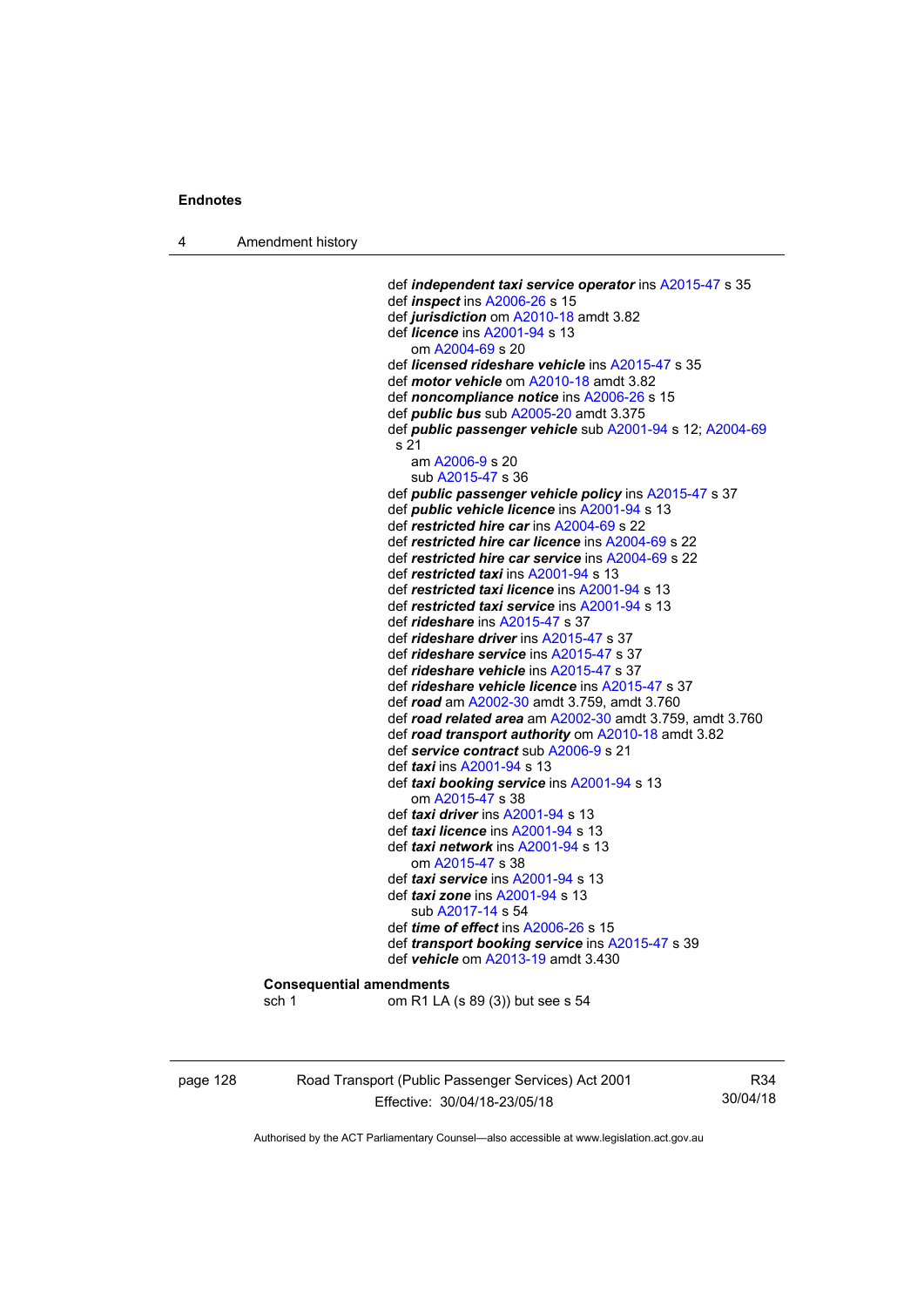## **5 Earlier republications**

Some earlier republications were not numbered. The number in column 1 refers to the publication order.

Since 12 September 2001 every authorised republication has been published in electronic pdf format on the ACT legislation register. A selection of authorised republications have also been published in printed format. These republications are marked with an asterisk (\*) in column 1. Electronic and printed versions of an authorised republication are identical.

| <b>Republication</b><br>No and date | <b>Effective</b>             | Last<br>amendment<br>made by | <b>Republication</b><br>for                                                                       |
|-------------------------------------|------------------------------|------------------------------|---------------------------------------------------------------------------------------------------|
| R <sub>1</sub><br>5 Dec 2001        | 1 Dec 2001-<br>28 Feb 2002   | A2001-94                     | new Act                                                                                           |
| R <sub>2</sub><br>1 Mar 2002        | 1 Mar 2002-<br>1 June 2002   | A2001-94                     | amendments by<br>A2001-94                                                                         |
| R <sub>3</sub><br>3 June 2002       | 2 June 2002-<br>30 June 2002 | A2001-94                     | commenced expiry                                                                                  |
| R <sub>4</sub><br>1 July 2002       | 1 July 2002-<br>16 Sept 2002 | A2001-94                     | commenced expiry                                                                                  |
| R <sub>5</sub><br>3 Oct 2002        | 17 Sept 2002-<br>1 Dec 2002  | A2002-30                     | amendments by<br>A2002-30                                                                         |
| R <sub>6</sub><br>2 Dec 2002        | 2 Dec 2002-<br>16 Jan 2003   | A2002-30                     | commenced expiry                                                                                  |
| R7<br>17 Jan 2003                   | 17 Jan 2003-<br>2 Mar 2003   | A2002-49                     | amendments by<br>A2002-49                                                                         |
| R <sub>8</sub><br>3 Mar 2003        | 3 Mar 2003-<br>1 June 2003   | A2002-49                     | commenced expiry                                                                                  |
| R <sub>9</sub><br>2 June 2003       | 2 June 2003-<br>8 Mar 2005   | A2002-49                     | commenced expiry                                                                                  |
| R <sub>10</sub> *<br>9 Mar 2005     | 9 Mar 2005-<br>1 June 2005   | A2004-69                     | amendments by<br>A2004-69 and<br>modifications by<br>SL2002-3 as<br>amended by<br><b>SL2005-4</b> |
| R <sub>11</sub><br>2 June 2005      | 2 June 2005-<br>9 Mar 2006   | A2005-20                     | amendments by<br>A2005-20                                                                         |
|                                     |                              |                              |                                                                                                   |

#### R34 30/04/18

Road Transport (Public Passenger Services) Act 2001 Effective: 30/04/18-23/05/18

page 129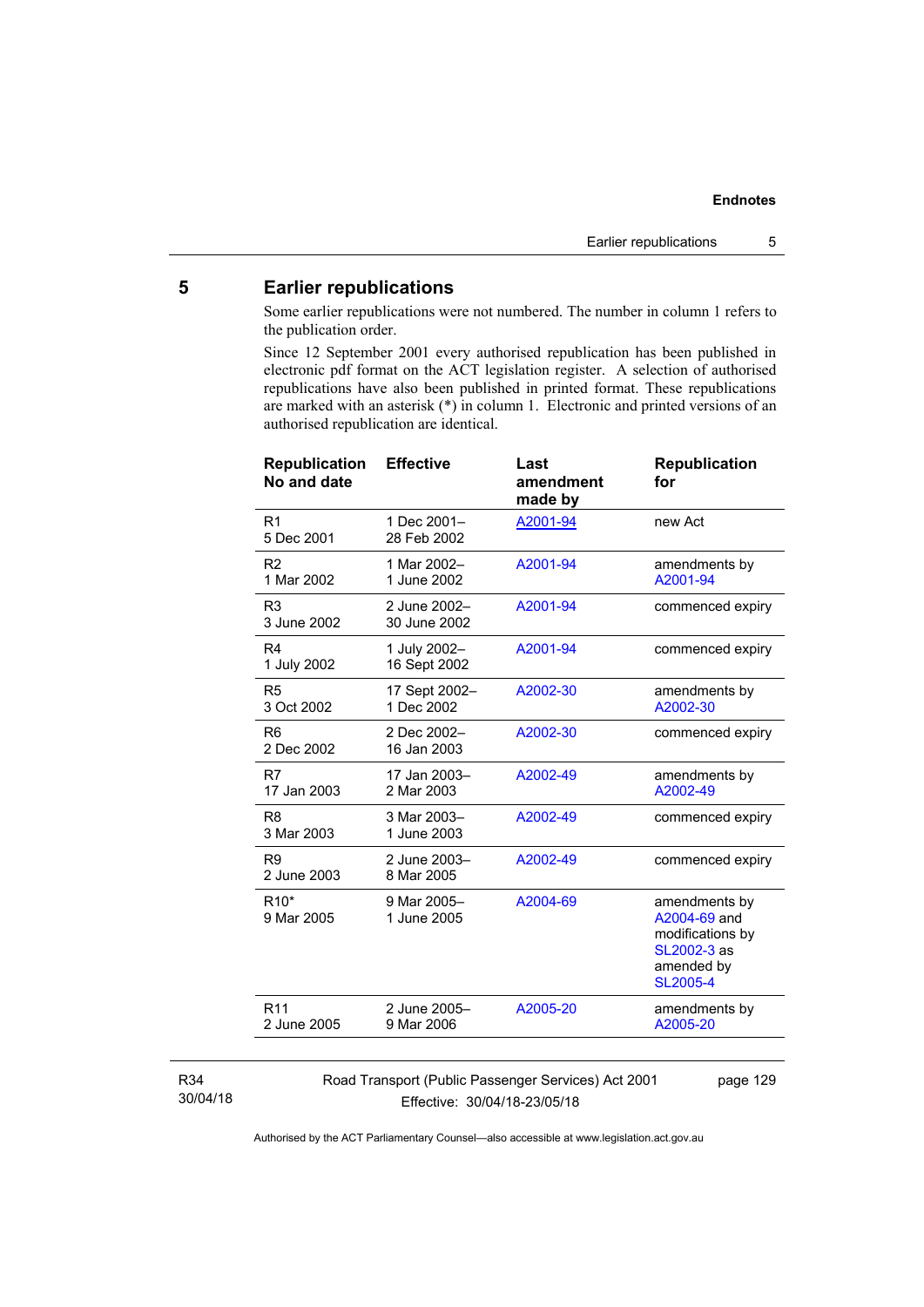| <b>Republication</b><br>No and date | <b>Effective</b>             | Last<br>amendment<br>made by | <b>Republication</b><br>for                                                                |
|-------------------------------------|------------------------------|------------------------------|--------------------------------------------------------------------------------------------|
| R <sub>12</sub><br>10 Mar 2006      | 10 Mar 2006-<br>30 June 2006 | A2005-20                     | commenced expiry                                                                           |
| R <sub>13</sub><br>1 July 2006      | 1 July 2006-<br>1 July 2006  | A2006-30                     | amendments by<br>A2006-9 and<br>A2006-30                                                   |
| R <sub>14</sub>                     | 2 July 2006-                 | A2006-30                     | amendments by                                                                              |
| 2 July 2006                         | 2 July 2006                  |                              | A2006-26                                                                                   |
| R <sub>15</sub>                     | 3 July 2006-                 | A2006-30                     | amendments by                                                                              |
| 3 July 2006                         | 30 Sept 2008                 |                              | A2006-30                                                                                   |
| R <sub>16</sub> *<br>1 Oct 2008     | 1 Oct 2008-<br>4 July 2009   | SL2008-37                    | amendments by<br>A2008-1 as<br>amended by<br>A2008-39 and<br>modifications by<br>SL2008-37 |
| R <sub>17</sub>                     | 5 July 2009-                 | A2009-16                     | amendments by                                                                              |
| 5 July 2009                         | 16 Dec 2009                  |                              | A2009-16                                                                                   |
| R <sub>18</sub>                     | 17 Dec 2009-                 | A2009-49                     | amendments by                                                                              |
| 17 Dec 2009                         | 2 Mar 2010                   |                              | A2009-49                                                                                   |
| R <sub>19</sub>                     | 3 Mar 2010-                  | A2009-49                     | amendments by                                                                              |
| 3 Mar 2010                          | 2 June 2010                  |                              | A2009-22                                                                                   |
| R <sub>20</sub>                     | 3 June 2010-                 | A2010-18                     | amendments by                                                                              |
| 3 June 2010                         | 31 Dec 2010                  |                              | A2010-18                                                                                   |
| R21*                                | 1 Jan 2010-                  | A2010-54                     | amendments by                                                                              |
| 1 Jan 2010                          | 13 June 2013                 |                              | A2010-54                                                                                   |
| R22                                 | 14 June 2013-                | A2013-19                     | amendments by                                                                              |
| 14 June 2013                        | 9 Feb 2014                   |                              | A2013-19                                                                                   |
| R <sub>23</sub>                     | 10 Feb 2014-                 | A2013-52                     | amendments by                                                                              |
| 10 Feb 2014                         | 16 Nov 2014                  |                              | A2013-52                                                                                   |
| R <sub>24</sub>                     | 17 Nov 2014-                 | A2014-49                     | amendments by                                                                              |
| 17 Nov 2014                         | 19 May 2016                  |                              | A2014-49                                                                                   |
| R <sub>25</sub><br>20 May 2016      | 20 May 2016-<br>31 July 2016 | A2015-47                     | amendments by<br>A2015-47 and<br>modifications by<br>SL2016-12                             |

## 5 Earlier republications

page 130 Road Transport (Public Passenger Services) Act 2001 Effective: 30/04/18-23/05/18

R34 30/04/18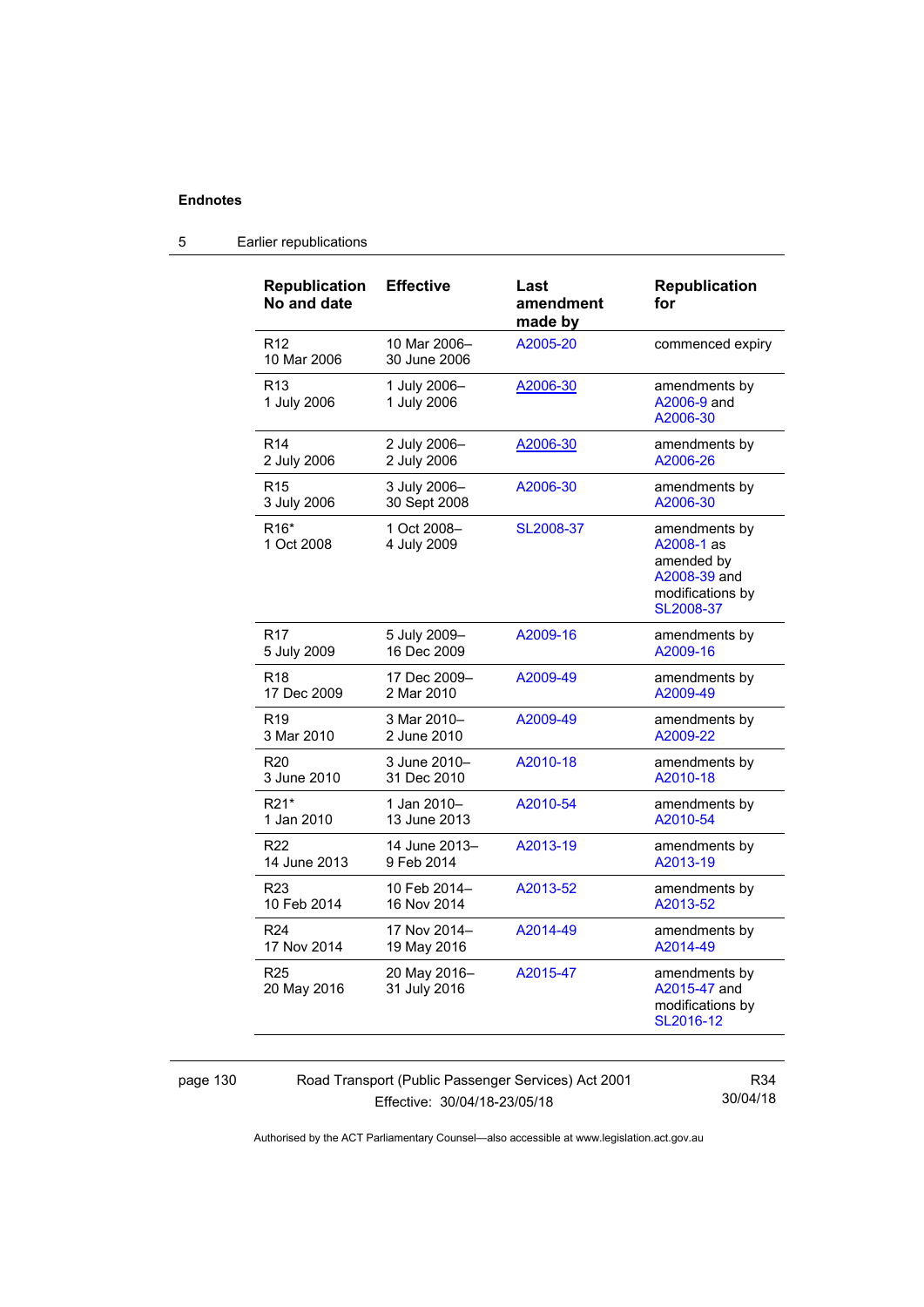| Republication<br>No and date   | <b>Effective</b>            | Last<br>amendment<br>made by | <b>Republication</b><br>for                            |
|--------------------------------|-----------------------------|------------------------------|--------------------------------------------------------|
| R <sub>26</sub>                | 1 Aug 2016-                 | A2015-47                     | amendments by                                          |
| 1 Aug 2016                     | 2 Aug 2016                  |                              | A2015-47                                               |
| R <sub>27</sub><br>3 Aug 2016  | 3 Aug 2016-<br>8 Mar 2017   | A2015-47                     | expiry of<br>modification<br>(s 131)                   |
| <b>R28</b>                     | 9 Mar 2017-                 | A2017-4                      | amendments by                                          |
| 9 Mar 2017                     | 20 May 2017                 |                              | A2017-4                                                |
| R <sub>29</sub>                | 21 May 2017-                | A2017-4                      | expiry of provision                                    |
| 21 May 2017                    | 23 May 2017                 |                              | (s 130)                                                |
| R <sub>30</sub><br>24 May 2017 | 24 May 2017-<br>14 Aug 2017 | A2017-14                     | updated endnotes<br>as amended by<br>A2017-14          |
| R31                            | 15 Aug 2017–                | A2017-21                     | amendments by                                          |
| 15 Aug 2017                    | 10 Oct 2017                 |                              | A2017-21                                               |
| R32                            | 11 Oct 2017-                | A2017-28                     | amendments by                                          |
| 11 Oct 2017                    | 31 Dec 2017                 |                              | A2017-28                                               |
| R33<br>1 Jan 2018              | 1 Jan 2018-<br>29 Apr 2018  | A2017-28                     | amendments by<br>A2016-55 as<br>amended by<br>A2017-14 |

R34 30/04/18 Road Transport (Public Passenger Services) Act 2001 Effective: 30/04/18-23/05/18

page 131